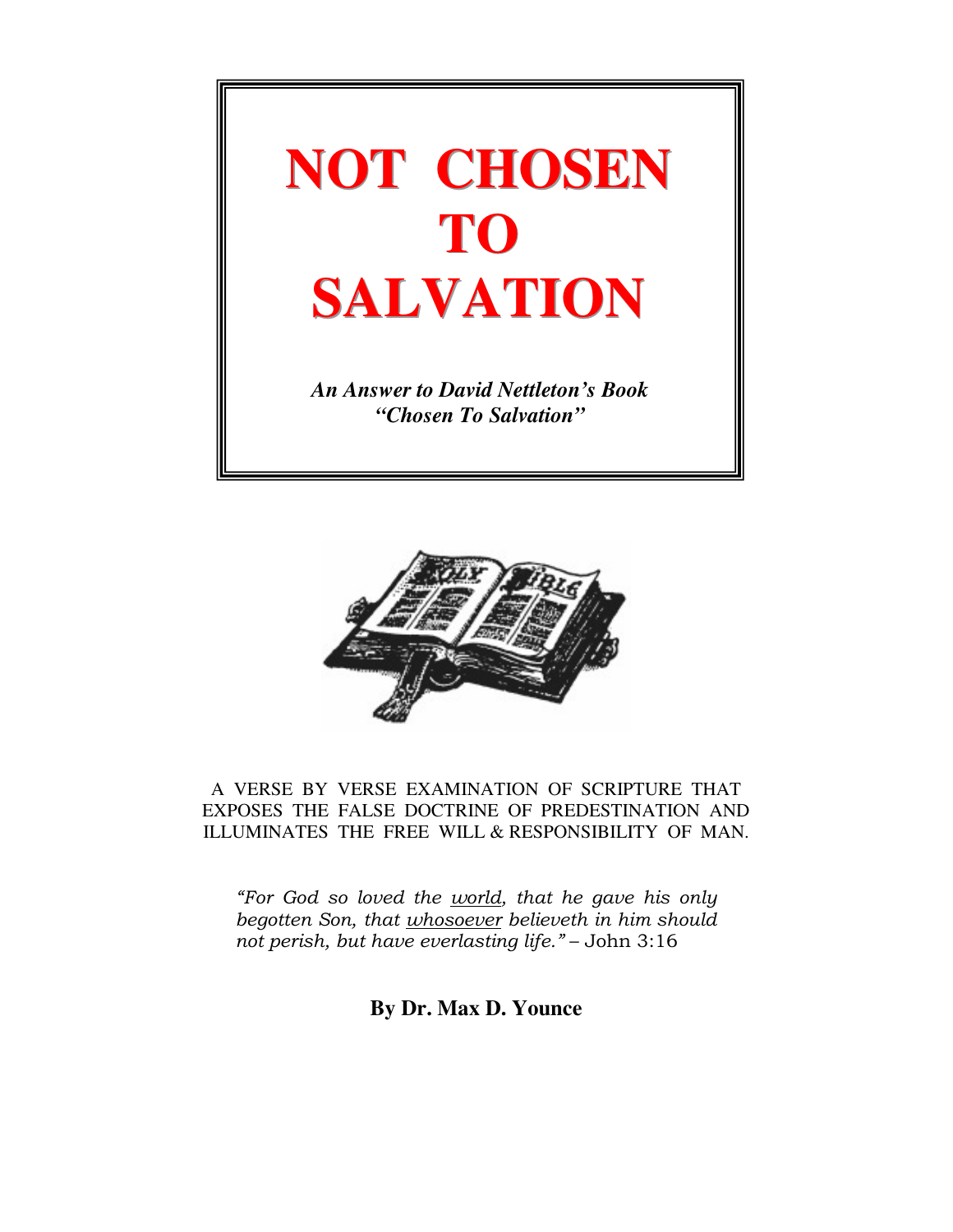# NOT CHOSEN TO SALVATION

An Answer to David Nettleton's Book, "Chosen to Salvation"

By Dr. Max D. Younce, Pastor Heritage Baptist Bible Church P.O. Box 573 Walnut Grove, MN 56180 Web: www.heritagebbc.com

A Verse by Verse examination of Scripture that exposes the false doctrine of predestination and illuminates the free will and responsibility of man.

Copyright © 2008

#### ALL RIGHTS RESERVED

No portion of this publication may be reproduced, stored in any electronic system, or transmitted in any form or by any means, electronic, mechanical, photocopy, recording, or otherwise, without written permission from the author. Brief quotations may be used in literary reviews.

Unless otherwise indicated, all Scripture quotations are taken from the King James Translation of the Bible.

Library of Congress Control Number: 2008910085

ISBN Number: 9780981522548

\* \* \* \* \* \*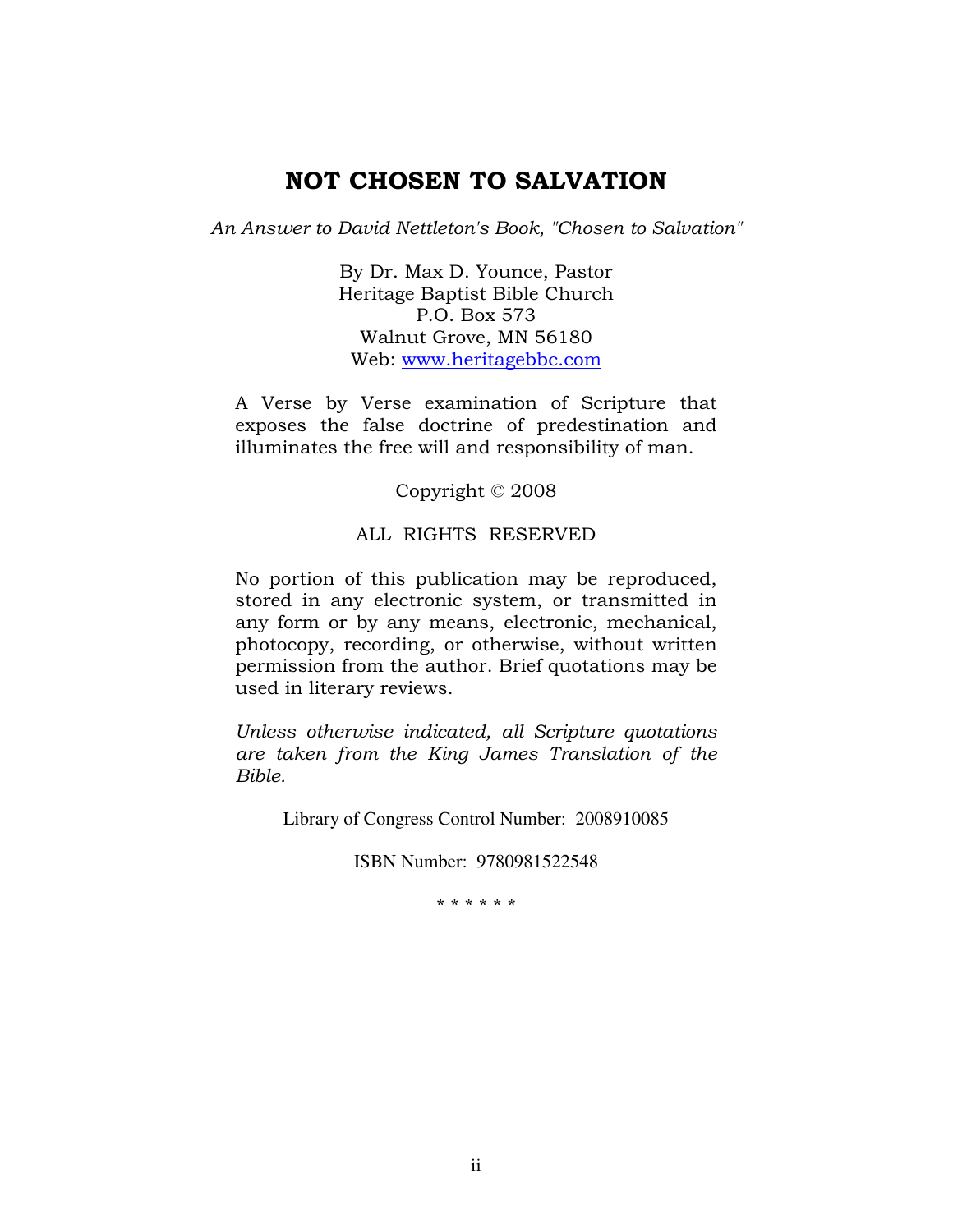#### ACKNOWLEDGEMENTS

Mr. Bill McKay, owner of C.S.Q.P. Printing in N. Olmstead, Ohio, who did the printing. Bill is a personal friend who gave me great assistance in design, typesetting, and financial help, without which the book could not have been printed at this time.

Harold and Patricia Cassell who have spent untold numbers of ours in collating and binding thousands of copies. Their enthusiasm and cheerful attitude has been more than encouraging.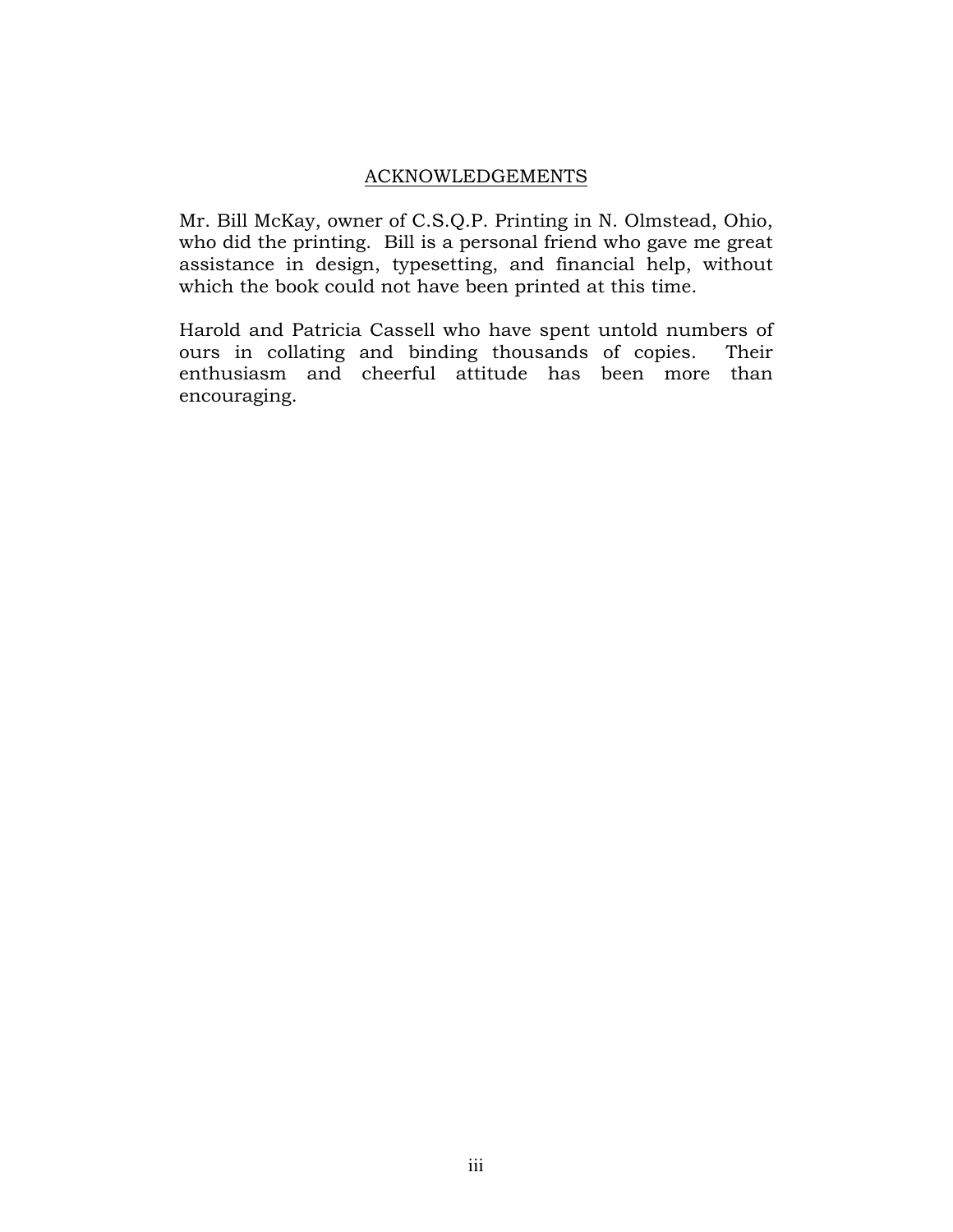## TABLE OF CONTENTS

| I.   |                                         |
|------|-----------------------------------------|
|      |                                         |
| II.  | <b>CHAPTER ONE</b>                      |
|      | <b>EXAMINING VERSES USED TO SUPPORT</b> |
| III. | <b>CHAPTER TWO</b>                      |
|      | EXAMPLES OF THE FREE WILL OF MAN FOR    |
| IV.  | <b>CHAPTER THREE</b>                    |
|      | EXHIBITING VERSES ENDORSING MAN'S       |
| V.   | <b>CHAPTER FOUR</b>                     |
|      | EXPOSING NETTLETON'S STATEMENTS AND     |
| VI.  | <b>CHAPTER FIVE</b>                     |
|      | EXPLAINING PREDESTINATION AND           |
| VII. |                                         |
| VII. |                                         |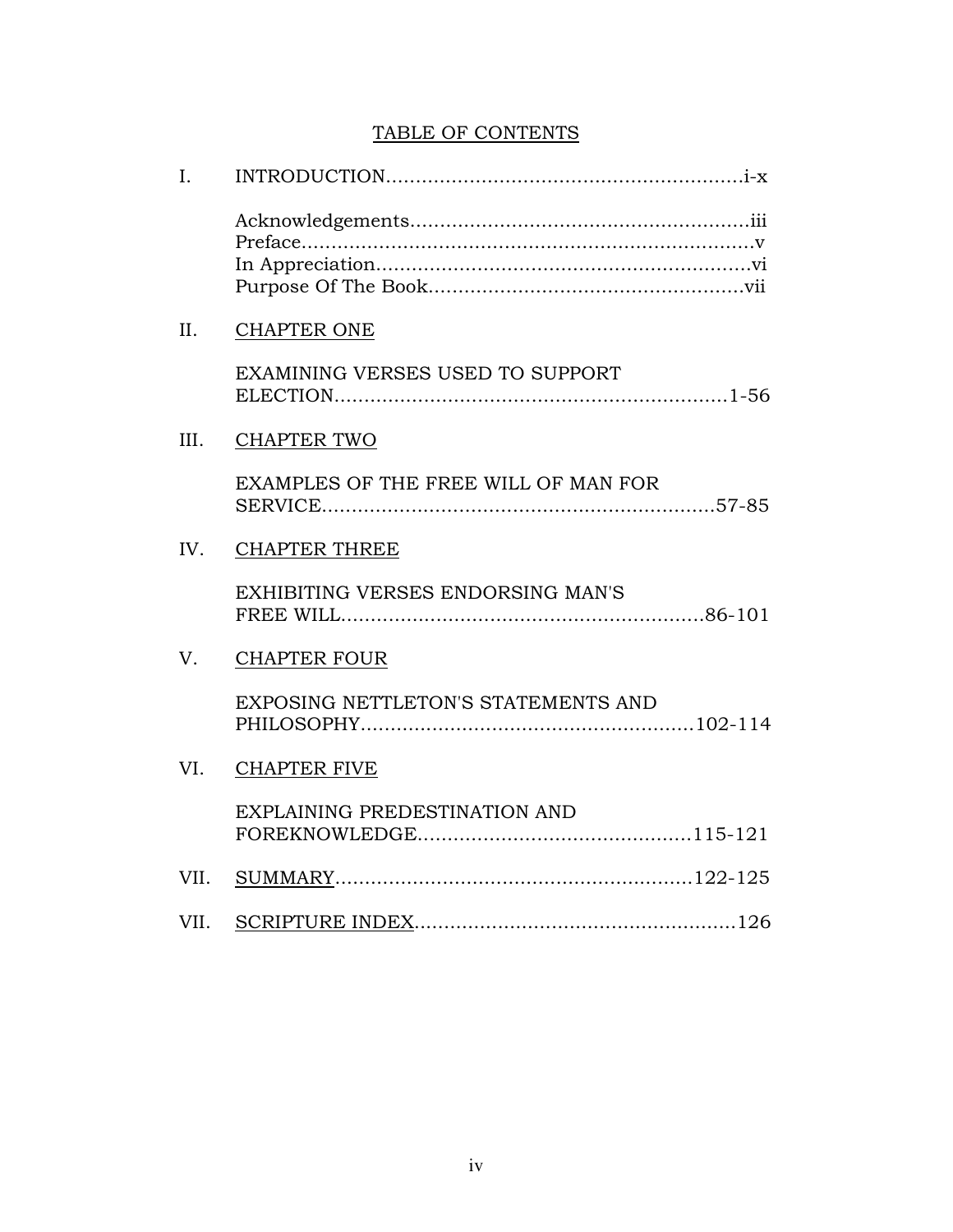### NOT CHOSEN FOR SALVATION

#### PREFACE

This book was not written to present evidence for winning a popularity contest. Allow me to qualify this statement. Many times a writer will seek to support his views concerning a subject or doctrine by quoting other men who share his same ideas. One book in particular devoted approximately 90 pages in quoting Articles of the G.A.R.B.C., confessions of faith, theologians, Bible teachers and preachers. I would have to say that the author had gone to great lengths to align my thinking with his. The only problem is, I would be persuaded by a group of noted names instead of God's Word. I think the middle Verse of the Bible might be considered, "It is better to trust in the Lord than to put confidence in man" - Psalm 118:8

I have purposely eliminated quotes, statements and sermons from men of renown as I desire the reader to draw his own conclusions from the Word of God, not the word of men. I could have listed and quoted a multiplicity of Bible colleges, theologians, pastors, Bible teachers and, literally, thousands of Christians who believe just as I. But this is not my purpose. The Bible will speak for Itself. "To the law and to the testimony: if they speak not according to this word, it is because there is no light in them" - Isaiah 8:20

In our examination of the passages of Scripture that deal with predestination, choosing and election, I have endeavored to view these Verses in their context and correlate other Verses that speak on the same subject. In so doing, one will always have the true mind of God as one Scripture cannot contradict another without giving birth to a false doctrine.

With a thorough knowledge of God's Word on a certain subject, a Christian then possesses a solid foundation which will stand firm against the showers of false teaching.

I pray this book will be a blessing and encouragement to you as we walk together through the Bible, viewing God's Word on this great subject.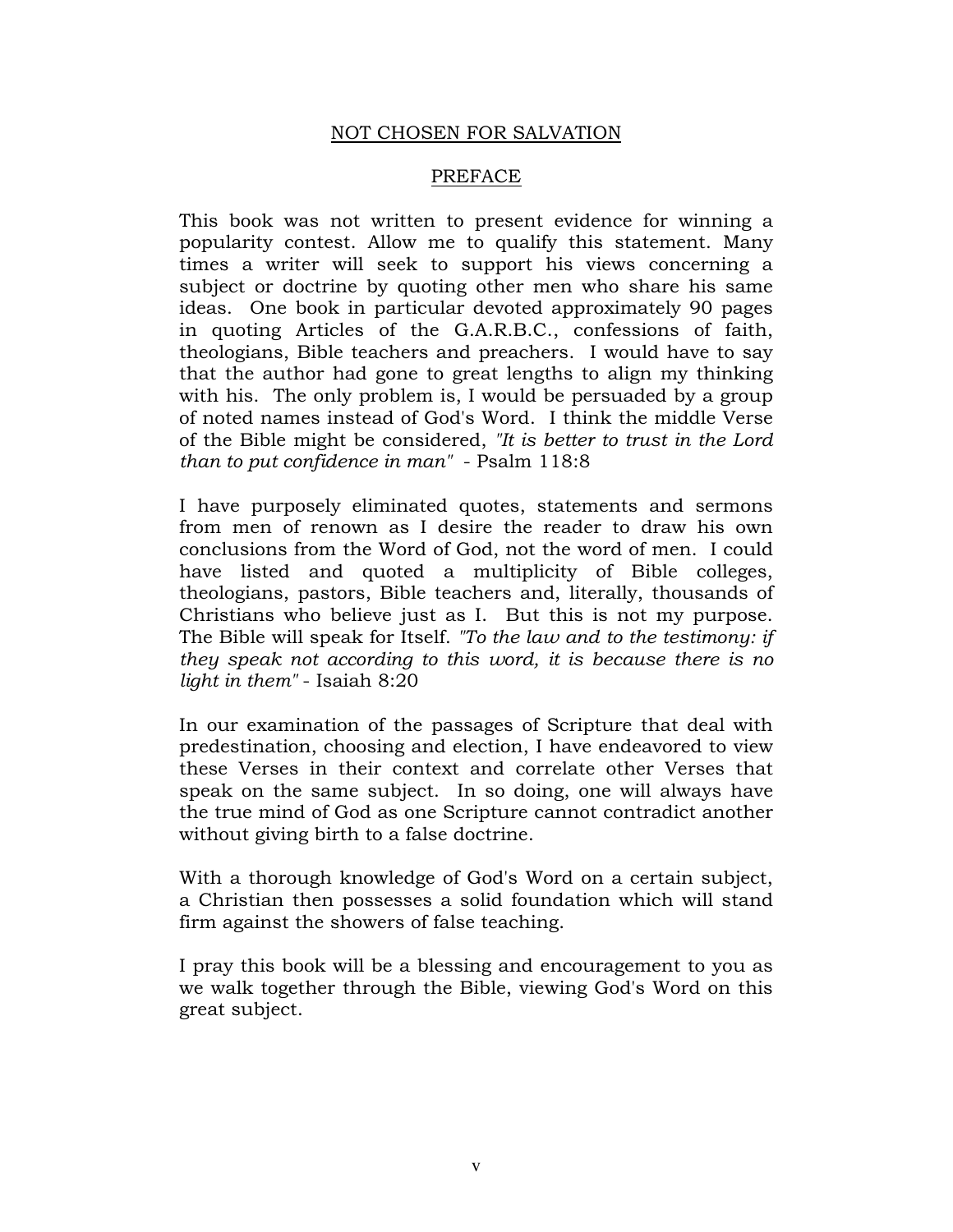### IN APPRECIATION

This book is in dedication to my wonderful wife, Marge. Her patience and encouragement is unsurpassed during the many night hours spent in writing this book, not to mention the hours she spent in typing, retyping and making corrections in the manuscripts (Proverbs 31:10).

May I also extend my deepest appreciation to the members of Heritage Bible Church for their love, patience, and support in seeing this book completed. They are a tremendous group of Christian people whom I have the privilege to pastor.

I am also deeply indebted to two great men of God. Dr. Thomas Duff, pastor of the Troy Baptist Temple in Troy, Ohio, who led me to Christ. It was here I was first taught the great truths and doctrines of the Word of God. The second is Dr. Mark G. Cambron, president and founder of Seaside Mission and president of Florida Bible College. He is one of the great Bible teachers today. It was my privilege to study under Dr. Cambron where these giant Bible truths and doctrines were amplified. - 2 Timothy 2:2.

Max D. Younce, Th.D.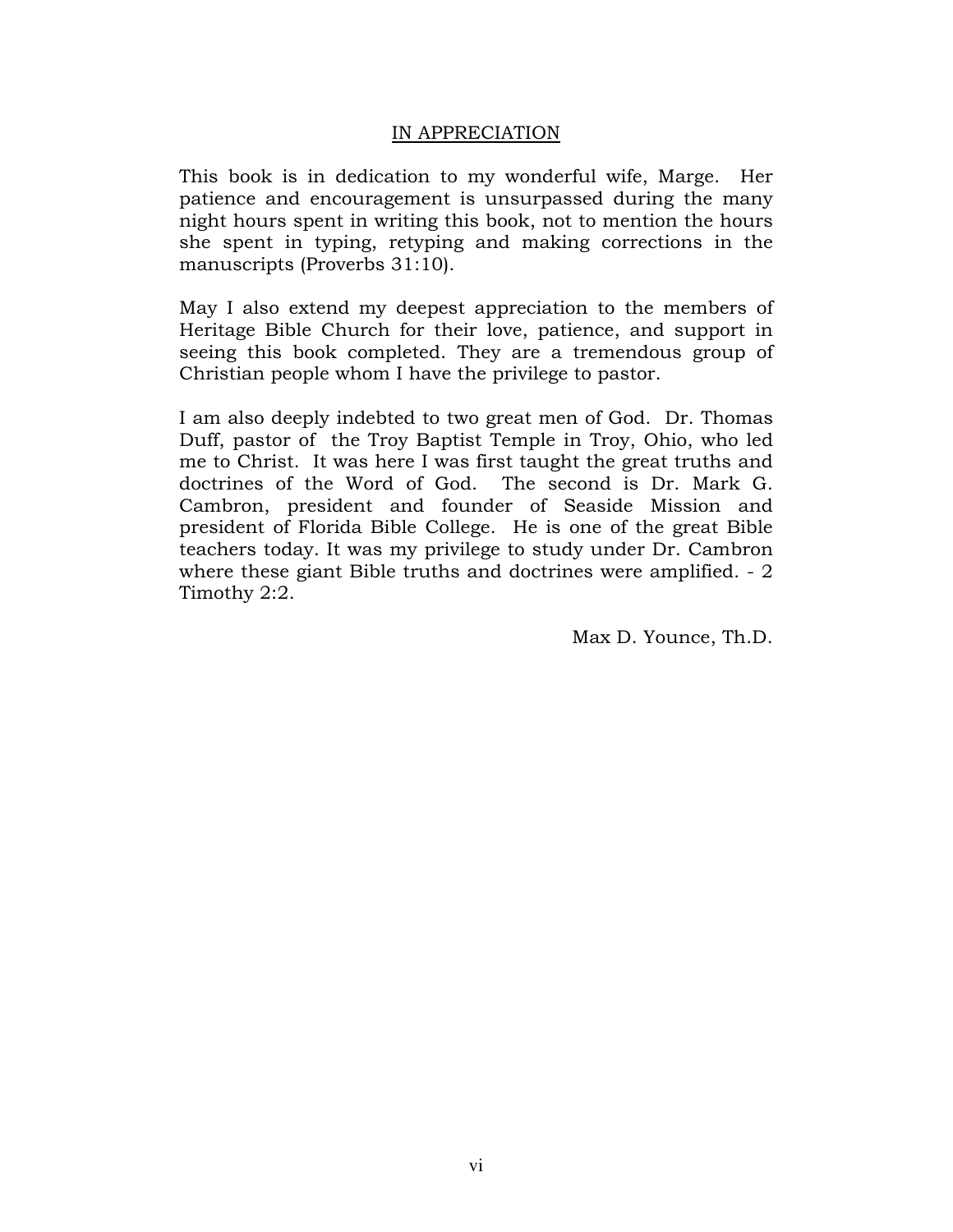### PURPOSE OF THE BOOK

The purpose of this book is four-fold; to show that God is justified in judging the lost, to illuminate the false doctrine of election and pre-destination concerning salvation and service, to reveal that man is totally responsible for his actions and decisions, to repudiate the mutilation and distortion of God's Word in Dr. Nettleton's book, "Chosen to Salvation."

### 1. God is justified.

If God elected some for Heaven and not others, He cannot be justified as a righteous God since we have "all sinned and come short of the glory of God." Rather, the Word of God states:

"For God so loved the WORLD, that he gave his only begotten Son, that WHOSOEVER believeth in him should not perish, but have everlasting life." - John 3:16

Since God loved the world, paid for the sins of the world, and gives anyone in the world (whosoever) the opportunity to be saved, then God is justified while the false doctrine of election to salvation is found unjustifiable.

### 2. False doctrine illuminated.

False doctrine can only be built upon bits and pieces of Scripture, extracted out of context and clothed with humanistic ideologies. Restoring these Scriptures and examining them in their proper context will restore a solid foundation of sound doctrine and illuminate the false doctrine of predestination and election for salvation. We are told in 2 Timothy 2:15 to "rightly divide the word of truth." We are not to whack out pieces of Scripture to support our own man-made doctrine!

### 3. Man is totally responsible.

If election to salvation is true, then man has no freewill of his own; therefore, he must do as he is programmed to do. No, we are not robots but thinking beings, created of God. God gave Adam and Eve the freewill to obey or disobey when He placed them in Eden. The right of choice and freewill has been extended to every individual since then. Therefore, man is totally responsible for his own destiny since God "...is longsuffering to us-ward, not willing that any should perish, but that all should come to repentance" - 2 Peter 3:9.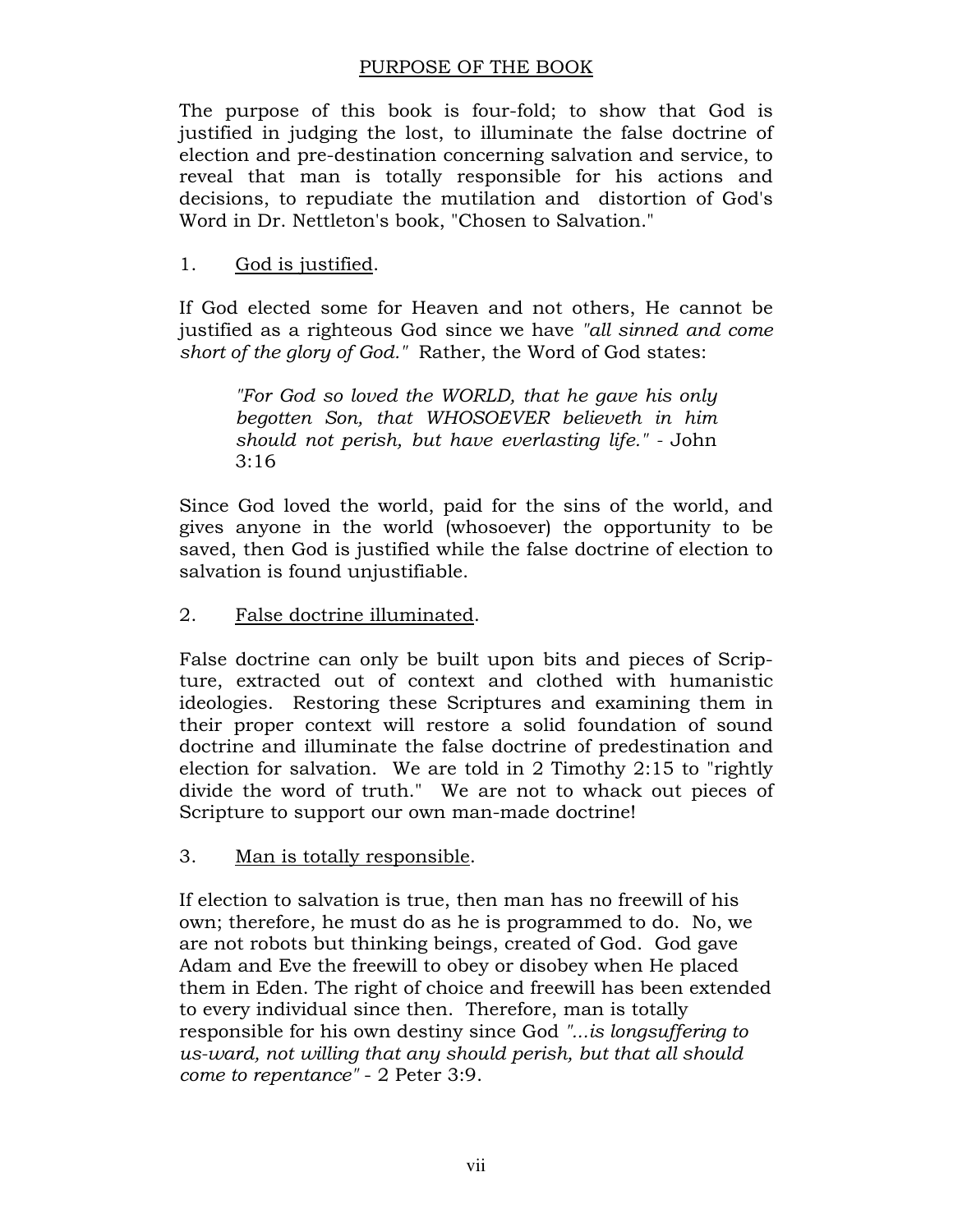### 4. Chosen to Salvation by Nettleton (pub. by Regular Baptist Press).

I was advised they would consider my book for publication if I did not attack Mr. Nettleton on his book. This I rejected as I do not want to be restricted in my writing, especially concerning a major doctrine. I do not want to forfeit my liberty in referring to a book or its author that I am convinced is in error with the Scriptures. Mr. Nettleton has been on the Council of 18 several times and surely does not represent the entire pop-ulace of the G.A.R.B.C. with his book. I invite any interested to examine with me the misuse of Scripture and the false doctrine it supports of God electing some to salvation.

As you read this book, you may feel that I have been unkind in some of my statements. I only feel we should be as forthright in refuting false doctrine as those who are projecting it. If you have studied the life of Christ in the New Testament you will recall that Christ rebuked the false teachers, labeling them as hypocrites (Matthew 23). He called those who lied liars -John 8:39-47. He called those who committed immoral acts adulterers - Luke 16:18). A false doctrine is a Satanic doctrine- of demons--and this needs to be realized -1 Timothy 4:1-3.

The "doctrine of election to salvation" is not some mini-doctrine that one can have the attitude towards, "Well, it doesn't amount to that much. Let's not make an issue over it." This is exactly what Satan would like. No, it is not a minor doctrine, it is one of the major doctrines of the Bible. When you project a doctrine that attacks the character of God (making Him unjust) and the Word of God (making It contradict Itself), you have a Satanic false doctrine.

The roots of this doctrine produce many branches of corrupt theology which are not clearly seen on the surface, nor admitted to by their proponents. In order to stimulate our thinking and hone our minds prior to reading this book, may I submit one such case in point? I will quote a section from David Nettleton's book, Chosen to Salvation, page 22, in its entirety for analysis:

"Election to service. 'Ye have not chosen me, but I have chosen you, and ordained you, that ye should go and bring forth fruit, and that your fruit should remain...' (John 15:15). God does ordain some to service. In the case of Jeremiah He said, 'Before I formed thee in the belly I knew thee; and before thou camest forth out of the womb I sanctified thee, and I ordained thee a prophet unto the nations' (Jeremiah 1:5). Likewise it was said of John the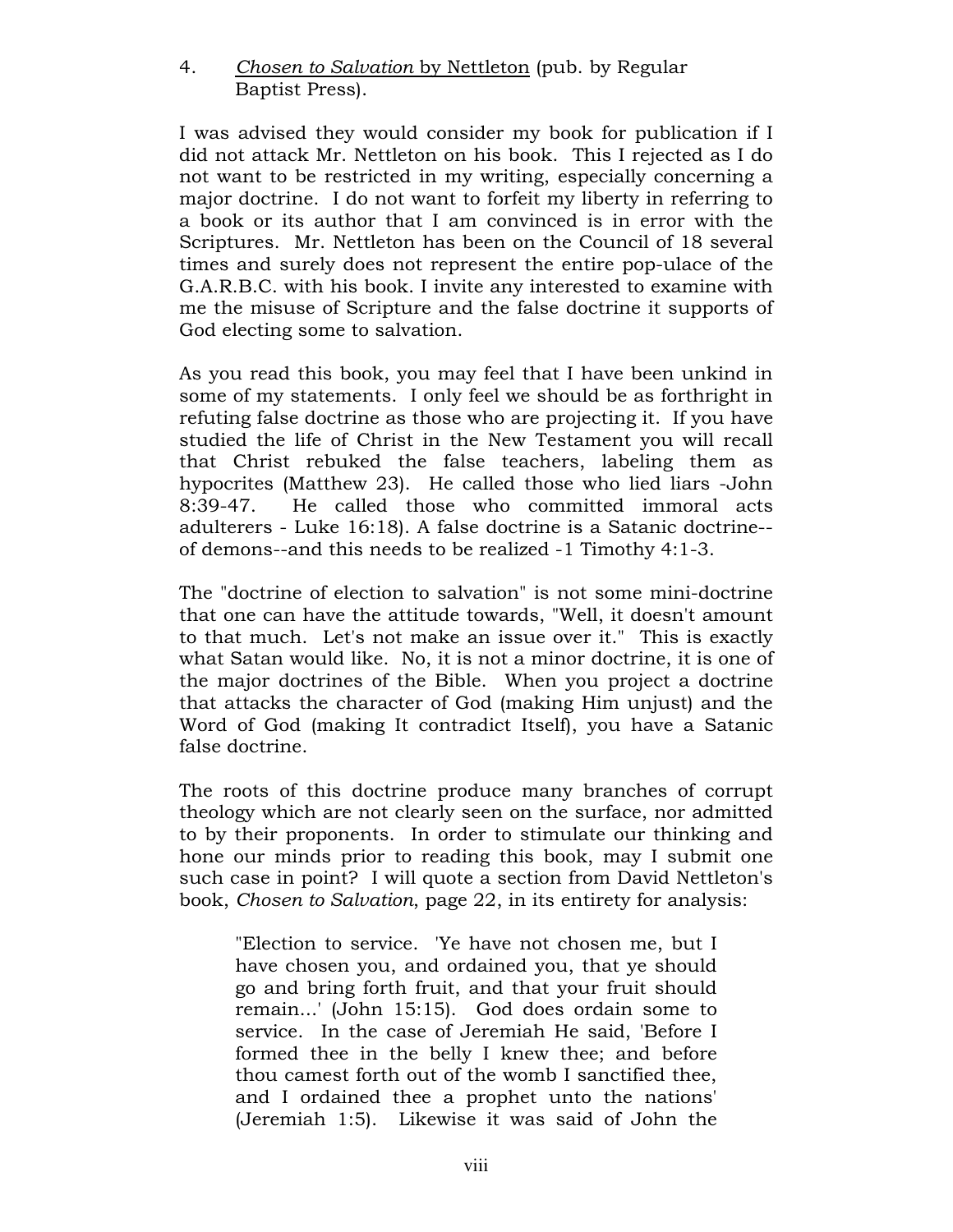Baptist before he was conceived that 'he shall be filled with the Holy Ghost, even from his mother's womb' (Luke 1:15). This filling was for service. 'And many of the children of Israel shall he turn to the Lord their God (Luke 1:16).

Since God chooses some individuals to serve Him, surely He chooses to save them first, since His saved ones serve Him.

The entire plan is God's--the salvation, the means of salvation and the service which is the result."

In analyzing the last paragraph we find a lot of confusion in Nettleton's conclusion. Read it carefully and notice what he says, "His saved ones serve Him." Allow me to ask you, is this true according to the Word of God? Of course not! Was Peter lost when he denied Christ three times? (Matthew 26:69-75). Was Lot lost when we hardly find anything complimentary in Scripture concerning his life? 2 Peter 2:7,8 tells us he was saved. The book of 1 Corinthians was written to one of the most carnal churches that ever existed, yet they were saved as we find in 1 Corinthians 1:2. Nettleton leads his readers to believe you are not really saved if you are not serving the Lord. This is very confusing to a new Christian and in sharp contrast to God's Word.

For example, in John 1:12 we become a child of God or a son of God by receiving Christ. In Hebrews 12:5-8 God tells the Christians that He will chasten or correct His children for sin because He loves them. In Verses 5-8 He reminds us five times that we are still His sons and not lost, even when disobedient. In 1st Corinthians 3:14 we are assured of rewards for serving Christ. In Verse 15 we are told that we can lose our rewards for lack of service, but we are still saved. If one continues Nettleton's statement to it's conclusion, you end up with nothing but confusion.

- 1. All the saved will serve. Not true. This is the "front door" approach.
- 2. If you are not serving, you are not saved. Not true. This is the "back door" approach.
- 3. If Number 2 is true, then salvation is by works. Not true Ephesians 2:8,9.
- 4. If Number 1 is true, then very subtly the doctrine of eradication of the sin nature springs forth. Not true.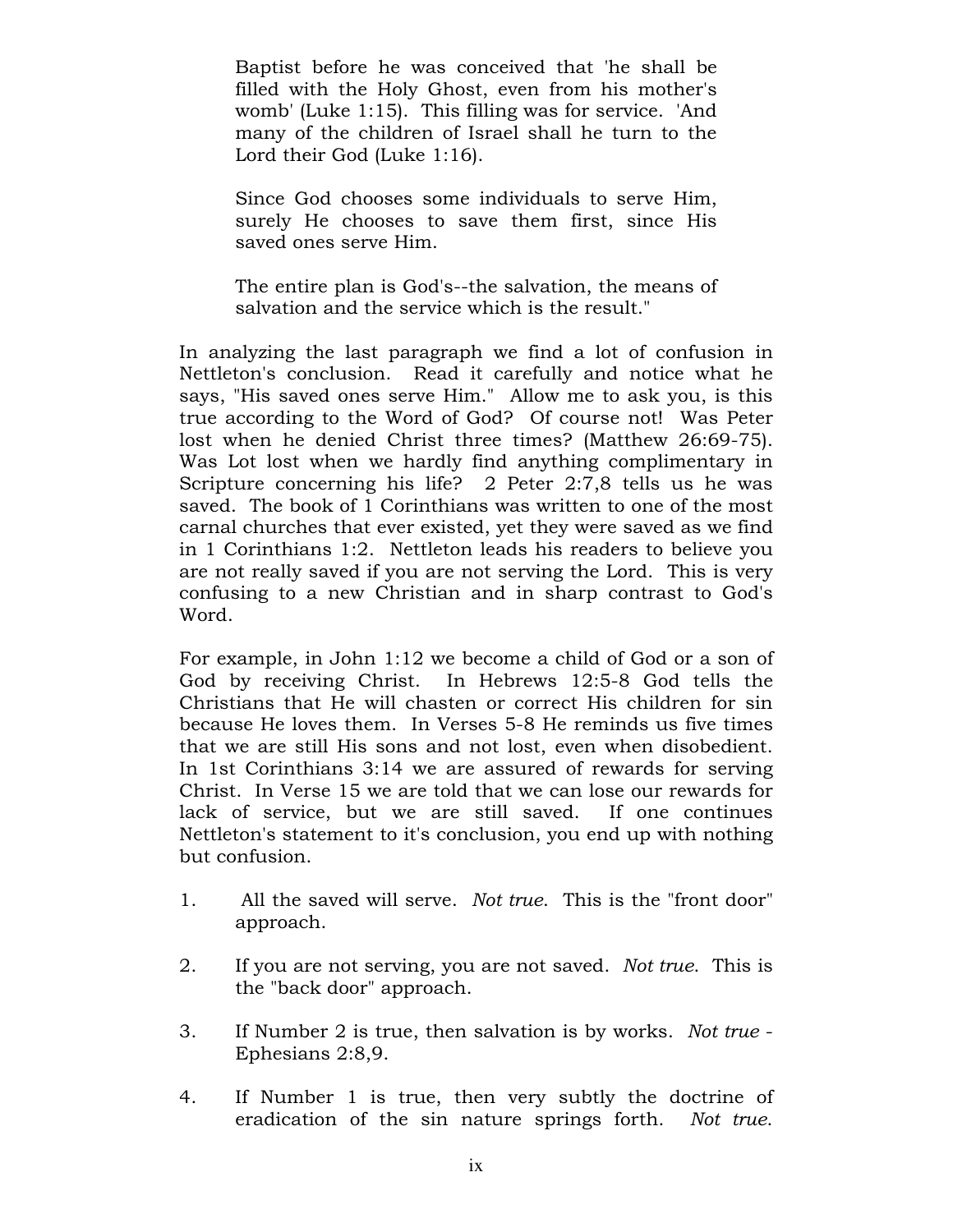(Read Romans 7:14-25). The Christian has a battle with the old nature until the Rapture, when he receives his new body.

- 5. In reference to Number 1, then everyone who appears to be serving Christ is saved. Not true, for you cannot tell if a person is saved by the way they live. Matthew 7:22-23 exposes the counterfeit Christian possessing wonderful works, but not believing the right message. The only way you can tell if a person is a Christian is if they are trusting Christ as Savior, plus nothing. That Christian may or may not possess good works!
- 6. An example of another stem of false doctrine growing from these roots is revealed. Let's say that you are serving Christ, but get discouraged and stop. Were you saved to begin with? Did you lose your salvation? Did God become unfaithful to His Word and promise of eternal life because we became unfaithful to Him? Not true. God's faithfulness to His Word never depends on our faithfulness! Remember, these are stems that continue to grow from the roots of "Chosen to Salvation."
	- 7. Complete confusion is the result of the statement, "His saved ones serve Him." Let us analyze this. If I am saved, I will serve. If I am not serving, I am not saved. If I am elected to serve with no will to do otherwise. If I do not have a will to disobey or sin, then I would have to have had my old sinful nature eradicated. If I have no sin nature since I am saved, how can I lose my rewards at the Judgment Seat of Christ as I would never have ceased to serve Christ? I hope you can begin to see the confusion that is caused and the undercurrents that roar in opposition to God's Word. On the surface "His saved ones serve Him" seems very smooth, but a deeper examination of the undercurrents only shows God's Word in agitation crying, "No, No, that is not true!"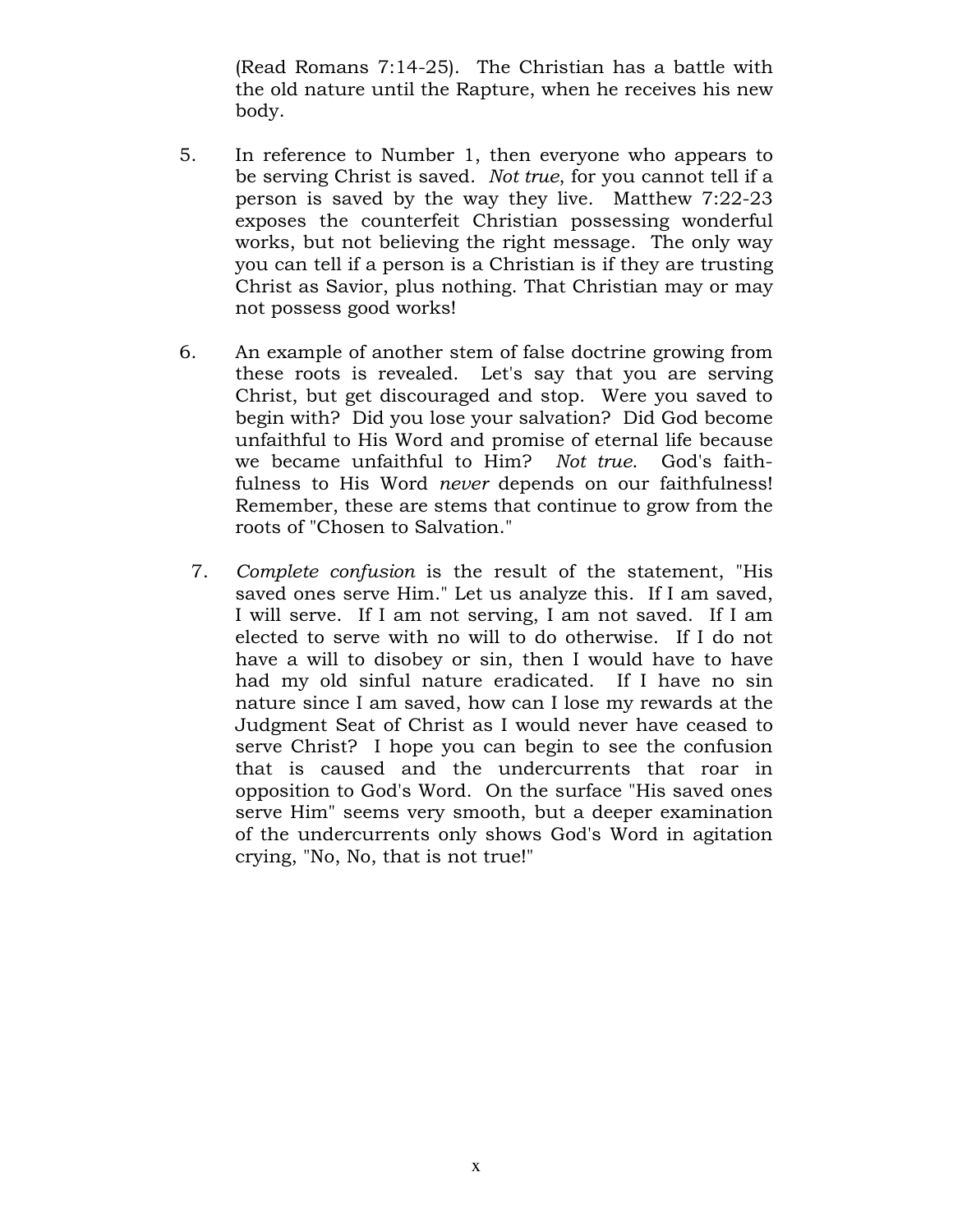### CHAPTER ONE

### II. EXAMINING VERSES USED TO SUPPORT ELECTION

We are going to examine some of the Verses that are used to endorse the doctrine of election to salvation. It is amazing how some will pull Verses out of context that clearly have to do with service and God's provision for His saints and attempt to apply these to salvation. It is unbelievable to what extremes men will go in an attempt to prove this doctrine. They extract a line or Verse from the context and apply it to support their particular teaching.

### 1. Luke 4:25-29

"But I tell you of a truth, many widows were in Israel in the days of Elias, when the heaven was shut up three years and six months, when great famine was throughout all the land.

But unto none of them was Elias sent, save unto Sarepta, a city of Sidon, unto a woman that was a widow.

And many lepers were in Israel in the time of Eliseus the prophet; and none of them was cleansed, saving Naaman the Syrian.

And all they in the synagogue, when they heard these things, were filled with wrath.

And rose up, and thrust him out of the city, and led him unto the brow of the hill whereon their city was built, that they might cast him down headlong." - Luke 4:25-29

Christ made these statements while speaking in the synagogue as an illustration. Now Mr. Nettleton gives his statement concerning these Verses on page 26 of his book, Chosen to Salvation:

"One out of many widows was chosen, and one out of many lepers was cleansed. The result of such teaching was anger. Special mercy was shown to the widow and to the leper."

We are going to examine the Old Testament account more thoroughly and see what the real purpose of God was in directing Elijah to the widow's house. The record of Elijah going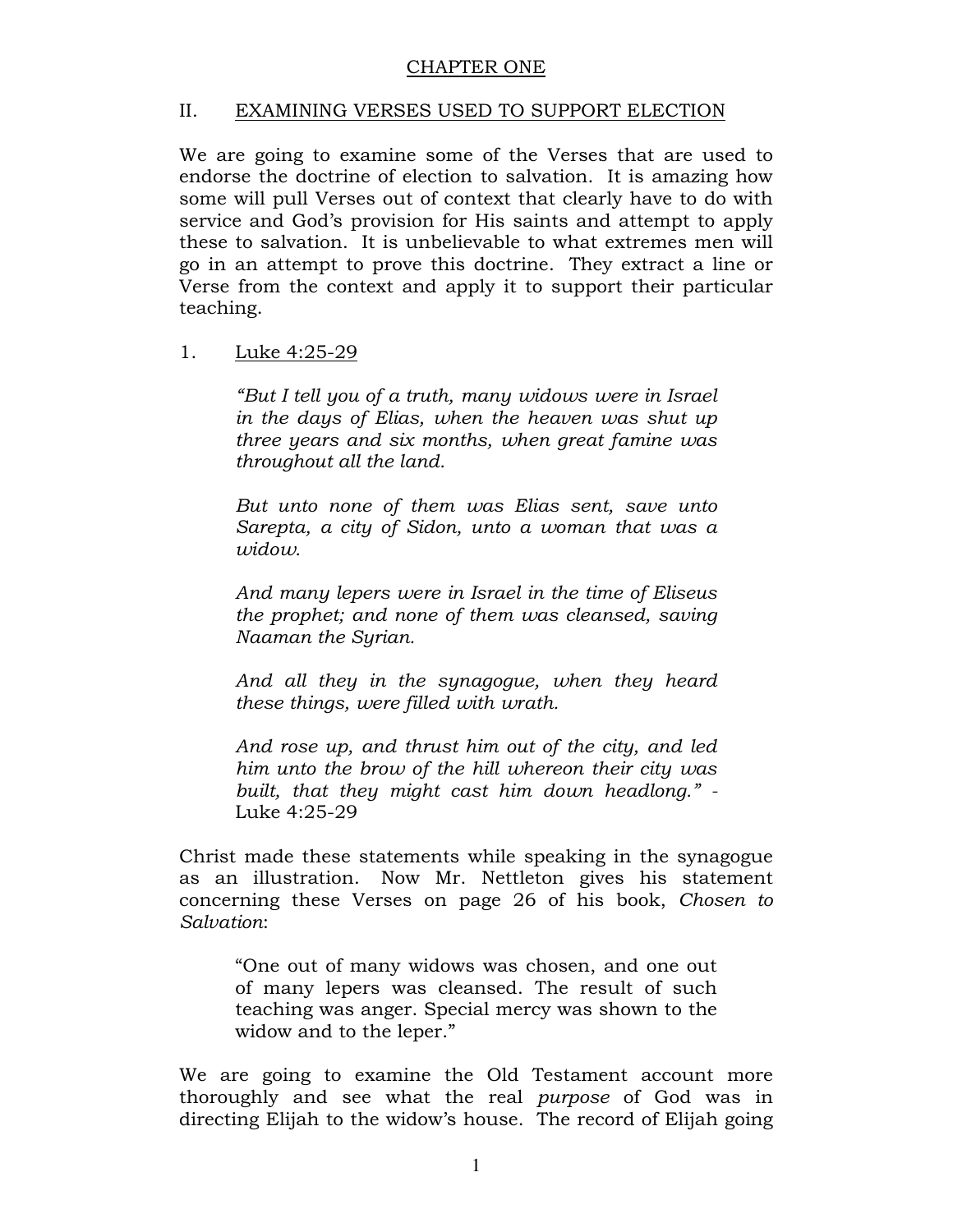to the widow's home is found in 1 Kings 17:9. When we begin with the 17th chapter of 1 Kings, we find that there had been a famine in the land and that Elijah had been by the brook, Cherith, that is the brook before Jordan. We find out here that Elijah had been fed by the ravens, but when the brook dried up God then directed him to go to this woman's house. We are going to find out the purpose for this as it is a far cry from electing this woman, and then using this as an illustration for salvation as Nettleton has done. It is hard for me to believe that someone would do this, when in reality, the Scriptures teach that God had a purpose for sending Elijah to this widow woman. This purpose is found in 1 Kings 17:9:

"Arise, get thee to Zarephath, which belongeth to Zidon, and dwell there: behold, I have commanded a widow woman there to sustain thee."

The reason for this sustenance was that the brook had dried up. You will notice that in Verse 7 of this same chapter:

"And it came to pass after a while, that the brook dried up, because there had been no rain in the land."

Therefore, God had directed Elijah to go to this particular town where the widow woman lived. She was to sustain him, feed him and to *water* him, as this was the *purpose* of God. For one to apply this to salvation is unbelievable!

Let us continue to read the entire story as found in 1 Kings, Chapter 17. We find that after the widow had fed Elijah and given him water, he stayed for a time. Now we pick up the story in 1 Kings 17:17,

"And it came to pass after these things, that the son of the woman, the mistress of the house, fell sick; and his sickness was so sore, that there was no breath left in him. (17)

And she said unto Elijah, what have I to do with thee, O thou man of God? Art thou come unto me to call my sin to remembrance, and to slay my son?" (18)

Perhaps the woman thought her son had been slain because of some past sin that she had committed. We do not know for sure as this is all that is given. But we find out that Elijah had prayed to God for life to be restored to her son. God had seen fit to honor Elijah's prayer as God had a purpose in restoring his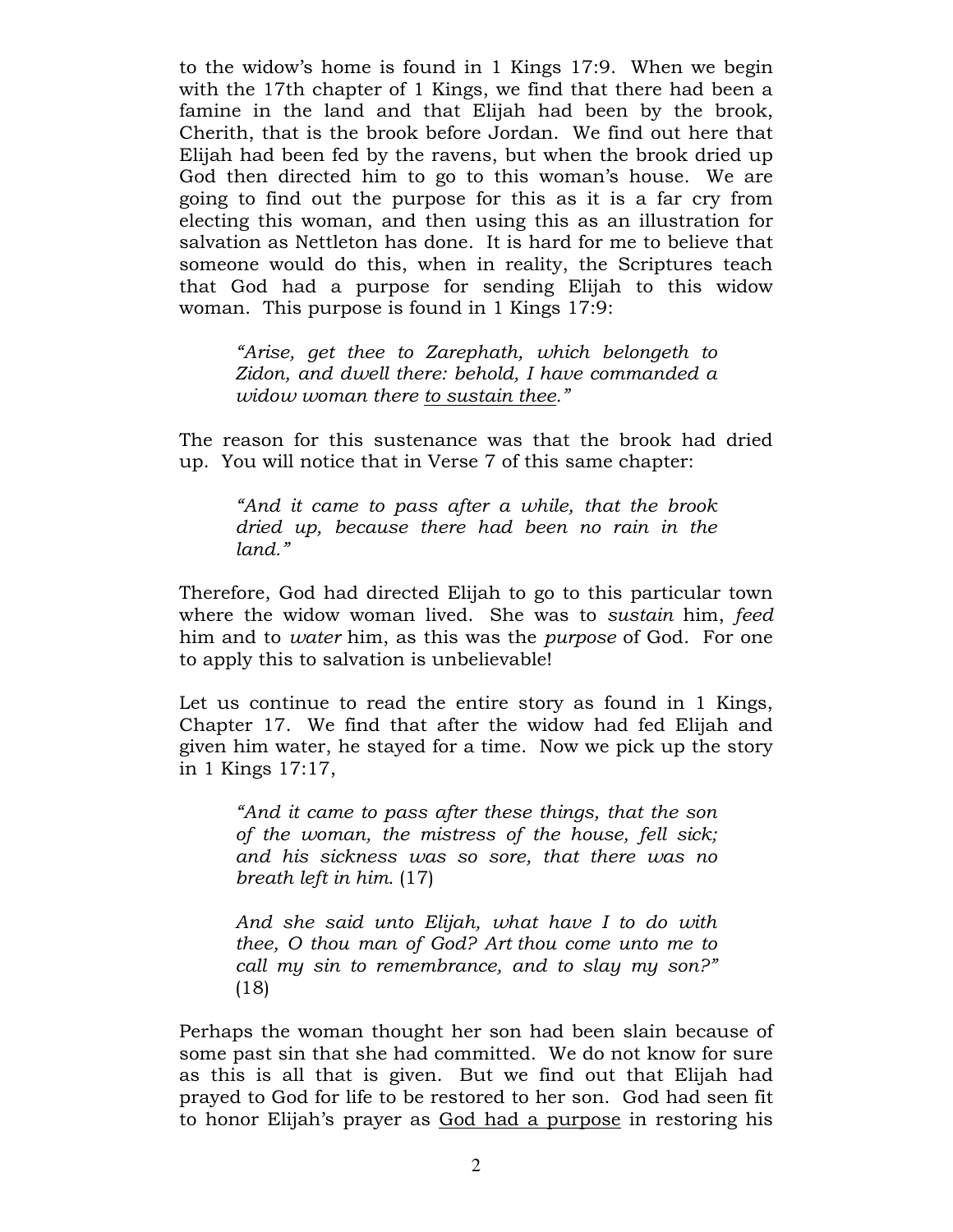life again. He, evidently, had been dead for just a short period of time. Now, the record is found in Verses 22 to 24:

"And the Lord heard the voice of Elijah; and the soul of the child came into him again, and he revived. (22).

And Elijah took the child, and brought him down out of the chamber into the house, and delivered him unto his mother: and Elijah said, see, thy son liveth. (23).

And the woman said to Elijah, now by this I know that thou art a man of God, and that the word of the Lord in thy mouth is truth." (24).

There was a two fold reason for God's directing Elijah to this woman's house. The first reason, of course, being that God had spoken to this woman to care for Elijah. We find this in Verse 9 of the 17th chapter, in the last part of the Verse:

"…behold, I have commanded a widow woman there to sustain thee."

So we see the first purpose of sending Elijah to the widow woman was to have her sustain Elijah. Could the Lord have stated it any clearer?

Nettleton cites this case as evidence and leverage to support his contention that some are elected to salvation. It would have been nice of Nettleton to have informed his readers of GOD'S PURPOSE for using the widow woman in sustaining Elijah. She could have been the only available person in the vicinity that was saved, we do not really know. Nevertheless, in spite of God's stating His purpose, Nettleton chose to use this event to support his own purpose of endorsing election to salvation. He, himself, is proof of the freewill of man. It would be inconceivable that God would direct someone to use Scripture and apply it contrary to the purpose clearly stated in His word.

Again, He used the widow woman to sustain His servant, Elijah. He could have chosen anyone, but He happened to choose this woman--NOT TO SALVATION--as this has nothing to do with salvation at all.

The second purpose was to prove to this woman, by the raising of her son from the dead, that Elijah was truly God's prophet. There were many miracles done in the Old and New Testaments, but this had absolutely nothing to do with salvation.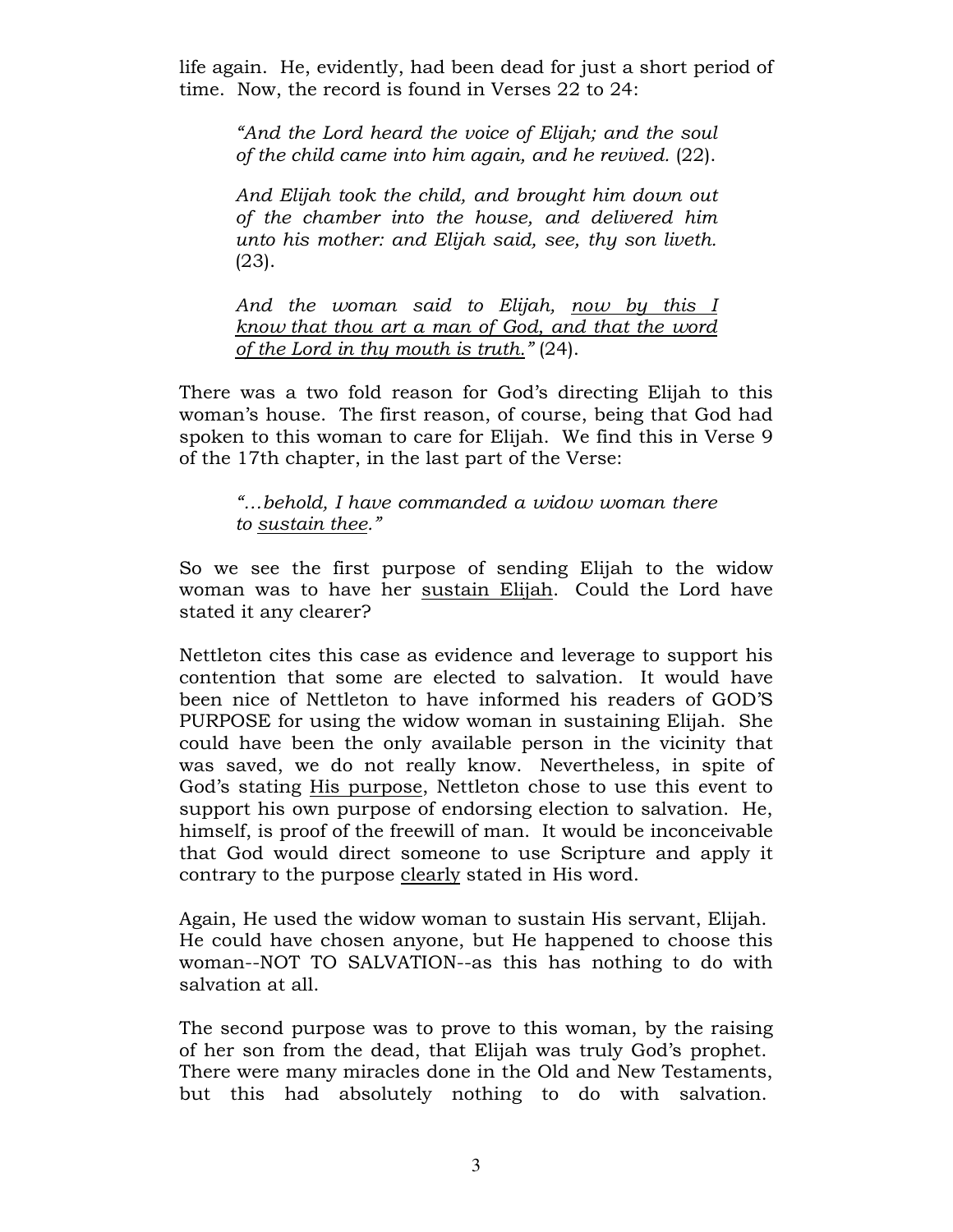Remember, the purpose of the miracle was to convince the woman that Elijah was a true prophet.

Nettleton also uses Luke 4:27 as support of his doctrine of election:

"And many lepers were in Israel in the time of Eliseus the prophet; and none of them was cleansed, saving Naaman the Syrian."

Let us notice the record of this that Christ quoted is found in the Old Testament in 2 Kings 5:3-15. One should take time and read the whole account for themselves. In essence, we find that Naaman was a Syrian and he was a captain of the host of the king of Syria. He was a great man with his master, honorable, and a mighty man in valor but he was a leper, as recorded in 2nd Kings 5:1. We find out how this whole situation took place, how God worked and the reason for all of this concerning Naaman, the leper. God's purpose for healing him was to prove that there was a true God in Israel. God performed this miracle in healing the leper, to prove to all the company that was with him at that time, that only the true God of Israel could do such a thing. This He did by the prophet, Elisha.

Again we emphasize that this had nothing to do with salvation whatsoever! God performed this miracle to substantiate the fact that there was only one God and that was Israel's JEHOVAH. This was the purpose of God.

We find when we read on in the story and let the Scriptures speak for themselves, the purpose of God is made known. In 2 Kings 5:2 we find that the Syrians had gone out by companies and had brought away captive out of the land of Israel a little maid who waited on Naaman's wife. He had taken the girl into his home and she was the maid of the house. She knew that her master was a leper and she told her mistress how he could be cured. The record is found in Verse 3:

"….Would God my lord were with the prophet that is in Samaria! for he would recover him of his leprosy."

This information came to the king of Syria, who sent a letter to the king of Israel, who at that time was Jehoram. When Jehoram got the letter he made the statement, "I'm not God!" It is recorded in Verse 7:

"And it came to pass when the king of Israel had read the letter, that he rent his clothes and said, Am I God, to kill and to make alive, that this man doth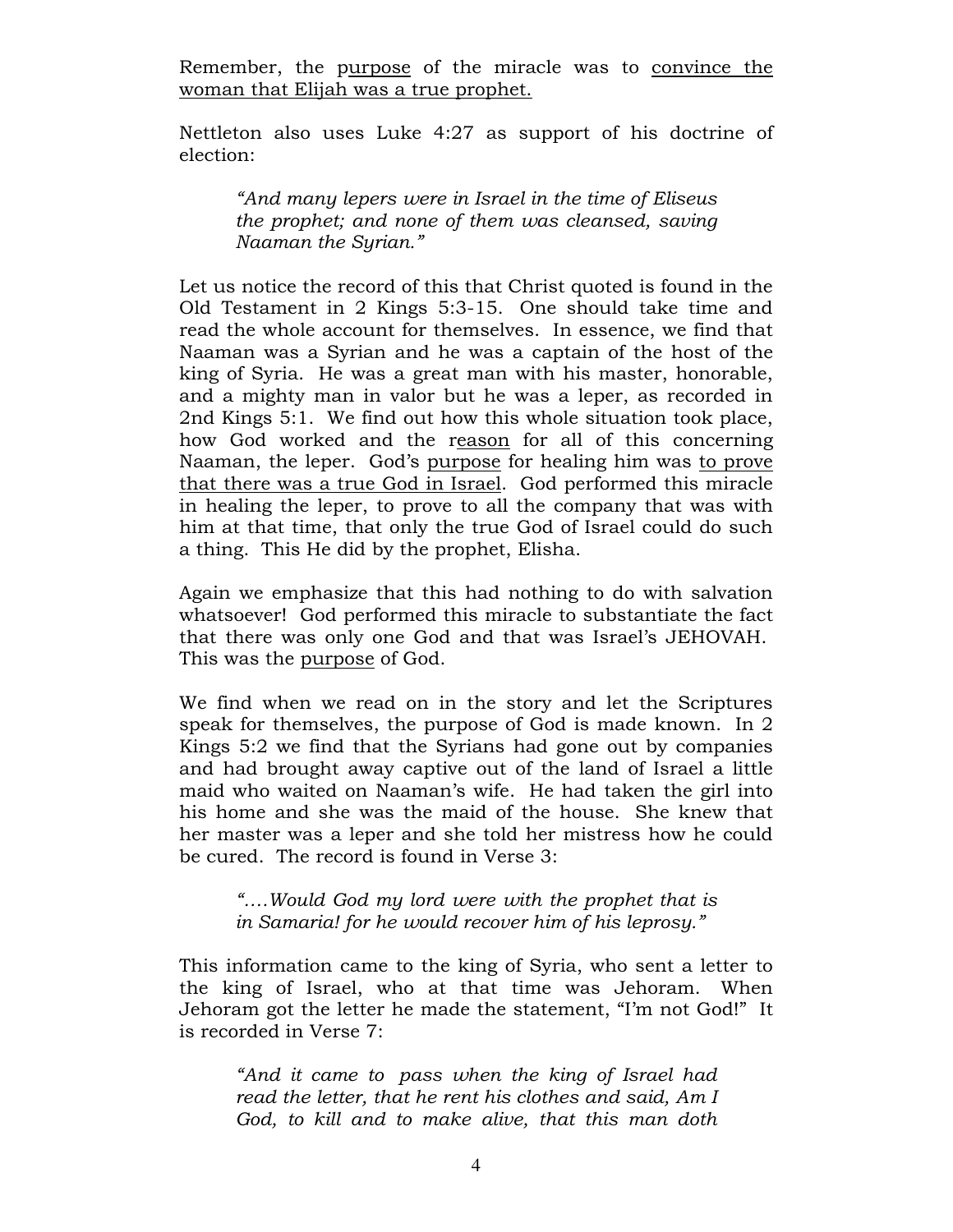send unto me to recover a man of his leprosy. Wherefore consider, I pray you..."

Now when Elisha heard of this he said, "Send the man unto me," and this is exactly what happened. We are told that Naaman came unto the house of Elisha who gave him instructions to follow so his leprosy would be cured. Here is the record found in Verses 9 and 10:

"So Naaman came with his horses and his chariot, and stood at the door of the house of Elisha.

And Elisha sent a message unto him, saying, Go and wash in Jordan seven times, and thy flesh shall come again to thee, and thou shalt be clean."

When Naaman heard this he became very angry because he thought Elisha would just come out of the house and put his hand over him and he would be healed. That is not the way God chose to do it. Notice Verse 13:

"And his servants came near, and spake unto him, and said, my father, if the prophet had bid thee to do some great thing, wouldest thou not have done it? How much rather then, when he saith to thee, wash and be clean?"

They talked him into it and he went down and dipped himself seven times in the Jordan River. The last part of Verse 14 tells us that he was cleansed. Then in Verse 15 the REASON for this is stated:

"And he returned to the man of God, he and all his company, and came, and stood before him: and he said, Behold, now I know that there is no God in all the earth, but in Israel: now, therefore, I pray thee, take a blessing of thy servant."

This was the purpose of God in sending Naaman to his prophet, Elisha. It was to be a testimony by the healing of this man, that God was truly the God of Israel. No idolistic gods could do what the true God had just done.

It taxes my imagination to see someone use theses Scriptures to support a false doctrine of electing some to be saved and others to be lost. Again, allow me to quote Nettleton's statement after using theses Verses in support of his doctrine. (Chosen to Salvation, page 26.)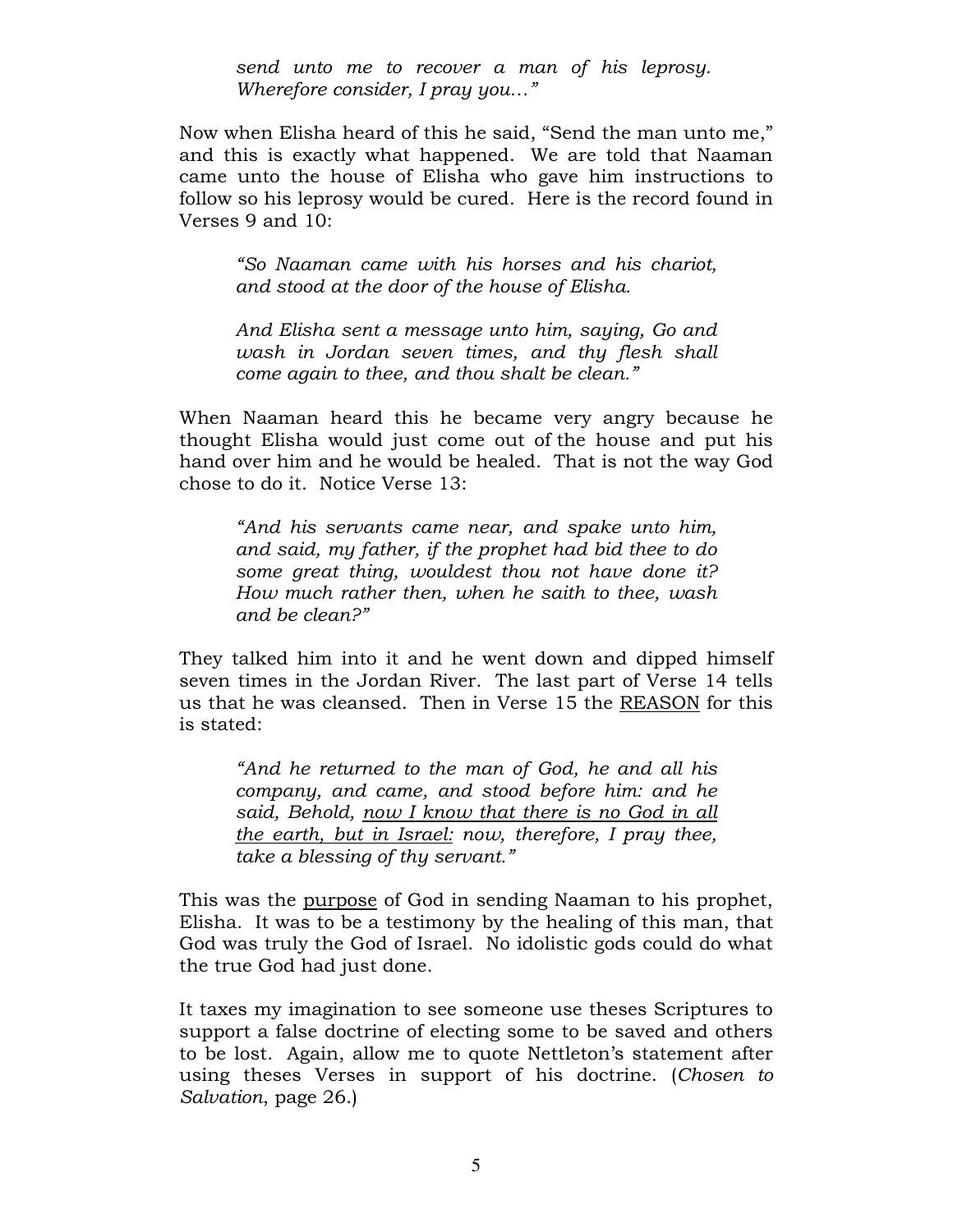"One out of many widows was chosen, and one out of many lepers was cleansed. The result of such teaching was anger. Special mercy was shown to the widow and to the leper."

Also quoting, page 13 and 14 of Chosen to Salvation.

"There are two things man will never understand this side of Heaven: how God could elect to save some sinners and not others…"

How important it is to study the Scriptures for yourself. How contradictory Nettleton's applications are to the clear purpose of God as stated in His word. Allow me to summarize briefly the purpose of God in each event:

- 1. Elijah sent to the widow's house. PURPOSE—"I have commanded a widow woman there to sustain thee." (1 Kings 17:9)
- 2. Elijah restores life to the widow's son. PURPOSE—"Now by this I know that thou art a man of God, and that the word of the Lord in thy mouth is truth." (1 Kings 17:24)
- 3. Elisha directs Naaman who is healed of leprosy. PURPOSE—"...Behold, now I (Naaman) know that there is no God in all the earth, but in Israel…" (2 Kings 5:15)

The over-all scene is clearly pictured in Luke 4:14 to 29. Christ was raised in Nazareth as a child (Luke 2:39-40). In His ministry, He returned to Nazareth and preached in the synagogue (Luke 4:16). He is telling the Jews that he was anointed to heal the brokenhearted, preach deliverance to the captives and open the eyes of the blind (18). They ask Him to do the same miracles here in Nazareth that they heard He had done in Capernaum. Christ knew they would not believe Him, even if He did them; therefore He stated that "…No prophet is accepted in his own country (23,24). To substantiate this, He uses two Old Testament illustrations, one of Elisha and the other concerning Elijah (25-27). In other words, the same principle was true in Old Testament times as it was in Jesus' day.

"For Jesus himself testified, that a prophet hath no honour in his own country." - John 4:44.

To extract theses two illustrations used by Christ and attempt to make them support the doctrine of election to salvation is asinine! May we always take time to examine the Scriptures for ourselves.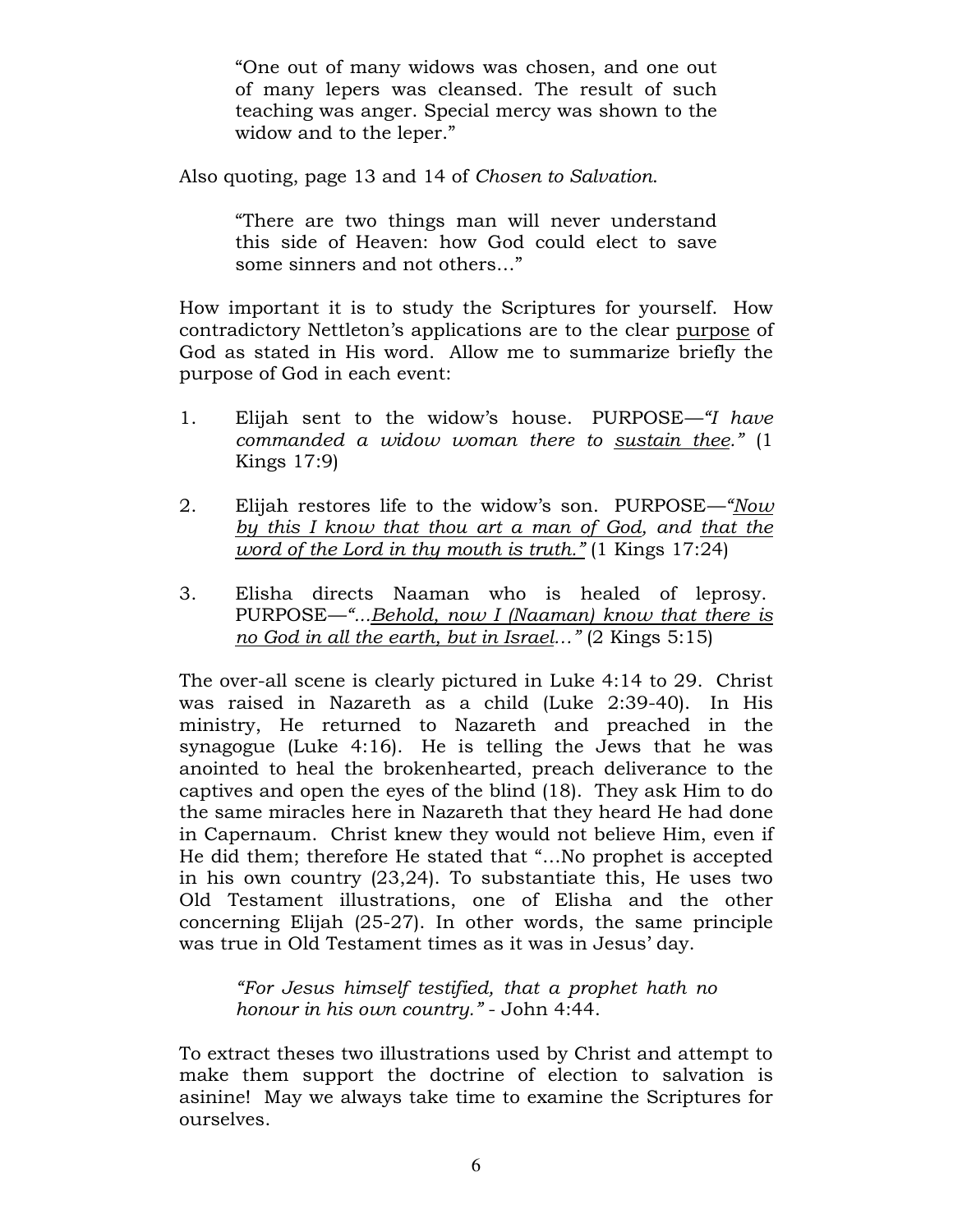### 2. Matthew 20:16.

"So the last shall be first, and the first last: for many be called, but few chosen." -Matthew 20:16.

Now notice Verse 1 of this chapter:

"For the kingdom of heaven is like unto a man that is a householder which went out early in the morning to hire laborers into his vineyard." - Matthew 20:1

This is the "Parable of the Laborers in the Vineyard." We need the context to find out why God said this and to what it is referring. It is not referring to salvation as many try to apply it. In Verse 2, he had gone out into the vineyard:

"And when he had agreed with the laborers for a penny a day, he sent them into his vineyard."

We find out that there were others that also went in Verse 7:

"They say unto him, Because no man hath hired us. He saith unto them, Go ye also into the vineyard; and whosoever is right, that shall ye receive."

Now when it came to the end of the day, we find in Verse 10:

"But when the first came, they supposed that they should have received more; and they likewise received every man a penny."

Notice carefully. Those who murmured had made a deal with God (the Good Man of the house) to work for Him for a certain amount and God had simply kept His part of the bargain. They did not trust God to reward them honestly. What they actually did was limit the grace and goodness of God. God would have given them more. But God gave them exactly what they had agreed to, and that was a penny a day. The others came freely, just trusting that God would reward them accordingly, and He did. Then we come on down and find out at the conclusion of the parable in Verse 16:

"So the last shall be first, and the first last: for many be called, but few chosen."

The Greek word for "called" is "invited or appointed to service." There are only a few chosen and the reason is because of their attitude. Just as this parable reveals--the first who came, came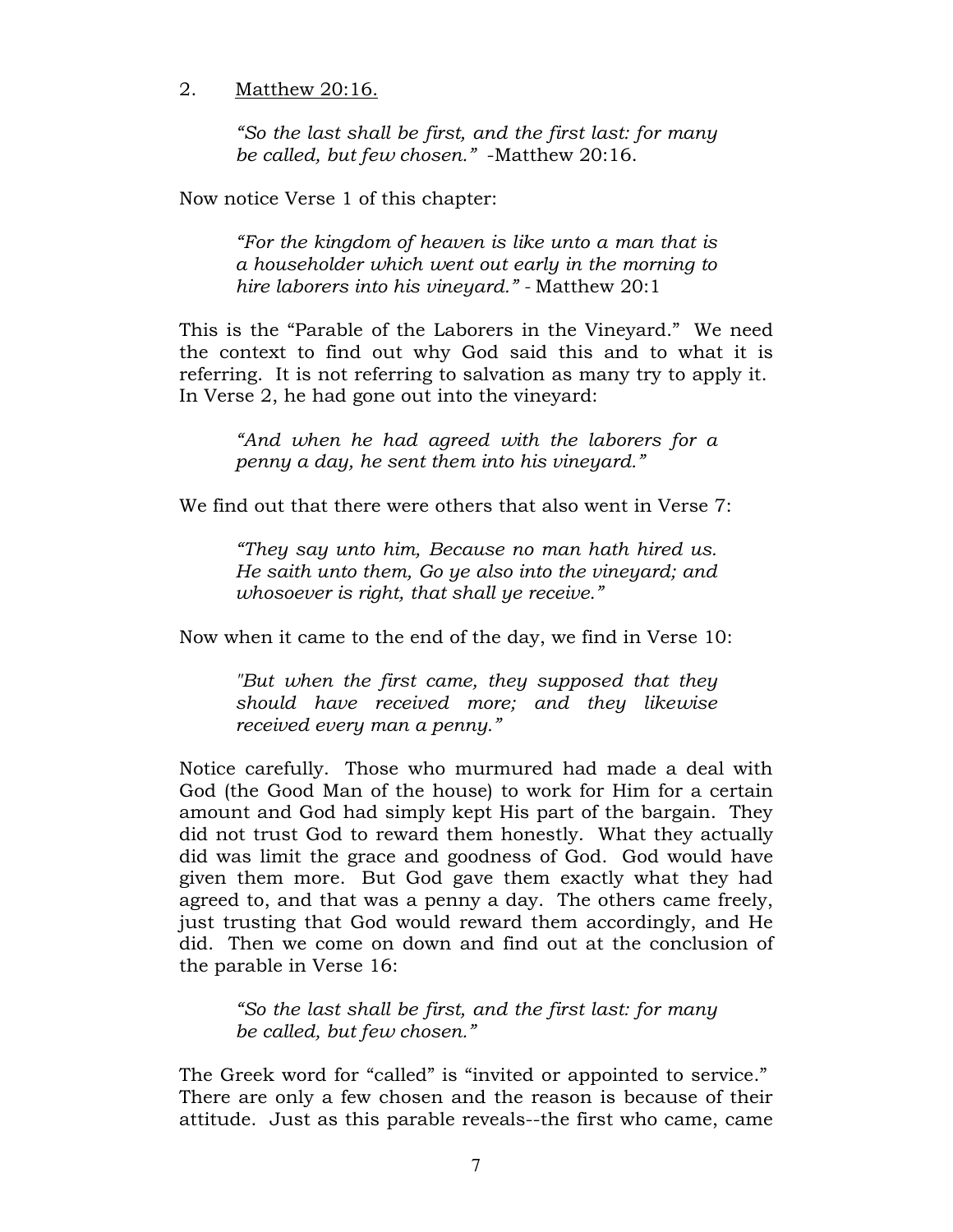because they made a deal with the Lord. They did not receive the kind of reward that God would have given them if they had not limited God by their dealings. Therefore, the whole point of this parable is--they are all invited (this being the "many"), but only those are "chosen" who come with the right attitude for service, trusting that God will reward them justly. This is the whole point of the parable. It concerns service and has nothing to do with salvation whatsoever! Many are called, but only a few are chosen for a full reward due to the attitude they take of their own free will. How important it is to examine the context of a parable to determine if that parable is speaking concerning salvation or service.

3. 1 Peter:1:2,3.

"Elect according to the foreknowledge of God the Father, through sanctification of the Spirit, unto obedience and sprinkling of the blood of Jesus Christ: grace unto you, and peace, be multiplied.

Blessed be the God and Father of our Lord Jesus Christ, which according to his abundant mercy hath begotten us again unto a lively hope by the resurrection of Jesus Christ from the dead." - 1 Peter 1:2,3.

In Nettleton's book he quotes 1 Peter 1:2 on page 33, emphasizing "unto obedience." He then goes on to explain what he feels these Verses mean, and I quote:

"This matter of salvation is a matter of begetting. In natural physical life the parent begets children: he chooses to have children, follows normal methods and means, and children are born. In the spiritual realm it is much the same. God decides to have spiritual children and chooses from among the sons of men certain individuals and saves them. That is election. It is a mystery, but a fact to be believed."

He further goes on in the next paragraph and states:

"It is readily acknowledged that in the spiritual birth the one born makes a choice. He exercises faith, whereas he did nothing in the process of natural birth. Yes, there is a difference between natural birth and spiritual birth, but one truth remains: the choice of the parent plays a part. Physical parents make a choice in the natural birth; God makes a choice in the spiritual birth. We are 'begotten'."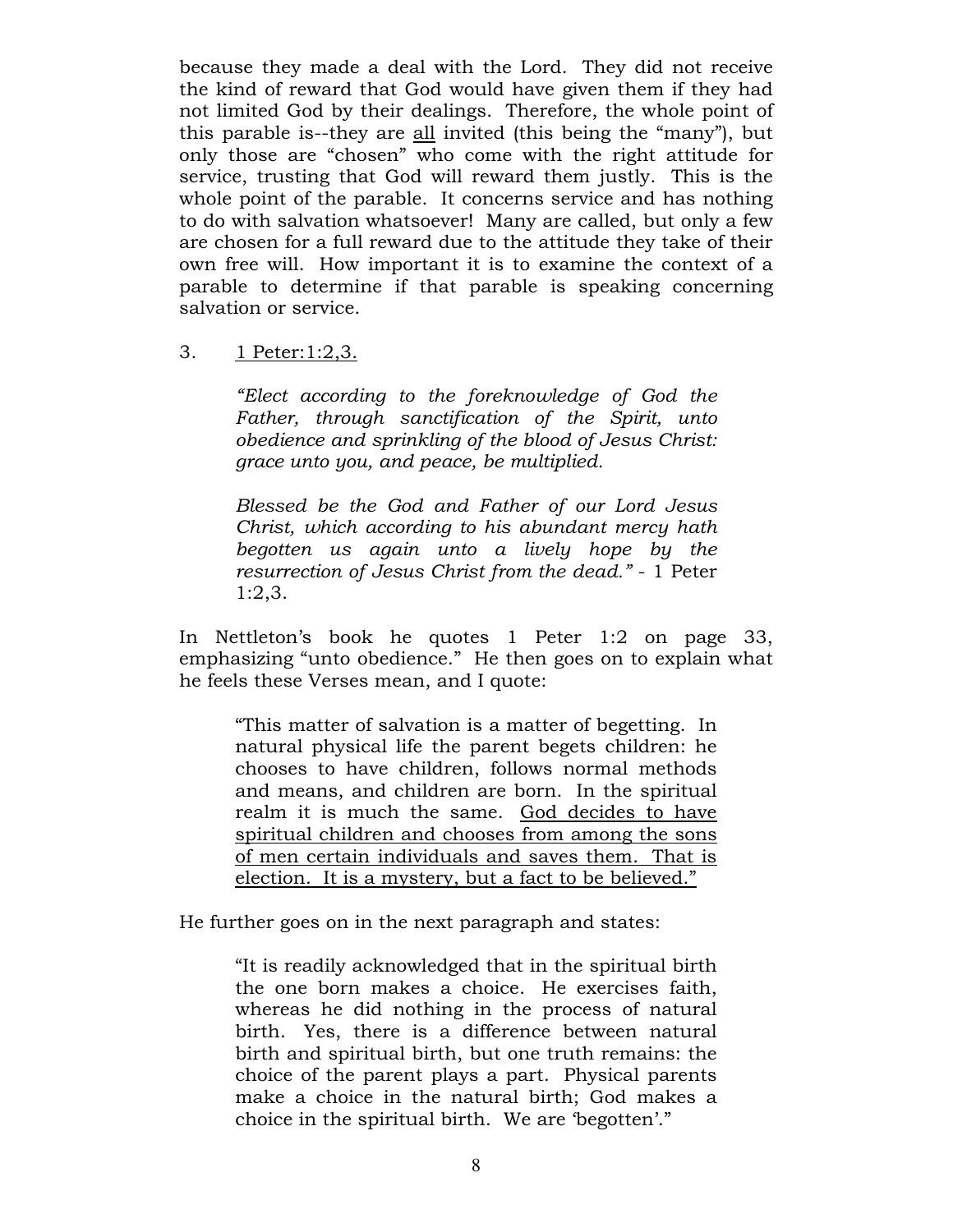This is Mr. Nettleton's reasoning. The only problem with this is, this is an allegory chosen by Mr. Nettleton and not used by God! To say that God makes a choice as to who goes to Heaven and who does not, would again contradict His Word that He is "not willing that any should perish" (2 Peter 3:9). Why did His Son die for the sins of the world? Why not just die for the sins of those who have already been elected?

Something that is not brought out in Nettleton's allegory is this- when the children are born and begin to grow, the choice of what avenue of life he wishes to take is left up to the child. He may want to be a doctor, a carpenter, a dentist or whatever profession he chooses. That choice is up to him. The parent may try to make him choose, but still the choice is left up to the child of the natural parent. So it is with each one of us. We have a choice about what we are going to do when we reach the age of accountability concerning Christ. We can either accept or reject Him as our Savior.

Since Nettleton claims election to salvation by stating God made a choice in the spiritual birth--since we are all sinners, on what merit did God make the choice? Of course, he reverts back to the statement that, "It is a mystery!" No, it only becomes a mystery when one accuses God of doing something He did not do. Then--and only then--does it become a mystery and one must hide under this shield because it cannot be explained. Yet, if we take the Word of God so simply, we can explain that God did love the world and that He sent His only begotten Son- that He is not willing any should perish but that all should come to repentance (a change of mind). Now, anyone can understand that!

It is when men begin to use allegories and begin to attempt to extract one Verse of Scripture and make it mean what they want it to, that we have to insert the word "mystery" because we cannot understand the position we have taken! It is because of man's philosophy that the so-called "mystery" cannot be understood--not because of the clear teaching of the Word of God. I understand that God knows everything, Christ died for all, He is not willing any should perish, I have a free will and God will honor my decision when I die (Heaven or Hell). Only when man, by his wisdom, thinks he can explain these things better than God, do we find a "mystery" and confusion.

While 1 Peter 1:2,3 is used in support of election to salvation, I would like to continue on into the chapter and, again, let the Scriptures speak for themselves. We find in Verses 8 and 9 that Peter says: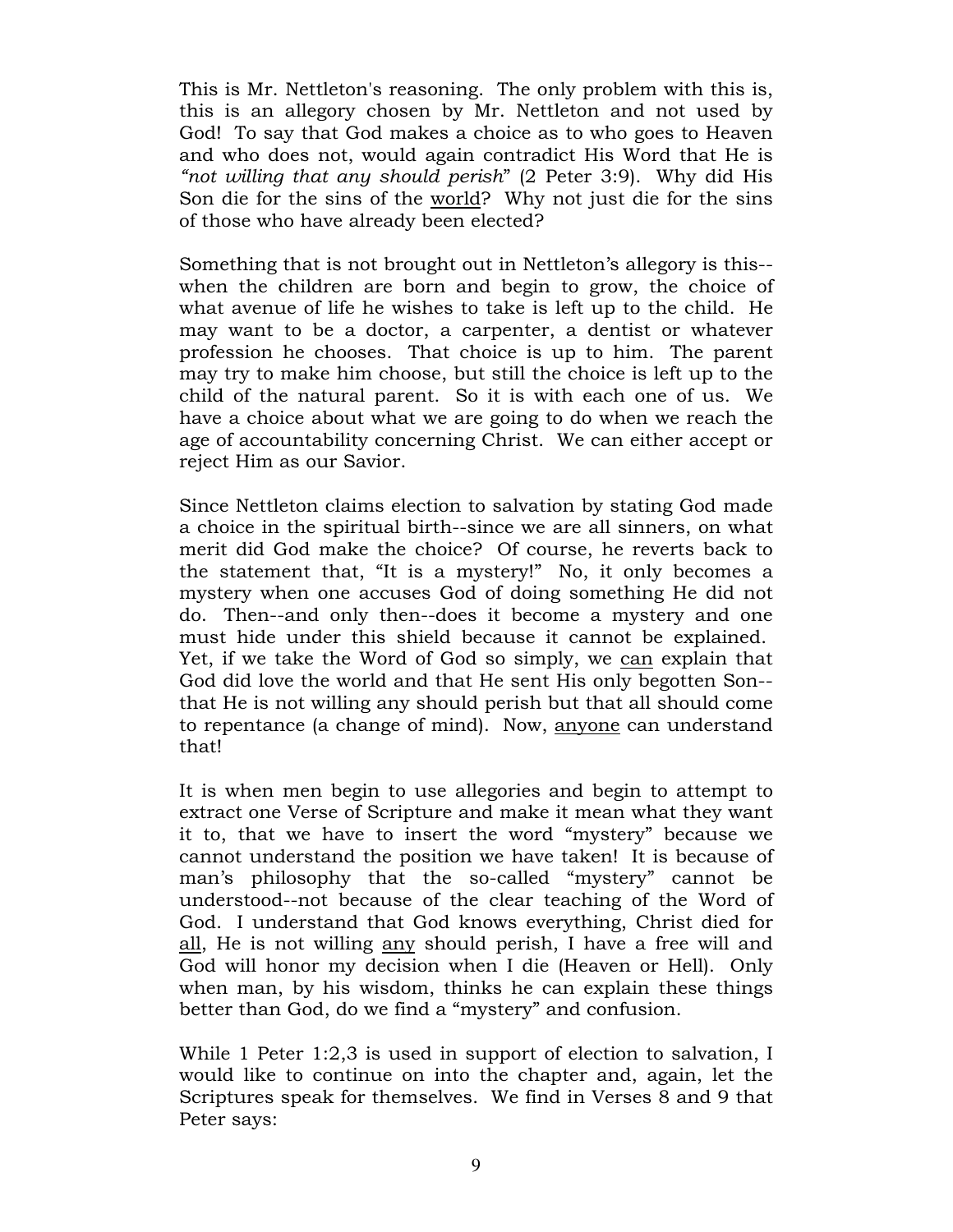"Whom having not seen, ye love; in whom, though now ye see him not, yet believing, ye rejoice with joy unspeakable and full of glory.

Receiving the end of your faith, even the salvation of your souls."

"Your faith" in Verse 9 is possessive. It is your faith…the personal pronoun. Yet we find out it does not say, "Receiving the end of the faith God gave you." It does say, "Receiving the end of your faith." You have put your faith in Christ and the end of your faith is, of course, "the salvation of your souls."

In Verse 22 we are told:

"Seeing ye have purified your souls in obeying the truth through the Spirit unto unfeigned love of the brethren, see that ye love one another with pure heart fervently."

We do this out of our own free will. In other words, we have the right to obey the truth or to reject the truth of the Word of God.

Then we find that the word of God says, "See that ye love one another with a pure heart fervently." Why does Peter give that admonition if you do not have a right to do that or to neglect doing that? He admonishes us, therefore, to do it. He would not do so if we were already elected to love one another with a pure heart fervently, with no choice of our own. There would be no reason for Peter to even bring it to mind if we were elected to do it automatically. There would be no reason to put all of the exhortations in the New Testament to serve Christ and to urge others to serve Christ. There would be no reason for this whatsoever, if we are elected to service, believing that election over-rides our free will. Why would the Scriptures be asking us to serve Christ? We would just automatically do so.

Of course, this is erroneous and not the teaching of the Word of God. No wonder those who claim election to salvation have to always throw it back as a "mystery" as to the sovereignty of God. Yes, God does know everything about everything. He knows the things that would have happened if the things had not happened that did happen. He knows everything about everything; but, because He knows the end from beginning does not mean that He makes machines out of people. He wants them to "love Him because He first loved us" (1 John 4:19).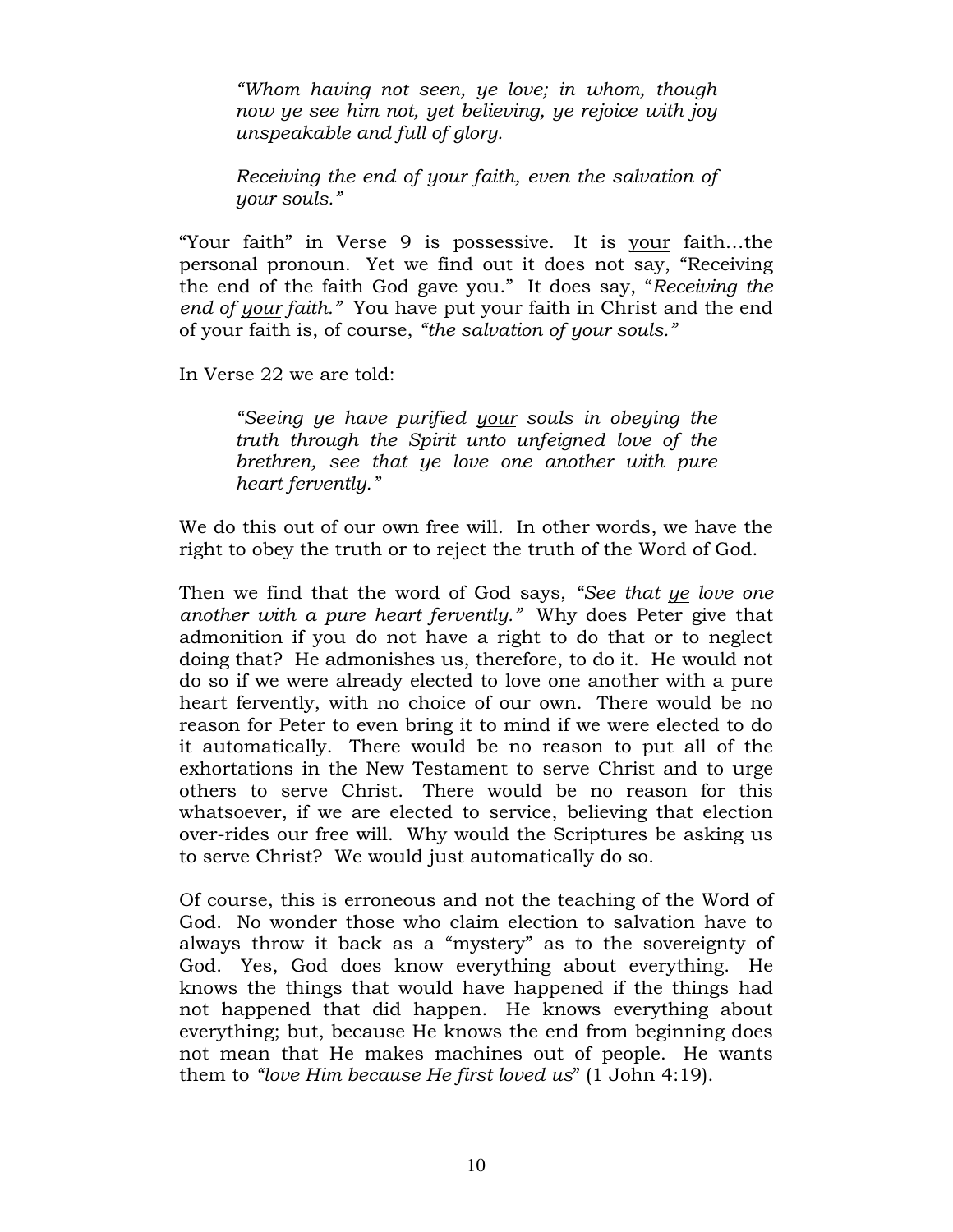#### "The church that is at Babylon, elected together with you, saluteth you; and so doth Marcus my son." 1 Peter 5:13.

Mr. Nettleton uses this portion of Scriptures in support of his position of election to salvation and quotes this portion of Scripture on page 34 of his book. I would like to call your attention to the fact that the church at Babylon, when Scripture states "was elected together with you," was elected as far as being a group of believers in Babylon.

They were elected because they had first received Christ as their Savior. A similar situation occurs when many boys "go out" for a basketball team. Only those that make the team are elected to play the game. We find out that in God's army, only those who choose to put their faith in Christ are elected to be soldiers. At times Christians are referred to, collectively, as the universal church; or, at times, they are referred to as a church within a local city made up of all believers in that city. At other times they are referred to as an individual Christian. They are referred to as "the elected" only on the basis of their faith in Christ. This is backed up in the same chapter. Notice in Verse 8:

"Be sober, be vigilant; because your adversary the devil, as a roaring lion, walketh about, seeking whom he may devour."

In Verse 9, Peter warns:

"Whom resist steadfast in the faith, knowing that the same afflictions are accomplished in your brethren that are in the world."

Not by election, but by Christ Jesus. And we find out that, "No man cometh unto the Father, but by me (John 14:6b)." "...If I be lifted up from the earth, will draw all men unto me (John 12:32)." That is through the cross. "…after that you have suffered a while, make you perfect, established, settle you." (1 Peter 5:10b).

Notice again in Verse 9, "Whom resist steadfast in the faith." That is the responsibility of the believer. No, we are not elected in the sense of God taking away our free will to serve Him. We are told to resist! How do we do this? By choosing to obey the Word of God. Now if we were elected and not going to backslide and have no free will, then why put this warning in the Word of God? One can see that election over-riding man's free will holds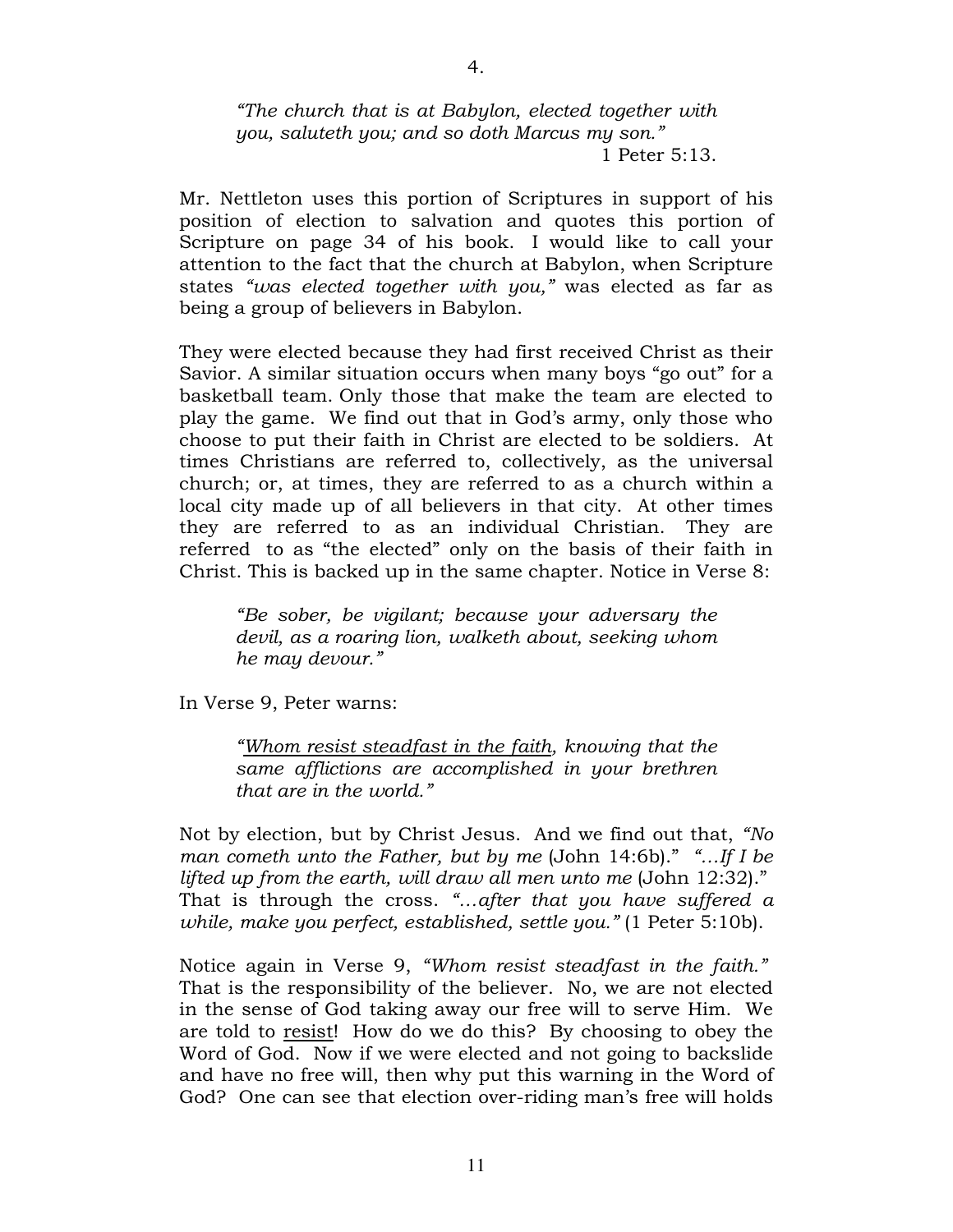no Scriptural foundation whatsoever, because it is built upon man's philosophy and not upon the Word of God.

When 1 Peter 5:10 says that God "...hath called us unto his eternal glory," He tells us how He calls us--"...by Christ Jesus." We have a choice, then, to believe or not believe when He calls us by the gospel. In Romans 10:17 we are told:

"So then faith cometh by hearing, and hearing by the word of God."

The Word of God testifies of the death, burial and resurrection of Christ. We have the opportunity to accept it or reject it according to our own free will.

I would like to quote Mr. Nettleton's statements from page 133 of his book. Here we have a classic example of the reverse psychology that he used. Let me quote what he says:

"It is always helpful to know what others believe. Good and holy people have studied and have stated their findings, their doctrines. Inasmuch as the doctrine of election is a Biblical truth, we profit from studying what good men have stated regarding it. Let me emphasize that these creeds and confessions are not quoted as proof of Bible doctrine, but as proof that good men have held these truths in high esteem."

I hasten to point out--even though men are "good" and "holy" as Mr. Nettleton states, if they hold views contrary to Scripture they are still wrong! And it would seem that if Mr. Nettleton was not going to quote these men as far as proof of Bible doctrine, then why go ahead and quote them at all? This is just a little bit of twisting and reverse psychology that appears to have been used. The statement made by Mr. Nettleton that these confessions and creeds are "proof that good men have held these truths in high esteem" would be of no value unless they were supportive of his position. Then why give them, if it is not to add "clout" to his position? May I point out a case for consideration. In Nettleton's book in support of his position of election to salvation, the following appears:

- 1. Pages 51 to 79 contain two sermons by two preachers who support his position.
- 2. Pages 87 to 102--eight men are quoted who adhere to his same position.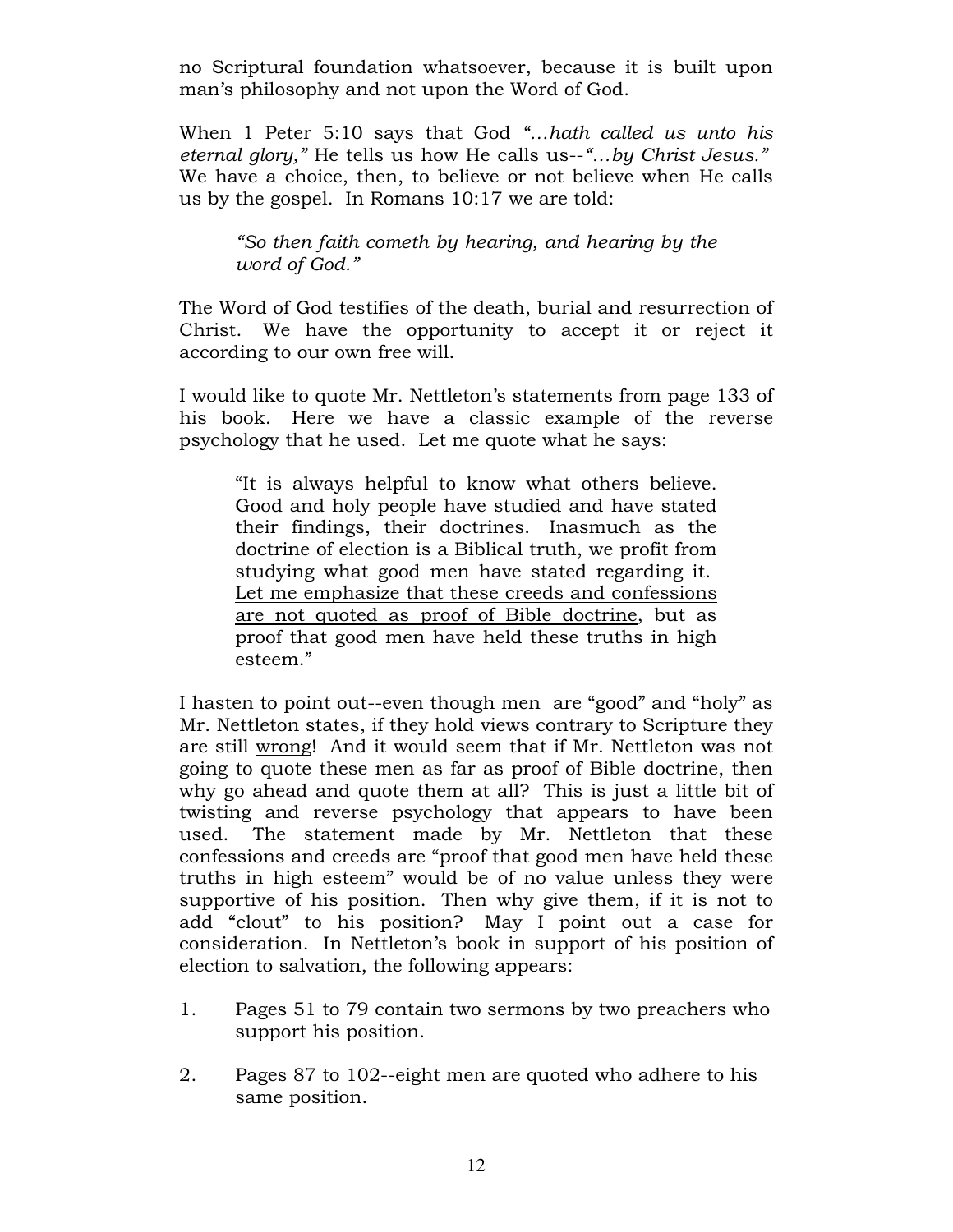- 3. Pages 105 to 130--under the chapter heading of "Theologian's Statements", six men are quoted.
- 4. Pages 133 to 140--under the chapter heading "Confessions of Faith," there are many quotes.
- 5. Pages 147 to 157--"A Case In Point, The G.A.R.B.C."

Mr. Nettleton has devoted approximately 88 pages of his book to quoting men and institutions in agreement with his doctrine. It is true, as he says, "Good men do not prove the Bible true." By word Nettleton would justify himself, but by deed he would draw on 88 pages to convince me by other men's words that his position is correct. I would have been more interested in 88 pages of his personal exposition of this doctrine instead of the 19 pages he devoted to it in a book of 180 pages. As I attempted to feed on a statement of truth, I found I was digesting a little reverse psychology. The act did not correspond with the words.

There would be no problem filling this book with numerous pages containing theologians, Bible colleges, and et cetera that support the position of this author, but it is not my purpose to see who can get the most noted authorities on their side. That is why I have stayed with the Word of God as we examine Verses in their context, along with other Scripture. Then what you choose to believe is based upon God's Word and not that of men, no matter how well known they are. "It is better to trust in the Lord than to put confidence in man." (Psalm 118:8)

5. Matthew 22:14.

"For many are called, but few are chosen." (Matthew 22:14).

As we examine this portion of Scripture (Matthew 22) we find in Verses one and two that this is a parable:

"And Jesus answered and spoke unto them again by parables, and said, The kingdom of heaven is like unto a certain king, which made a marriage for his son."

This parable is used of an earthly situation to illustrate a divine truth. You will notice in Verse 4 that He sent His servants out with the Gospel and instructed them:

"…Behold, I have prepared my dinner: my oxen and my fatlings are killed, and all things are ready: come unto the marriage."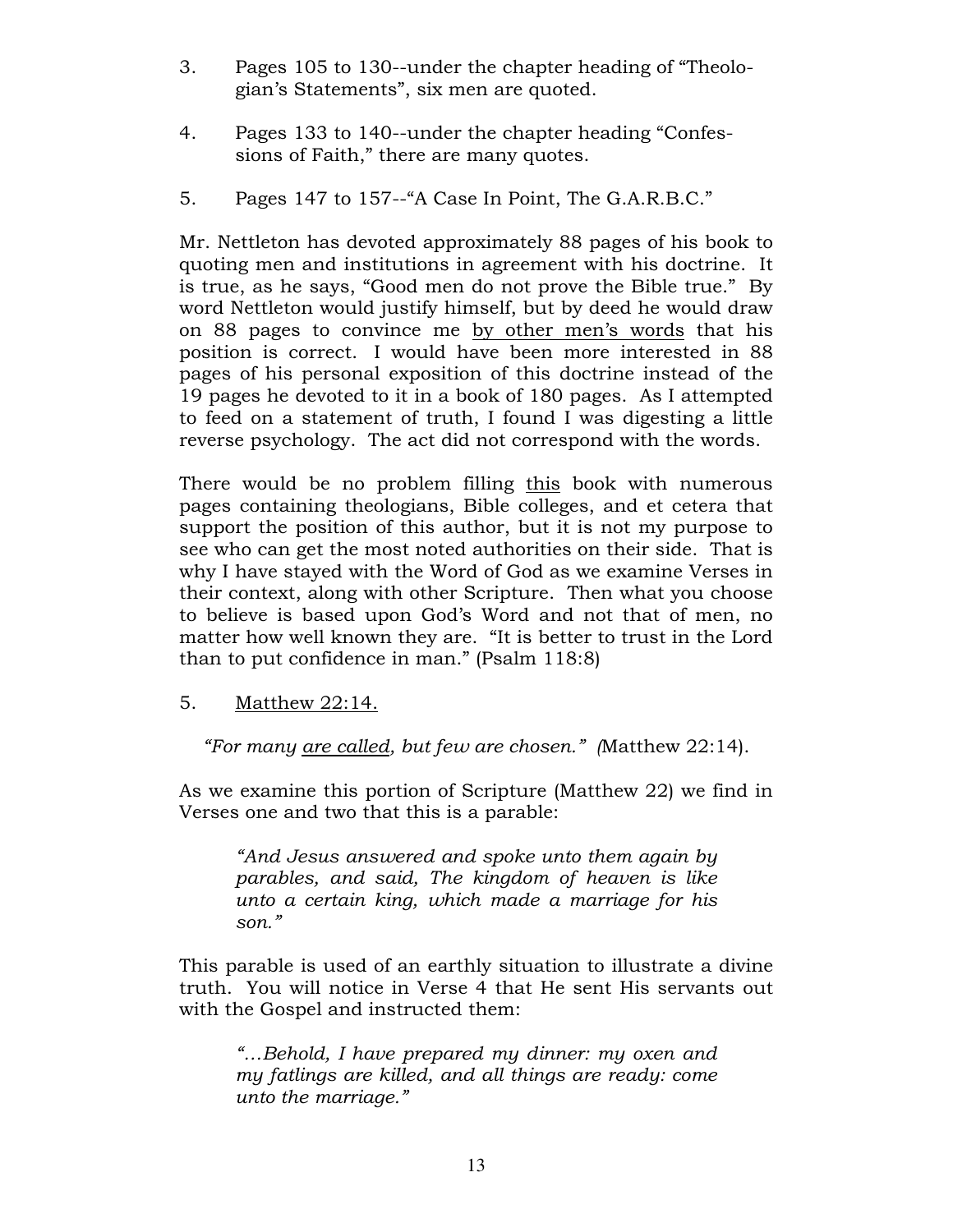And then in Verse Five:

"But they made light of it, and went their ways, one to his farm, another to his merchandise."

We find out that they treated the servants badly. And then in Verse Nine:

"Go ye therefore into the highways, and as many as ye shall find, bid to the marriage."

"As many as ye find." This is everyone! Everyone you come in contact with.

Verse Ten:

"So those servants went out into the highways, and gathered together all as many as they found."

"All" is equivalent to "as many." The word "many" is used in reference to "all" many times in the Bible. Notice, they were to invite both the bad and the good. God is not prejudiced. "The bad" were the ones visibly practicing sin and "the good" were the self-righteous. Both were lost, or both would not have been invited.

We continue and find that some came to the wedding; but, they had to wear wedding garments picturing the righteousness of Jesus Christ. Many came, the bad and the good. The good came in their own righteousness.

Suddenly, in Verse 12 and 13, we see a guest who lacked the proper attire:

"And he saith unto him, Friend, how camest thou in hither not having a wedding garment? And he was speechless.

Then said the king to the servants, Bind him hand and foot, and take him away, and cast him into darkness; there shall be weeping and gnashing of teeth."

So we find that the good came in their own righteousness, and they were rejected. "Not by works of righteousness which we have done, but according to his mercy he saved us..." (Titus 3:5). That is what this parable illustrates.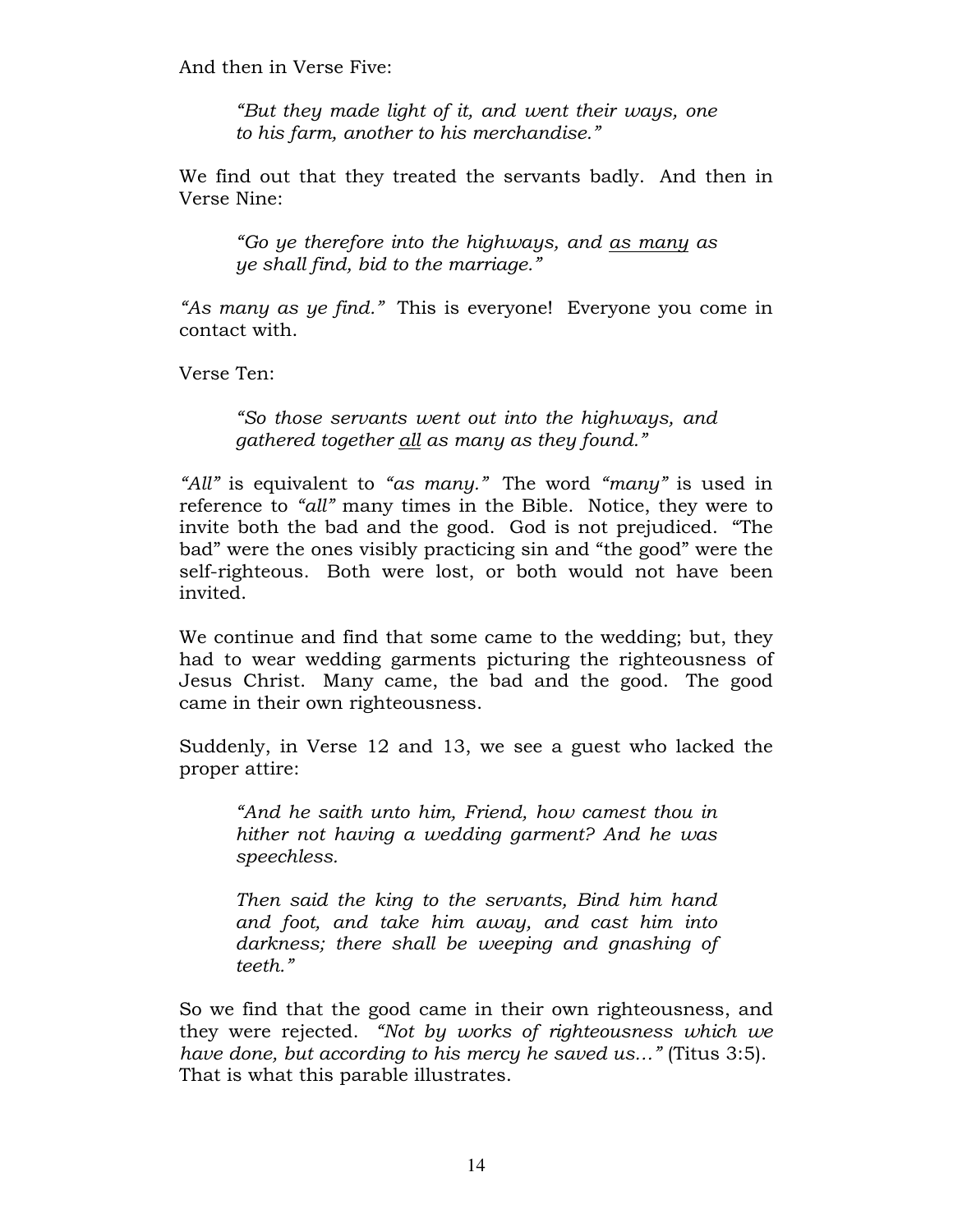The verse that is used in saying that God called us to salvation is found in the conclusion of this parable. I'll quote the Verse again, "For many are called, but few are chosen." He is referring to the "many" who are also the "all" in Verse 10. To gather all or as many as they found. "As many" and "all" are used interchangeably here for "everyone." Then "Many are called (or all are called) but few are chosen." The "many" here are as many as they could come in contact with, but everyone they came in contact with was "all" of them so they invited everyone.

You could read this with words used interchangeably, "For all are called, but few are chosen," and only those chosen are chosen on their acceptance of the righteousness of Christ. The others were rejected because they chose to stand before God in their own self-righteousness. This has nothing to do with God choosing to save some and choosing to condemn some, or He would not have called all. This, again, would be mutilation of the Scriptures. Those chosen were chosen on the basis of how they came to the supper and presented themselves, out of their own free will!

A good example of the terminology also used is found in Romans 5, where we find the contrast here between "all in Adam die" and "all in Christ are made alive." The important thing is about using the word "many" along with "all" as used interchangeably here. "Many" does not mean "some to the exclusion of others." "Many" is referring to "all" and we will see that here. Notice in Romans 5:15:

"But not as the offense, so also is the free gift: For if through the offense of one many be dead, much more the grace of God, and the gift by grace, which is by one man, Jesus Christ, hath abounded unto many."

You will find out here that "through the offense, many be dead." Notice if you will, as we look down to Verse 18 the contrast continues:

"Therefore as by the offense of one (Adam) judgment came upon all men to condemnation."

So "all" and "many" are used not contradictory to one another, but complimentary to one another. Just read the rest of the context and this becomes clear.

We find the interchangeability of these words carried on in this passage also concerning Christ. We find in Verse 15 that "...by one man, Jesus Christ (this gift in grace), hath abounded unto many." Notice again in Verse 18, "...even so by the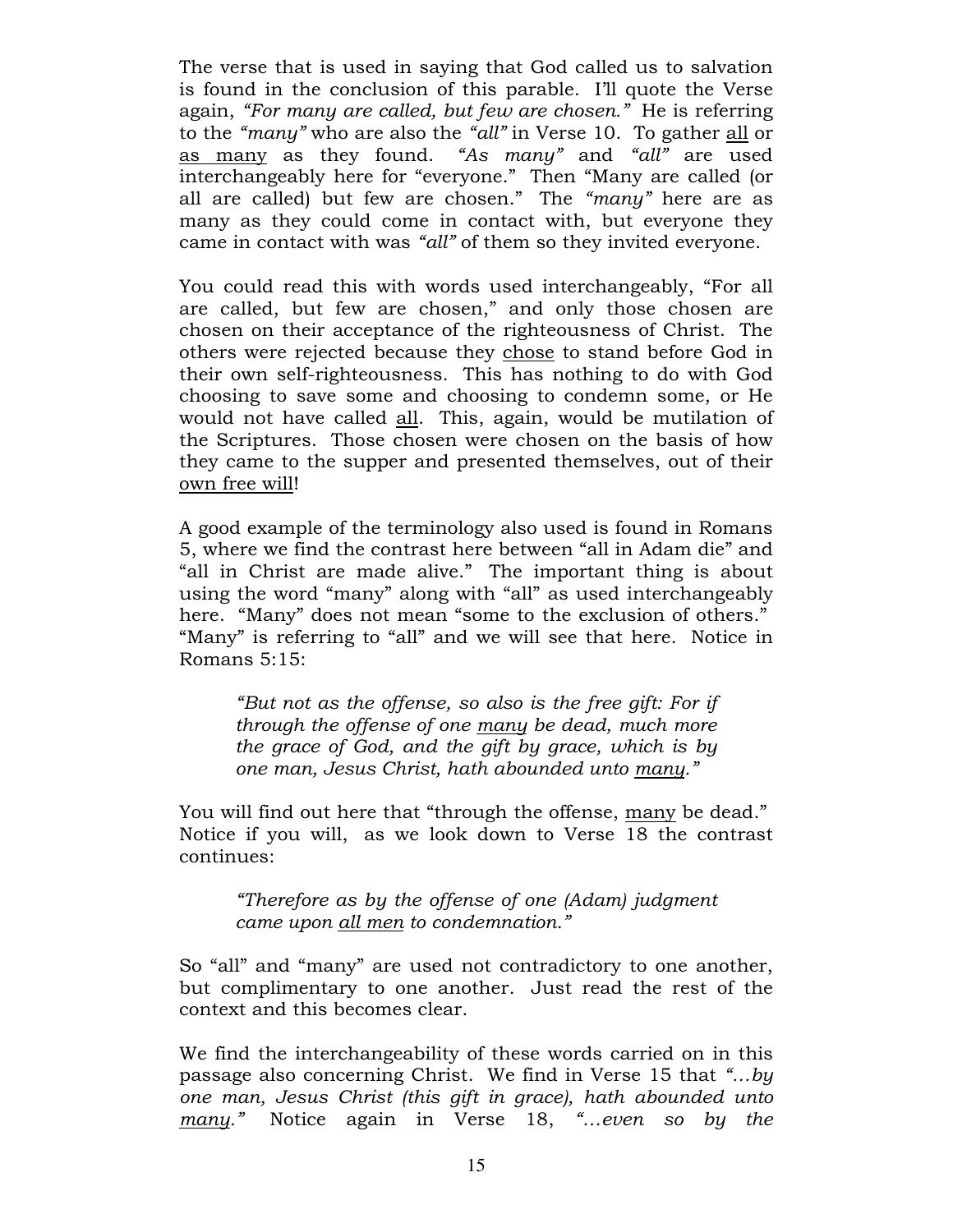righteousness of one the free gift came upon all men unto justification of life." So here you have the words "many" and "all" used interchangeably and both referring to "entirety" or "everyone." You see, it would be distorting God's word to eliminate "all" and say that it means "many except those whom God has predestinated to Hell." This would not be honest with the context of Scripture whatsoever. No, this does not mean in Matthew 22:14 that "Many are called, but few are chosen" to salvation. "All" are called, this is the word used interchangeably with "many." "Few are chosen" as only those are chosen that come as a sinner with the righteousness of Christ and not their own righteousness.

"For he hath made him to be sin for us, who knew no sin; that we might be made the righteousness of God in him."

2 Corinthians 5:21*.* 

### 6. Acts 9:15

"But the Lord said unto him, Go thy way: for he is a chosen vessel unto me, to bear my name before the Gentiles, and kings, and the children of Israel."- Acts 9:15.

These were God's instructions to Ananias to go unto Paul and instruct him. Here we find that Paul was a chosen vessel for service! And it says, "...to bear my name before Gentiles." It does not say, "You are a chosen vessel to be saved." Paul was a chosen vessel to bear God's name to a specific people, "before the Gentiles, and kings, and the children of Israel." God had a specific purpose in mind for the Apostle Paul. That is why you find that Paul begins his Epistles the way he does. For example:

"Paul, a servant of Jesus Christ, called to be an apostle, separated unto the gospel of God."- Romans 1:1.

Not called to salvation, called to be an apostle! One that was sent with the Gospel of Christ. That is what Paul was called to do. In fact, he stated this in the heading of most of his letters as others were constantly challenging his calling as an apostle. He had to constantly reaffirm it. This is similar to the situation in many churches when men in a church will not accept the authority of the pastor who has been called and placed in that church. Paul had to constantly defend his apostleship as many pastors have to defend their pastor-ship in the church God has led them to and in the position to which He has called them and placed them.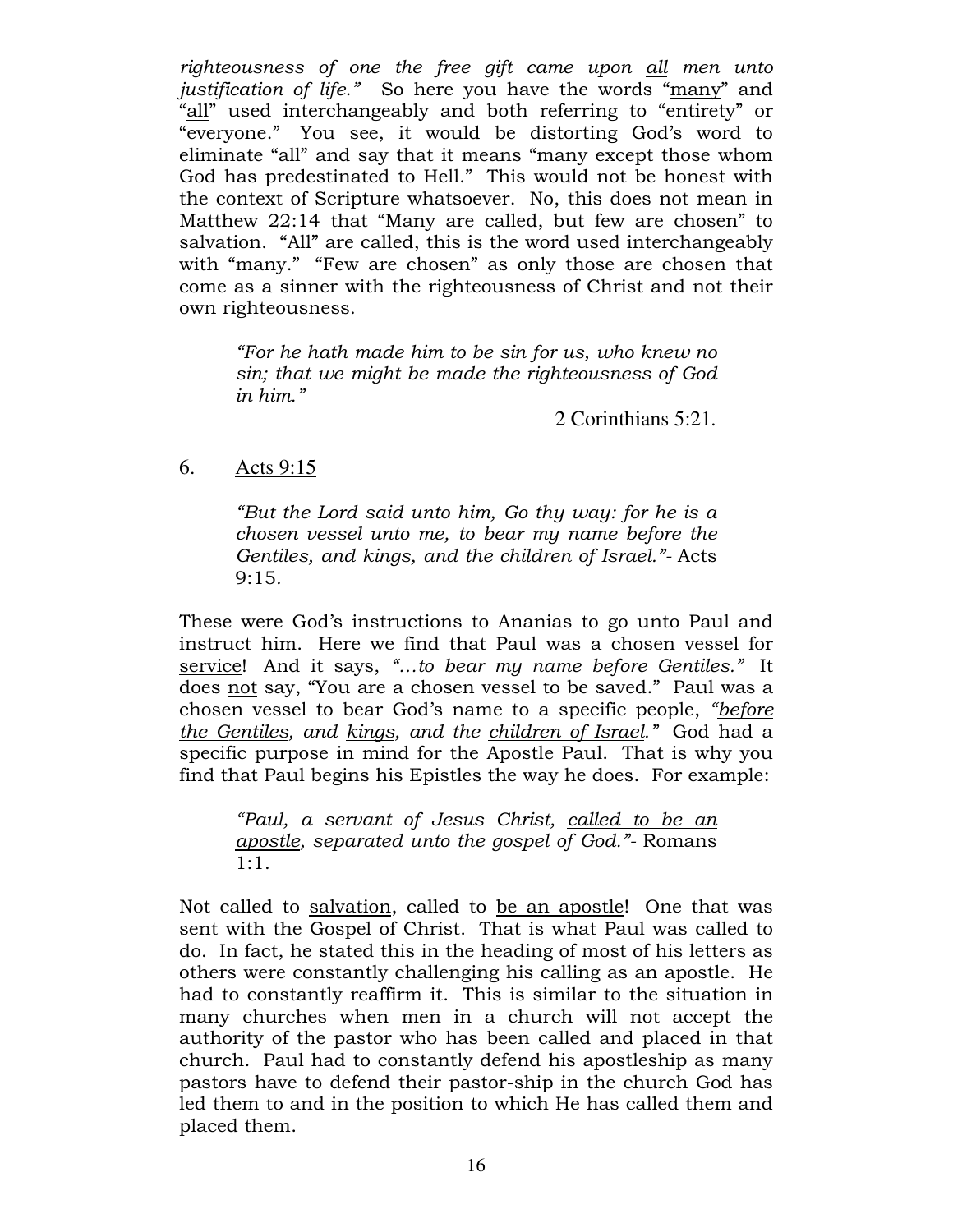We find in 1 Corinthians 12:12:

"For as the body is one, and hath many members, and all the members of that one body, being many, are one body: so also is Christ."

Paul goes on to liken the body--the foot, the head, the arms, the mouth--to the church or Body of Christ. We find out in Verse 18:

"But now hath God set the members every one of them in the body, as it hath pleased him."

He also says in Verse 11:

"But all these worketh that one and the selfsame Spirit, dividing to every man severally as he will."

Remember--this is for service, not salvation! Going to Verse 6 we find:

"And there are diversities of operation, but it is the same God which worketh all in all."

God does not call all of us to be evangelists nor does He call all of us to be preachers. He does not call us all to be Sunday School superintendents, teachers, choir directors, singers or musicians. But God has called us and given each one of us at least one gift and perhaps more than one.

Here we find in Acts 9:15 that Paul had, very simply, been chosen of God for a specific service. Just as we are a chosen generation and chosen to serve Christ in the particular avenue to which He has led us and for which He has enabled us. We are to covet earnestly the best gift with which to serve Him. Paul was to be an apostle and an evangelist. That was what God had designated him as a "chosen vessel" for--not for salvation. It is unbelievable that those who build their doctrine of election to salvation would use these Scriptures, taking them out of context to support their own philosophy.

### 7. Acts 10:41.

"Not to all the people, but unto witnesses chosen before of God, even to us, who did eat and drink with him after he rose from the dead." - Acts 10:41.

It is inconceivable that some would use this Verse to endorse their doctrine of election, but nevertheless they do. All one has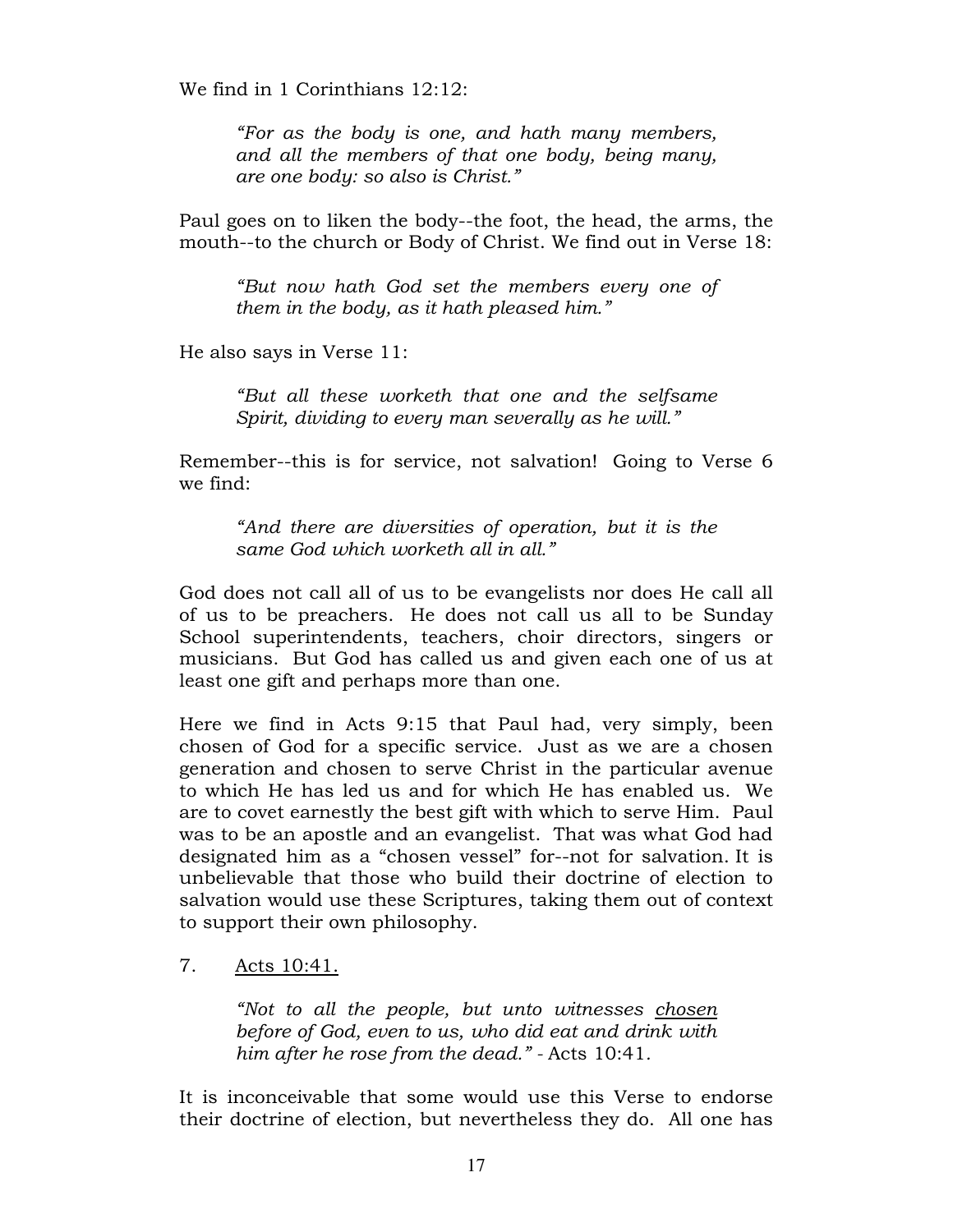to do is read the context of chapters 10 and 11 and you will find out that this is a meeting that God brought about between Peter and Cornelius, who was a Gentile. In Verse 34 where Peter begins to speak:

"Then Peter opened his mouth, and said, of a truth I perceive that God is no respecter of persons."

Continuing in Verse 35:

"...in every nation he that feareth him, and worketh righteousness, is accepted with him."

He then reviews the situation in Verse 39:

"And we are witnesses of all things which he did both in the land of the Jews, and in Jerusalem; whom they slew and hanged on a tree."

We find out here that these are chosen witnesses that Christ would appear to and who would, in turn, testify of His resurrection. It has absolutely nothing to do with salvation. Only that God had elected certain ones to whom Christ would appear first. We find out in 1 Corinthians 15:6 that:

"After that, he was seen of above five hundred brethren at once; of whom the greater part remain unto this present, but some are fallen asleep."

God had selected certain ones to whom He wanted Christ to appear after His resurrection and that only is what the "chosen" in Acts 10:41 is in reference to. They were not chosen for salvation, but to be those to whom Christ should appear after His resurrection.

The amazing thing is that whenever predestinationalists come to the word "chosen" they apply it that God has chosen someone for salvation. There is no way you can get that out of Acts 10:41 even if you stretch the Verse from here to China like a rubber band (without it breaking)! A tendency of those who endorse election to salvation whenever they come to the words "chosen", "choosing", or "election" is to do the same thing that Church of Christ theologians do when they come to the word "water." They apply it to water baptism! This is the same thing the "election people" do whenever they find the words "chosen" or "election." They will stretch that word a hundred miles out of context to fit it into their man-made doctrine!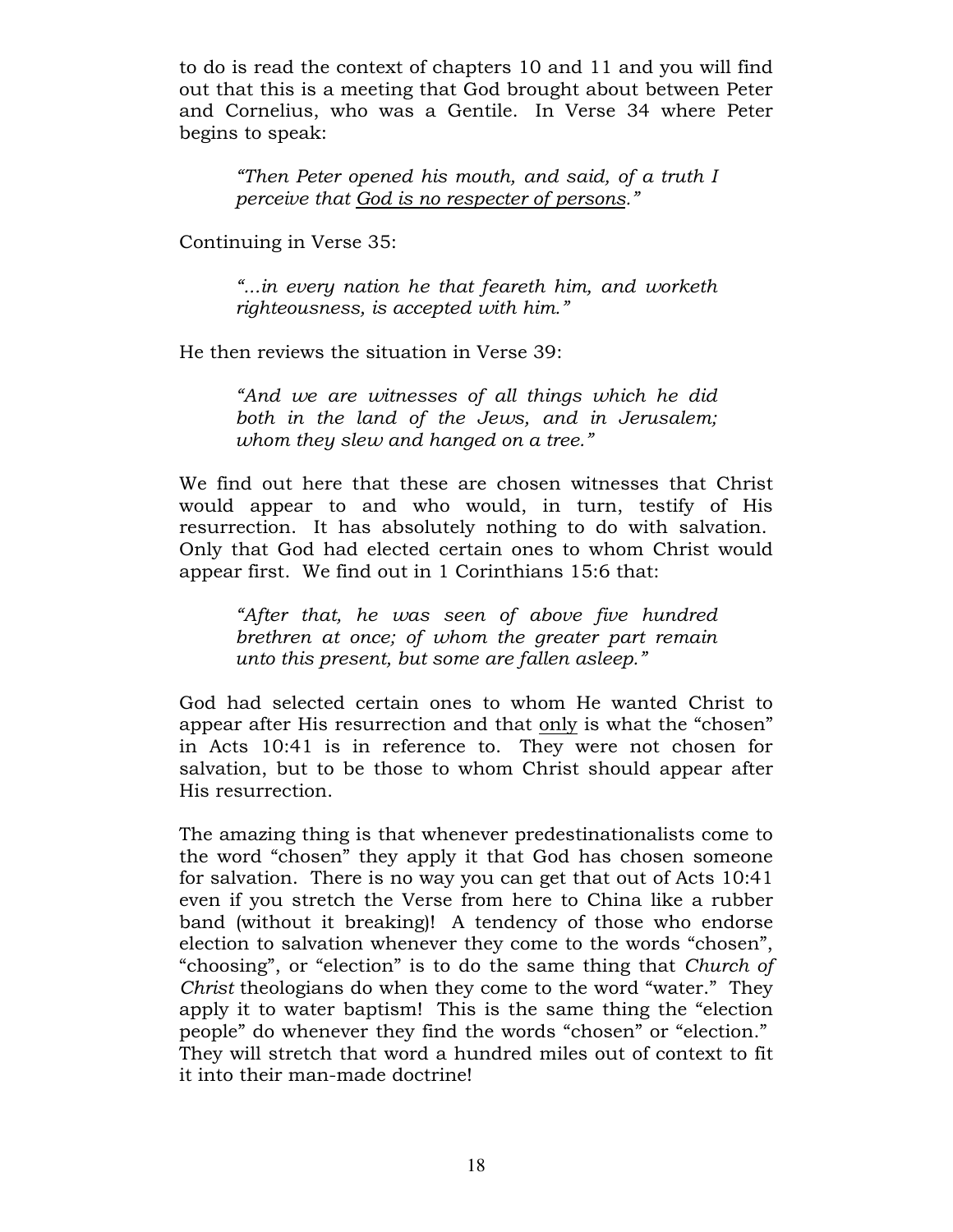### 8. Acts 22:14,15.

"And he said, the God of our Fathers hath chosen thee, that thou shouldest know his will, and see that Just One, and shouldest hear the voice of his mouth.

"For thou shalt be his witness unto all men of what thou hast seen and heard." - Acts 22:14,15.

As we examine this we find that we must go back to the 21st Chapter and take the entire context to see what the situation was. In Acts 21:15 we find out that Paul had gone to Jerusalem against the will of the disciples. In Jerusalem we find that he had gone into the temple and the mob came, along with the Roman soldiers, and took him out of the temple. Paul was then called upon to give his testimony. We pick up the story in Verse 38 of Acts 21 as they were trying to find out who Paul was:

"Art not thou that Egyptian, which before these days madest an uproar, and leddest out into the wilderness four thousand men that were murderers?

But Paul said, I am a man which am a Jew of Tartus, a city in Cilicia, a citizen of no mean city: and, I beseech thee, suffer me to speak unto the people."(Acts 21:38,39).

Then he continues with his testimony of what had happened. Actually, this is just rehearsal of the conversation of the Apostle Paul found in the 9th chapter of Acts. Here in Acts 22, he gives his testimony of how God had dealt with Ananias in sending him to Paul.

"And one Ananias, a devoted man according to the law, having a good report of all the Jews which dwelt there,

Came unto me, and stood, and said unto me, Brother Saul, receive thy sight. And the same hour I looked upon him.

And he said, the God of our fathers hath chosen thee…" - Acts 22:12-14a.

Notice carefully, the Bible does not say "chosen thee to salvation." This agrees, again, with Acts 9:15: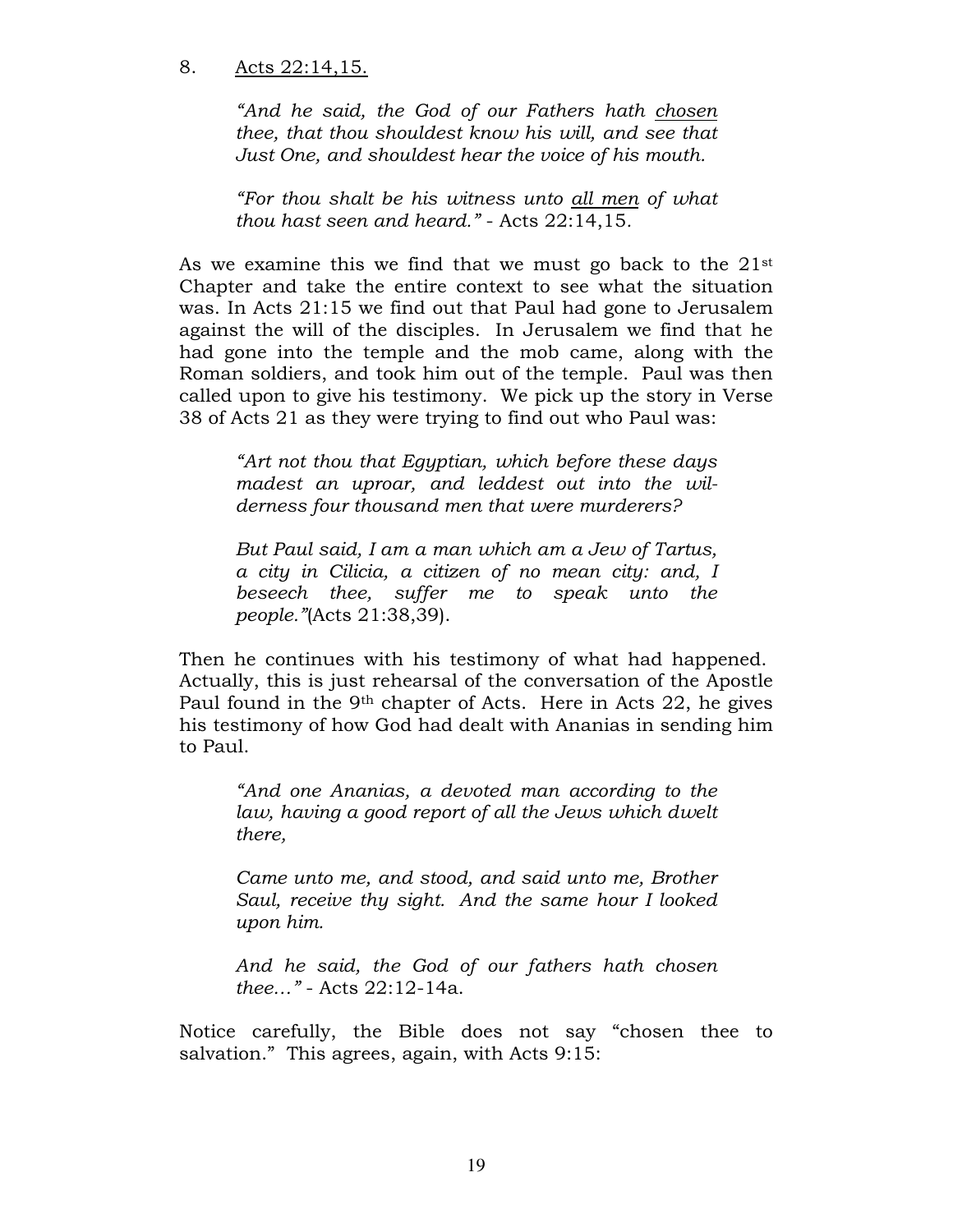"…He is a chosen vessel unto me, to bear my name before the Gentiles, and kings, and the children of Israel."

That is what he was chosen for. It does not say anything about "chosen to be saved." "…chosen…that thou shouldest know his will." That is what Paul is chosen to do as the Scriptures clearly state:

"…and see that Just One, and shouldest hear the voice of his mouth, For thou shalt be his witness unto all men of what thou hast seen and heard." - Acts 22:14,15.

As we said, this is only a repeat of Paul's testimony before the people in Jerusalem, rehearsing what actually took place in Acts 9. Again, Acts 9:15 and 16 clearly state:

"But the Lord said unto him, go thy way: for he is a chosen vessel (not for salvation) unto me, to bear my name before the Gentiles, and kings, and the children of Israel.

For I will show him how great things he must suffer for my name's sake."

This is what he was chosen for. As we have said before, he continually had to defend his apostleship. In almost all of his epistles he begins with, "Paul, an apostle of Christ," because that apostleship was not accepted by some of the other disciples and many other men.

9. Romans 16:13.

"Salute Rufus chosen in the Lord, and his mother and mine." - Romans 16:13.

Very simply, many times when the word "chosen" is used, it is "chosen in the Lord" for service. God chooses us to serve because of our faithfulness. He wants us to serve Him and, in the context here, Paul is saluting those who have been faithful to serve the Lord. Therefore we find out here that Paul does not "salute Rufus chosen by the Lord, and his mother and mine." Notice, if this portion of Scripture would be referring to salvation it would then read, "chosen by the Lord." But Paul is commenting upon them here with regard to their faithfulness to Christ.

In Verse 6 he says: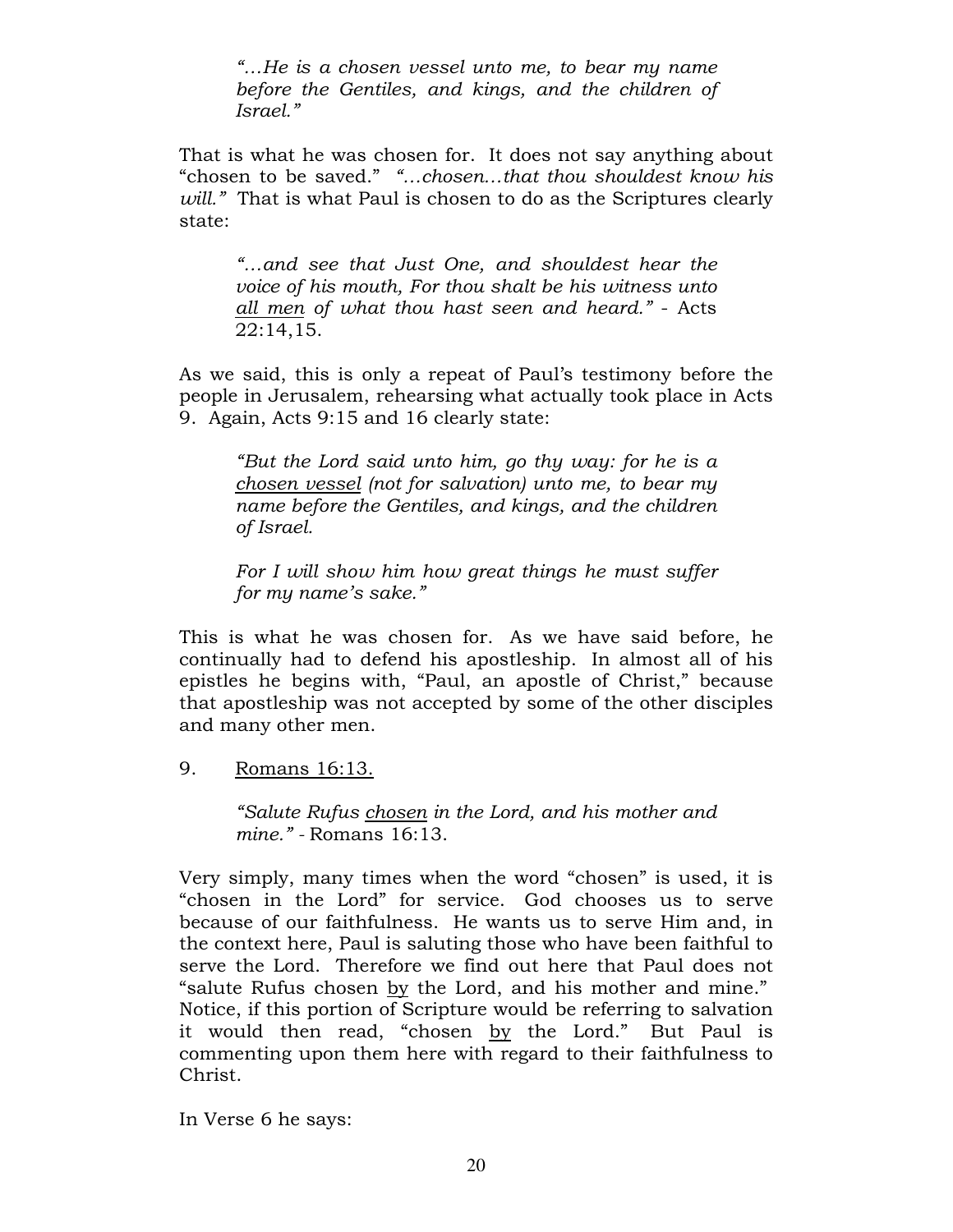"Greet many, who bestowed much labor on us."

And in Verse 7:

"Salute Andronicus and Junia, my kinsmen, and my fellow prisoners (they were also in prison), who are of note among the apostles, who also were in Christ before me."

They were saved prior to Paul. You will find these commendations all through this chapter, as in Verse 3:

"Greet Priscilla and Aquila, my helpers in Christ Jesus: who have for my life laid down their own necks: unto whom not only I give thanks, but also all the churches of the Gentiles."

He comes on down, greeting each one and makes a statement here in Verse 13:

"Salute Rufus chosen in the Lord, and his mother and mine."

As this Verse agrees with other Scriptures, I believe Paul is commending them for their service, not concerning their salvation. I do not see him speaking about anyone's salvation, but complimenting them on their faithfulness after they are saved. I do not know how one could draw any other conclusion than "chosen in the Lord" for service. Rufus was faithful and the Bible does not say, "chosen by the Lord." This agrees with all other Scripture concerning the free will of man in choosing to serve Christ or not to serve Christ.

10. 2 Corinthians 8:19.

"And not that only, but who was also chosen of the churches to travel with us with this grace, which is administered by us to the glory of the same Lord, and declaration of your ready mind."- 2 Corinthians 8:19.

When we back up we find out that Paul was writing to the Corinthians and you will see in Verse 16 that the churches chose one to travel as they would support him as a missionary to represent Christ. God did not choose anyone here for salvation. It is hard to believe that this Verse is used as a reference in support of election to salvation.

Notice Verse 16, if you will: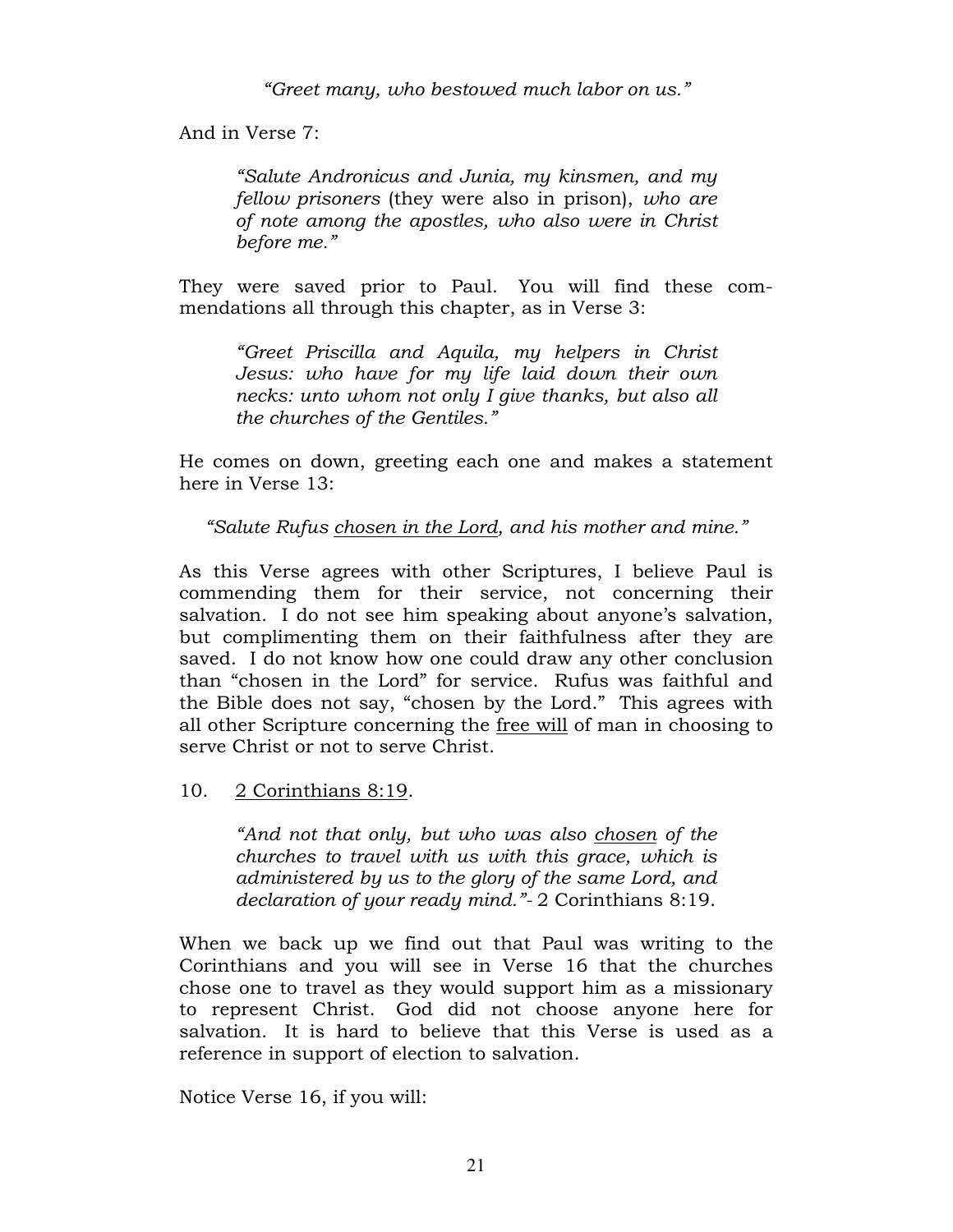"But thanks be to God, which put the same earnest care into the heart of Titus for you."

In other words, God had directed His love into Titus for those in Corinth.

"For indeed he accepted the exhortation; but being more forward, of his own accord he went unto you."

Verse 17 tells us that Titus also had a desire of his own. Verses 18 and 19 continue:

"And we have sent with him the brother, whose praise is in the gospel throughout all the churches;

And not that only, but who was also chosen of the churches to travel with us with this grace…"

Here we find the churches had chosen a brother to travel with Paul. God had nothing to do here with choosing anyone for salvation. It is hard to understand why one would use this Verse to support election to salvation. In fact, the Greek word for "chosen" in 2 Corinthians 8:19 is a different Greek word than is usually used for "chosen." It is Greek word "cheirotoneo." It is a combination of two words. It means to be "hand reacher" or "voter by the raising of the hand." Literally, it means to "select or appoint." So he was selected or appointed by a vote in order to represent the churches and to be sent out by the churches. How in the world anyone could use this as a leverage Verse to support election to salvation is beyond me! This is the extreme to which men will go with the Bible in order to prove a manmade doctrine.

11. 2 Timothy 2:4.

"No man that warreth entangleth himself with the affairs of this file; that he may please him who hath chosen him to be a soldier." - 2 Timothy 2:4.

The Verse, itself, is self-explanatory. Paul is simply writing to young Timothy to encourage him to be a good soldier. God has chosen him to be a soldier. It does not say He had chosen him to salvation! In fact, you cannot be a soldier for Christ until you have already received Christ as your personal Saviour. The Bible tells us in John 1:12:

"But as many as received him, to them gave he power to become the sons of God, even to them that believe on his name."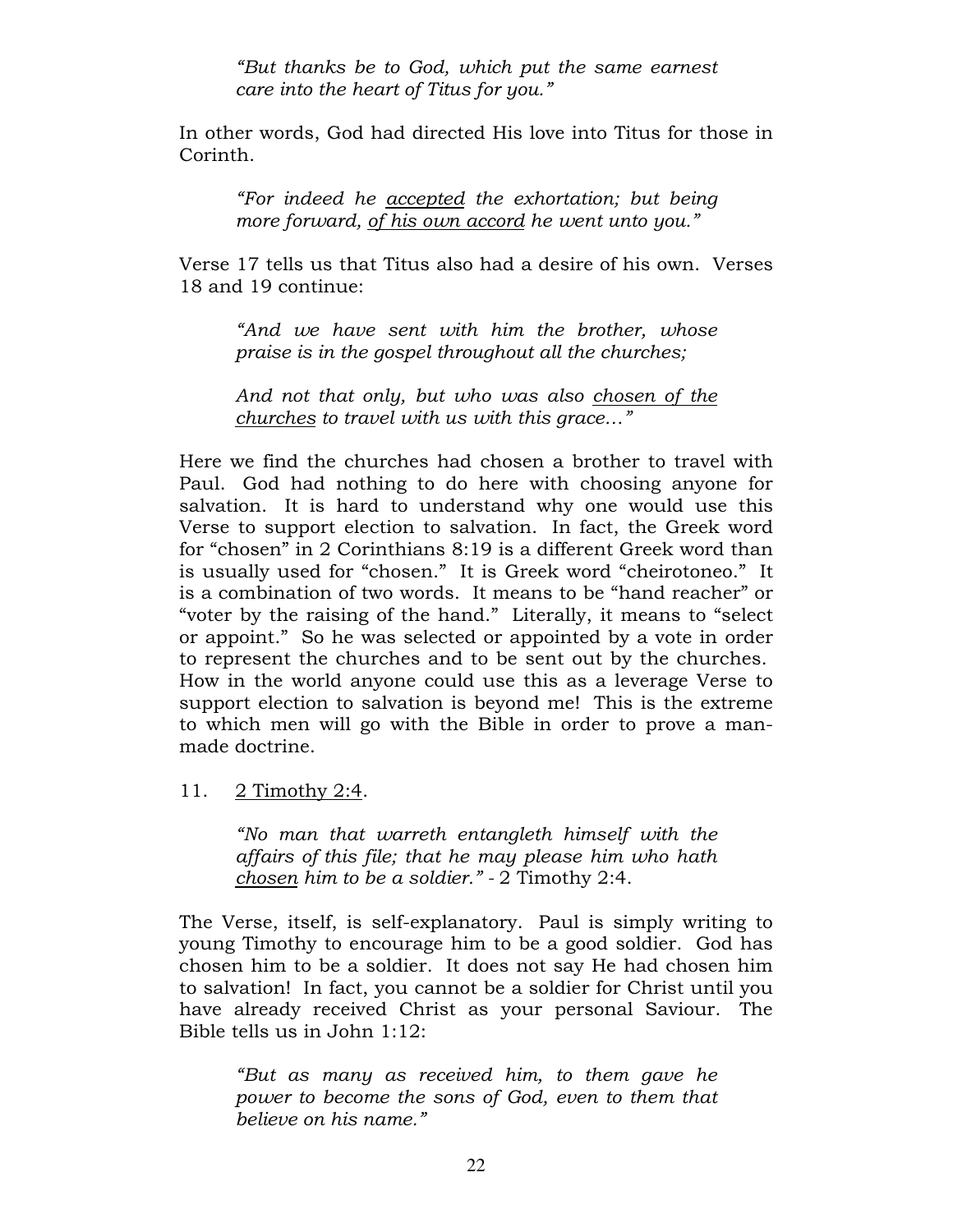Here, writing to young Timothy, he simply states that he "hath chosen him to be a soldier," not to be a Christian as he was already saved. To take 2 Timothy 2:4 as leverage to convince someone that God has either chosen you to be saved or rejected you and ordained you to be lost is absolutely erroneous! Again, the Greek word for "chosen" is a different Greek word than is usually used. It is "stratologeo," and according to my Lexicon it literally means "to gather as a warrior." It is to enlist one into the army, or choose one to be a soldier. It has nothing to do with choosing one for salvation.

### 12. John 17:2,6,9,11,12, 24.

We now go to John, chapter 17. In his book Mr. Nettleton quotes portions of John 17:2,6,9,11,12 and 24. The portions that contain the statements "as many as thou hast given him" or "them which thou hast given me" he uses to endorse his position of election to salvation. Then in his book on page 27, his conclusion after quoting portions of each of the foregoing Scriptures is:

"Christ is the Father's love gift to us. We are the Father's love gift to Christ. 'As many as thou hast given me.' That speaks seven times over of a special, limited group given by the Father to Christ. He planned it and is executing that plan. It is beyond our comprehension, but precious to believe."

Nettleton's position is that only those are going to be saved whom the Father chooses or elects to give to Christ. Of course, the only problem with this interpretation is--it contradicts other portions of God's Word. For example--in the same Gospel, John, we would have a contradiction if we held to this interpretation. In John 3:17 we are told:

"For God sent not his Son into the world to condemn the world; but that the world through him might be saved."

How many is the "world?" That is everyone, as it is the Father's will that no one should perish. He sent Christ into the world that through Him the world might be saved.

Again, in John 3:16:

"For God so loved the world, that he gave his only begotten Son, that whosoever believeth in him should not perish, but have everlasting life."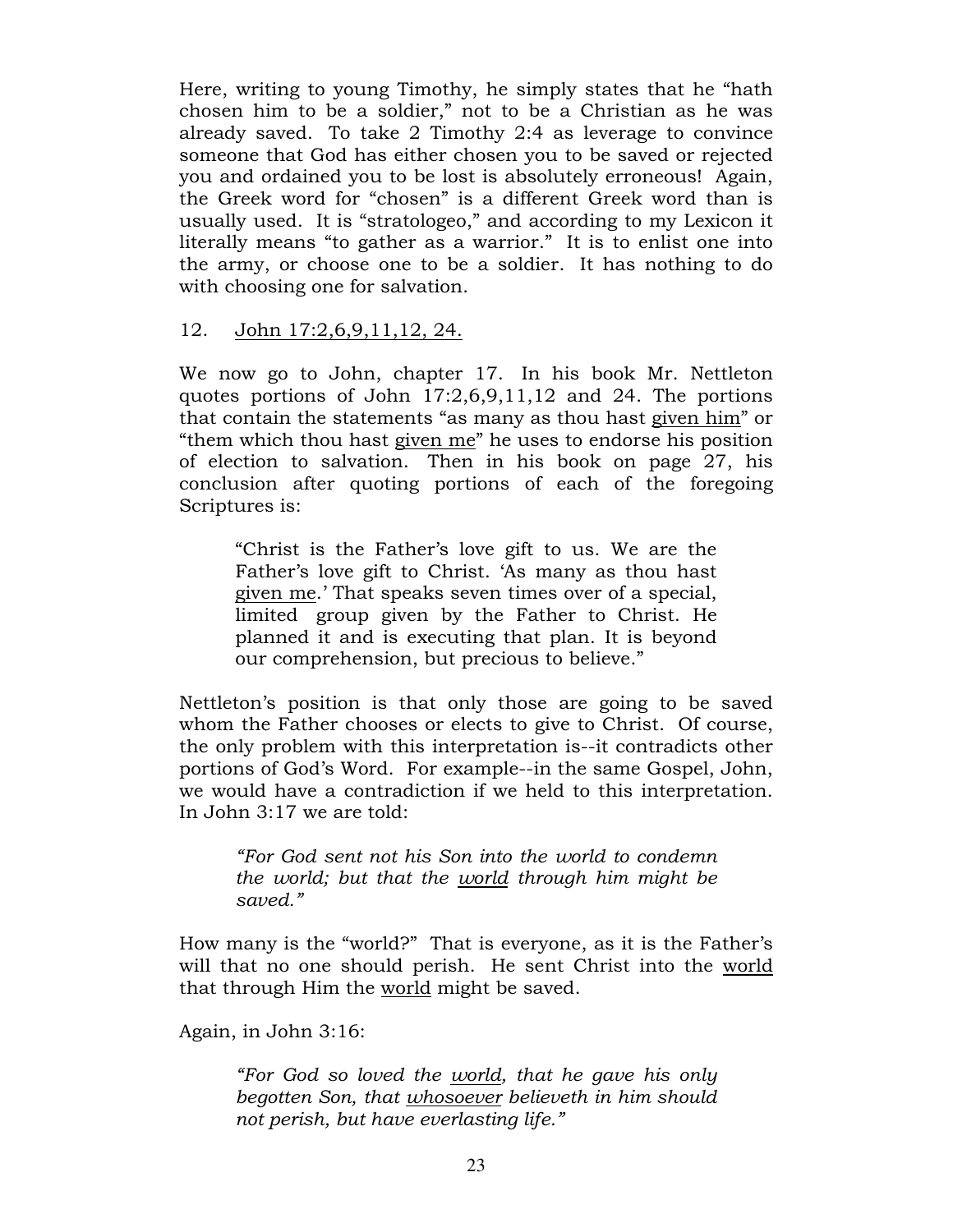Nettleton's interpretation of the Verses in John 17 contradicts other portion's of God's word and, of course, God cannot contradict Himself! As the Bible says:

"…Let God be true, but every man a liar…" (Romans 3:4).

Now, concerning the points that Mr. Nettleton stressed in John 17 regarding his position on election. We shall return to the Gospel of John to get the proper interpretation of the Father giving those chosen to Christ.

"All that the Father giveth me shall come to me; and him that cometh to me I will in no wise cast out." - John 6:37.

When we go to John 6:44 and 45 we find out who the Father gives:

"No man can come to me, except the Father which hath sent me draw him..." (V.44)

So the ones the Father gives are the ones the Father draws, and how does He draw them? The answer is found in John 6:45:

"It is written in the prophets, and they shall all be taught of God. Every man therefore that hath heard, and hath learned of the Father, cometh unto me."

So the Father draws them by the Word of God--the Word that testifies of the death, burial and resurrection of our Lord. Now they cannot come unless they have heard and we are told in Romans 10:17:

"So then faith cometh by hearing, and hearing by the word of God."

As we go to John 12:32 we find out how God draws those He is going to give to Christ. He draws them by the cross. Let us read John 12:32:

"And I, I be lifted up from the earth, will draw all men unto me."

This is not all men without exception, because not all men are going to be saved, but rather all men without distinction as to race, creed, color, environment, or circumstances. When you allow Scripture to interpret Scripture, you get a correct interpretation. But when man takes ones Scripture and does his own interpreting, you come up with a philosophy that makes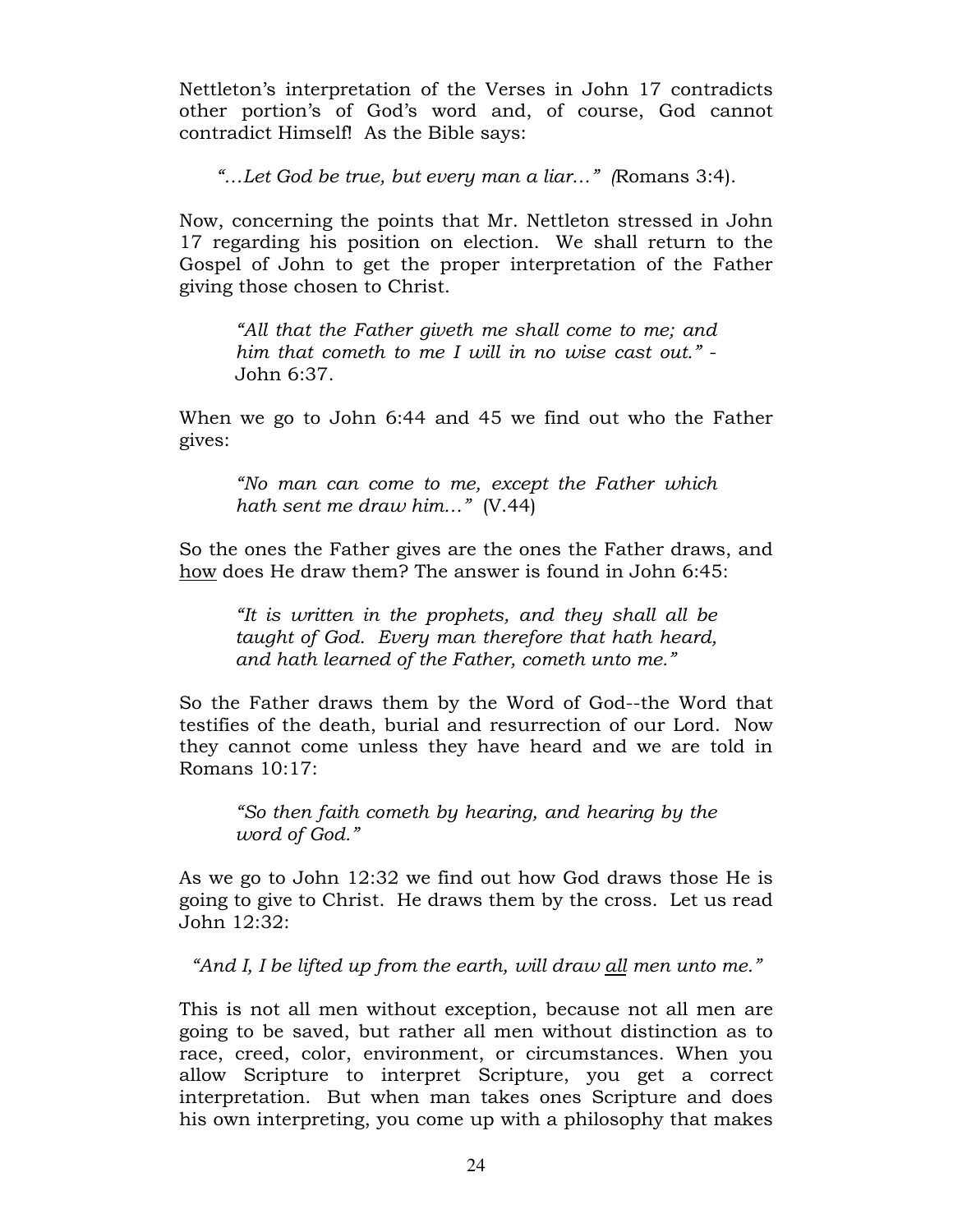God out to be a liar. It makes God appear to contradict Himself and you find you have a false doctrine. This is exactly what the pseudo-doctrine of election to salvation does. God is "…not willing that any should perish, but that all should come to repentance." God would not contradict Himself in the same Gospel. In John 3:17 He states:

"...but that the world through Him might be saved."

And in John 3:18:

"He that believeth on him is not condemned: but he that believeth not is condemned already…"

God is not willing that any in the world should be lost or God would not have said:

"For God sent not his son into the world to condemn the world…"

…because the world was already condemned,

"…but that the world through him might be saved."

It is God's will--because He loves the world--to see every individual saved. But only those who exercise their own free will and right in accepting Christ as Savior will be the ones that the Father presents to the Son. Therefore He draws them by way of the cross. All that respond to the conviction and drawing of the Holy Spirit through the death, burial and resurrection of Christ, believing in Jesus Christ--will the Father give to the Son as His love gift. Remember, it is your choice--your free will to make that decision!

13. Acts 13:48.

"And when the Gentiles heard this, they were glad, and glorified the word of the Lord: and as many as were ordained to eternal life believed." - Acts 13:48.

This verse is used by Mr. Nettleton in his book on page 28. We would like to quote Mr. Nettleton who goes in great lengths into Greek about the word "ordained." He takes the root which is "tasso" and gives the meaning as "to appoint, arrange, order, ordain or decree." Then he gives the way that the word is used in the New Testament.

Now, we have no quarrel with that, whatsoever, and adhere to the definition of the word as being given correctly. But you will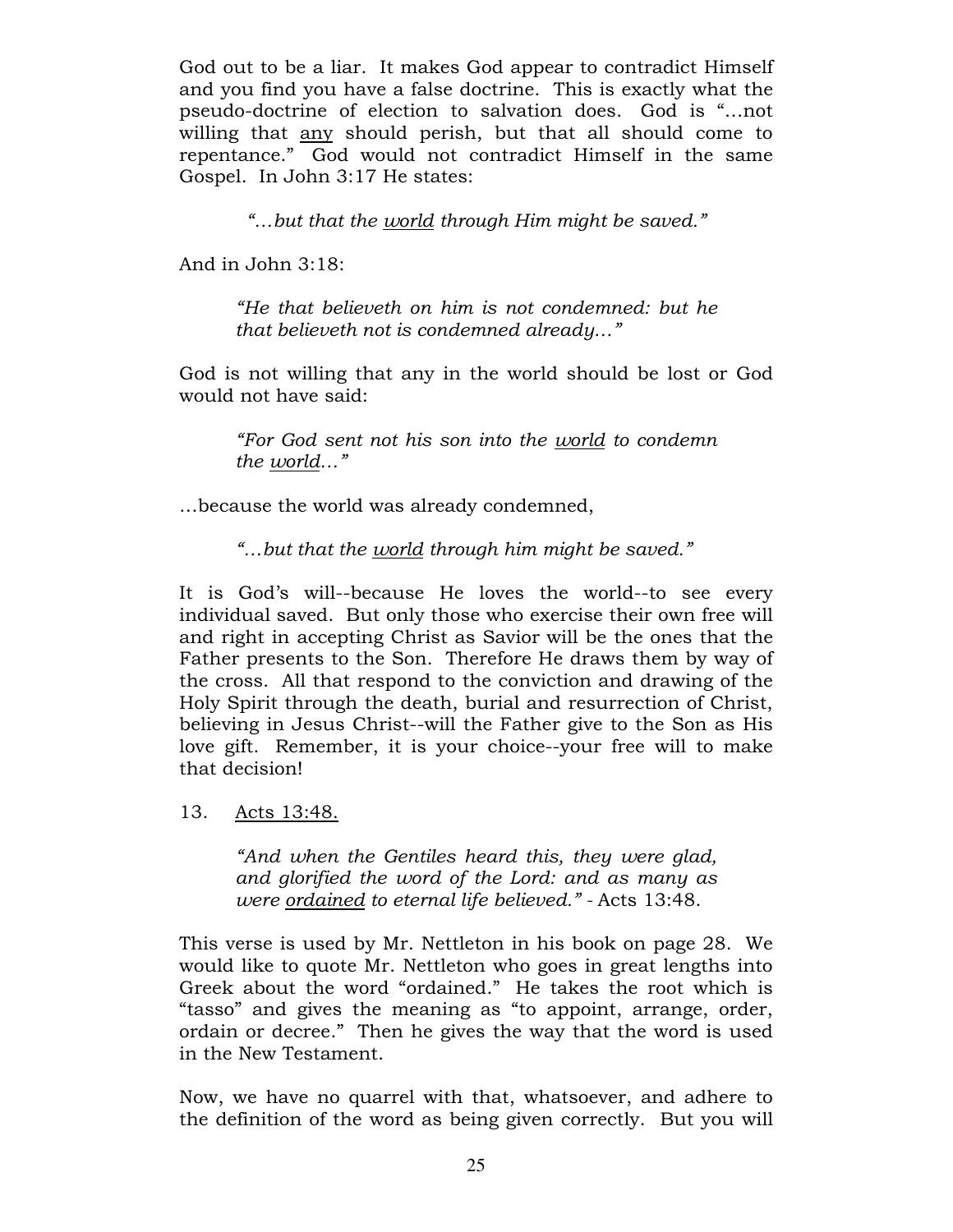find in a careful study that the translation of the wording of this Verse is not properly worded. Let us quote the Verse again as the King James Translation records it:

"…And as many as were ordained to eternal life believed."

But if this is the correct order and the wording is correct in the King James Version, then we definitely have a contradiction with other portions of Scripture. But you will find, for example, in 1 John 4:14:

"And we have seen and do testify that the Father sent the Son to be the Saviour of the world."

He could not be the Savior of the world if He ordained only some to believe.

"For therefore we both labor and suffer reproach, because we trust in the living God, who is the Saviour of all men, specially of those that believe."- 1 Timothy 4:10.

He is the Savior of all men, but that is put into reality only to those who will believe on the Lord Jesus Christ.

"And if any man hear my words, and believe not, I judge him not: for I came not to judge the world, but to save the world." - John 12:47.

Here the world is included again.

You will find that the Greek word for "ordained" is "tasso." It is an idiom which means "a commonly used expression meaning to be classified as those possessing eternal life." Of course, it is the same word translated as "determined" in Acts 15:2 and we find out in "Vine's Expository Words on the Greek New Testament," page 68, paragraph 5, along with other translations, that the Verse would be properly worded, "as many as believed, were ordained unto eternal life." Or "…as many as believed were then appointed unto eternal life." This would be the correct translation as it agrees with every other Scripture God uses concerning eternal life.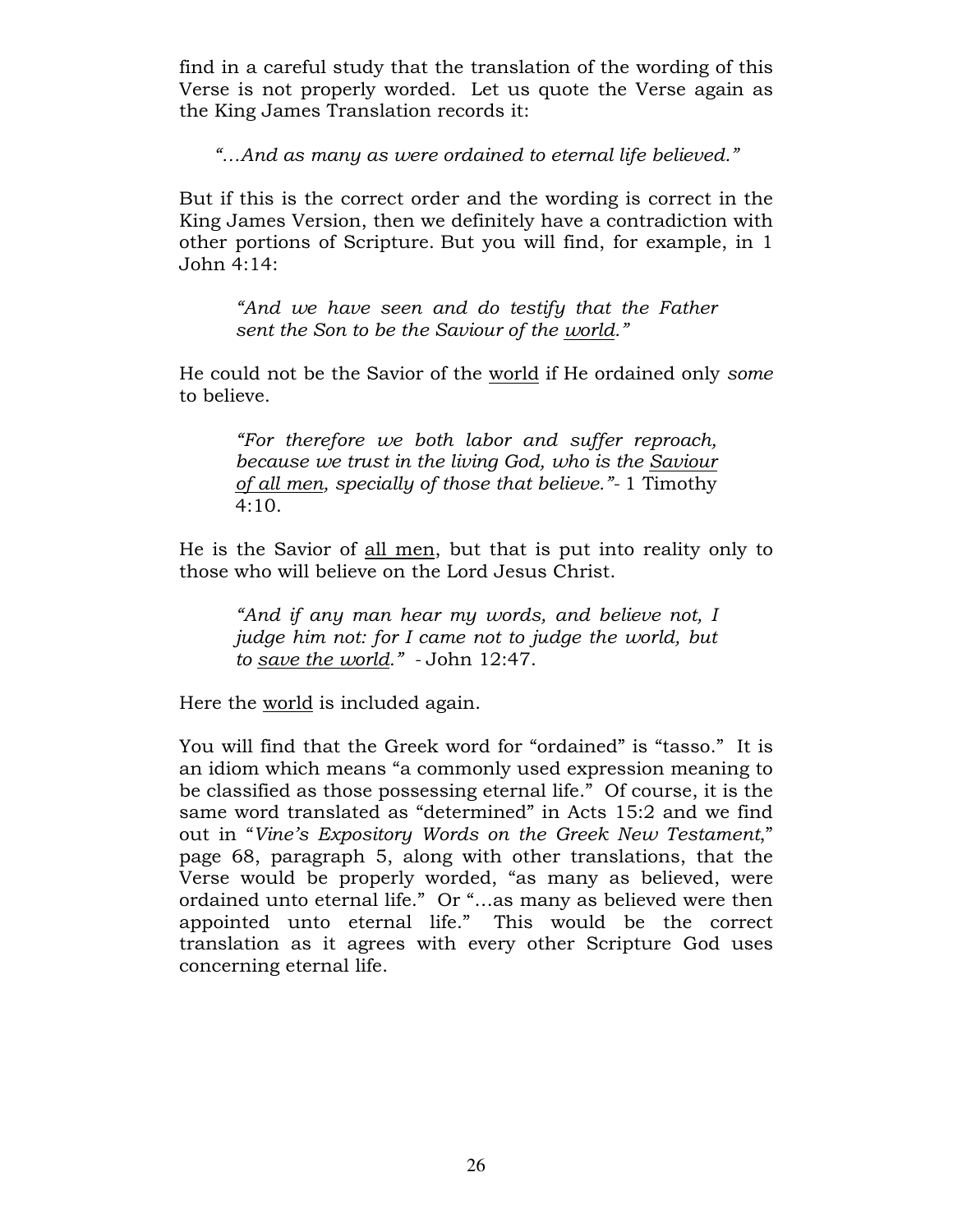#### 14. John 8:47

"He that is of God heareth God's words; ye therefore hear them not, because ye are not of God."- John 8:47.

In examining the reasoning of the exponents of election concerning this Verse, they assert that because the ones spoken of were "not of God"--that is, not chosen by God to believe--they could not hear God's Word. In other words, it was impossible for them to believe because they were not elected of God to be saved.

Let us examine John 8. Jesus went into the temple in Verse 2 and did not leave the temple until Verse 59. This is important to recognize as we find in Verse 3 He is addressing the scribes and the Pharisees:

"And the scribes and Pharisees brought unto him a woman taken in adultery…"

It is important to recognize that He is addressing the scribes and the Pharisees. These are the self-righteous hypocrites, their character being completely exposed in Matthew 23. Christ revealed to them that He was God in human flesh, their Messiah. Let us notice John 8:24:

"I said therefore unto you, that ye shall die in your sins: for if ye believe not that I am he, ye shall die in your sins."

If they rejected Him as Savior they would; therefore, "die in their sins." Then Christ stated in Verse 45:

"And because I tell you the truth, ye believe me not."

The reason they "believed not" was that they wanted to justify themselves. We find this substantiated in Luke 16:14,15 where we read:

"And the Pharisees also, who were covetous, heard all these things: and they derided him (Christ).

And he said unto them, ye are they which justify yourselves before men; but god knoweth your hearts."

God did not infringe upon their free will. They refused to believe because they were self-righteous and would continue to justify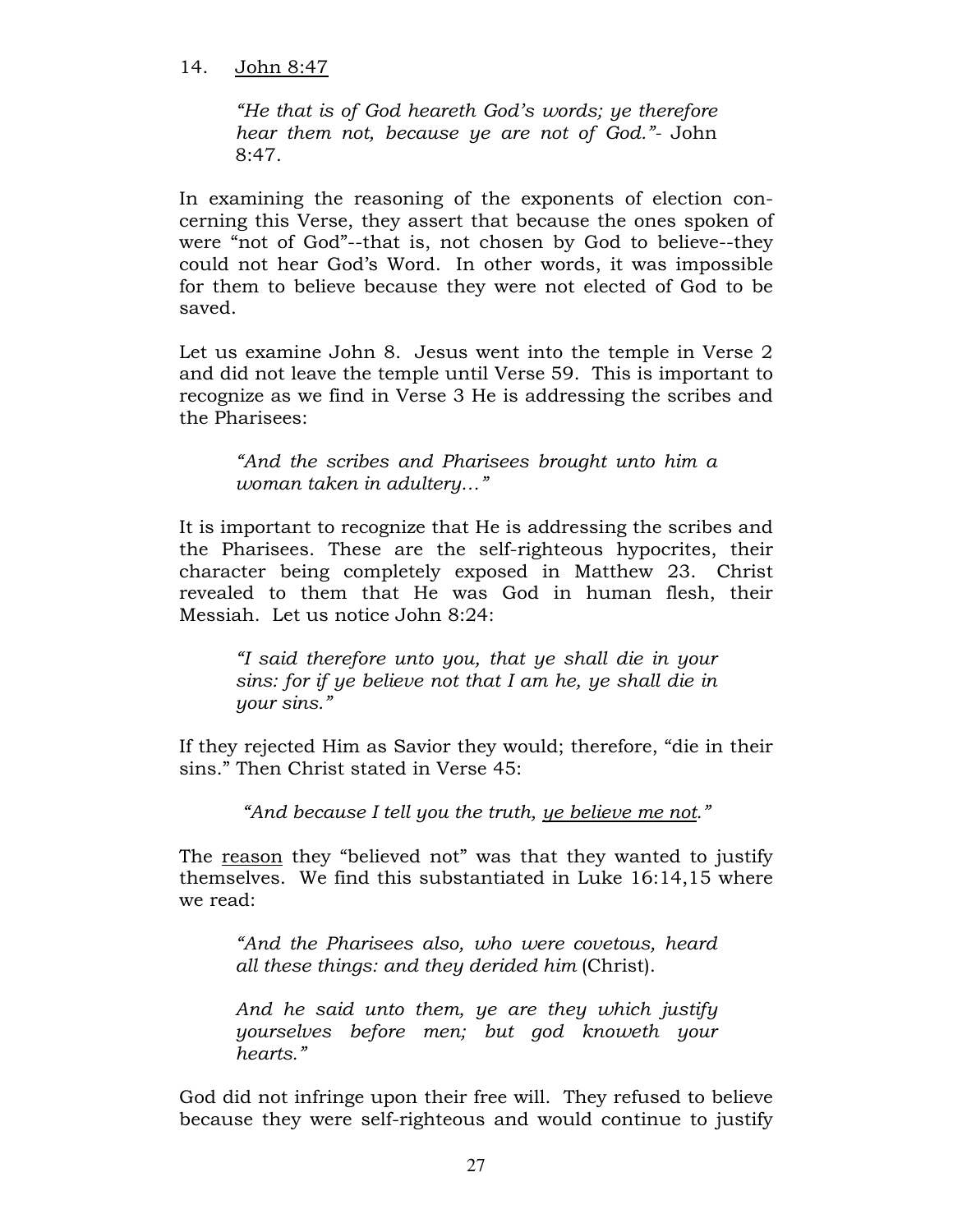themselves before men. In other words, they were too righteous to need a Savior. We might also point out that it would have been purposeless for Christ to walk to or waist any time with them if they were already elected to be lost. God's will is still that:

"All men should honor the Son (Christ), even as they honor the Father." - John 5:23.

All one has to do to find the proper interpretation of John 8:47 is to read the entire eighth chapter of John. Again, may I emphasize the reason they "believed not" was because they wanted to justify themselves. This was their choice, their free will and the reason behind rejecting Christ. No, God did not elect them to be lost and it is false to say it was impossible for them to believe. God gave them the choice as His will is stated in John 5:23:

"That all men should honor the Son…"

They chose to reject God's will by their own free will.

15. John 10:26-28.

"But ye believe not, because ye are not of my sheep, as I said unto you. (26), My sheep hear my voice, and I know them, and they follow me: (27) And I give unto them eternal life; and they shall never perish, neither shall any man pluck them out of my hand."- John 10:26-28.

Using these Verses in support of election, Mr. Nettleton sets forth this reasoning in his book on page 27, and I quote:

"Note the order of words in the Verses just quoted. It does not say, 'He that heareth God's words is of God.' It gives the divine side—'He that is of God heareth God's words.'

It does not say, 'Ye are not of my sheep because ye believe not.' Rather it says, 'But ye believe not, because ye are not of my sheep.' "

The problem with this reasoning--as good as it may sound--is that it contradicts God's word!

In the same Gospel we find: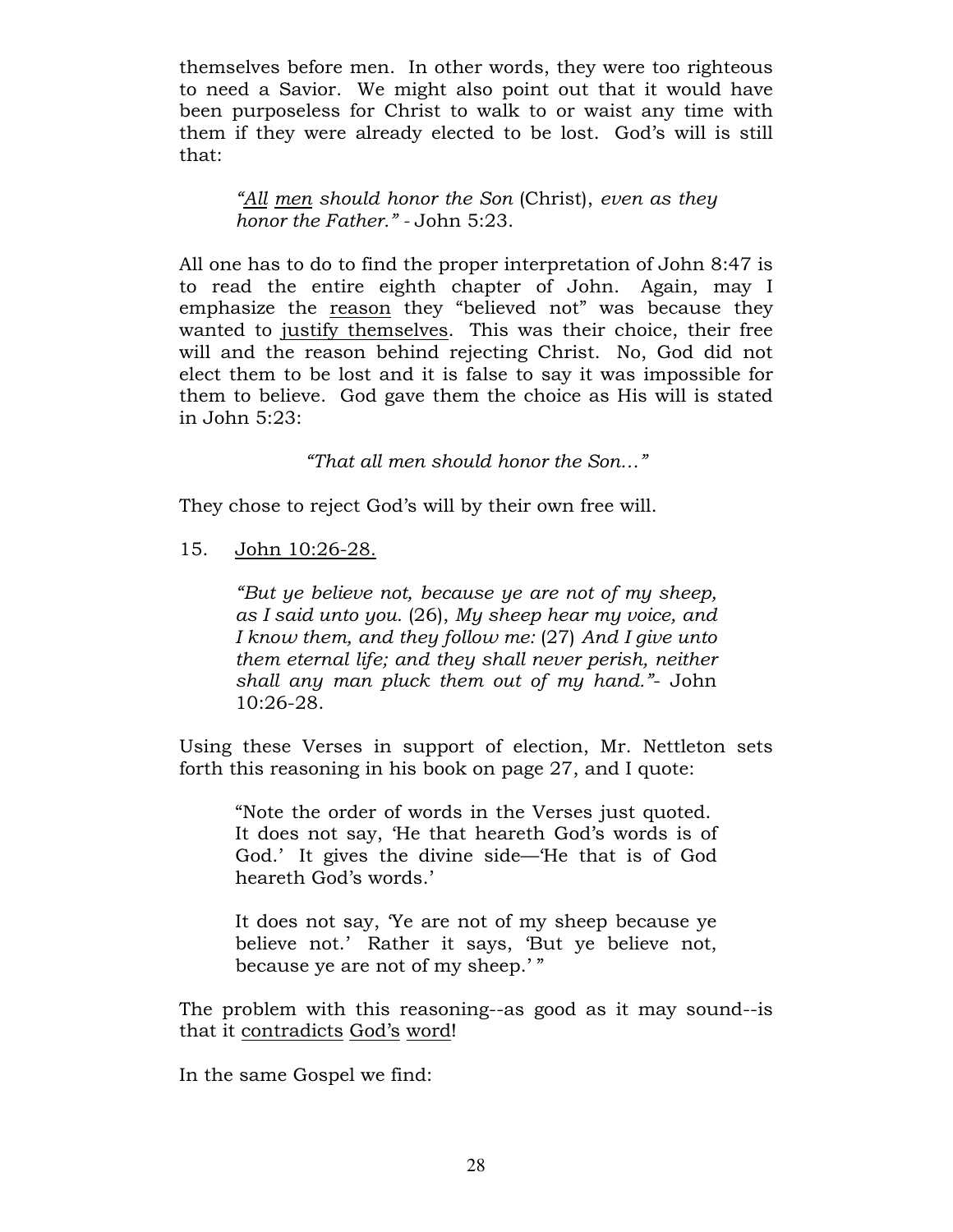"And whosoever liveth and believeth in me shall never die. Believest thou this?" - John 11:26.

Notice in John 10:6 that Christ spoke this parable to them concerning the sheep. In Matthew 13:10 the disciples asked:

"…why speakest thou unto them in parables?"

Christ answers their question in the following Verses and assures us that it was by their own will in choosing not to believe, rather than God's imposing His will upon them:

"Therefore speak I unto them in parables: because seeing they see not; and hearing they hear not, neither do they understand.

For this people's heart is waxed gross, and their ears are dull of hearing, and their eyes they have closed; lest at any time they should see with their eyes, and hear with their ears, and should understand with their heart…" (Matthew 13:13,15).

The Bible does not say that God closed their eyes, but rather that they have closed their own eyes. The choice and responsibility was totally theirs and the reason for their choice of rejecting Christ is plainly stated in John 10:31 and 33:

"Then the Jews took up stones again to stone him."

The Jews answered him, saying, for a good work we stone thee not; but for blasphemy; and because that thou, being a man, makest thyself God."

If "election to salvation" were true, then He would have had to make them think Christ was not God, so they would fulfill His "election to damnation." Do not ask me to believe John 3:16 that…

"...God so loved the world, that he gave his only begotten Son…"

…and then put it into the minds of some people not to believe it, while on the other hand, God gives others---the so-called "elected"--the faith to believe. This would be mutilation of both the Word and the character of God.

At the end of chapter 10, Christ still reasons with the Jews. Notice Verses 37 and 38:

"If I do not the works of my Father, believe me not.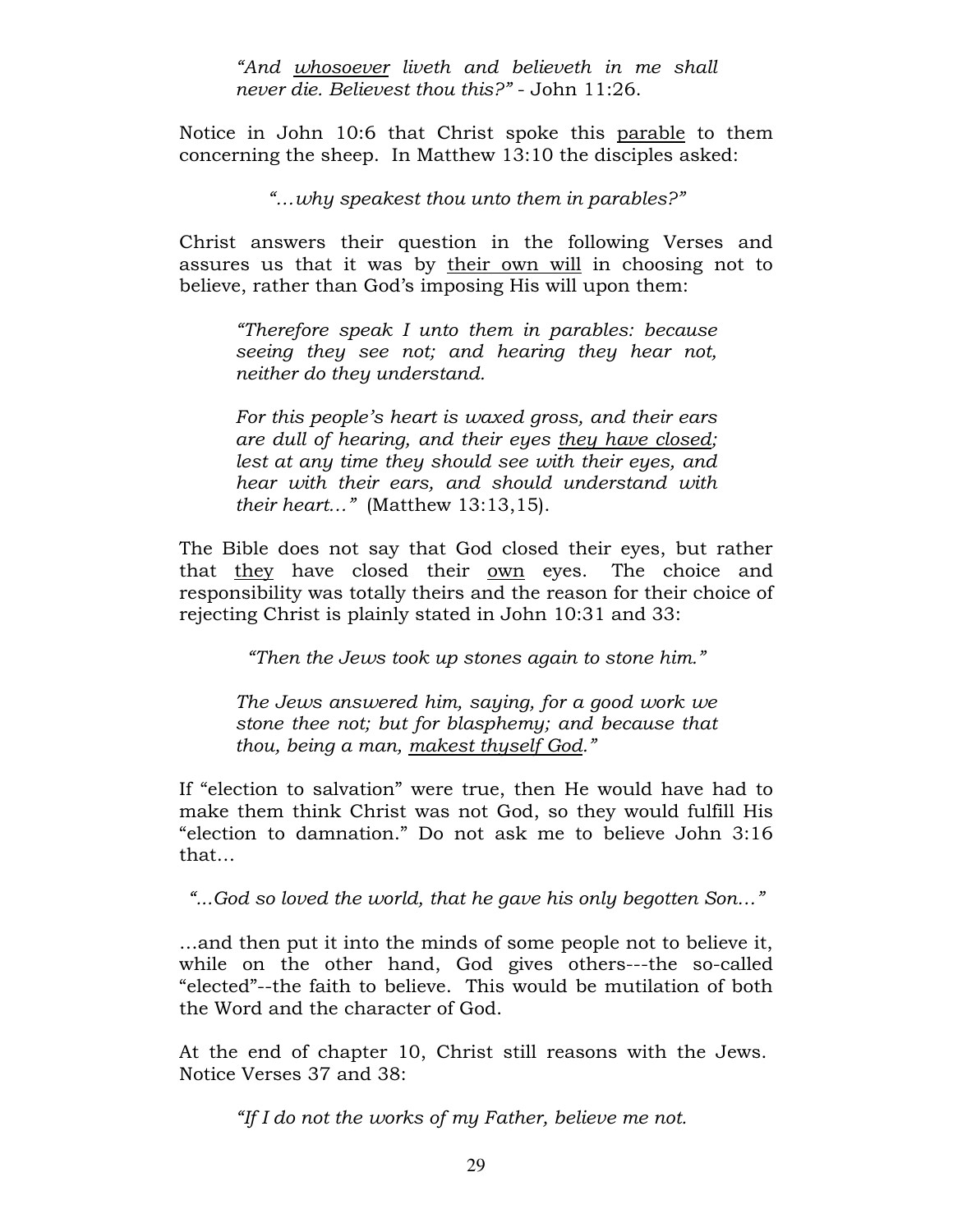But if I do, though ye believe not me, believe the works: that ye may know and believe, that the Fathers is in me, and I in him."

If these Jews are supposed to be already excluded by the "doctrine" of election, then why is Christ still reasoning with them to try and get them to believe? Why should He waste the time? Why should we pray for the lost if the elected are going to be saved anyway and the lost to remain lost--what in the world is the use? Thank God, this is not true!

Again the Word of God speaks clearly and plainly for Itself. Notice in Revelation 22:17:

"And the Spirit and the bride say, Come. And let him that heareth say, Come. And let him that is athirst come. And whosoever will, let him take the water of life freely."

When one studies the doctrine of election and choosing- especially after reviewing the writings of many theologians--one may still be left in awe as we are advised that one cannot reconcile the sovereignty of God and the free will of man. This book is written in defense of the sovereignty of God and the free will of man. The two can easily be reconciled and understood, if one allows Scripture to interpret Scripture. Those who endorse that God has chosen some to salvation consistently point out various statements such as:

- 1. "God's election is according to His own sovereign purpose. He has not revealed His reasons for such election." (SOURCE: Chosen to Salvation, Nettleton).
- 2. "There are two things that men will never understand this side of Heaven, how could God elect to save some sinners and not others. And how He could make man responsible for his faith or unbelief. Our minds are too small and too perverted by sin." (SOURCE: Ibid., 14,15).
- 3. One author whose book endorses that God has elected some to be saved, turns right around and makes this statement in his book. "This book does not teach election to Hell." This is unbelievable! (SOURCE: Ibid., 19).
- 4. The same book endorsing election states, "It seems safe to say that most people who believe in election do not believe in limited atonement." (SOURCE: Ibid., 20).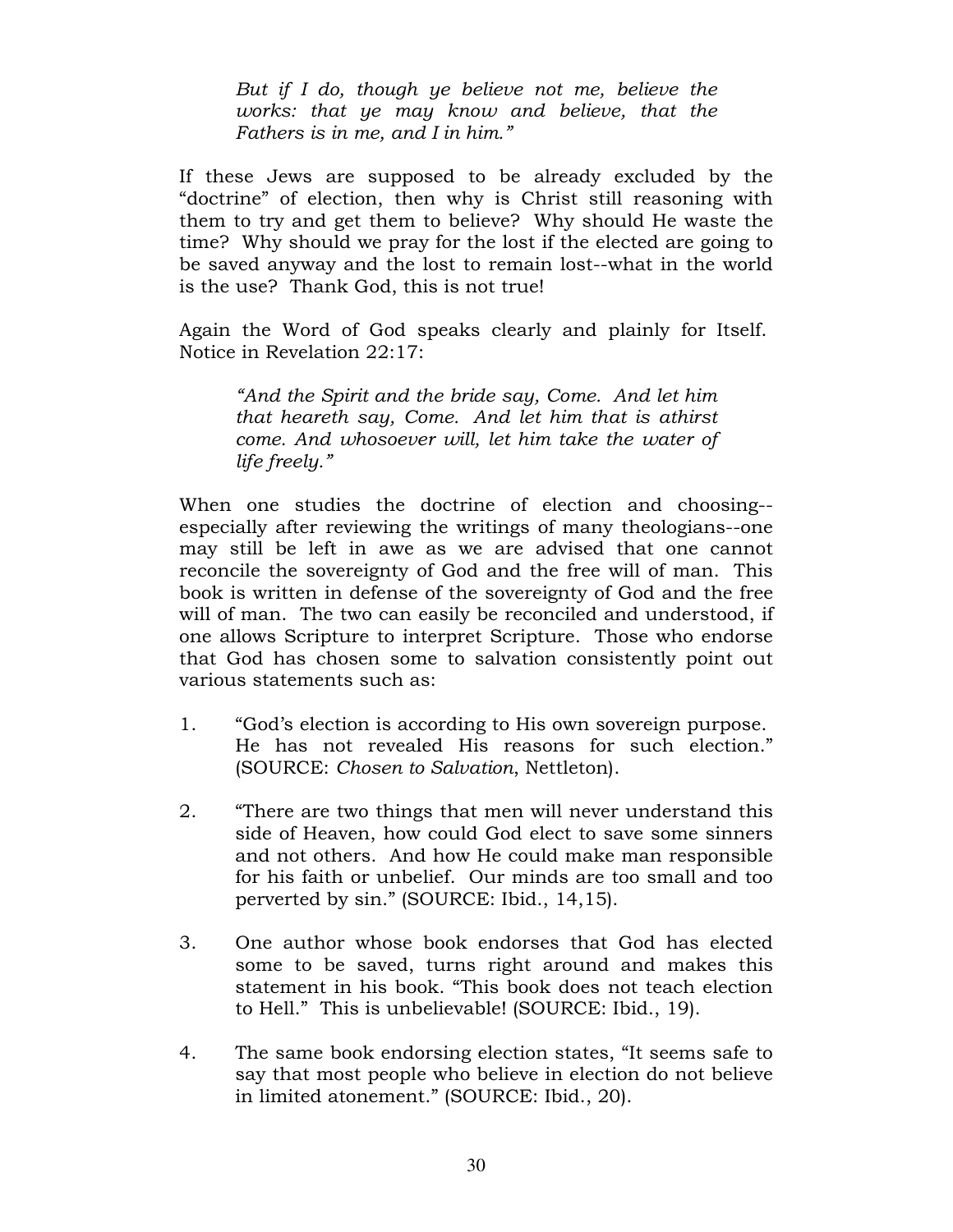5. Then he quotes again, "One died for all.' (2nd Corinthians 5:14). Let that stand, too." (SOURCE: Ibid., 20)

To sum up statements like this in a couple of words, it amounts to nothing more than a whole lot of double-talk! Those who endorse "election to salvation"--which the Scriptures do not teach--ask us to accept this false doctrine "by faith." That is , "Just trust that God knows what He is doing when He elects some to be saved and not others." Their statement is, "How can God elect some to salvation and not others? How can He plan it all and then turn around and hold man responsible? These things must be taken by faith." (SOURCE: Chosen to Salvation, Nettleton, pg. 14)

No! We do not accept this philosophy by faith, because it is a manmade philosophy that contradicts other portions of God's word. The Bible says that God is "…not willing that any should perish, but that all should come to repentance" (2nd Peter 3:9). If God is not willing that any should perish, then the doctrine of election of some to salvation is against the character and will of God. This philosophy would make God contradict Himself. Yes, if I believe in election to salvation I would definitely have to have faith--and that faith would have to be in man's teaching, not the Word of God.

### 16. John 6:37,39.

"All that the Father giveth me shall come to me; and him that cometh to me I will in no wise cast out.

And this is the Father's will which hath sent me, that of all which he hath given me I should lose nothing, but should raise it up again at the last day."

John 6:37,39

In reference to these two Verses, Mr. Nettleton makes the statement:

"Throughout John 6 the divine side is spoken of along with the human side. Man must believe and God has planned."

Now, I do not know where to find his statement in John 6; nevertheless, these two Verses are used to support it. You can make any passage mean what you want it to, if you take two Verses and isolate them without taking other Verses in the Word that shed light upon these Verses. When we come to John 6:37 we find that: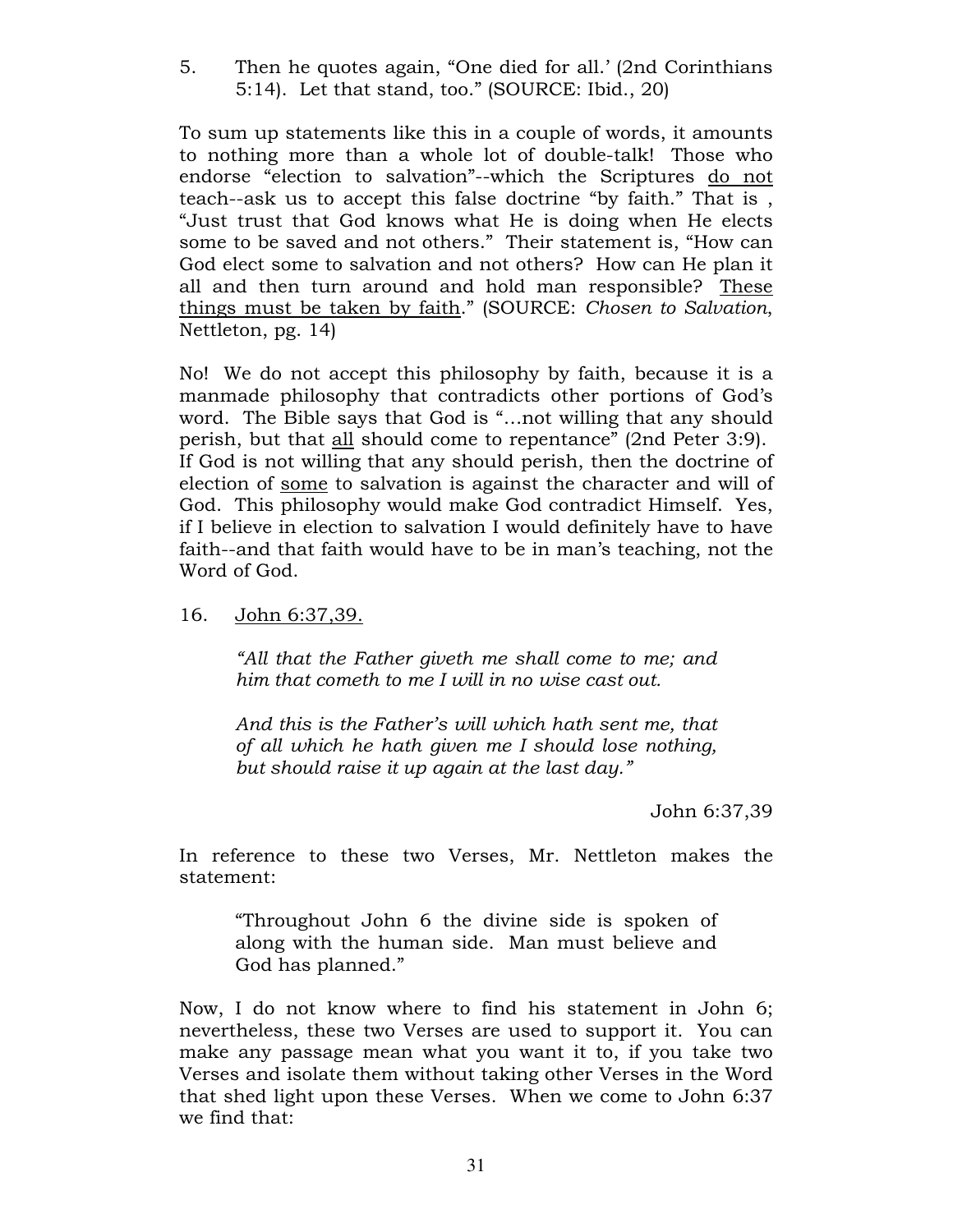"All that the Father giveth me shall come to me; and him that cometh to me I will in no wise cast out."

Nettleton's comment is this:

"Believers are given to Christ by the Father and such as are given shall come." (Page 26, Chosen to Salvation.)

In other words, they do not have any choice.

In Verse 39 we read:

"And this is the Father's will which hath sent me, that of all which he hath given me I should lose nothing, but should raise it up again at the last day."

Their reasoning is--all that the Father has given Christ have no choice. They have to come--they will come--and the free will of man is taken away because they must believe. God will even give them the faith to do it with! Therefore, they conclude that man is elected to salvation. "Don't ask us why," the election people say, "because you have to take it by faith. It is all contained in the sovereignty of God and His ways are past finding out! We will never know His ways," and all of that mumbo-jumbo! This is not the teaching of the Word of God.

Let us examine John 6:37 and 39 in their context as we read the rest of the chapter, especially Verses 44 and 45:

"No man can come to me (Christ), except the Father which hath sent me draw him: and I will raise him up at the last day."

"It is written in the prophets, and they shall be all taught of God. Every man therefore that hath heard, and hath learned of the Father, cometh unto me."

We find a little more information that Mr. Nettleton did not include in his writings. Just taking two Verses and not using the rest of the chapter or the rest of the Gospel of John would not be consistent with the basic fundamentals of Biblical interpretation. Notice again in John 6:44:

"No man can come to me, except the Father which hath sent me draw him: and I will raise him up at the last day."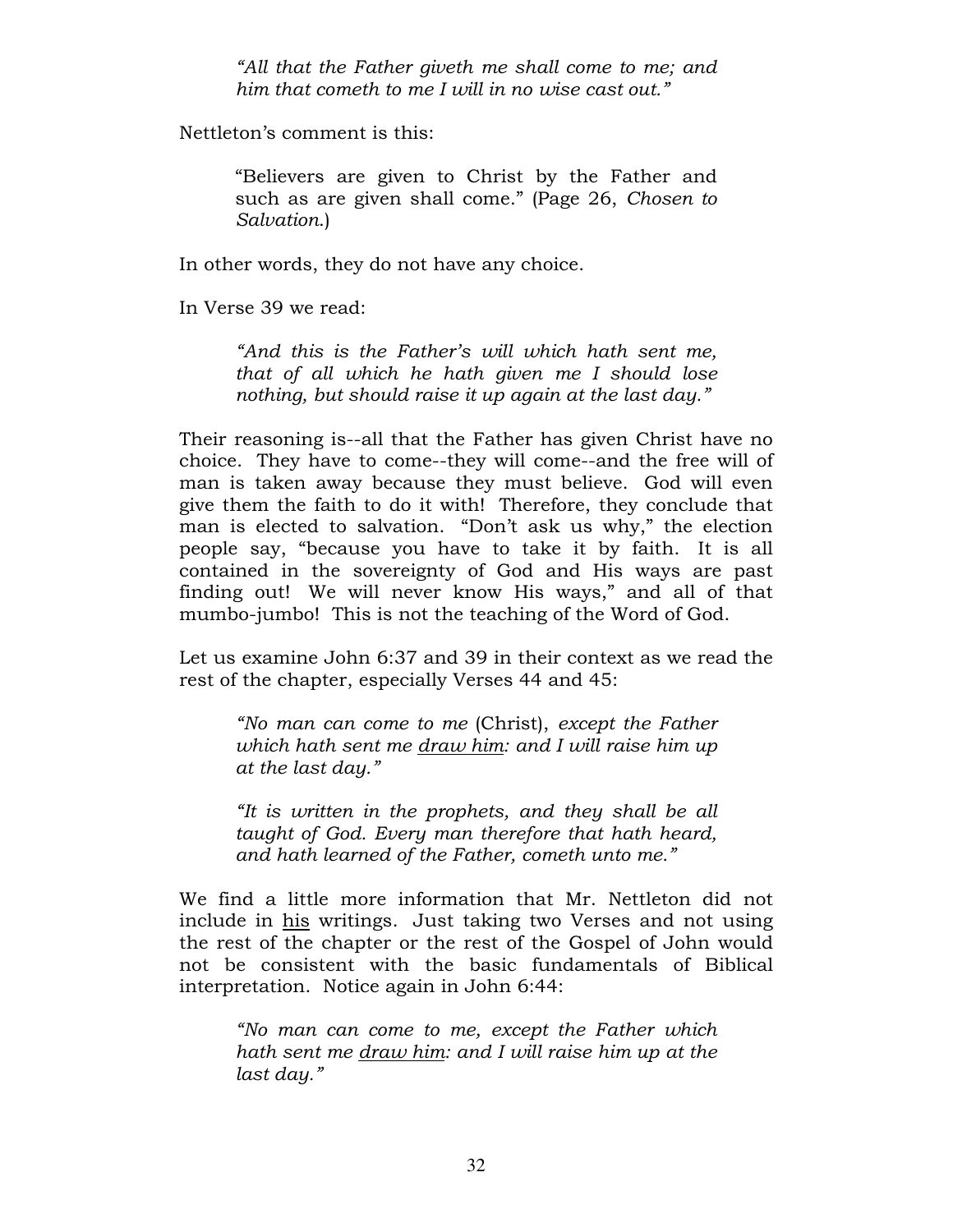The Father is going to have to draw men, and how will He draw them? In John 12:32 the Bible answers for itself:

"And I (Christ), if I be lifted up from the earth (the cross) will draw all men unto me."

The drawing of all men unto Him is through the cross--by the death, burial and resurrection of Christ. Drawing all men is not all men without exception, as we have said; but, rather, all men without distinction as to race, color, or creed. No--God loves the world and gave His only begotten Son in sacrifice for it. To take just two Verses (as Mr. Nettleton has done with John 6:37 and 39) and not correlate any other Verses in the Gospel of John that speak on the same subject is shown to be erroneous when we find that all men are drawn by the cross. So you see, it is God's will that all should come and be saved.

This is a far cry from seeing the Scriptures twisted and turned, pulling out two Verses of Scripture and disregarding the rest of the chapter as well as the rest of the Gospel of John. Is it any wonder a person can make the Bible mean what they want it to when they do not let Scripture interpret Scripture? No--you and I are not one of those who are elected to be saved nor one of those who are elected to be lost. We have a free will and our destiny is really in our own hands. If you choose to accept the record God has given of His Son, then you will be saved. If you choose to reject the Lord Jesus Christ as your Savior, then the responsibility is yours, as you will spend eternity separated from God. But thanks be to God we have the free will to make that choice and stand responsible for the choice we make!

#### 17. John 6:65,66.

*"And he said, Therefore said I unto you, that no man can some unto me, except it were given him of my Father. From that time many of his disciples went back, and walked no more with him." -* John 6:65,66.

One must remember that the Bible is here talking about disciples who were saved and lost. People in both conditions are present. Because the Bible says "disciples" does not mean they were all saved. The word "disciple" means "one that follows" and there were people who followed Christ from place to place--some were sincere and some were just spectators.

Mr. Nettleton quotes Verses 65 and 66 in support of his position of "election to salvation" on page 26 of his book. These Verses are again easily explained by comparing one Scripture with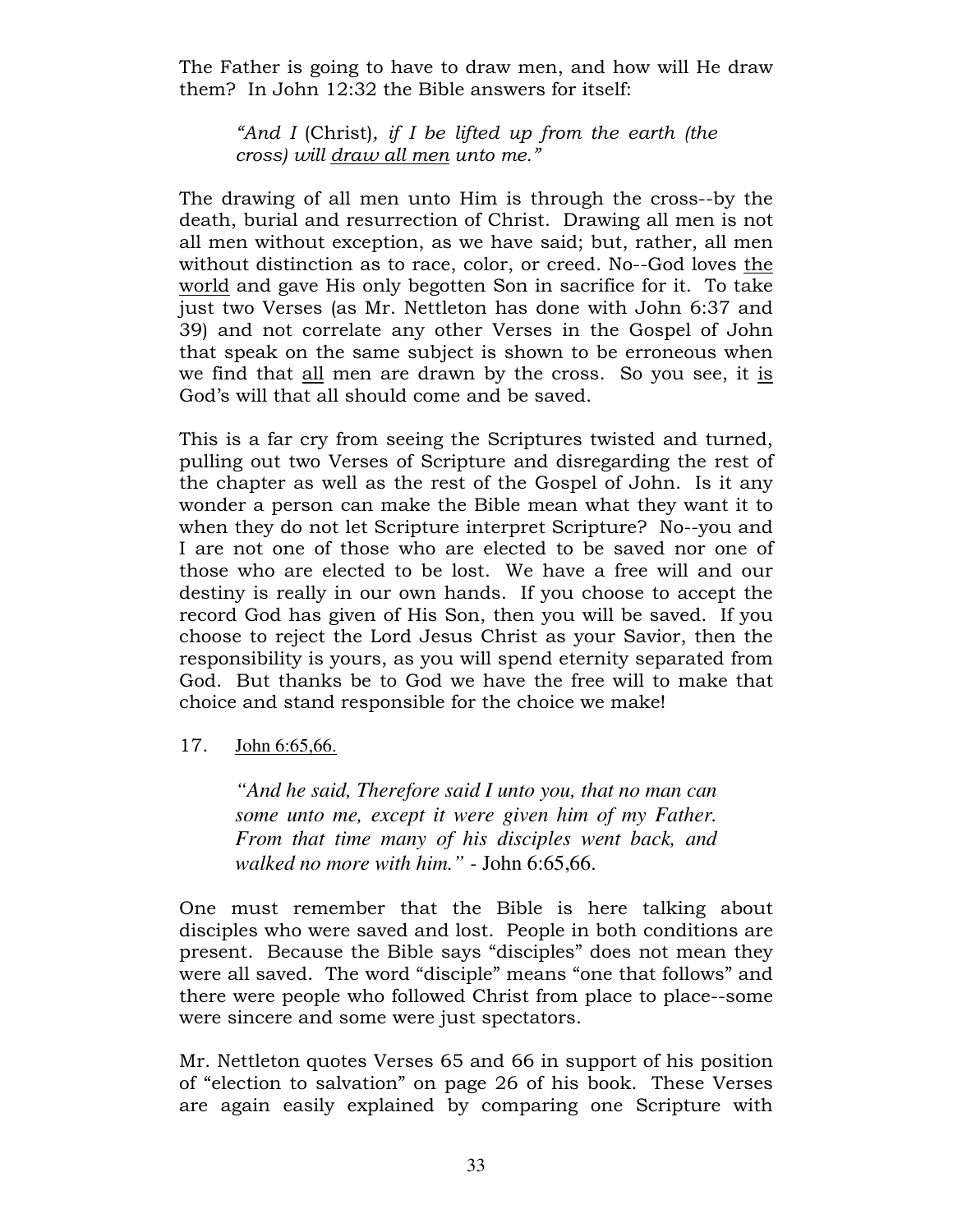another as we have previously done. Let us recapitulate. The Bible speaks for itself in John 12:32 and states:

"And I (Christ), if I be lifted up from the earth, will draw all men unto me."

We find out, as before, that the Father draws men through the death, burial and resurrection of Christ. God gave His Son (Christ) to die upon the cross for all. Therefore, it is the Father's will for all to believe on His Son as the Father draws them by the cross. How sad it is to see people reject the free gift of salvation when the price has been paid for all.

Let us continue our examination of chapter 6 as we find in Verse 54:

"Whoso eateth my flesh, and drinketh my blood, hath eternal life; and I will raise him up at the last day."

Then in John 6:51:

"I am the living bread which came down from Heaven: if any man eat of this bread, he shall live forever: and the bread that I will give is my flesh, which I will give for the life of the world."

"Any man, world, and whoso" in Verse 54, perfectly go together in letting Scripture interpret Scripture. The free will of man is not limited nor infringed upon by sovereignty of God. We do not have to put in a doctrine that makes man a robot, allowing him no right to make a choice. To say that man will only do as God has elected him to do is erroneous to the true teachings of the word of God!

I am glad God gave us the whole Gospel of John. Comparing Scripture with Scripture brings into focus the error of pulling one Scripture out of context and isolating it to fit a man-made doctrine. As we said, this exactly what Church of Christ theologians do with John, Chapter 3, concerning the word "water." They apply it to water baptism and disallow Scripture to interpret Scripture. They say in John 3:5 that:

"…Except a man be born of water and of the Spirit, he cannot enter into the kingdom of God."

Then they define the word "water" as literal water. Yet--if we let the Word of God interpret Itself, we find out that water is used as the cleansing agent as far as salvation is concerned. If we read on in John 3 we find that "water" is used in reference to the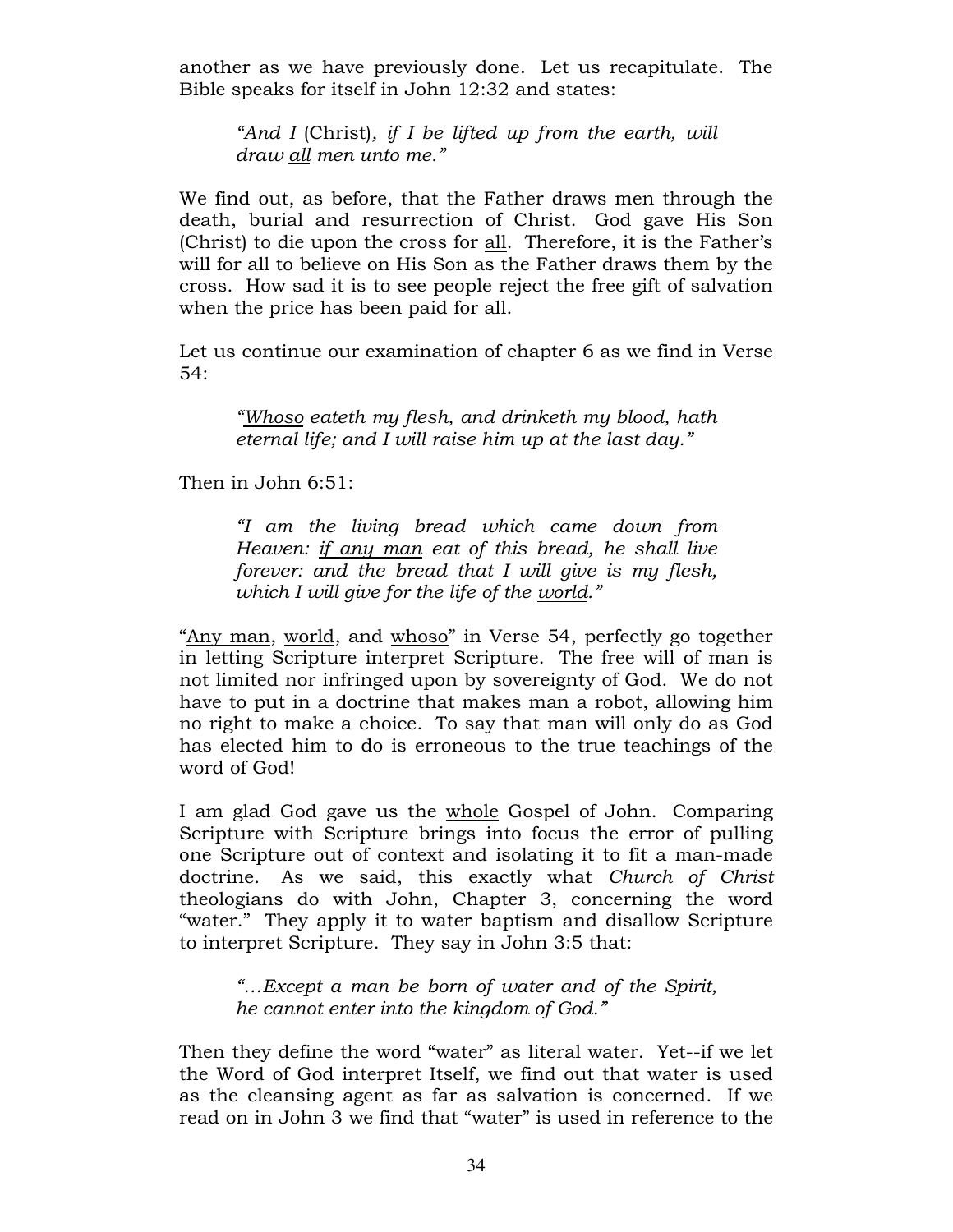Word of God. In John 3:5 the word "water" is referring to God's Word. The end result is the same as John 3:16 where "believing in Christ" results in "everlasting life." "Everlasting life" is equivalent to "entering the Kingdom of God." "Believing" is believing the Word of God, which is represented by the "water." In the same Gospel (15:3) we are told:

"Now ye are clean through the word which I have spoken unto you."

Also in Ephesians 5:26 we find that God shall cleanse His church…

"…with the washing of water by the word."

As we allow Scripture to interpret Scripture, we find out that it is believing the Word of God which is metaphorically referred to here as "water." "Except a man be born of water and of the Spirit …" or "born of the Word."

When we find the words "born again" we can go to 1 Peter 1:23 and by letting Scripture interpret Scripture the Bible will tell us what "born again" means:

"Being born again, not of corruptible seed, but of incorruptible, by the word of God, which liveth and abideth for ever."

Those who support "election to salvation" make the same error as the Church of Christ theologians. They extract one Scripture out of context and apply it to their own doctrine. If we compare one Scripture with another--as they will always agree--then we have the proper interpretation and the truth as to God's Word.

18. Romans 9:7-13.

"Neither, because they are the seed of Abraham, are they all children: but, In Isaac shall thy seed be called.

That is, They which are the children of the flesh, these are not the children of God: but the children of the promise are counted for the seed.

For this is the word of promise, At this time will I come and Sarah will have a son.

And not only this; but when Rebecca also had conceived by one, even by our father Isaac;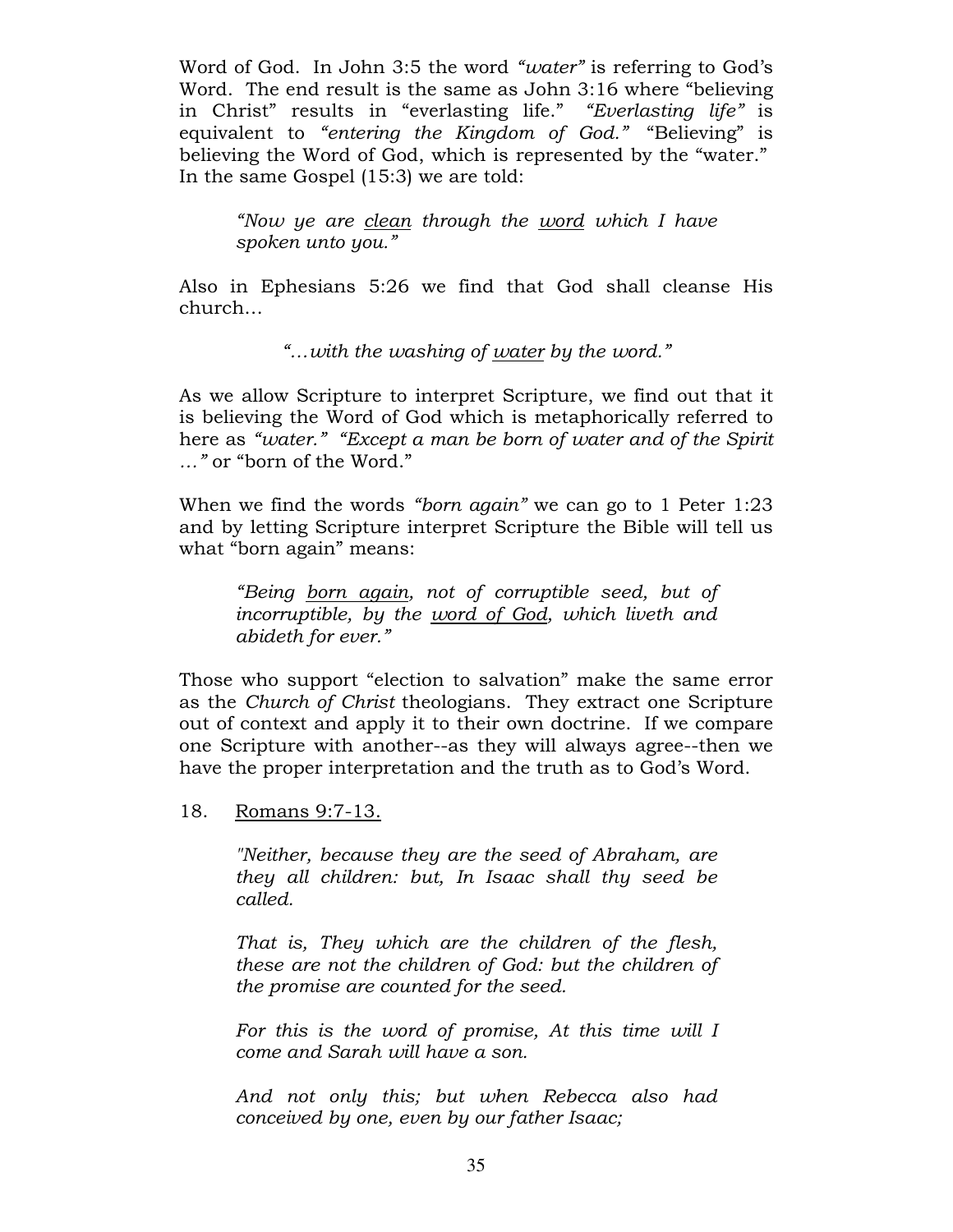(For the children being not yet born, neither having done any good or evil, that the purpose of God according to election might stand, not of works, but of him that calleth;)

It was said unto her, the elder shall serve the younger.

*As it is written, Jacob have I loved, but Esau have I hated." -* Romans 9:7-13.

As we read these Verses we find out that God was electing or choosing (by selective breeding) a nation for Himself. Even though within that nation not everyone would be looking for the coming of Christ; nevertheless, He was selectively breeding a people that would be known as the nation of Israel. God exercised His own choice as to who would be the father of the nation. When it came to the promise to Abraham and Sarah, God had promised them a son. Of the children they were to have, God would choose through which one the seed and the promise should come. God promised the seed by Abraham and Sarah in Genesis 15:3,4. Too impatient to wait on God's promise, Abraham went unto Hagar who was Sarah's Egyptian handmaid. She conceived and bore a son by the name of Ishmael. But this was not the promised seed through which the nation of Israel should be born.

We find out that later--at a very old age (Abraham being 100 years old and Sarah being 90)--that god fulfilled His promise and Isaac was born (Genesis 21:1-5).

We find that God had said:

"But my covenant will I establish with Isaac..."

God had selected him. This has nothing to do with the salvation of Isaac!

As we continue, we find that Isaac married Rebekah and they had two sons, Jacob and Esau. If you will notice carefully, God had said:

"The elder shall serve the younger."

We find this in Genesis 25:23. This was only to establish the birthright and the ancestral headship of the nation and had absolutely nothing to do with salvation! God had the right to choose through which individual the nation the nation of Israel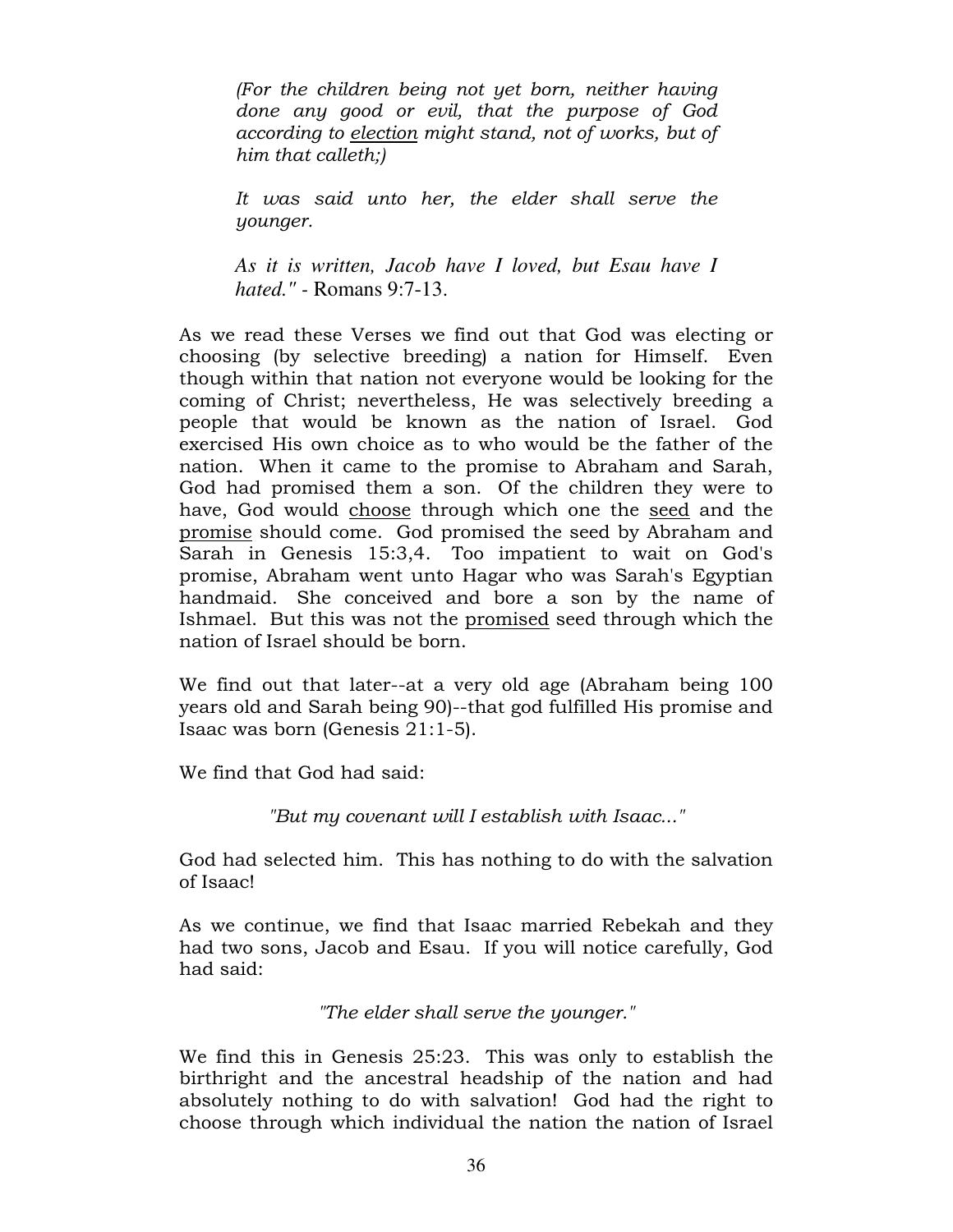would be born. But because of that, it does not mean that Esau could have not been saved. In fact, this leads us to the very next point. Those who say you are chosen to salvation miss the point of this message altogether...

"As it is written, Jacob have I loved, but Esau have I hated." - Romans 9:13

Notice carefully, the Bible says "As it is written..." Where do you find this written? Turn with me to Malachi 1:1-3 and this is where it is written. This was never written before Jacob and Esau were born. God did not elect one to be saved and the other to be lost. He did not say "Jacob have I loved, but Esau have I hated" prior to Jacob and Esau's birth. This was said some 1500 years later, after Esau had chosen to practice his evil acts. Then God said, "Jacob have I loved, but Esau have I hated." Remember--this was not done before they were born! It was not God's will to hate Esau before he was ever born! He only chose Jacob as the seed through which the Messiah would come and as an ancestral head in building the lineage of the nation of Israel.

Let us read in Malachi 1:1-3:

"The burden of the word of the Lord to Israel by Malachi.

I have loved you, saith the lord. Yet ye say, wherein hast thou loved us? Was not Esau Jacob's brother? saith the Lord: yet I loved Jacob.

And I hated Esau, and laid his mountains waste for the dragons of the wilderness."

Notice carefully that God had done what he had said in Malachi. But this was done only after Esau had practiced the evil things and despised his heritage. Most certainly did God do what He said! But God did not say this before Esau was born nor does it relate to his salvation.

God has said to us before we were born:

"For God so loved the world, that he gave his only begotten Son, that whosoever believeth on his should not perish, but live an everlasting life." - John 3:16.

But after we reject Christ in this life---God hates all worker of iniquity. He assuredly does! But then, we are going to find out that God will honor our choice. It is your choice. Whether you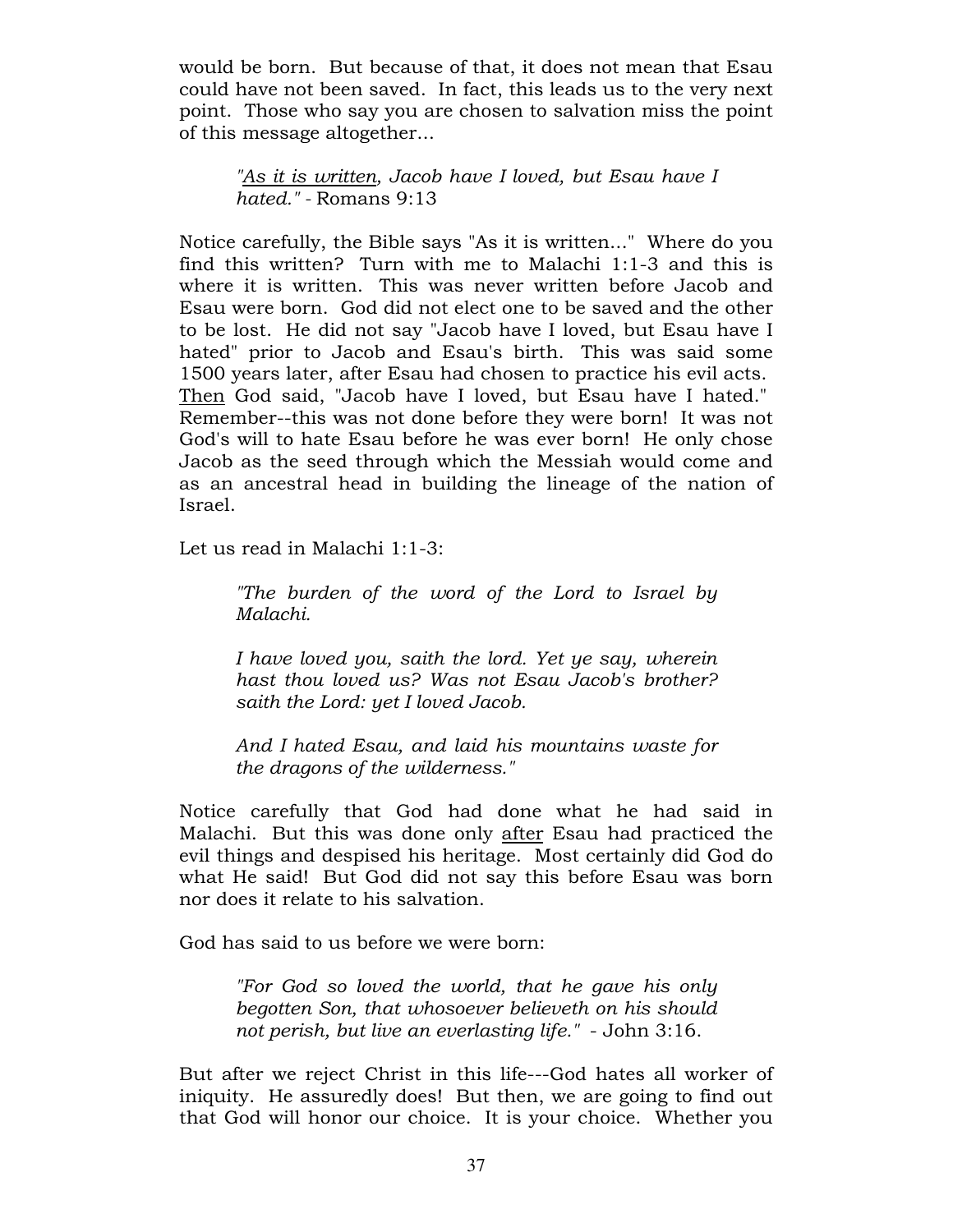accept or reject Christ, God will honor that choice. If you choose to reject Christ, you will spend eternity in the Lake of Fire. If you choose to accept Christ, you will be passed from death unto life. But it is your choice, because God is "not willing that any should perish."

Another thing we might notice here is that while this portion of Scripture occurs in the New Testament, it is written almost 400 years after Malachi's words. So there are actually about 1500 years between Verse 12 and Verse 13 of the 9th chapter of Romans. How important it is to take time and to study these Scriptures pertaining to Esau!

Another portion of Scripture concerning Esau is found in Hebrews 12:16,17:

"Lest there be any fornicator, or profane person, as Esau, who for one morsel of meat sold his birthright.

For ye know that afterward, when he would have inherited the blessing, he was rejected: for he found no place of repentance, though he sought it carefully with tears."

We find concerning Esau in Verse 16, "Lest there be any fornicator, or profane person...". The word "profane" here actually means "outside the temple or worldly." He was a worldly person and a fornicator. This describes him "...who for one morsel of meat sold his birthright. For ye know how that afterward, when he would have inherited the blessing..." This is not speaking of eternal life at all! This is speaking of inheriting the blessing as far as the headship of the nation is concerned. Again--nothing is said of salvation, whatsoever!

Then we find that "...he found no place of repentance, though he sought it carefully with tears." The word "repentance" is the Greek word "metanoia." Concerning this verse, "Vine's Expository Words on the Greek New Testament" has this to say:

"The word means afterthought or change of mind and is used of repentance from sin or evil. A change of mind about sin or evil. Except in Hebrews 12:17 where the word "repentance" seems to mean not simply a change of Esau's mind but such a change as would reverse the effects of his own previous state of mind. Esau's birth bargain could not be recalled, it involved an irretrievable loss."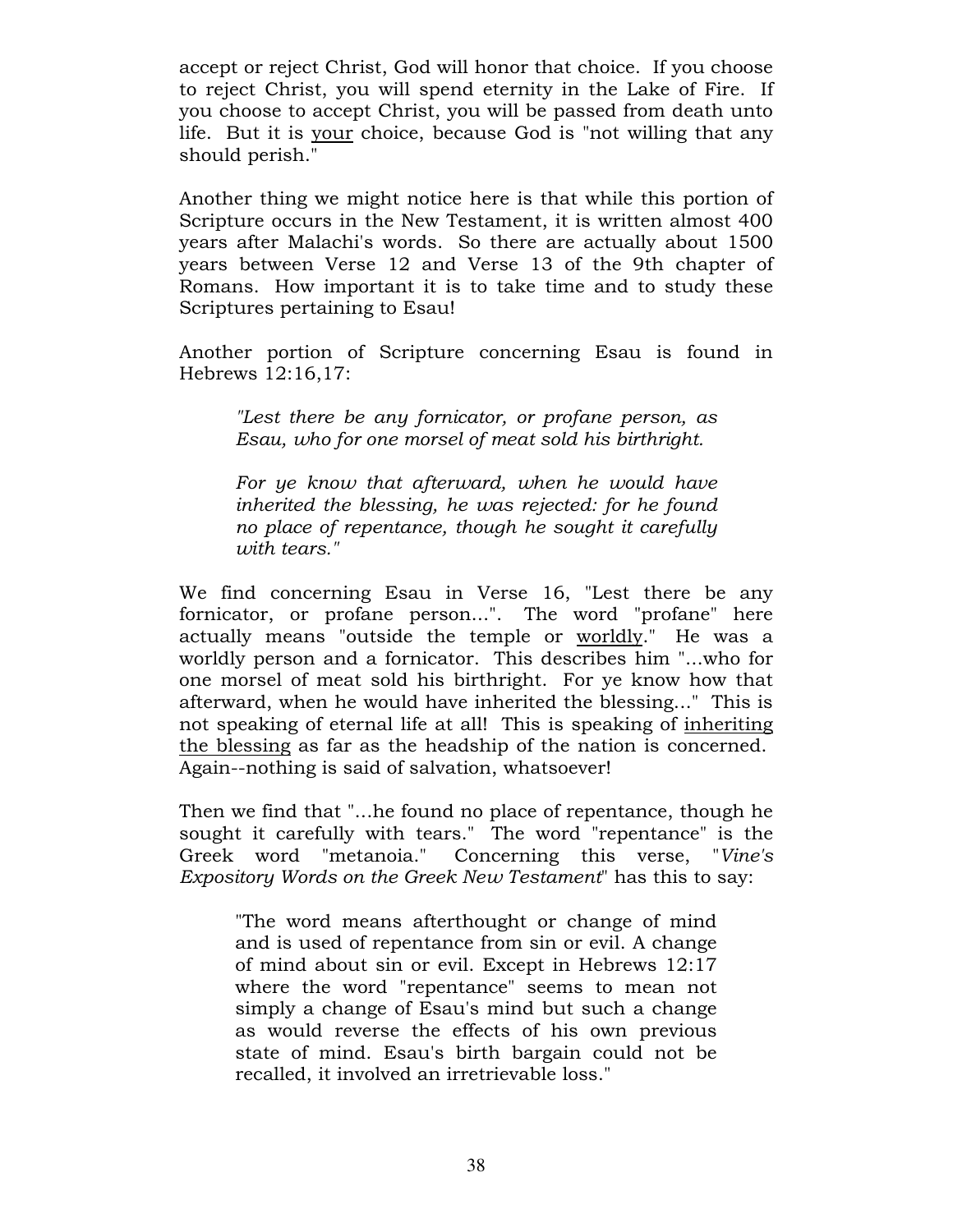Esau was simply sorry to the point of tears, but he did not change his mind about what he had done in forfeiting the blessing he would have inherited.

Again--this has nothing to do with Esau's salvation. Remember this--that there are some 1500 years between Verses 12 and 13 of Romans 9. Malachi had stated that God had loved Jacob and hated Esau after Esau had done these evil things. After he had shown himself to be a profane person and was a fornicator, then God said, "...Esau have I hated." But we find out that God's electing Jacob was only for the blessings that had to do with the headship of the nation of Israel and had nothing to do with salvation!

Proof of Hebrews 12:16 and 17 is found in Genesis 26:34 and 35:

"And Esau was forty years old when he took to wife Judith the daughter of Beeri the Hittite, and Bashemath the daughter of Elon the Hittite:

Which were a grief of mind unto Isaac and to Rebekah."

You see, Esau loved worldly women and he should not have taken up a marriage with those that were outside of Israel. He should not have done that, but he loved the worldly women. This is why Hebrews states that he was a fornicator. In Hebrews 12:15 we are told:

"Looking diligently lest any man fail of the grace of God; lest any root of bitterness springing up trouble you, and thereby many be defiled."

This could surely be descriptive of Esau.

Notice in Romans 9:15 where God says to Moses:

"...I will have mercy on whom I will have mercy, and I will have compassion on whom I will have compassion."

This "have mercy" is not referring to the mercy of salvation that God shows to all sinners, but rather the mercy that God had on Esau allowing him to live as long as he did while living a sinful life.

Also speaking of "mercy" in Romans 9:15, we would like to go to Exodus 33 where this is recorded in Verse 19. "Where he saith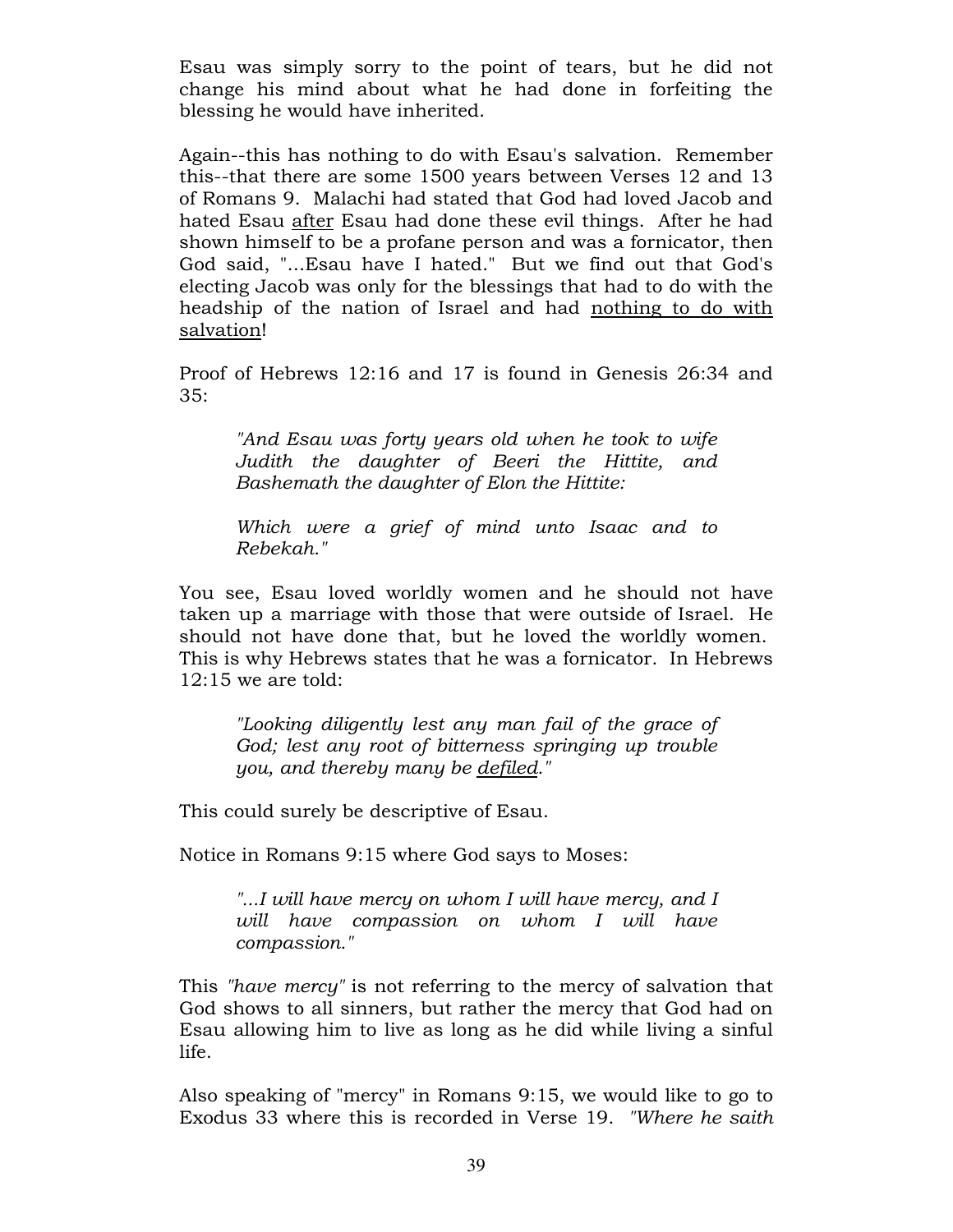to Moses." Let us read the record and see what mercy he is talking about back here. We pick up the story in Exodus 33:18:

"And he said, I beseech thee, shew me thy glory."

This was Moses speaking to God. Then God answers in Verses 19 and 20.

"And he said, I will make all my goodness pass before thee, and I will proclaim the name of the LORD before thee: and will be gracious to whom to whom I will be gracious, and will shew mercy on whom I will shew mercy.

And he said, Thou canst not see my face: for these shall no man see me, and live."

We find out that God allowed His glory to pass by the cleft of the rock, etc. The point we would like to make is that the mercy that God speaks of...

"I will be gracious unto whom I will be gracious, and will shew mercy to whom I will shew mercy,"

is the fact that God is saying, "I am the One who will determine whether or not I will show you my glory." This had nothing to do with the salvation of Moses at all--neither did it have anything to do with the salvation of Esau. This was God's answer as far as adhering to the request of Moses, and again, it had nothing to do with salvation at all. It is amazing how many times one will take Scripture and apply it to their man-made philosophical doctrine instead of taking what the Scriptures specifically teach. If those who use Romans 9 would only go back to where it was spoken to Moses and find out what it was spoken concerning, there would be no problem understanding what these Scriptures are speaking about. Again, this is not speaking about Moses' salvation, but only God's mercy in granting Moses' request to see His glory.

Continuing in the book of Romans, in 9:22 we have the situation concerning Esau summarized. In Verse 22 we are told...

"What if God, willing to shew his wrath, and to make his power known, endured with much longsuffering (I am sure God was very longsuffering with Esau.) the vessels of wrath fitted to destruction."

You see Esau was the type of man who was fitted for destruction by living a sinful life. But God in His longsuffering (this includes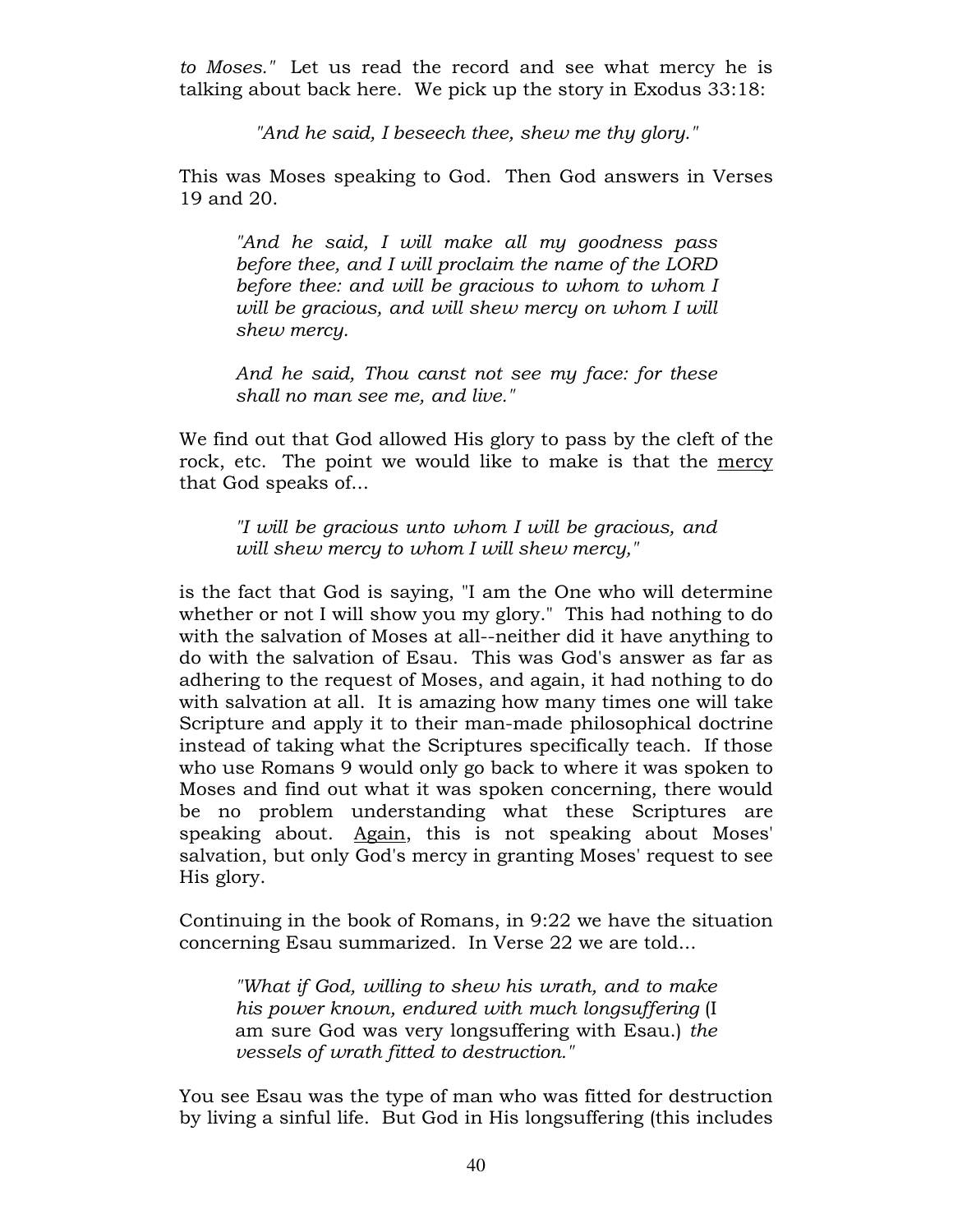the mercy that God extends), even though the individual is undeserving God extends it to them anyway. This is the supreme "agape" love of God which is far superior to the brotherly "phileo" love of man.

Now concerning Romans 9:17 where Pharaoh is used as an illustration.

"For the scripture saith unto Pharaoh, Even for this same purpose have I raised thee up, that I might shew my power in thee, and that my name might be declared throughout all the earth."

We pick up the record of Pharaoh back in the first few chapters of Exodus. We are going to find out that Pharaoh was a very wicked man who had already hardened his heart many, many years concerning the nation of Israel. God also had raised this man up, no doubt, and given him the position that he had. This did not mean when the Scriptures say " raise him up" that this man did not have a free choice, because he did. You will find that the Bible says that God sets one up in authority and takes down another (Psalms 75:6,7 and Daniel 2:21).

"And he changeth the times and the seasons; he removeth kings, and setteth up kings; he giveth wisdom unto the wise, and knowledge to them that know understanding." - Daniel 2:21.

You see, God had worked the circumstances out so Pharaoh would be the king of the nation of Egypt. But Pharaoh's choice as to whether he would harden his heart or not was entirely up to him. This man had already hardened his heart many times against the nation of Israel. Israel had gathered the bricks and gathered their own straw at Pharaoh's command (Exodus 5:8- 11). They were slaves in the land at the hand of Pharaoh. He was a very evil, wicked man who had already hardened his heart. Then it came time for God to lead the nation of Israel out from the bondage of Egypt by the hand of Moses, His servant. Moses, therefore, went unto Pharaoh to carry out the demands that God had made concerning this and challenged Pharaoh. The beginning of the record is found in Exodus 5:1,2:

"And afterwards Moses and Aaron went in, and told Pharaoh, Thus saith the Lord God of Israel, Let my people go, that they may hold a feast unto me in the wilderness.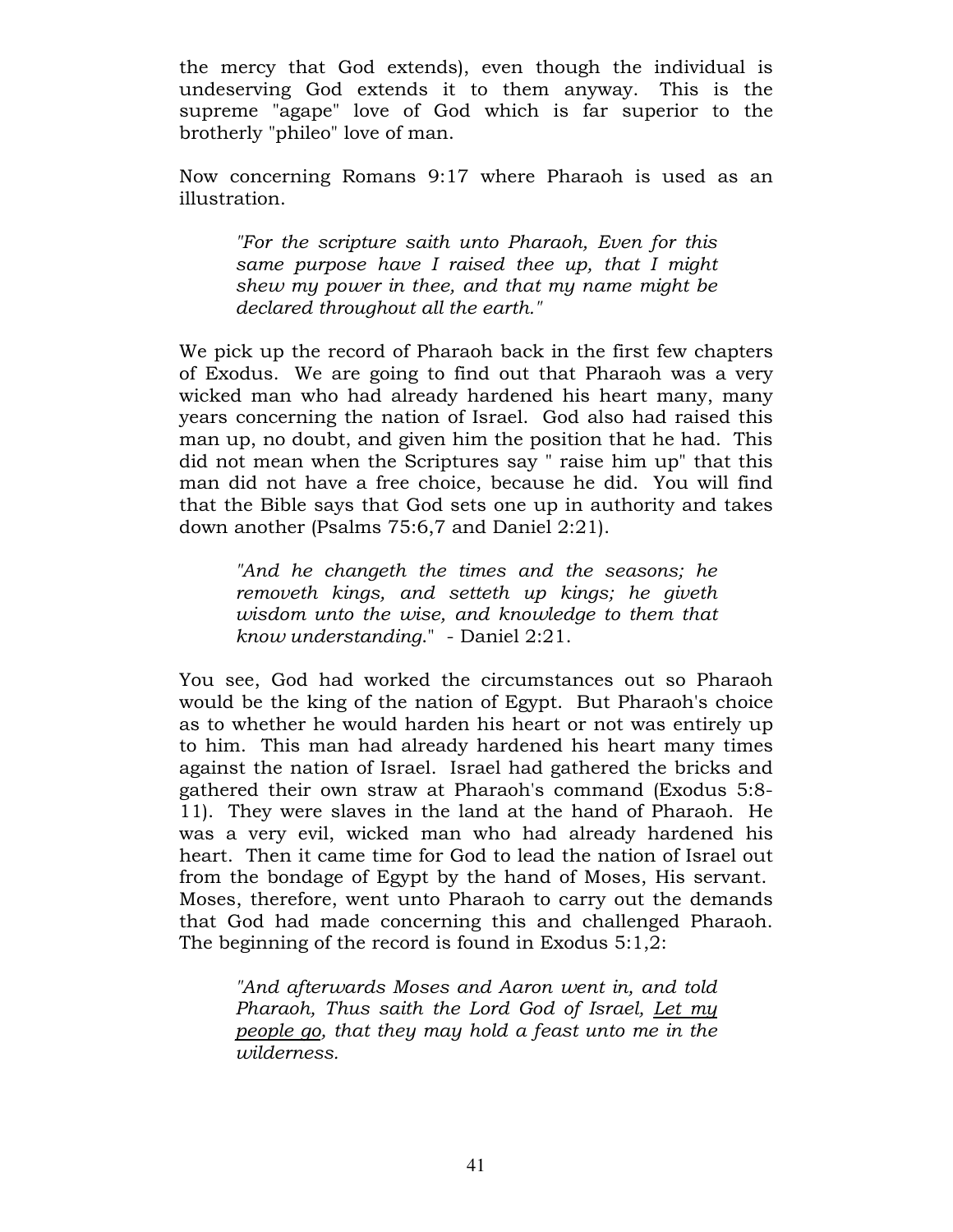And Pharaoh said, Who is the Lord, that I should obey his voice to let Israel go? I know not the Lord, neither will I let Israel go."

Then we find in Exodus 4:21:

"And the Lord said unto Moses, when thou goest to return unto Egypt, see that thou do all those wonders before Pharaoh, which I have put in thine hand: but I will harden his heart, that he shall not let the people go."

This has confused many, many Christians. They say, "Well, God had hardened Pharaoh's heart. Does that mean he did not have a free will as far as letting the people of Israel go?" No, not at all. We find out that Pharaoh hardened his own heart and that God also hardened his heart only by forcing Pharaoh to openly declare his decision. This was done in response to God's command, "Let my people go." We know Pharaoh's heart concerning his treatment of Israel, but we did not know his heart was hardened concerning the freedom of Israel from bondage. God hardened his heart only in the sense of forcing him to make a decision in this matter. Then his heart was hardened only because of the Word of God that had confronted him.

In that sense--God hardened Pharaoh's heart concerning this decision of letting Israel go. I might point out again, this had nothing to do with the salvation of Pharaoh. The hardening of Pharaoh's heart in Romans 9 was concerning letting the nation of Israel out of bondage from the land of Egypt.

God simply pressed the matter to a conclusion and forced Pharaoh to make a decision. In that manner God hardened Pharaoh's heart...or made Pharaoh openly declare his refusal to obey God's command.

We come now to Exodus 8:15:

"But when Pharaoh saw that there was respite, he hardened his heart, and hearkened not unto them; as the Lord had said."

We find that Pharaoh hardened his heart again. This is in response to Verses 5,12-15:

"And the Lord spake unto Moses, Say unto Aaron, Stretch forth thine hand with thy rod over the streams, over the rivers, and over the ponds, and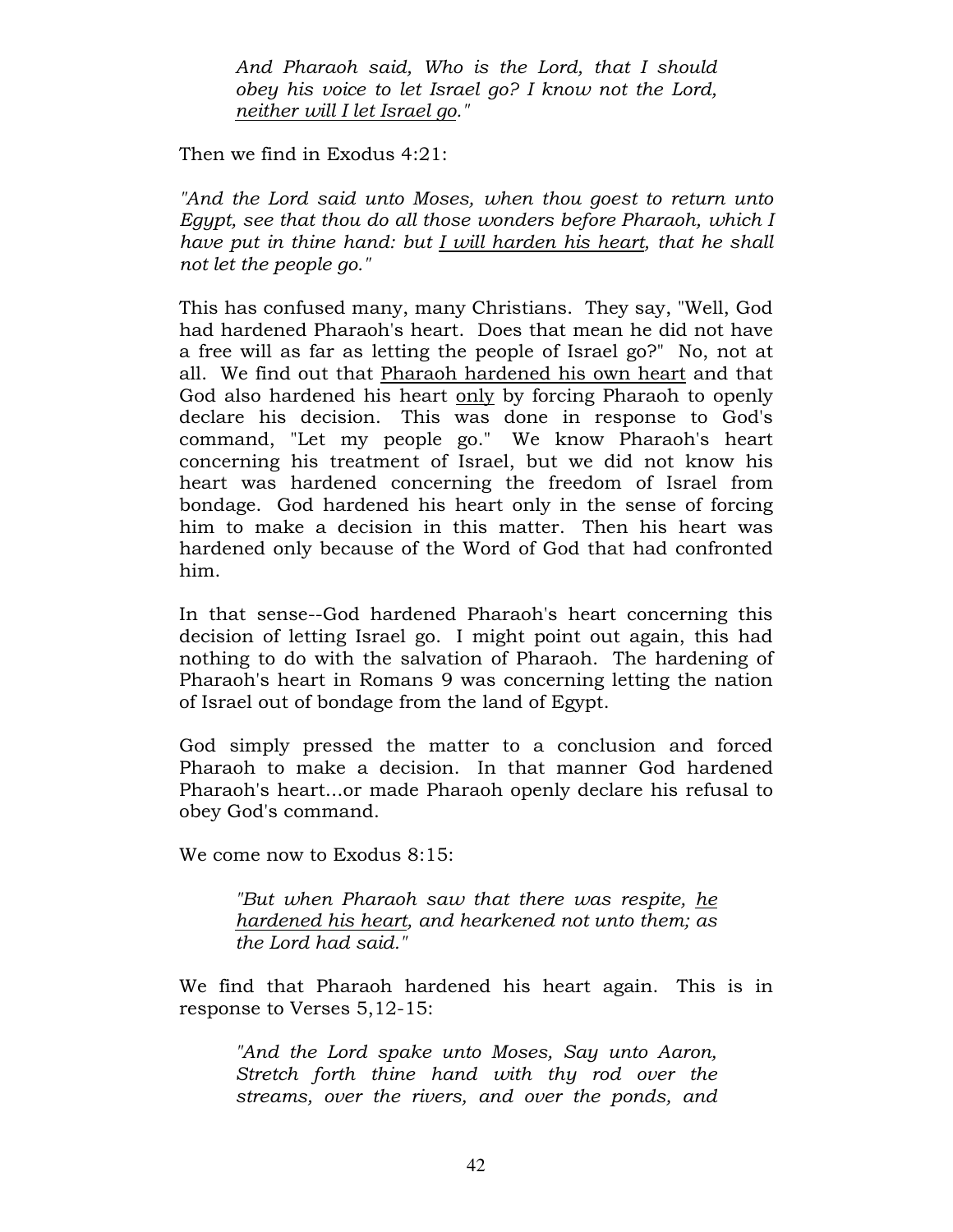cause frogs to come up upon the land of Egypt. And they did so.

And Moses and Aaron went out from Pharaoh: and Moses cried unto the Lord because of the frogs which he had brought against Pharaoh.

And the Lord did according to the word of Moses; and the frogs died out from the houses, out of the villages, and out of the fields.

And they gathered them together upon heaps: and the land stank.

But when Pharaoh saw there was respite, he hardened his heart, and hearkened not unto them; as the Lord had said."

Here we find out that Pharaoh hardened his own heart (7:13). It was only in the respect that God forced him to make a decision that God hardened Pharaoh's heart. God just pushed the matter to a conclusion. The free will was Pharaoh's! Again, the point we would like to make is that this had nothing to do with Pharaoh's salvation whatsoever.

Mr. Nettleton uses these Verses to support his position concerning election on pages 30 and 31 of his book, but neglected to take his readers back to Exodus and show them what Romans was referring to when quoting these men as an example. Pharaoh surely fulfills Proverbs 29:1 where we are told:

"He, that being often reproved hardeneth his neck, shall suddenly be destroyed, and that without remedy."

In Ecclesiastes 9:12 we are told:

"For man also knoweth not his time: as the fishes that are taken in an evil net, and as the birds that are caught in the snare; so are the sons of men snared in an evil time, when it falleth suddenly upon them."

This is exactly what happened to Pharaoh when he pursued the nation of Israel into the Red Sea and God drowned him there with his whole army. He surely had no idea that the time had come when God would render His judgment. He was surely a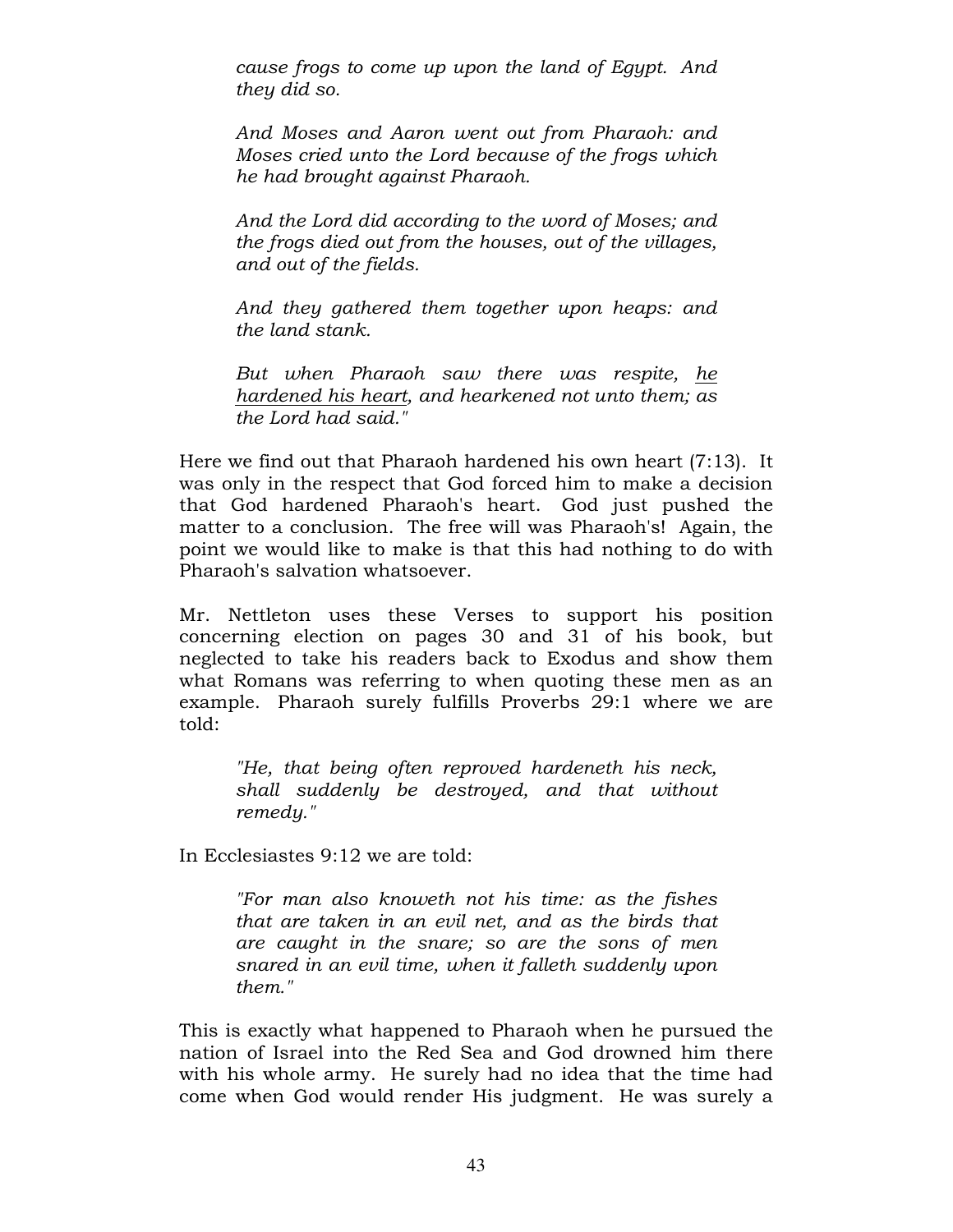"vessel fitted to destruction" and a "vessel of wrath." God did not make him that way.

If Pharaoh had no free will you end up with this conclusion--God ordered Pharaoh to free the nation of Israel while at the same time preventing him from doing so. Why would God ask Pharaoh to do something He had no intention of letting him do? This false doctrine makes the God I worship a God of confusion. No--the confusion is the product of false doctrine and those that put it forth, not caused by God. When God commanded Pharaoh to do something, God extended to him the free will to obey or disobey. No--God is not some demented, deranged psychological being saying one thing and doing another. He is omniscient, omnipotent and His acts and actions are in accordance with His Word (the Bible) and His attributes.

God raised Pharaoh up and showed that He was more powerful than even the mighty king of Egypt! But Pharaoh had a choice. He could have been saved. God loved him, but he hardened his own heart, refusing obedience to God. The power of God and the wrath of God was shown to be mightier than even this great king. He not only did that to show His wrath upon the vessel fitted to destruction, but He also showed proof to the nation of Israel that no man, no matter what position he held, could ever stand under the hand of God Almighty!

It was an encouragement to the nation of Israel--showing them that whatever they faced in the land of Canaan God could overthrow. If God could destroy the mighty king of Egypt, then they could trust Him to destroy any other king they might face on their march to the land God had graciously promised Abraham, Isaac, and Jacob.

Let us go on and examine Verses 20 and 21 of Romans 9:

"Nay, but, O man, who art thou that repliest against God? Shall the thing formed say to him that formed it, why hast thou made me thus?

Hath not the potter power over the clay, of the same lump to make one vessel unto honour, and another unto dishonour?"

One must simply remember that in God's sovereignty He has the right to place any person in the place of honor in the eyes of men without explaining to us the reason. Many times God does tell us His reason for doing so, as he did concerning Pharaoh in Verse 17: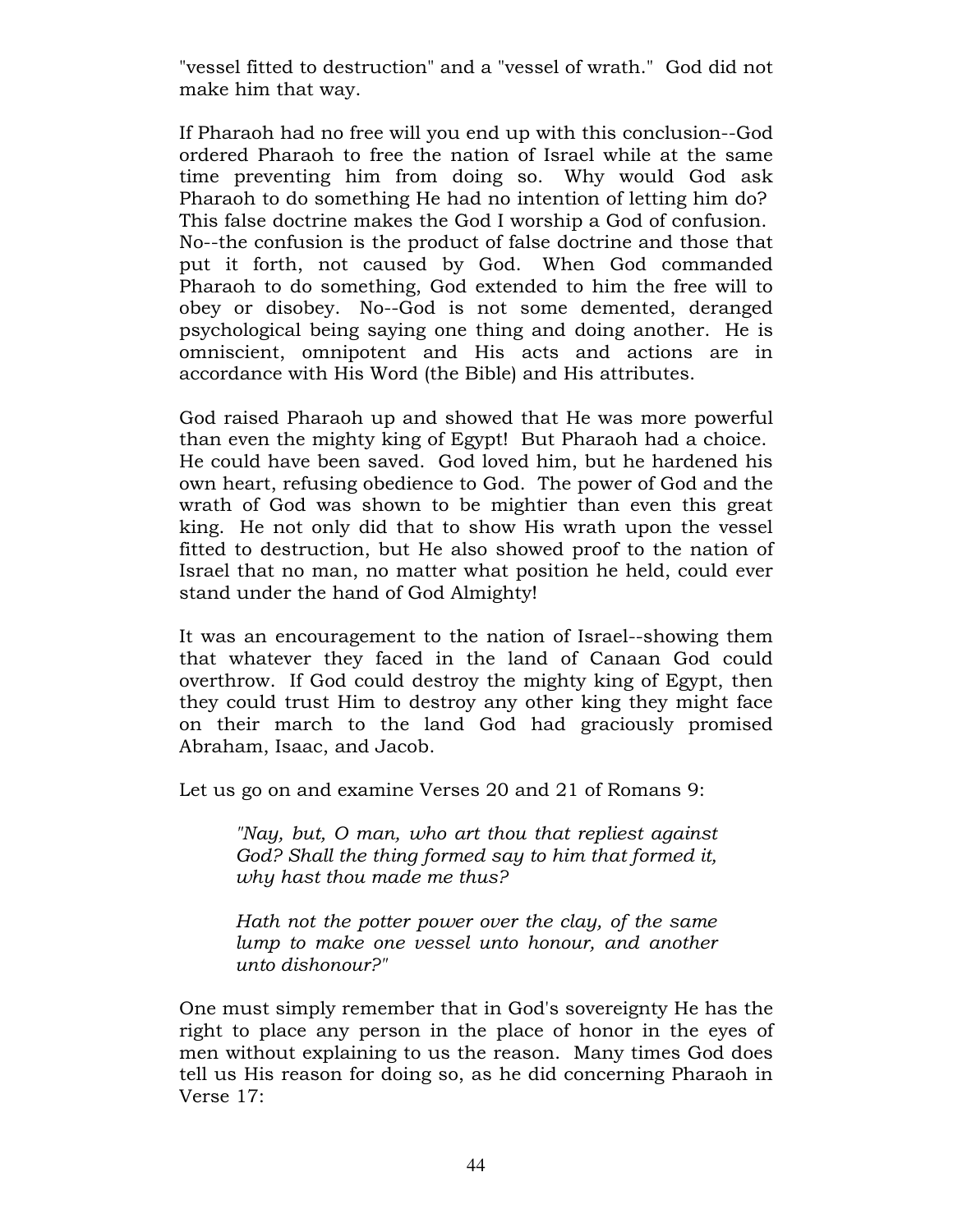"For the scripture saith unto Pharaoh, even for this same purpose have I raised thee up, that I shew my power in thee, and that my name might be declared throughout all the earth."

Again, may I remind our readers that this has nothing to do with the salvation that God has offered by His grace to everyone.

Notice in Psalms 75:6,7 where God says:

"For promotion cometh neither from the east, nor from the west, nor from the south. But God is the judge: he putteth down one and setteth up another."

We find that God does raise up certain ones to a position of honor, even if they are lost. He raised up Pharaoh of Egypt, Nebuchadnezzar of the Babylonians, Alexander the Great of the Grecian Empire, Cyrus of the Persian Empire, Antiochus Epiphanes, even Herod the Great. He put these men in a place of position and did show His mercy unto these men even while they hated Him for such a long time. God was not obligated to do so, but He did. God could have killed them at any time, but did extend His mercy to those who were fitted for destruction.

This is just simply God running things the way He wants to run them. God has determined the 1,000-year Reign of Christ. Who determined that? God did. He has prepared the Lake of Fire for the Devil and his angels. Things of this sort are things that God has planned. This is God exercising His sovereign will.

When it comes to God's creation, God says He loved the world. And the fact is, when He says He loved the world, He means He loved the world! He gave His only begotten Son that whosoever, the whosoever goes along with the personal responsibility of everyone and it corresponds with God's loving everyone. He gave His Son for everyone, not just the elect. Therefore, anyone who wills may come to Christ, believing that He died to pay for their sins and God will give to them eternal life. This God's will for all; therefore, God would have to go against His own will if election to salvation were true. This would be absolutely impossible

## 19. Ephesians 1:4

"According as he hath chosen us in him before the foundation of the world, that we should be holy and without blame before him in love." - Ephesians 1:4.

As we examine this portion of Scripture we find the Verse is really self-explanatory. The Christian has been chosen to do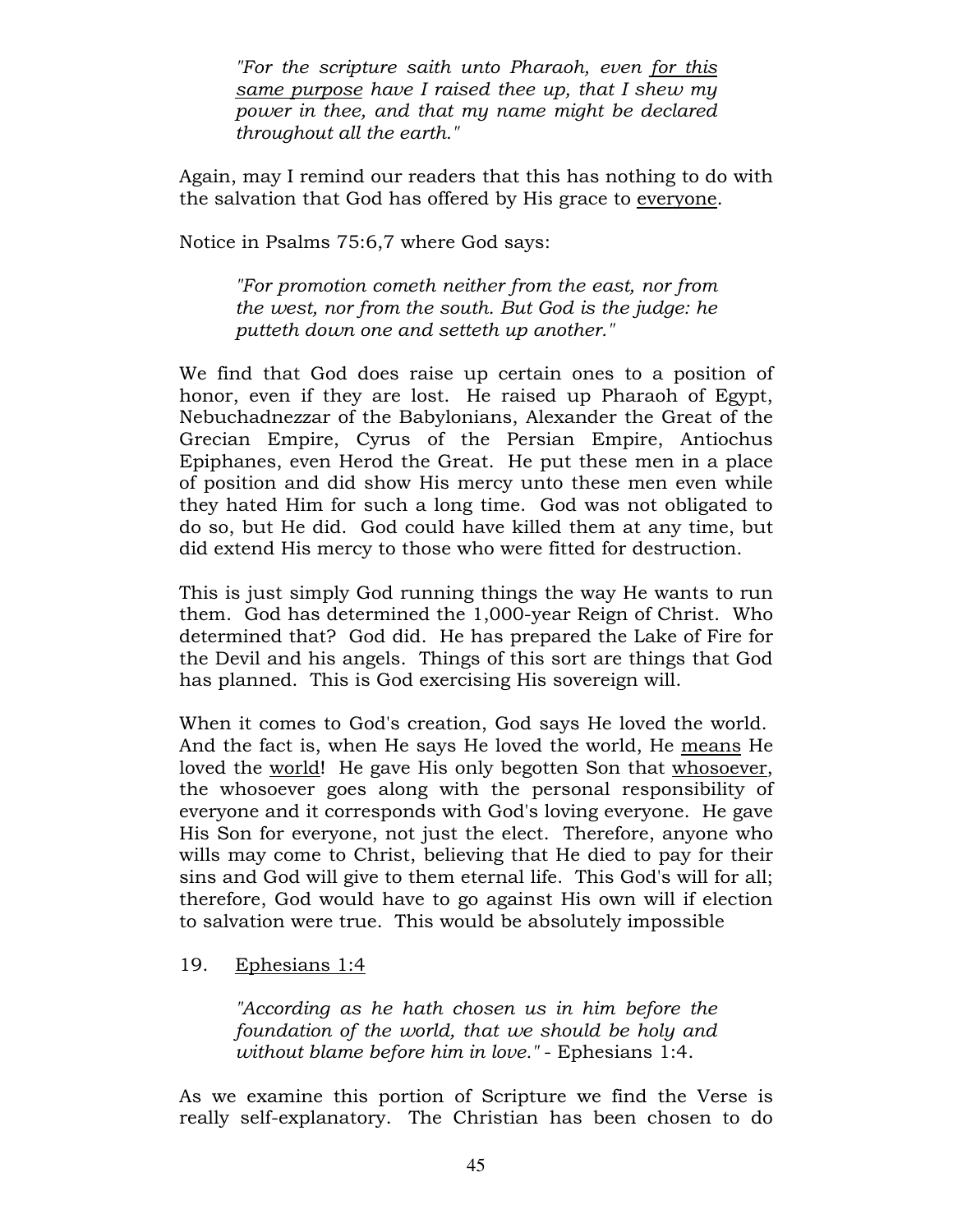something and that something is to lead a righteous life as a testimony. The last part of the Verse clarifies this:

"...that we should be holy and without blame before him in love."

This is in perfect accordance with God's Word and is substantiated by Ephesians 2:10. In Ephesians 2:8,9 we are told about salvation:

"For by grace are ye saved through faith; and that not of yourselves: it is the gift of God: Not of works, lest any man should boast."

Now God's will for us after we are saved, as set forth in Verse 8 and 9, is revealed in Verse 10:

"For we are his workmanship, created in Christ Jesus unto good works, which God hath before ordained that we should walk in them."

In order to make Ephesians 1:4 support "election to salvation" one would have to do away with the last part of this Verse. But when you compare Scripture with Scripture concerning the same subject, they will always compliment one another. Just as Ephesians 2:10 does with Ephesians 1:4. Very simply, God's will, even before the foundation of the world, was that every Christian should walk the Christian life. To use this Verse to support God's choosing only some to be saved would contradict other portions of His Word.

For example, if we say that Ephesians 1:4 is supportive of electing some to be saved, we find it would not agree with John 1:7,12:

"The same came for a witness, to bear witness of the Light, that all men through him might believe.

But as many as received him, to them gave he power to become the sons of God, even to them that believe on his name."

You see Paul admonished young Timothy in 2 Timothy 2:15 to...

"Study to shew thyself approved unto God, a workman that needeth not to be ashamed, rightly dividing the word of truth."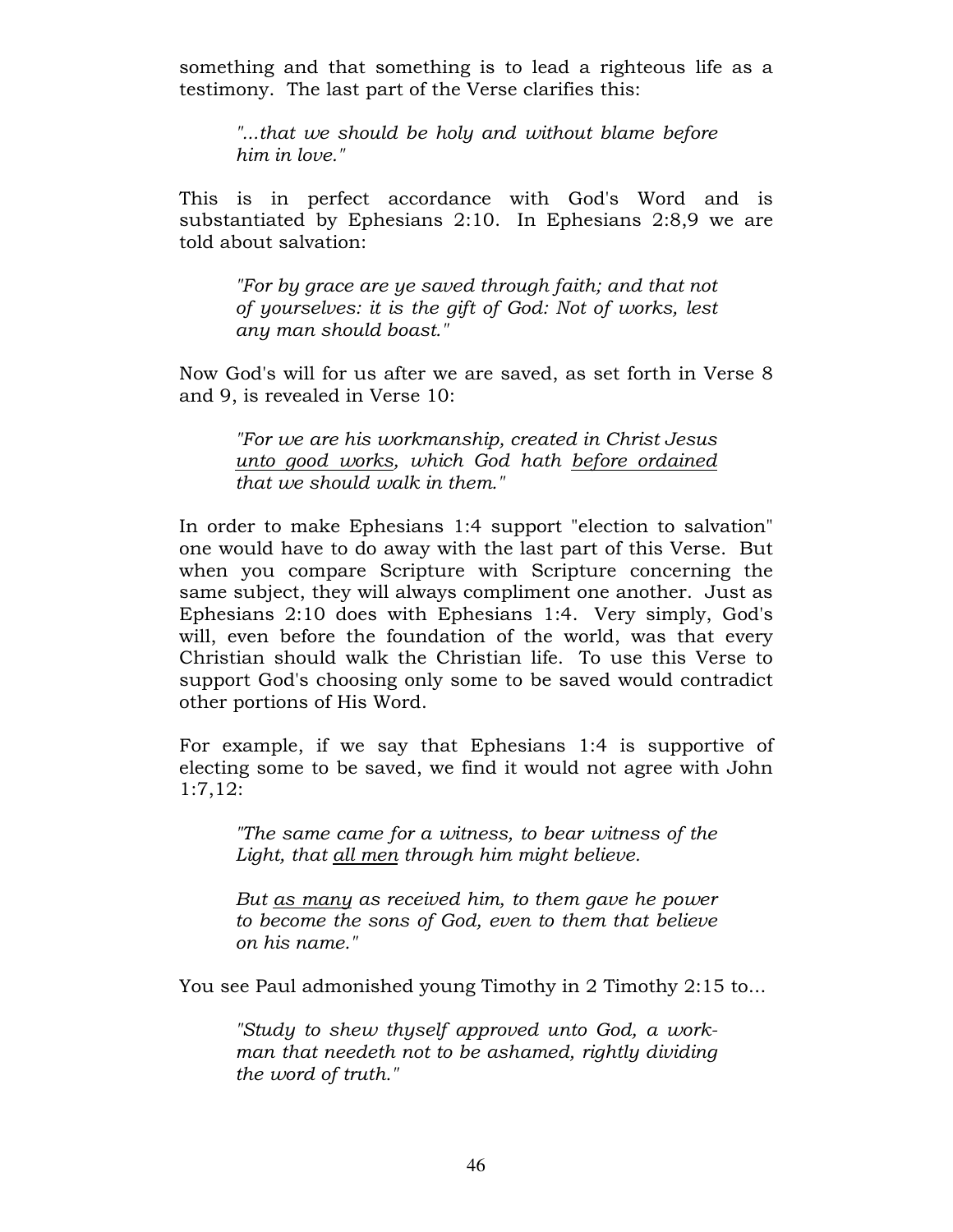If one simply seeks the truth of God's Word, they will always gather the Scriptures that speak concerning a certain subject and compare them. When they agree and compliment each other, then you have the proper interpretation and correct doctrine. The doctrine of "election to salvation" cannot be supported by Ephesians 1:4 as this Verse and Ephesians 2:10 are complimentary--revealing God's will before ordained that His children should walk in righteousness.

## 20. 2 Thessalonians 2:13,14.

"But we are bound to give thanks always to God for you, brethren beloved of the Lord, because God hath from the beginning chosen you to salvation through sanctification of the Spirit and belief of the truth: whereunto he called you by our gospel, to the obtaining of the glory of our Lord Jesus Christ." - 2 Thessalonians 2:13,14.

You see, predestinationalists are as excited over the words "chosen" and "election" as the Church of Christ are over water! They will swim through rivers, lakes and oceans of grace, faith and free will to stop at a rill of baptism and election for salvation. One would have to throw out the last half of Verse 13 and all of Verse 14 in order to "squeeze out" the doctrine of "election to salvation." On page 33 of Mr. Nettleton's book, Chosen To Salvation, he comments upon these Verses by saying:

"God decides to have spiritual children and chooses from among the sons of men certain individuals and saves them. This is election. It is a mystery, but a fact to be believed."

"A fact to be believed" only if you disregard the Bible. Now notice that the believer is chosen to salvation on the basis of two things:

- 1. One of them is God's part "through sanctification of the spirit."
- 2. The other is man's responsibility. "Belief of the truth."

Verse 14 tells us how we are called, "Whereunto he called you by our gospel, to the obtaining of the glory of our Lord Jesus Christ." The Gospel is the death, burial and resurrection of Christ and it is by this that He calls all to be saved. Notice again in John 12:32: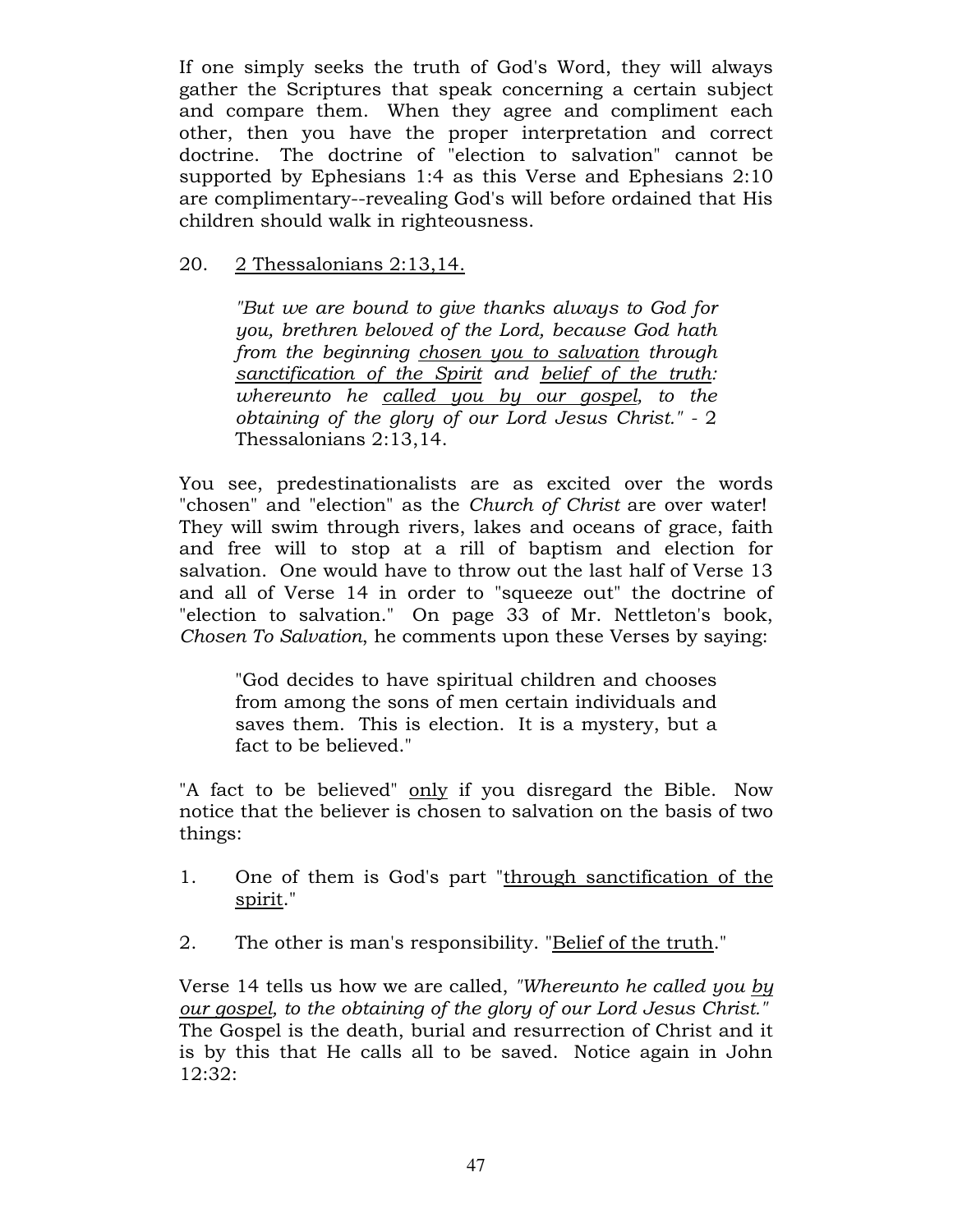"And I (Christ), if I be lifted up (crucified on the cross) from the earth, will draw all men unto me."

In John 4:42 it is made clear that His will is to see everyone saved:

"...for we have heard him (Christ) ourselves, and know that this is indeed the Christ, the Saviour of the world."

If we would read all of 2 Thessalonians 2, we would find that this is speaking of the 7-year Tribulation Period when after the 3 1/2 years the Anti-Christ exalts himself in the Jewish Temple and declares himself to be God (Verse 4). Then in Verse 10, those that perish do so because of a decision they make. Verse 10:

"And with all deceivableness of unrighteousness in them that perish; because they received not (i.e., they would not believe) the love of the truth, that they might be saved."

Then in Verse 11 and 12 God states He will send "The lie." This is the Anti-Christ whom they will believe since they willfully rejected the truth. Notice Verses 11 and 12:

"And for this cause God shall send them strong delusion, that they should believe a lie: That they all might be damned who believed not the truth, but had pleasure in unrighteousness."

Remember, Christ died for the sins of the world, therefore everyone is invited to come and believe in Christ. John made it perfectly clear that "whosoever" may come. Notice in John 11:25 and 26:

"Jesus said unto her, I am the resurrection, and the life: he that believeth in me, though he were dead, yet shall he live: and whosoever liveth and believeth in me shall never die. Believest thou this?"

21. James 2:5.

"Hearken, my beloved brethren, Hath not God chosen the poor of this world rich in faith, and heirs of the kingdom which he hath promised to them that love him?" - James 2:5.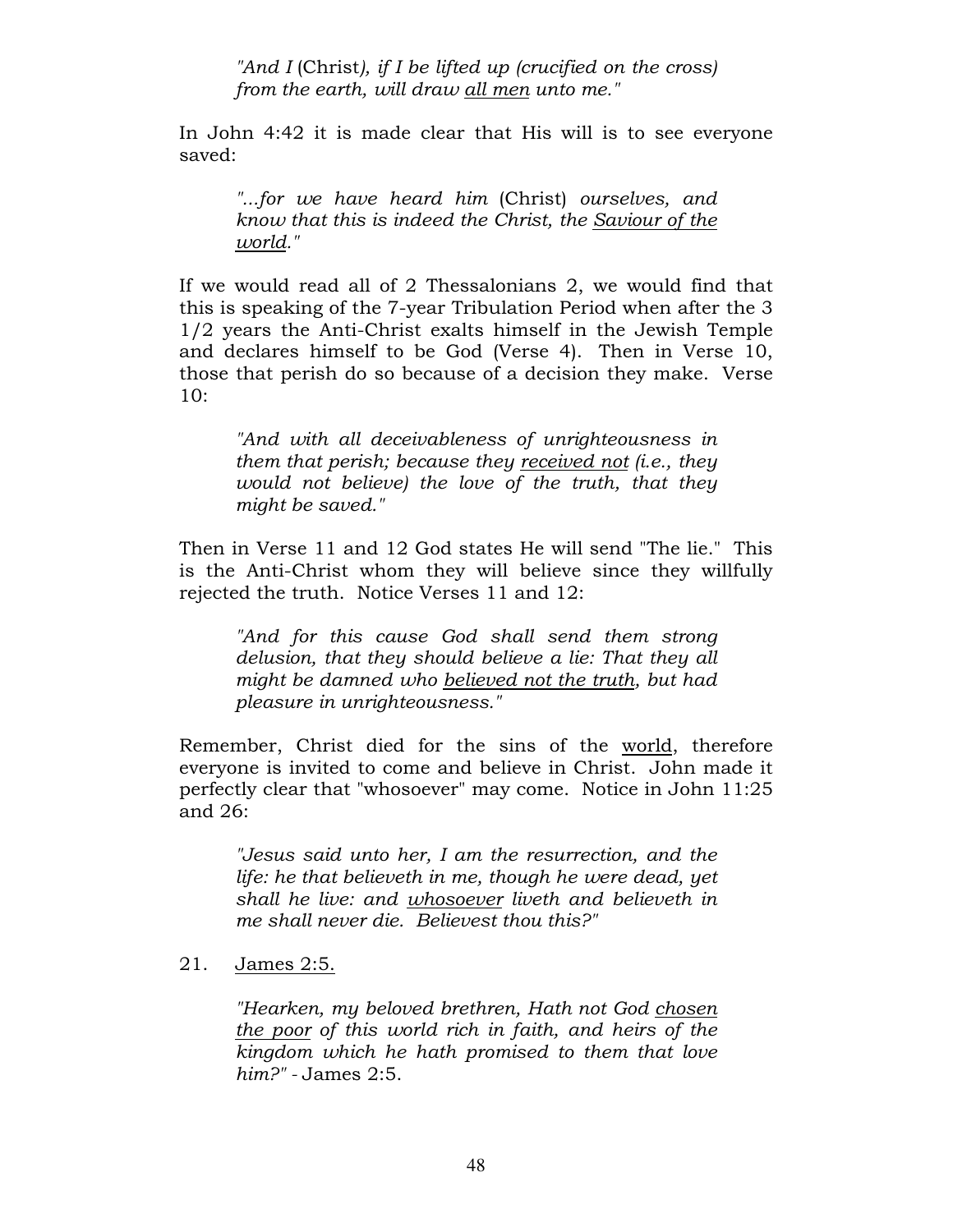It taxes the imagination that this Verse is used to support the doctrine of "election to salvation", but nevertheless, it is by some. The context of Verses 1 to 9 of this chapter is concerning the respect of certain people because of their position. Notice in Verses 2 and 3:

"For if there come into your assembly a man with a gold ring, in goodly apparel, and there come in also a poor man in vile raiment; And ye have respect to him that weareth the gay clothing, and say unto him, Sit thou here in a good place; and say to the poor, Stand thou there, or sit here under my footstool:"

They were judging a person by their possessions, showing favoritism to the rich and despising the poor.

Notice again Verses 6 and 7:

"But ye have despised the poor. Do not rich men oppress you, and draw you before the judgment seats? Do not they blaspheme that worthy name by the which ye are called?''

Verse 5 says why He has chosen the poor:

"...Hath not God chosen the poor of this world rich in faith, and heirs of the kingdom which he hath promised to them that love him."

If these Verses were in support of "election to salvation," then all the poor would be saved or else God would be contradicting Himself. Then God would be guilty of the same wrong judgment that He was rebuking some of the Christians for exercising. This would be preposterous! The Verse is self-explanatory and in perfect context with Verses 1 to 9. They were chosen because they were "rich in faith," and "heirs of the kingdom" which God had promised to those that love Him. God chooses or rejects all humanity depending on their faith. Notice in Hebrews 11:6:

"But without faith it is impossible to please him: for he that cometh to God must believe that he is, and that he is a rewarder of them that diligently seek him."

Now John says that it is the will of God that all should honor the Son. Notice John 5:22 and 23:

"For the Father judgeth no man, but hath committed all judgment to the Son: That all men should honour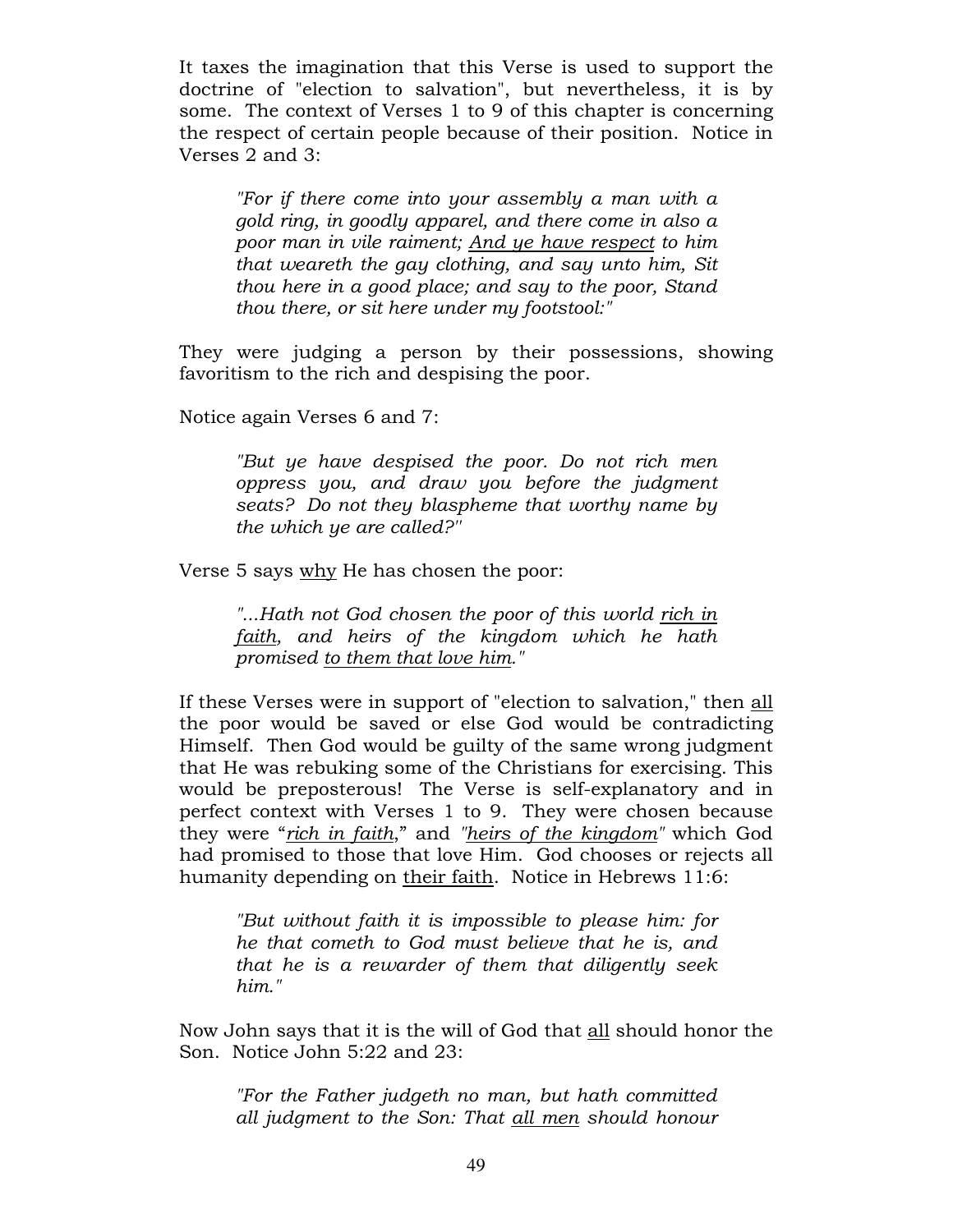the Son, even as they even as they honour the Father. He that honoureth not the Son honoureth not the Father which hath sent him."

One of the basic principles of Biblical interpretation is comparing Scripture with Scripture. When this is done, the doctrine of "election to salvation" quickly vanishes.

22. 1 Corinthians 2:14.

"But the natural man receiveth not the things of the Spirit of God: for they are foolishness unto him: neither can he know them, because they are spiritually discerned." - 1 Corinthians 2:14.

Mr. Nettleton uses this verse to endorse his position on election on page 32 of his book. I would like to quote his statements concerning this under his heading of "Inability."

"...Neither can he know them..." (1st Corinthians 2:14). Natural man, apart from God, is unable to comprehend spiritual truth. He is dead (Ephesians 2:1). It is necessary for the Holy Spirit of God to reprove (convince and convict) him (John 16:6-11)."

Let us examine the whole chapter of 1 Corinthians, Chapter 2, and we will find that Verse 14 is not referring to salvation whatsoever. All one has to do is to read the whole chapter and you will find out what the natural man is unable to comprehend about the things of God. It is not speaking about salvation, but is speaking about the things of the Christian that God has prepared for them after they are a Christian. Those are the things a lost man cannot comprehend. Proof of this is found in the second chapter of 1st Corinthians, beginning with Verse 9:

"But as it is written, Eye hath not seen, nor ear heard, neither have entered into the heart of man, the things which God hath prepared for them that love him."

In this portion of Scripture, God is speaking concerning the saved. As we go into Verse 10:

"But God hath revealed them unto us by his Spirit: for the Spirit searcheth all things, yea, the deep things of God."

Here God is speaking about the things that He has prepared for those that love Him; that is, after they are saved. Things that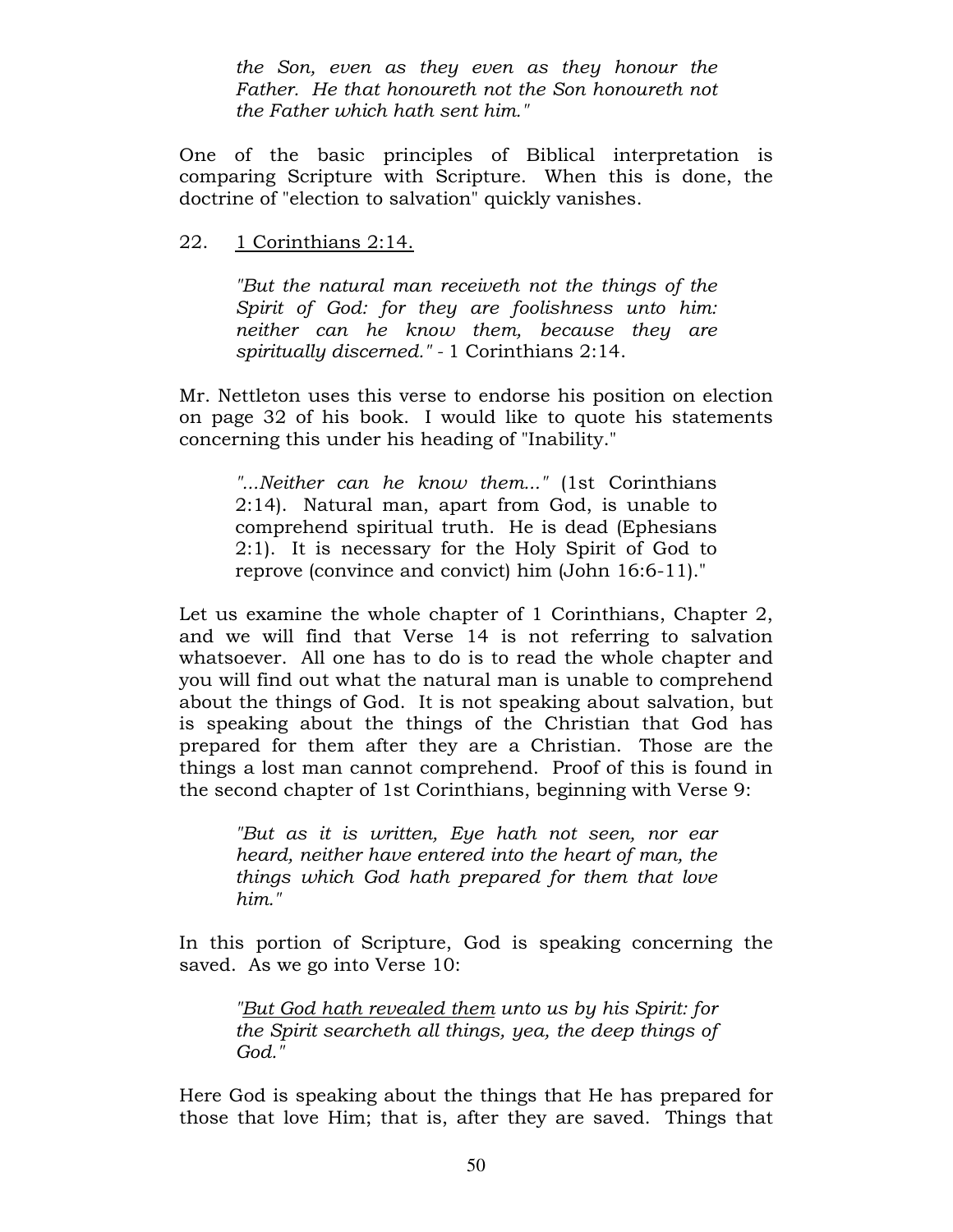God has prepared, even the Rapture, this is hard for a lost man to comprehend.

For example. The Second Jerusalem, a city 1200 to 1500 miles square, containing the Tree of Life that bears 12 manner of fruit each season. How the resurrected body of Christ could both eat and enjoy food and yet be a spiritual, resurrected body. How Christ's resurrected body could be seen, at times, and yet invisible, at other times, and yet that same body will never die. Or, how God could create new heavens and a new earth. It is hard for a lost man to comprehend the Great White Throne Judgment, and the fact that all Christians will be there as spectators--"so shall we ever be with the Lord."

It is hard for a lost man to comprehend all these things that God has prepared for the Christian. A lost man is unable to do that without the Holy Spirit. A lost man can believe on the Lord Jesus Christ, because all through Paul's ministry he kept emphasizing the importance of using plainness of speech. In fact, he did this in1 Corinthians 2:4

"And my speech and my preaching was not with enticing words of man's wisdom, but in demonstration of the Spirit and of power:"

It was not "with enticing words" but words spoken in simplicity. A lost person can understand that Christ died in payment for their sin. A lost person can understand that God gives eternal life to anyone who will accept Christ as their Savior. No--God does not give you the faith to believe with, but rather gives His Word which we stand responsible for accepting or rejecting!

So--we see it would be out of context to use 1 Corinthians 2:14 as proof of "election for salvation." "...the natural man cannot receive the things of the Spirit of God, they are foolishness unto him, neither can he know them (or understand them)." All one has to do is go back to the other Verses in this chapter and they will find out it is the deep things that God is speaking about and the things that God has prepared for those who love Him, after they are saved. It is hard for the lost to understand and believe such things until they trust Christ as Savior and they are indwelt with the Holy Spirit. The Holy Spirit enables a person to see the things God has prepared for him.

Notice in Verse 11:

"For what man knoweth the things of a man, save the spirit of man which is in him? even so the things of God knoweth no man, but the Spirit of God."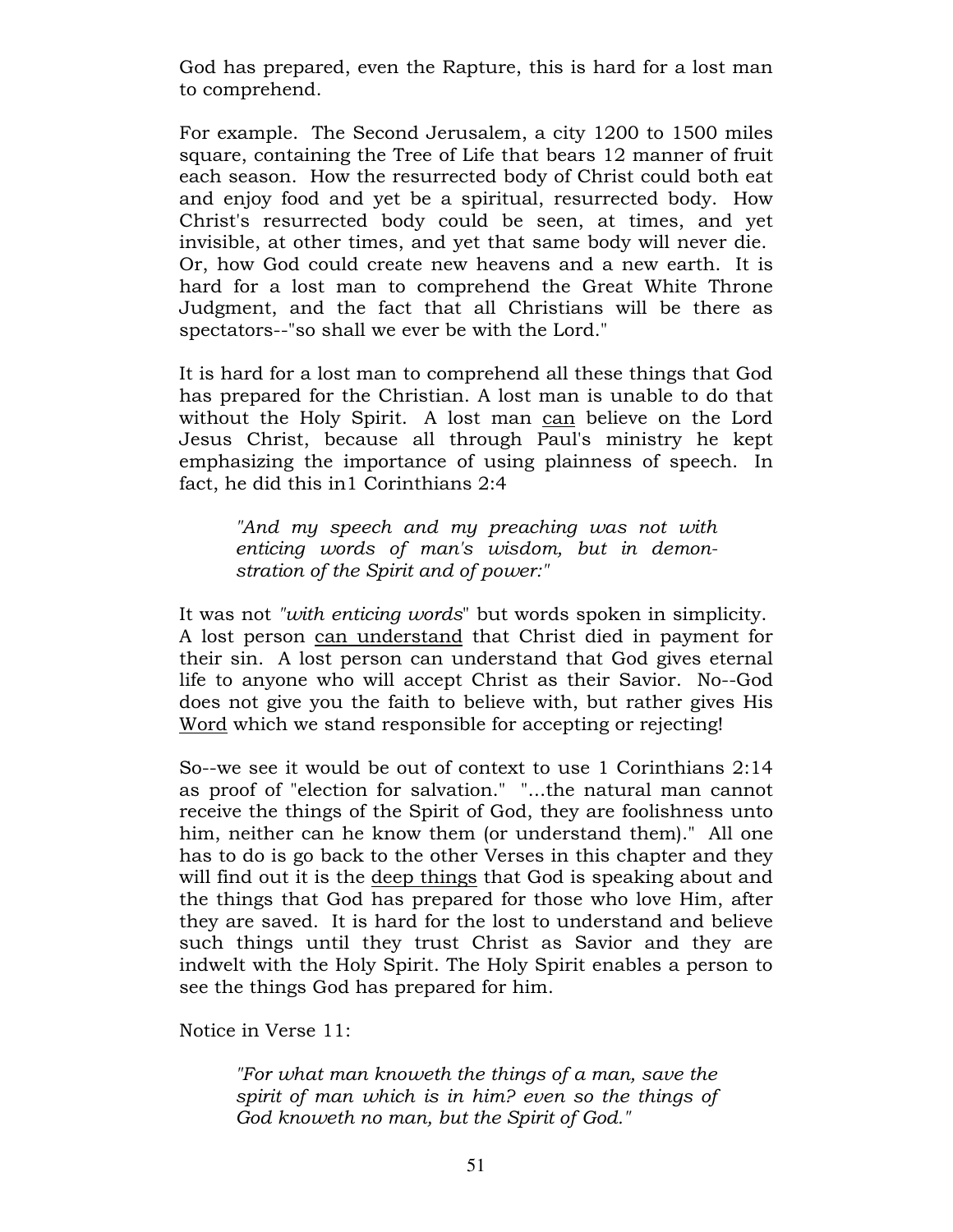Notice the last part of Verse 11, "even so, the things of God knoweth no man, but the Spirit of God." Notice the first part of Verse 12, "Now we have received, not the spirit of the world." The reason that we have not received the spirit of the world is that we possessed it from birth. We have received (the last part of Verse 12) "...the spirit which is of God; that we might know the things that are freely given to us of God." So, what the context is referring to is very simple. We cannot understand the things that God has promised to freely give the Christian after he is saved and the promises He has made to the Christian, until we first believe on the Lord Jesus Christ and are then indwelt with the Holy Spirit of God. In Verse 12 as it says, "...that we might know the things that are freely given to us of God."

To say that 1 Corinthians 2:14 is inferring that a lost man cannot understand salvation, would be to eliminate the rest of the verses from the context and, also, violate a person's free will when God says "whosoever will may come." The "election" proponents use this one verse and then reason that God will only convict by the Holy Spirit those whom He has elected to be saved; then only those will believe because God gives them the faith to do so. This can only be done when you take one verse and isolate the rest of the chapter. You see, the truth of the Word of God surfaces when the context of the whole chapter is examined.

In conclusion: After examining the context, Verse 14 speaks about "the natural man receiving not the things of the Spirit of God for they are foolishness unto him, neither can he know them because they are spiritually discerned." The spiritual things that he cannot comprehend are revealed in Verses 9 through 12 and these things are what God has prepared for the Christian after he is saved. It is these things that the natural man is unable to comprehend without the Holy Spirit of God, not salvation!

23. Colossians 3:12.

"Put on therefore, as the elect of God, holy and beloved, bowels of mercies, kindness, humbleness of mind, meekness, longsuffering." - Colossians 3:12.

Mr. Nettleton has a habit of using little select quotes from verses in order to endorse his position of "election to salvation," without giving any context. One such instance is found on page 33 of his book and I should like to quote his comments. "God addresses us as 'the elect of God." (Colossians 3:12).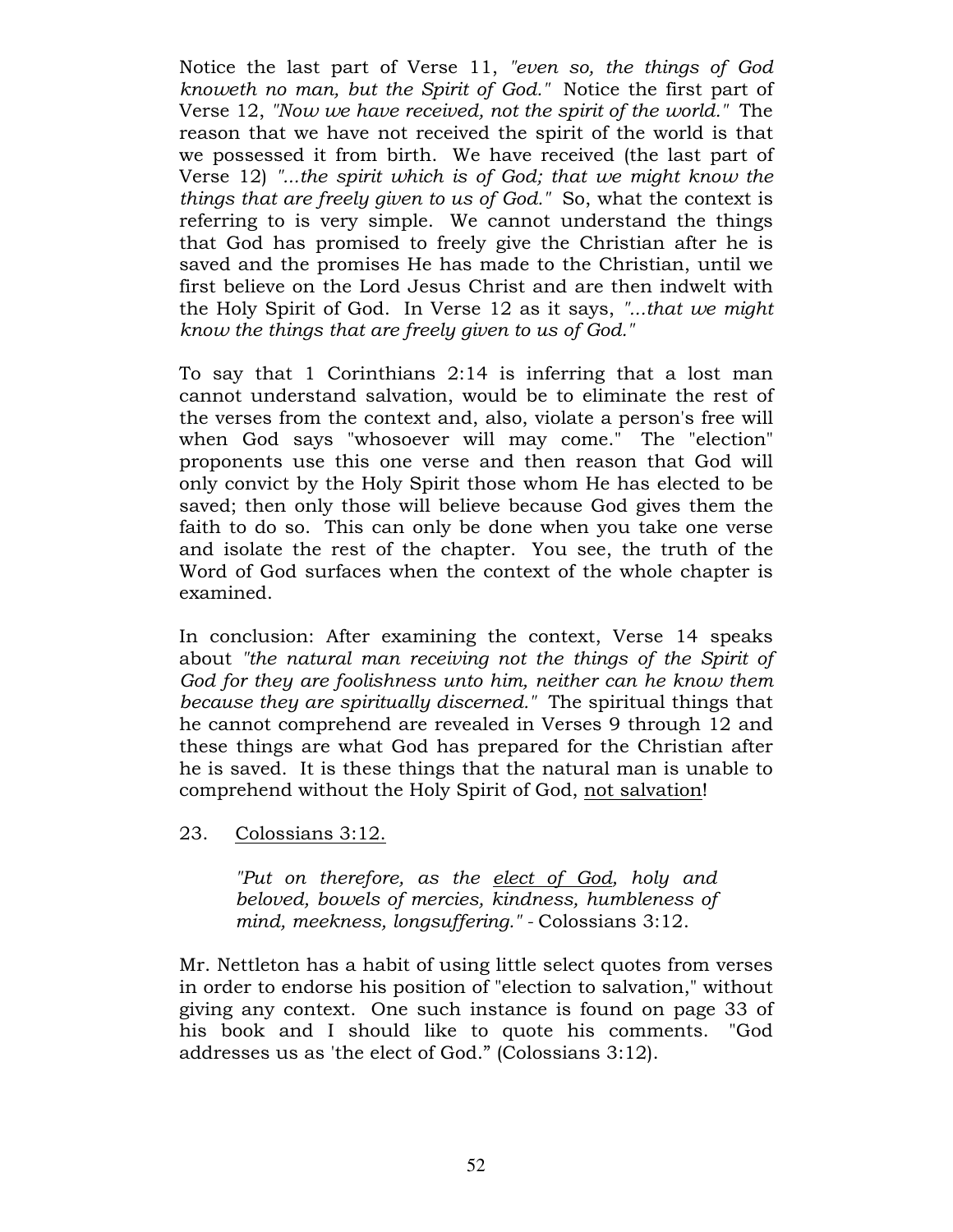"Knowing, brethren beloved, your election of God."- 1 Thessalonians 1:4.

We are going to compare the whole verse of Colossians 3:12 and see if it agrees with the rest of the Scriptures given in the book of Colossians. Notice carefully, if you will, that Paul is addressing Christians at Colosse. He is speaking to those who have received Christ as Savior, as the elect, not that he is stating the mind of God to elect certain ones to be saved. Here, he is speaking to those who are already saved and instructing them as to what they ought to do since the are saved. This would totally agree with other Scriptures in Colossians.

For example. In Chapter 1, Verse 4, Paul stated in writing to the Colossians:

"Since we heard of your faith in Jesus Christ, and of the love which ye have to all the saints."

There are two things to be observed: It was their faith in Christ Jesus (they had testified), then they had showed that faith "which ye have to all saints." Therefore, they had shown that "which ye have." God did not predestinate them to be saved. He did not predestinate them as far as serving Him, but it was their free choice. It is God's will but He did not make it come to pass. He left that free will for the Colossians to exercise. Again we would like to emphasize, "Since we have heard of your faith in Christ Jesus, and of the love which ye have to all saints."

For anyone to just extract "the elect of God" out of Chapter 3:12 without considering the rest of the verse or the context would be violating the very basic principles of biblical interpretation. We find out as we go on down to Verse 28 of Colossians, chapter one:

"Whom we preach, warning every man, and teaching every man in all wisdom; that we may present every man prefect in Christ Jesus."

It was evident that Paul did not believe in predestination--as far as electing some to be saved and some to be lost. Because he said that "We...warn every man." So it is God's will that every man would be saved

24. 1 Thessalonians 1:4.

"Knowing, brethren beloved, your election of God."- 1 Thessalonians 1:4.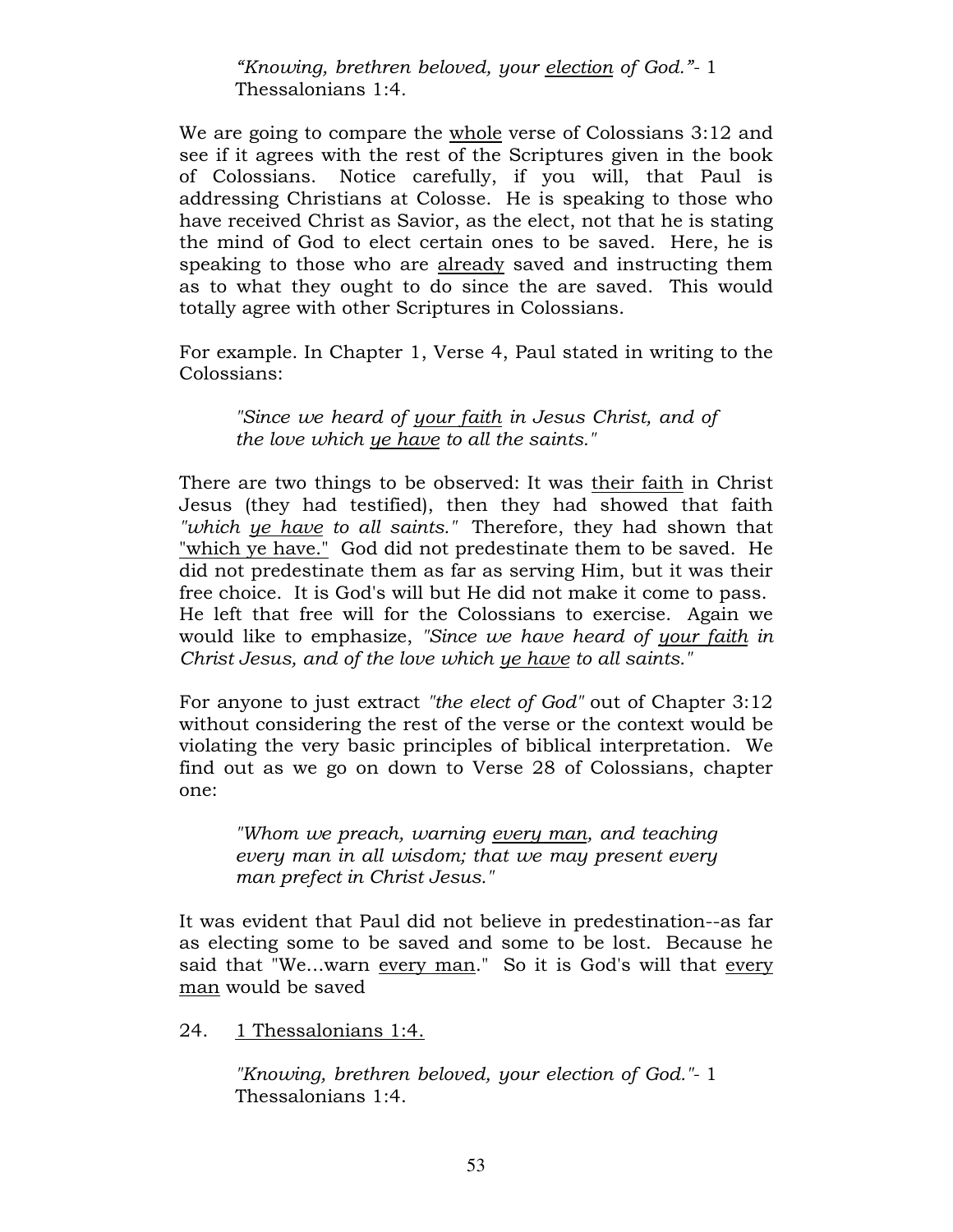Since Mr. Nettleton, on page 33 of his book, included 1 Thessalonians 1:4 along with Colossians 3:12, it is imperative that we examine the context and see the meaning of this verse. Nettleton accused some men who disagree with him on election as avoiding these two verses. His statement on page 33:

"By now it ought to be clearly recognized that God uses language that some men avoid."

The only thing we seek to avoid is doing what Mr. Nettleton did. That is, taking one little phrase or verse out of context without considering the rest of the chapter or other verses that relate to the same subject. Concerning Verse 4, you will find that God many times calls the saved "his elect" or "his chosen." But this is after the fact that they have put their faith in Jesus Christ. When a person accepts the Lord Jesus Christ as Savior, they are the chosen and referred to as the "chosen" or "the elect." Christians are referred to as "the elect" only on the basis of their acceptance of Christ.

Notice in Verses 7 and 8 where Paul states:

"So that ye were ensamples to all that believe in Macedonia and Achaia. For from you sounded out the word of the Lord not only in Macedonia and Achaia, but also in every place your faith to Godward is spread abroad; so that we need not to speak anything."

If you will notice that it says, "but also in every place your faith." It does not say "God's faith in you," but "your faith in Christ." You see, the Scriptures mean exactly what they say. I do not know how one could get "election to salvation" out of these Verses when Paul speaks to them and says that it is "your faith that is spoken abroad." Not--"God's faith in you." It is "your faith in God" that you speak about so freely and strongly.

In fact, Paul said that he needed not to speak anything. There was not anything that Paul could add to what those in Thessalonica were doing. They were that strong in the faith and knew what they believed and were ready to stand behind it. Not because they were elected. They were only referred to as "God's elect" because they had put their faith in Christ out of their own volition and free will.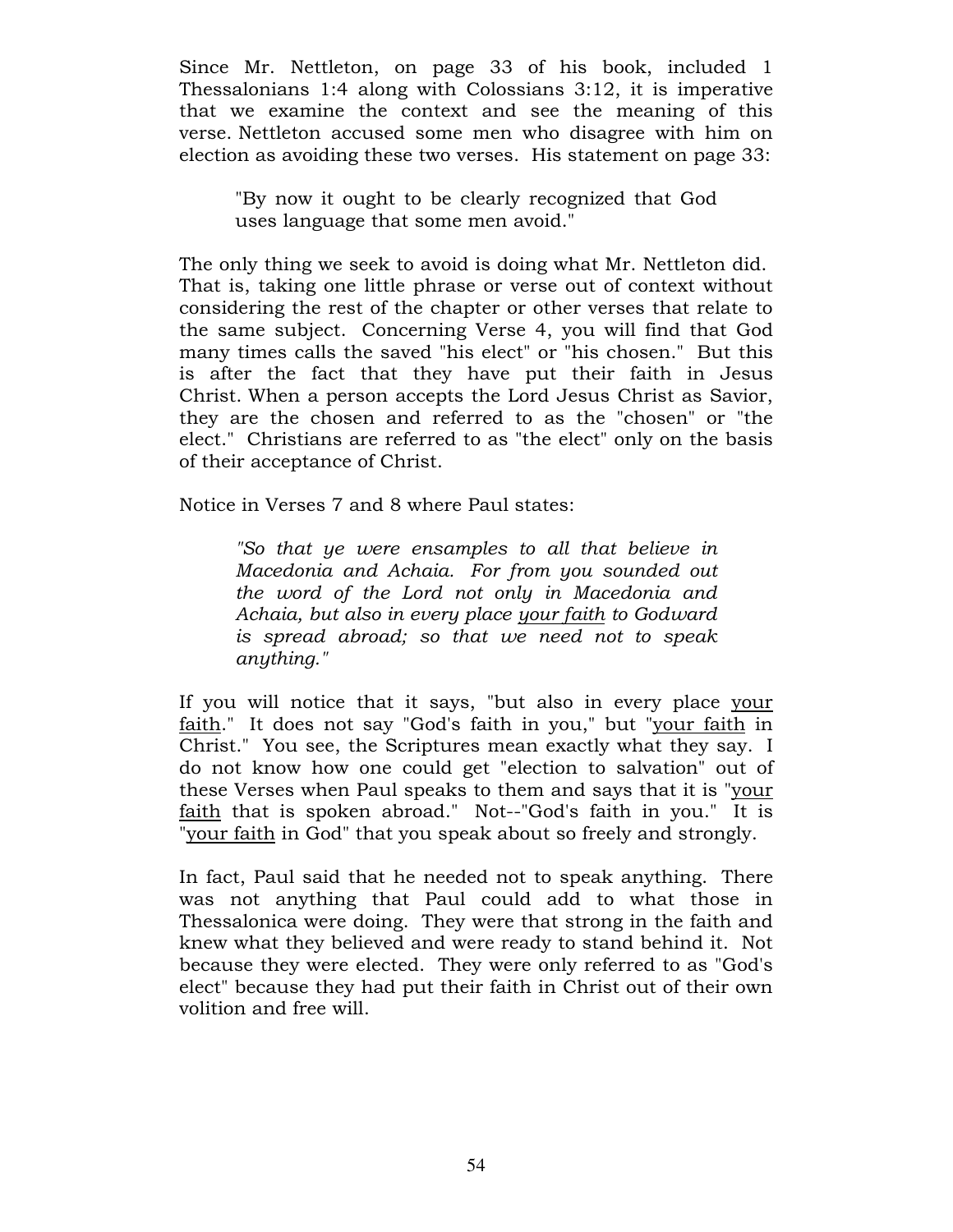# 25. Revelation 7:4,5.

"And I heard the number of them which were sealed: and there were sealed an hundred and forty and four thousand of all the tribes of the children of Israel. Of the tribe of Juda were sealed twelve thousand. Of the tribe of Reuben were sealed twelve thousand. Of the tribe of Gad were sealed twelve thousand." - Revelation 7:4,5.

May I quote Mr. Nettleton's concluding statement after he used a portion of this Scripture to support election to salvation:

"If a person is saved, he was elected and no reason for that election is revealed to us."

There is no question that the author is applying these Verses to election concerning salvation--not service, as his quote clarifies.

If one will only take time to examine Revelation, chapters 7 and 14, which are the only two chapters in the Bible that mention the 144,000, one will find that they are sealed for protection while serving Christ. The word "sealed" is the Greek verb SPHRAGIZO and means ownership and security, together with destination. In other words, they are saved Jews, protected from harm until their testimony for Christ is finished here on the earth.

"These are they which were not defiled with women; for they are virgins. These are they which follow the Lamb whithersoever he goeth. These were redeemed from among men, being the firstfruits unto God and to the lamb." - Revelation 14:4.

Calling the 144,000 the first fruits, no doubt, is in reference to their being some of the first ones saved at the beginning of the 7-year Tribulation. To say that God elected them to salvation is absolutely contrary to the Scriptures. My Bible says "sealed" for service not "elected for salvation." In fact, the words "elect, election, or elected" do not appear anywhere in the book of Revelation! This is no doubt the greatest evangelistic campaign ever launched on the face of the earth by 144,000 saved, Jewish men.

Mr. Nettleton goes on to say:

"Dare we omit such doctrines when God teaches them? Surely, all Scriptures is profitable (2 Timothy 3:16)."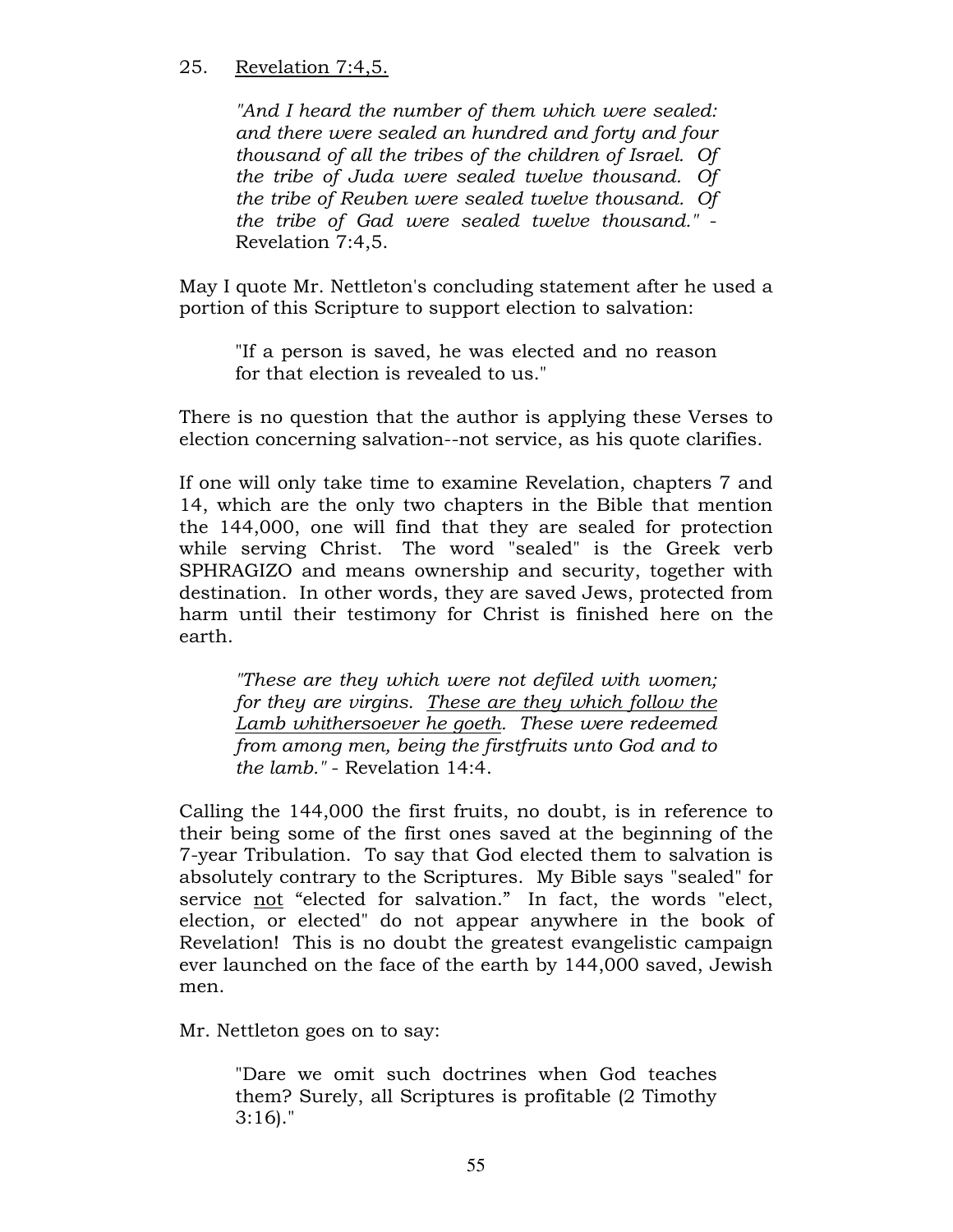In answer to this we say affirmatively, "No! We do not omit any Scripture, but we do not take a Scripture that is speaking about service and teach it as applying to salvation which only causes confusion to the reader. No--We do not insert our word 'election' to replace God's word 'sealed'."

This is like taking the book of James and saying, "If you are not living the life, then you are not really saved." Some preachers try to use this as a scare tactic to attempt to scare people into living the Christian life. And yet, they have not reconciled the book of James with Romans which tells us we are saved by grace through faith. The book of Romans is justification in God's eyes by faith alone without works. And yet James says, "If a man say he hath faith and has not works, his faith is dead." Without recognizing that the book of James is justification in man's eyes, there is nothing but utter confusion in the believer's mind.

James is not saying that a person is lost without good works, only the fact that his faith is dead. It is lifeless unless he is living the kind of Christian life that will support his witness for Christ. In fact, there are a good many Christians who are not leading the Christian life, but it does not mean they are not saved. One can derive any kind of doctrine they wish to endorse, by taking one Verse and not correlating other Scriptures that shed light upon a particular subject. If one wills to know the truth of God's Word, then all Scripture on a certain subject must and will agree. Remember, the 144,000 spoken of in Revelation, chapters 7 and 14, is in reference to their service to Christ, not being elected by God to be saved. How simple God's Word is to understand if not infected by man's philosophy and doctrine.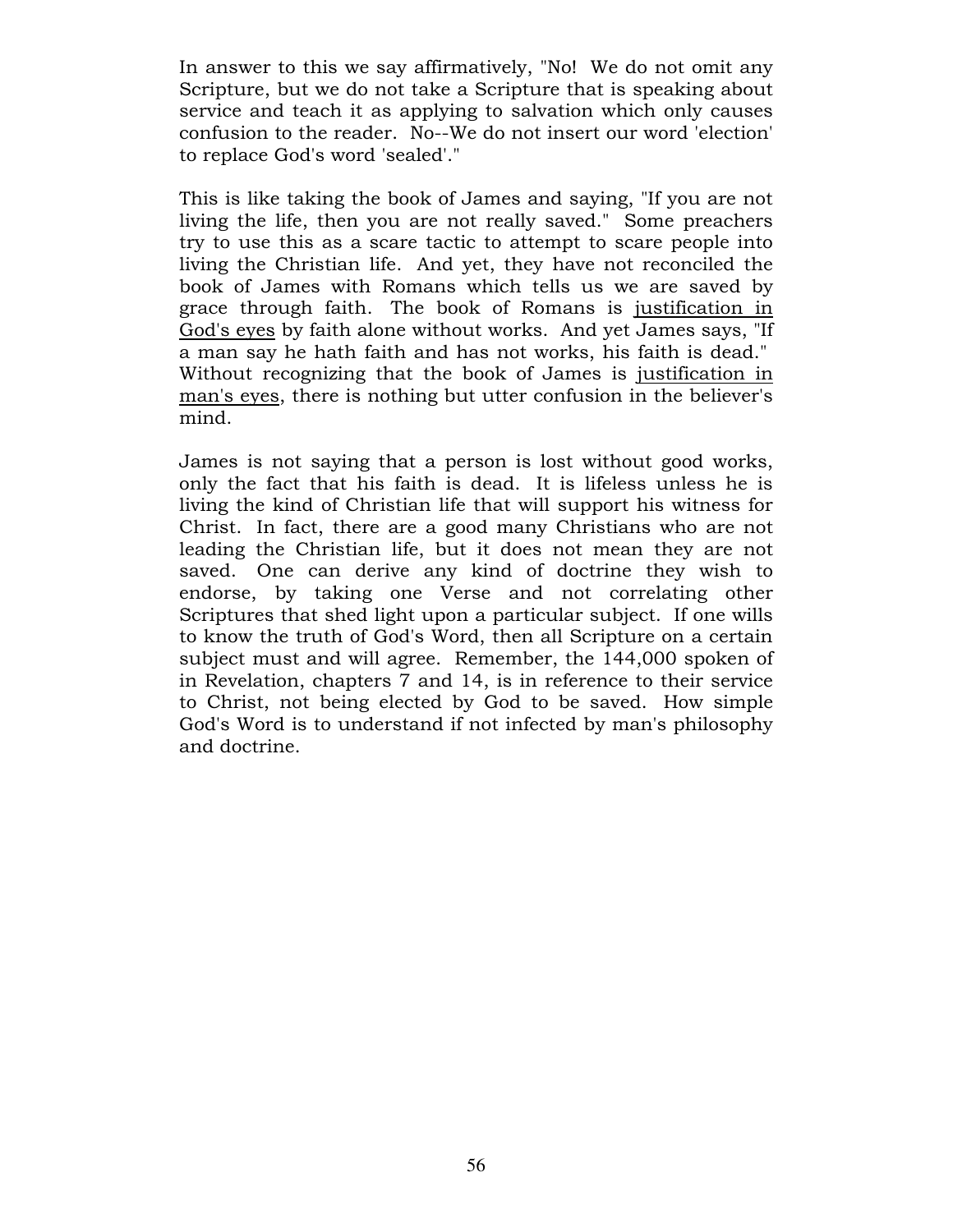### CHAPTER TWO

### III. EXAMPLES OF THE FREE WILL OF MAN FOR SERVICE

### 1. Moses' Good Decision

"Choosing rather to suffer affliction with the people of God, than to enjoy the pleasures of sin for a reason; esteeming the reproach of Christ greater riches than the treasures in Egypt: for he had respect unto the recompense of the reward. By faith he forsook Egypt, not fearing the wrath of the king: for he endured, as seeing him who is invisible." - Hebrews  $11:25 - 27$ .

Here we find Moses making a good choice out of his own free will. These Verses state that Moses explicitly chose for himself as for a result of his own reasoning and analysis of the situation. He made his own decision to suffer affliction with God's people, Israel, rather than to enjoy the pleasures of sin for a season. It was Moses' responsibility and decision to do that. We also stand responsible for our decisions.

2. Moses' Bad Decision

"For he supposed his brethren would have understood how that God by his (Moses') hand would deliver them (Israel): but they understood not."- Acts 7:25.

God had called Moses to deliver the nation of Israel out of bondage from the nation of Egypt after 400+ years. The circumstances relating to Moses' disobedience of that calling and his spending 40 years on the back side of the desert in wasted time is recorded in Exodus 2 and 3. Now, notice Acts 7:29-30:

"Then fled Moses at this saying, and was a stranger in the land of Midian, where he begat two sons. And when forty years were expired, there appeared to him in the wilderness of Mount Sina an angel of the Lord in a flame of fire in a bush."

You see Moses wasted 40 years by willfully disobeying God's will for him to lead the children of Israel out of bondage. After 40 years on the back side of the desert, Exodus 3 reveals to us that the Angel of the Lord appeared unto Moses in a flame of fire out of the midst of a bush. After dealing with Moses in this manner, Exodus 3:10 enlightens us that God again seeks to have Moses obey His will as He commands him again to go unto Pharaoh. My question is, "Would God ask Moses to lead the children of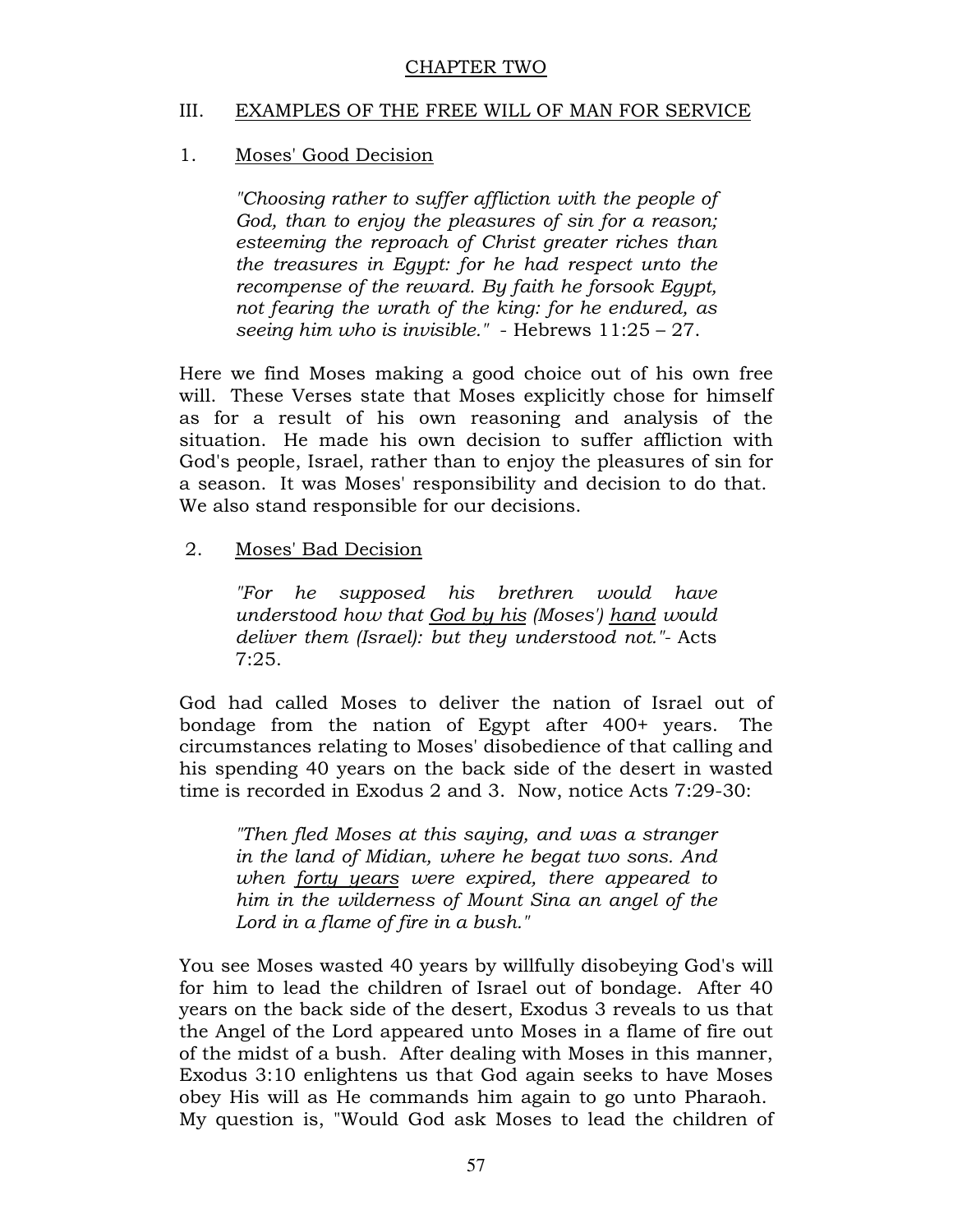Israel and then put it into Moses' mind to be disobedient to God's command?" This would be unbelievable! We do find, though, that Moses out of his own free will chose to disobey God. God did not over-ride the free will of Moses. Forty years later God dealt with Moses again and this time Moses chose to obey.

3. Moses' Choice.

"So Moses hearkened to the voice of his father-in-law, and did all that he had said." - Exodus 18:24.

In reading all of Exodus 18, we find that Moses made a choice to choose able men to help him in judging the nation of Israel, based in the advice of his father-in-law. You will recall that Jethro, Moses' father-in-law, had witnessed Moses judging all the people by himself which became a tremendous burden. Notice in Verse 14:

"And when Moses' father-in-law saw all that he did to the people, he said, What is this thing that thou doest to the people? Why sittest thou thyself alone, and all the people stand by thee from morning unto even?"

What Moses was doing took up all of his time. We are told in Verse 18:

"Thou wilt surely wear away, both thou, and this people that is with thee: for this thing is too heavy for thee; thou art not able to perform it thyself alone."

We find that the advice of Moses' father-in-law was to search out people, teach them and allow them to help Moses in the work. We find this in Verse 21:

"Moreover thou shalt provide out of all the people able men, such as fear God, men of truth, hating covetousness; and place such over them, to be rulers of thousands, and rulers of hundreds, rulers of fifties, and rulers of tens."

Moses' response is recorded in Verse 24:

"So Moses hearkened to the voice of his father-in-law, and did all that he had said."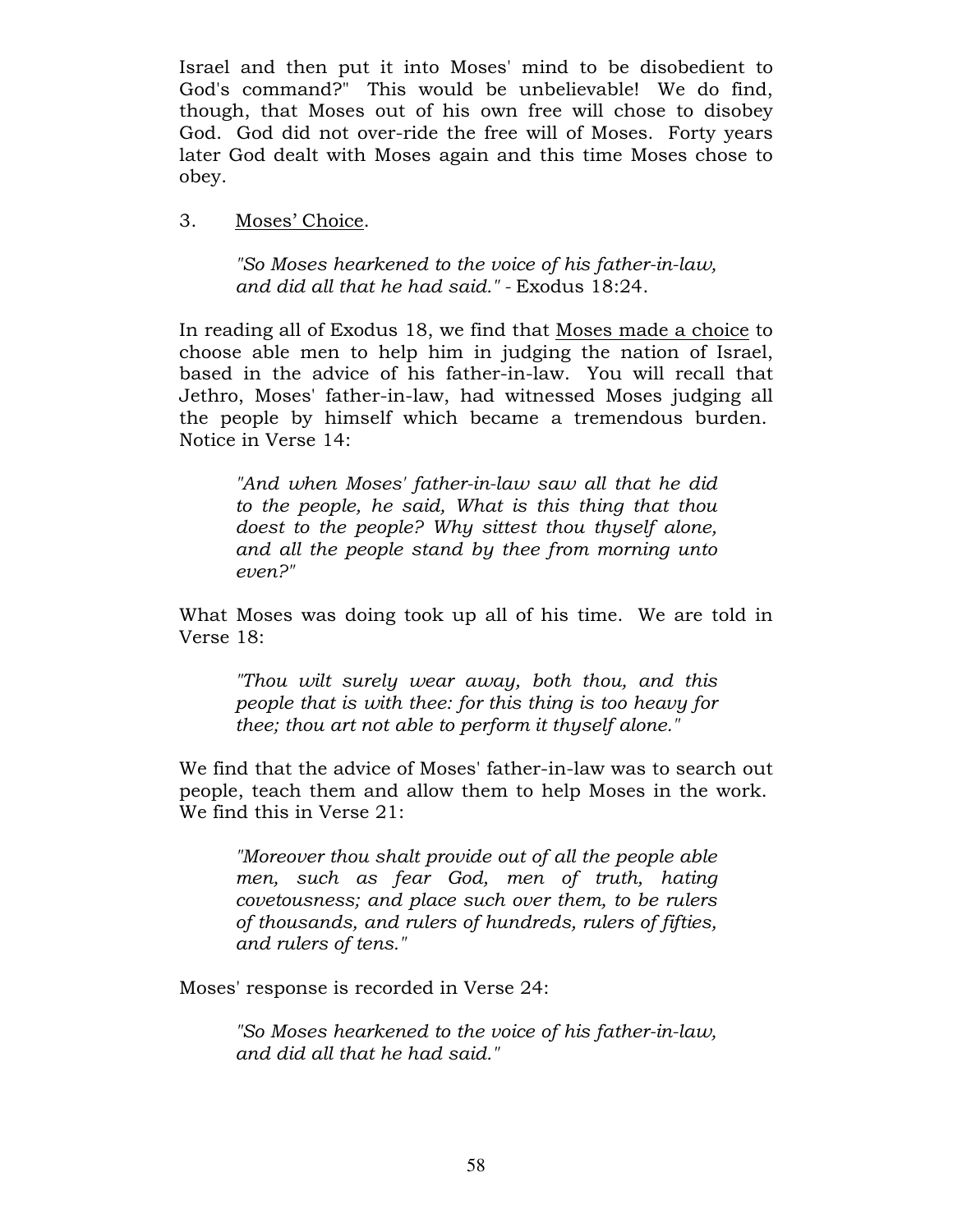Moses chose able men from all Israel and made them heads over the people. Notice Moses' reasoning for whom he chose in Verse 25:

## "They were able men."

God chooses us on the basis of our faith in the Lord Jesus Christ. The point is, Moses had a right to make a choice. Here he took the advice of his father-in-law, which was very good advice. But again, Moses had the free will in order to make a choice or reject the advice of Jethro. God uses people to take the Gospel and influence others to put their faith in Christ. In Romans 10:17 we are told that:

## "...faith cometh by hearing, and hearing by the word of God."

God uses Christians to help other Christians. We, as Christians, should listen to other Christians and at least hear what they have to say. We can benefit from their experience and knowledge and then make our decisions based on the Word of God. A wise pastor will always listen to the advice of experienced deacons, as many times they have good sound advice. They can be a tremendous help to a pastor with their experience. Therefore, each one of us is responsible for the decisions that we make. God never imposes His will to over-ride our free will to make those decision.

#### 4. Lot's Choices.

"Then Lot chose him all the plain of Jordan; and Lot journeyed east: and they separated themselves the one from the other." - Genesis 13:11.

As one studies the Biblical record we find that Lot continually made the wrong choice. Would one dare to accuse God of electing Lot to do the wrong things, to choose sin, and be disobedient? If you read the story as recorded in the entire 13th chapter, you find there was a strife between the herdsmen of Abraham and those of Lot. Abraham had the right attitude as revealed in Verses 8 and 9:

"And Abraham said unto Lot, let there be no strife, I pray thee, between me and thee, and between my herdmen and thy herdmen; for we be brethren. Is not the whole land before thee? separate thyself, I pray thee, from me; if thou wilt take the left hand, then I will go to the right; or if thou depart to the right hand, then I will go to the left."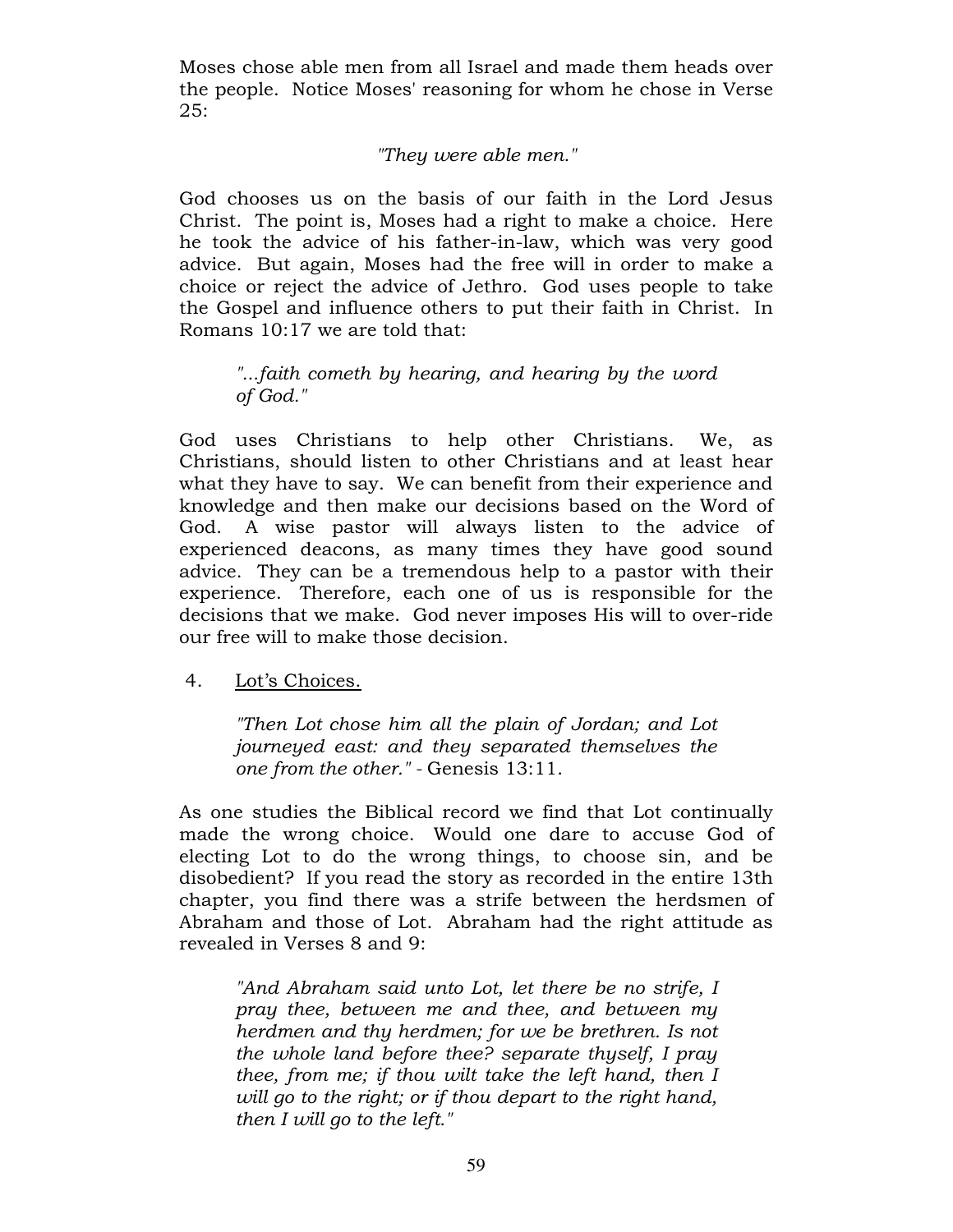Again, in Verse 11, we find that, "Lot chose." It was his decision. One can hardly say that God made Lot make the wrong choice, or you would have God making a wrong decision. No, Lot was not elected to do that. Here you find the free will of Lot to make his own choice. Notice in Verse 10:

"And Lot lifted up his eyes, and beheld all the plain of Jordan, that it was well watered everywhere, before the Lord destroyed Sodom and Gomorrah, even as the garden of the LORD, like the land of Egypt, as thou comest unto Zoar."

Lot's choice was made by sight, not by faith. Notice, again, if you will in Verse 12:

"Abram dwelled in the land of Canaan, and Lot dwelled in the cities of the plain, and pitched his tent towards Sodom."

This was Lot's second wrong choice. The next wrong decision Lot made is recorded in Genesis 14:12:

"And they took Lot, Abram's brother's son, who dwelt in Sodom, and his goods, and departed."

Here we find out that Lot has chosen to live in Sodom. That surely was not God's will, but Lot made his own choice. Again Lot made his own choice Genesis 19:1:

"And there came two angels to Sodom at even; and Lot sat in the gate of Sodom: and Lot seeing them rose up to meet them; and he bowed himself with his face toward the ground."

Now he is sitting in the gate of Sodom. This may reveal that he held a position of some importance in this wicked city! Yet it was not God's will that he do this. But God permitted Lot to make his own choice. Lot was then visited by two angels from God as we have recorded in Genesis 19:4:

"But before they lay down, the men of the city, even the men of Sodom, compassed the house round, both old and young, all the people from every quarter."

These were homosexuals. The name of the city of Sodom is where we get our word "sodomy."

Now Verse 5: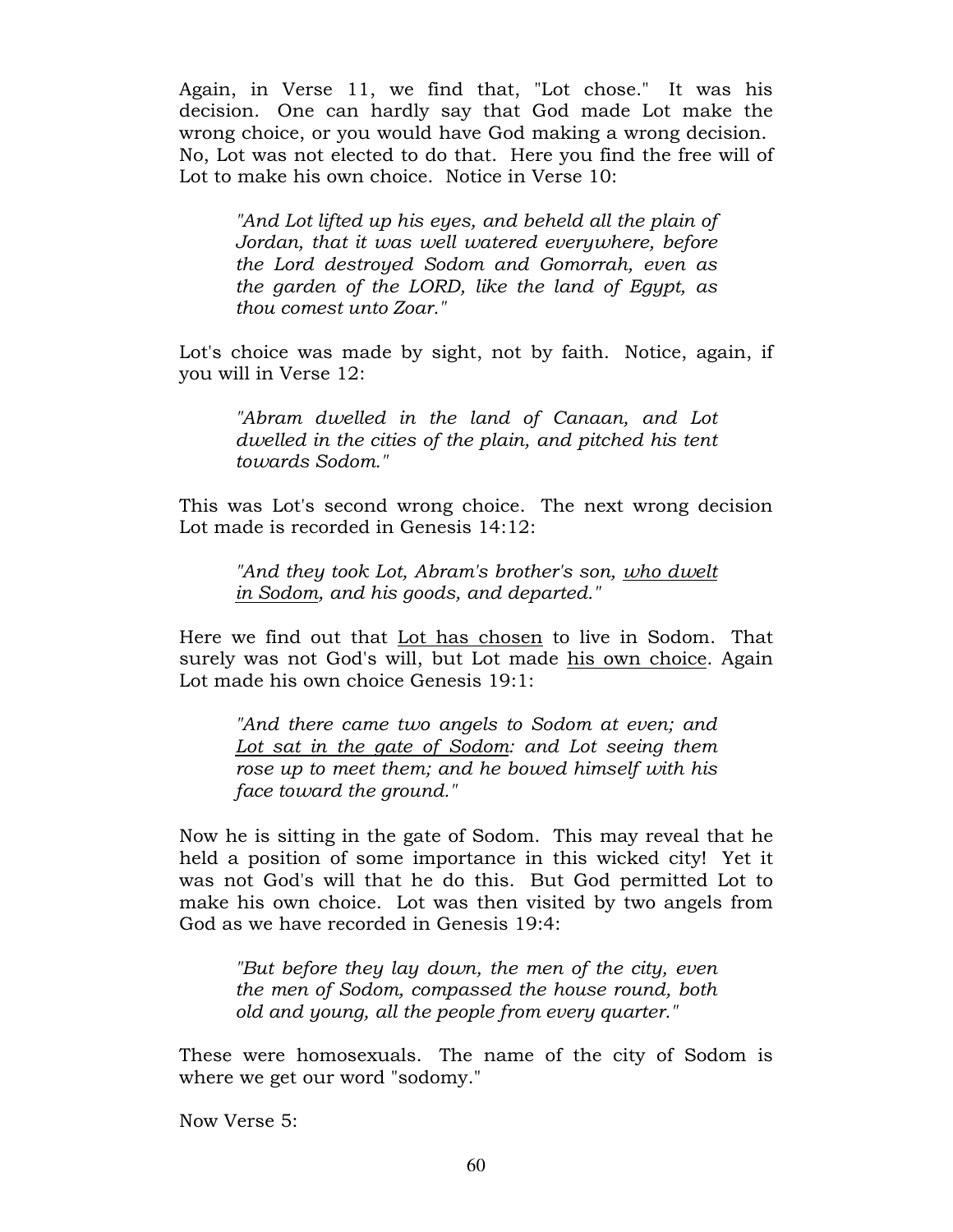"And they called unto Lot, and said unto him, Where are the men which came in unto thee this night? Bring them out unto us, that we may know them."

It is not talking about meeting them and shaking hands--rather it is speaking about knowing them intimately! What a mess it was in Sodom! In Verse 7 we find Lot's unbelievable response. Would one dare to accuse God of choosing Lot to do this? Then, you would have God electing Lot to sin. Notice the record in Verse 7:

"And said, I pray you, brethren, do not so wickedly."

There would not be anything wicked about shaking hands with them, but to know them as far as having a sexual relationship (homosexuality), of course, it was wicked! Notice what Lot decided to do in Verse 8:

"Behold now, I have two daughters which have not known man; let me, I pray you, bring them out unto you, and do ye to them as is good in your eyes: only unto these men do nothing: for therefore came they under the shadow of my roof."

We cannot blame God for Lot's choice. We must charge Lot with a bad decision made of his own free will. Therefore, God is righteous in judging Lot. If God's election over-ruled the free will of man, then Lot would be justified in accusing God of electing him to prostitute his daughters. How ridiculous! If God's election over-rides the free will of man, then Lot would not have made the decision that he made.

If one is going to use the words "election" and "choosing" as far as the positive sense, then the only thing left is the negative! If you have two cars and elect to drive one, the other is left. If you elect to drive the other, then the opposite is left. If you elect someone to serve you, then you find out that he has no choice but to serve you. Did God elect Lot to do this evil that he did? Absolutely not! God did not elect him and then control his mind to offer his two daughters to the perverted immorality of the homosexuals. Again the Scriptures reveal to us that Lot is a prime example of man's free will as he must stand responsible for his decisions.

We find that Lot lost everything because he made the wrong choices. He was saved, yet so as by fire. In fact, we would never know that Lot was ever saved if it were not for the New Testament writings of Peter in 2 Peter 2:6,7: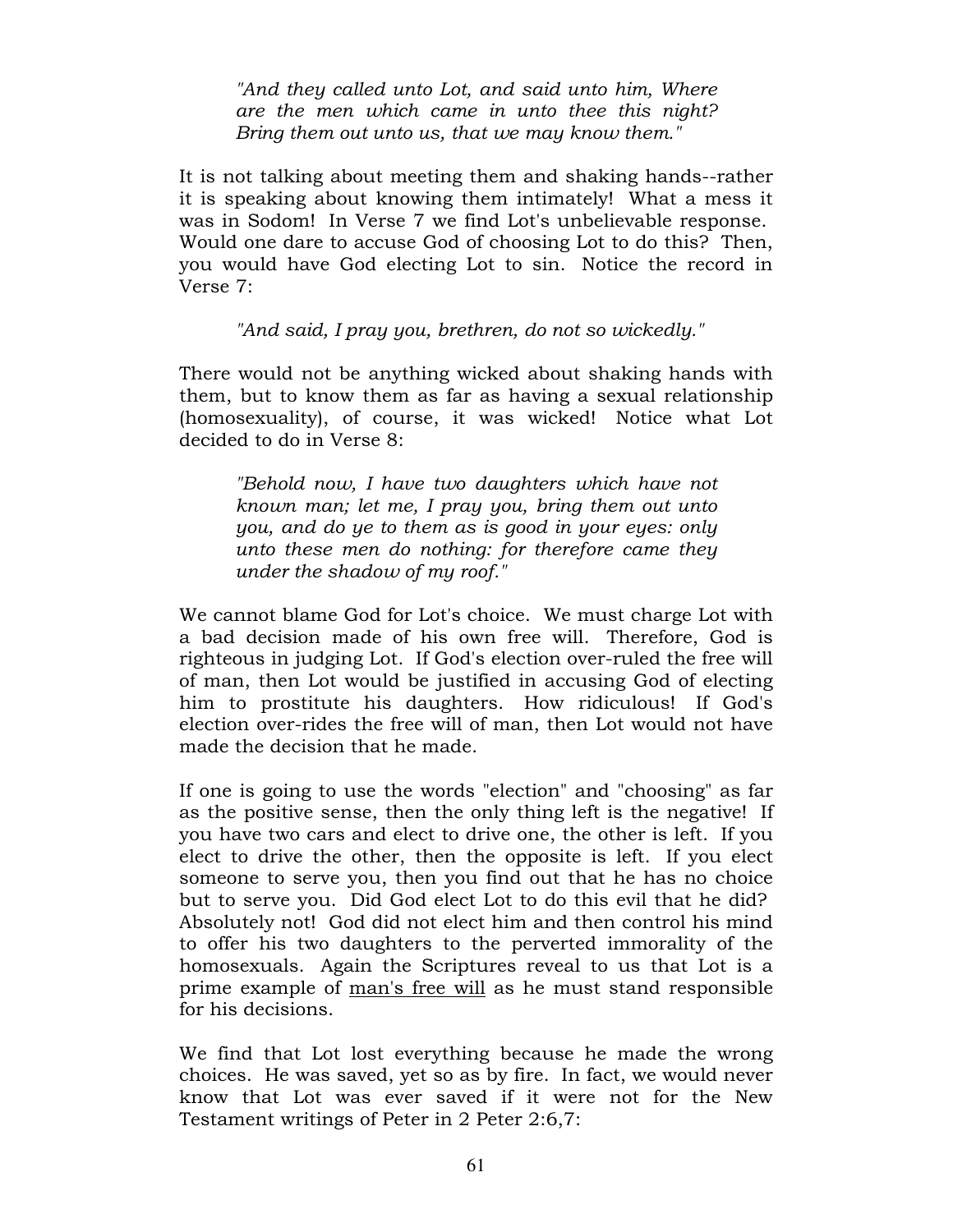"And turning the cities of Sodom and Gomorrah into ashes condemned them with an overthrow, making them an example unto those that after should live ungodly; and delivered just Lot, vexed with the filthy conversation of the wicked."

No one would ever have known Lot was saved as he continually made one wrong decision after another. Lot paid the price for his sinning and stood responsible for the choices he made. He lifted up his eyes toward Sodom, he had moved toward Sodom, he had dwelt in Sodom, and then sat in the gate at Sodom. Then Lot says in Verse 14:

"...for the Lord will destroy this city."

Yes, God would not destroy the city until Lot came out. But Lot lost his wife, his home, and his possessions. God gave Lot a free will to make his own decisions, which he did, but he had to stand responsible for them.

In like manner, God tells us in Romans 14:10:

"But why dost thou judge thy brother? or why dost thou set at nought thy brother? for we shall all stand before the judgment seat of Christ. For it is written, As I live, saith the Lord, every knee shall bow to me, and every tongue shall confess to God."

Now in Verse 12:

"So then every one of us shall give account of himself to God."

How can we give account of ourselves to God if we are already elected and predestinated to do certain things? Then why give an account to God, if we would automatically do them? There would be nothing to account for. We would be like robots who have been programmed, having no choice of our own. Therefore, we would just be a machine on which God pushes a button and we automatically do it. What do we have to give an account for? It would be impossible to refuse God's will, even if we wanted to. No, we have a free will so we shall all give account of ourselves unto God. We are held responsible, as we have a free will in choosing to serve Christ or disobey Him with our lives.

5. The Judgment Seat of Christ.

"For we must all appear before the judgment seat of Christ: that every one may receive the things done in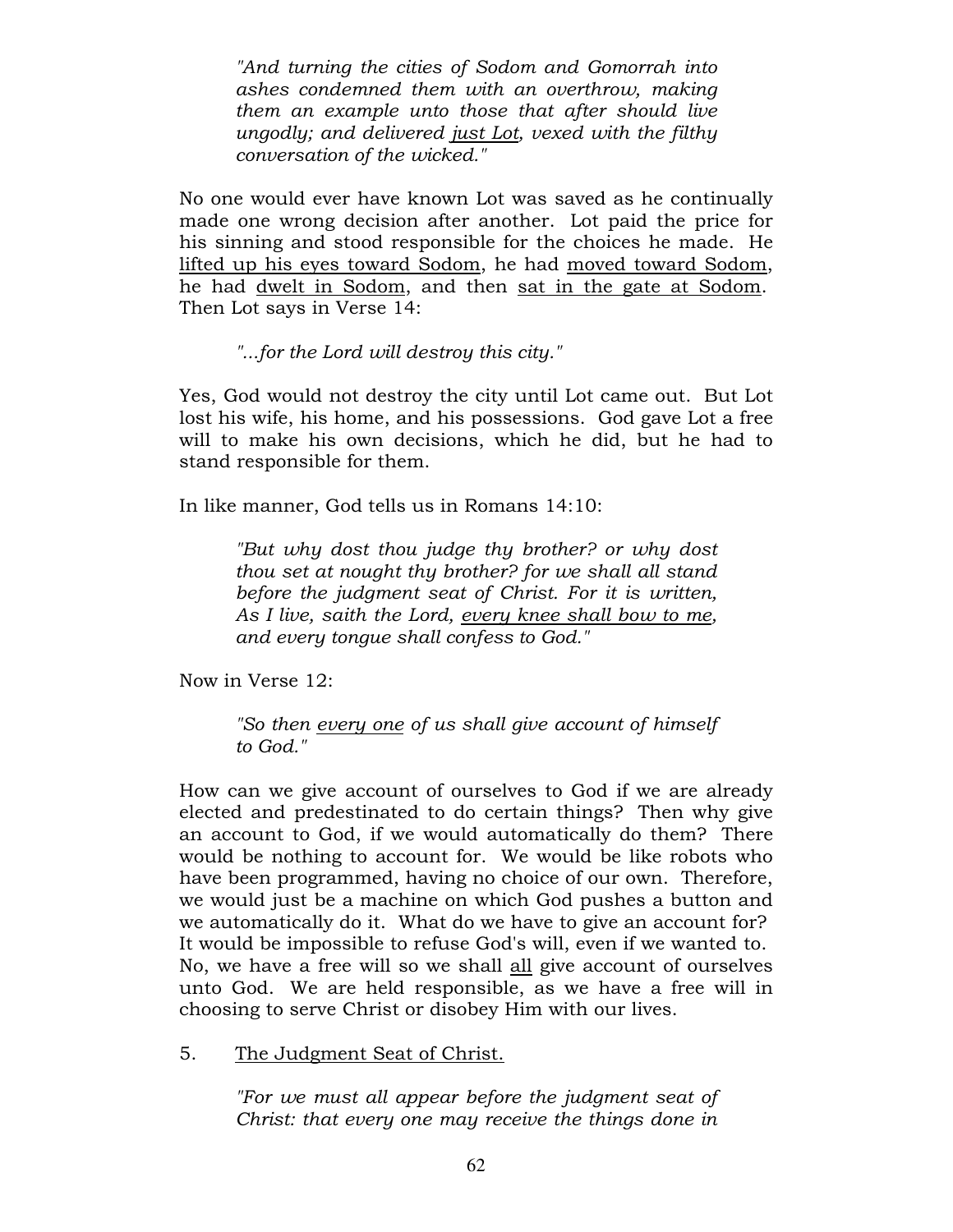his body, according to that he hath done, whether it be good or bad." - 2 Corinthians 5:10.

Those who endorse "election" must realize that if it is impossible for a Christian to resist God's electing or choosing for service, then that Christian must have his old nature eradicated when he was saved. Rather, this Verse reveals to us that we are responsible for our actions. We are going to be judged at the judgment Seat of Christ for our rewards or loss of rewards according to what we have done. It is our choice. In other words, if we were programmed to serve Christ with no choice or free will, then why be judged for something we are not responsible for?

We find in our criminal courts today that a person judged mentally incompetent is not held responsible for what they do. The court would not judge a person guilty or not guilty if one is incapable of being responsible. If we were elected to serve Christ with no free will, then we would make no decision that is contrary to God's will. We would never get in a backslidden condition. The doctrine of election attacks the Word of God from every angle. It is never complimentary to God's Word nor does it agree with God's Word. Remember, "we must ALL appear before the Judgment Seat of Christ." You see, we stand responsible for the decisions that God allows us to make with our free will.

6. Israel's.

"Then said I unto them, Cast ye away every man the abominations of his eyes, and defile not yourselves with the idols of Egypt: I am the Lord your God. But they rebelled against me, and would not hearken unto me: they did not every man cast away the abominations of their eyes, neither did they forsake the idols of Egypt : then I said, I will pour out my fury upon them, to accomplish my anger against them in the midst of the land of Egypt." - Ezekiel 20:7,8.

It would be preposterous to say that God directed their minds so they would not put away their idols after He had already commanded them to do so. One would have to conclude this, if God elected them and imposed His will over their free will. We know it was God's will, even before creation, that all the Christians "should be without blame and Holy before Him in love" (Ephesians 1:4). Ezekiel 20:7,8 reveals God's will--as God commanded them to put away their idols. They could have only rebelled against the Lord if they possessed a free will, which they did.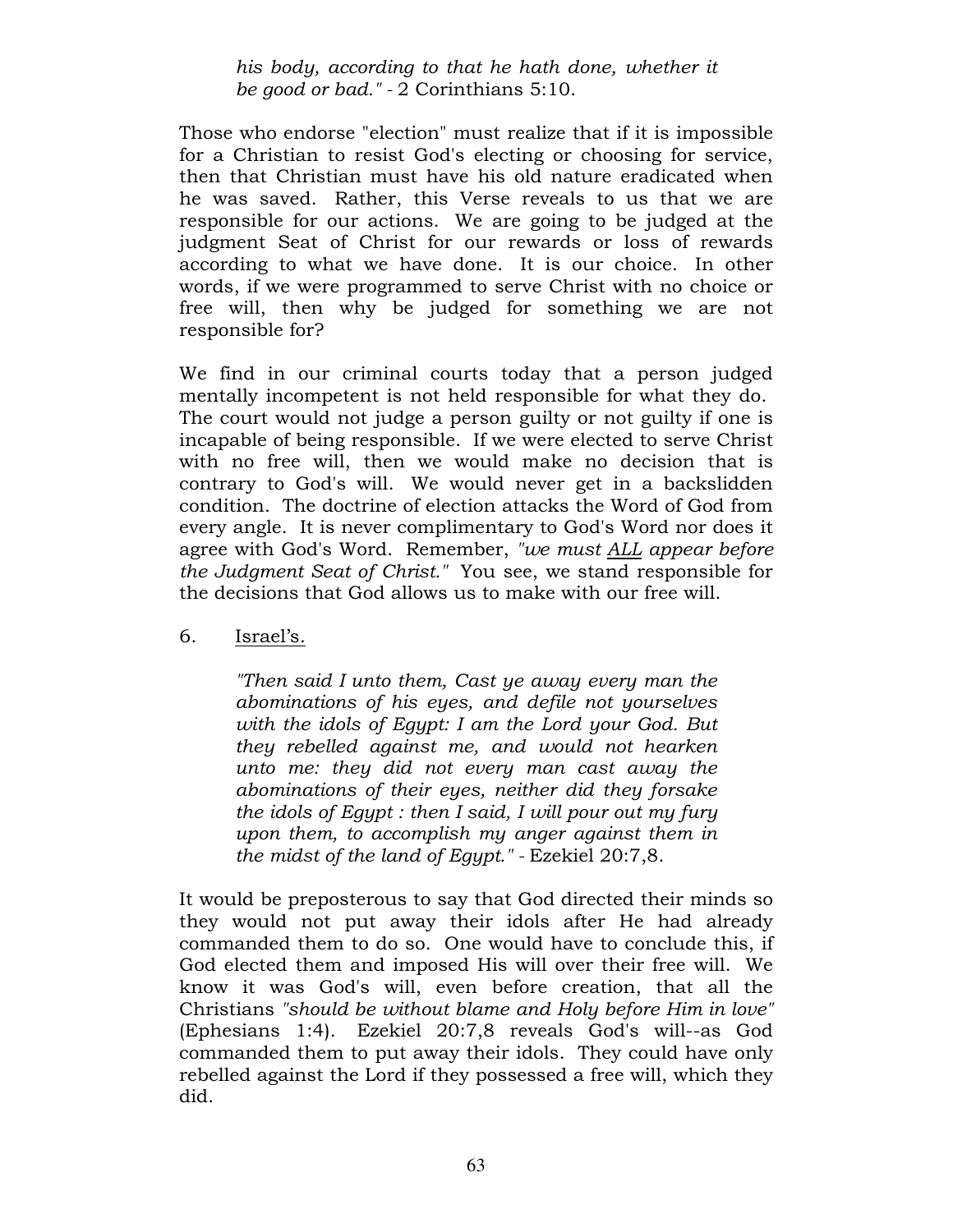### 7. David's.

In 1 Kings 8:16b we find that God had chosen David to be king over the nation of Israel:

# "...but I chose David to be over my people of Israel."

This was God's choice for David. Let me ask this question, "Did God make David the king over the nation of Israel? No, that was David's choice. Was it God's choice for David to commit adultery with Bathsheba? Absolutely not! God judged that sin by taking their first son by death (2 Samuel 12:14). You see, it was God's choice for David to be king over Israel, but David could have rejected God's will. It was not God's will for David to commit adultery and first degree murder, but David went against the will of God in committing these acts. In this we see the free will of David, which God extends to everyone. David went against the will of God at one time and fulfilled the will of God at another.

In like manner the New Testament in Ephesians 4:11,12 reveals God's will:

"And he gave some, apostles, and some prophets; and some, evangelists; and some, pastors and teachers; For the perfecting of the saints, for the work of the ministry, for the edifying of the body of Christ."

We can see that God has called some to be pastors, evangelists, and some to be teachers. He has called all Christians to edify the body of Christ; some with their voices, some with instruments, but all with the talents and abilities that God has given them. The sad part about it is--that some Christians are not utilizing their abilities for Christ. God will not make us do the service wherein He has called us. We must submit out of our own free will.

I know pastors who have been called into the ministry and after pastoring awhile, become discouraged. Now they are no longer pastoring. Are the gifts of God without repentance? No, God has not forsaken or changed His mind about our calling. We have forsaken the calling of the Lord. Is God responsible? No! The point we are making is, if God elected them to do that service and they possessed no free will, then they would still be pastoring as they would never have a desire to quit. Their free will would have been eradicated when they became saved and they would just go ahead and gladly do the will of God. You see, if election means God over-rides our free will, then no one would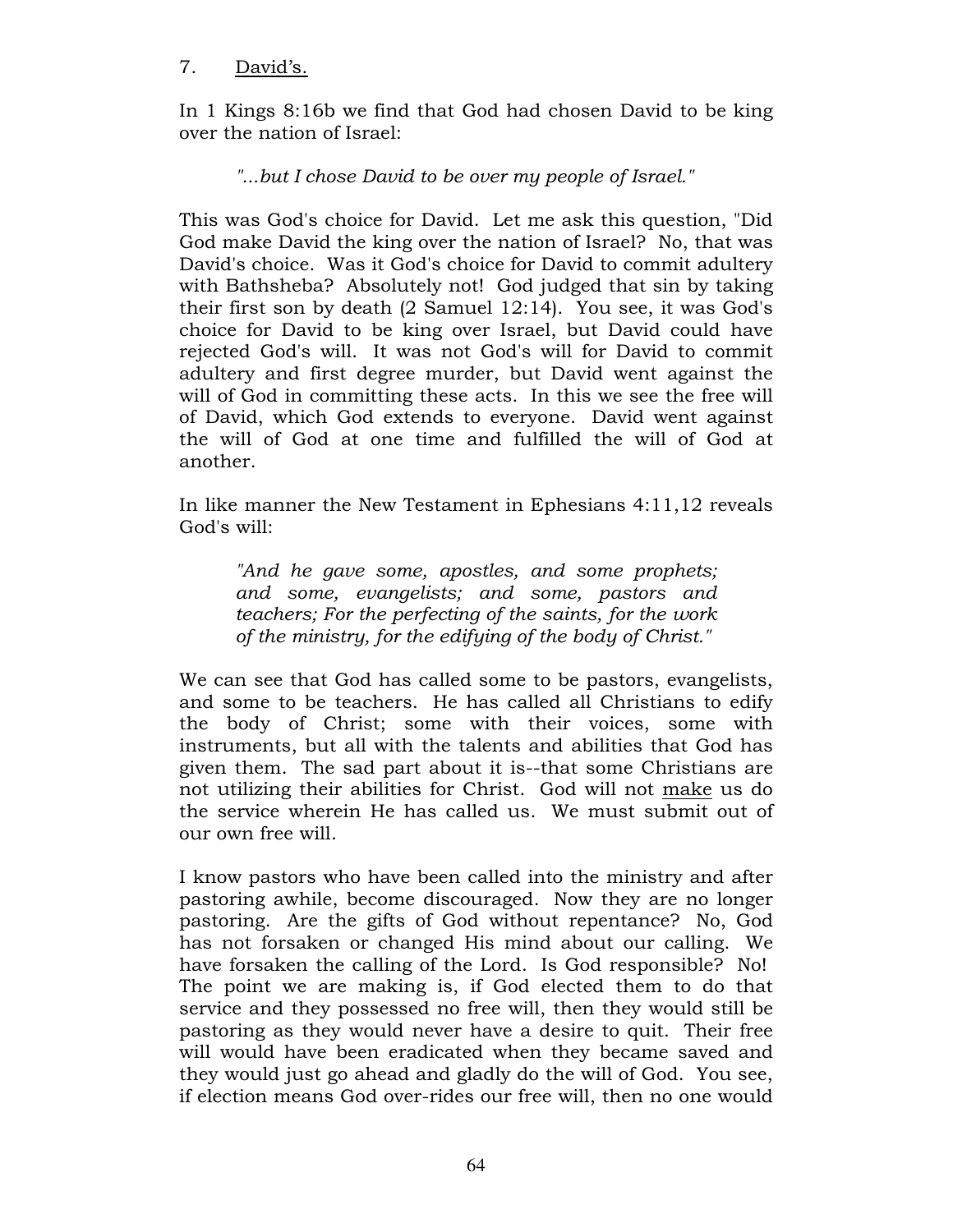ever get out of the will of God. It is said today as we see many Christians making the wrong decisions out of their free will.

"And how shall they preach, except they be sent? as it is written, How beautiful are the feet of them that preach the gospel of peace, and bring glad tidings of good things!" - Romans 10:15.

How is this accomplished? By doing so out of their own free free will, motivated by love.

# 8. Free Will Concerning Marriage and Divorce

"It hath been said, whosoever shall put away his wife, let him give her a writing of divorcement: But I say unto you, that whosoever shall put away his wife, saving for the cause of fornication, causeth her to commit adultery: and *whosoever* shall marry her that is divorced committeth adultery."- Matthew 5:31,32

Notice that God says "whosoever." It is never God's will for two Christians to seek a divorce. It is sad today that many Christians are getting divorced. This is totally unnecessary and against God's will, but is the result of one or both persons getting out of fellowship with the Lord. Even though it is not God's will, it still happens many, many times. I have a lot of friends, even some that were in Bible college, that are now divorced and yet they are saved people. Years ago I attended a meeting and listened to a great evangelist. This man has since been divorced and is now pastoring a small church in one of the southern states. This was not God's will--no matter what the reasons are--but, nevertheless, the divorce was obtained out of their own will, which was contrary to God's will.

God does reveal His will in His Word, the Bible, but He does not, in His sovereignty, over-ride the free will of man. If that were not true, then there would never be a divorce and God would have controlled all the actions of the men in His service. Rather, we find the free will of man making decisions sometimes contrary to the will of God.

9. Free Will Concerning Our Testimony

"Whosoever therefore shall confess me before men, him will I confess also before my Father which is in heaven. But whosoever shall deny me before men,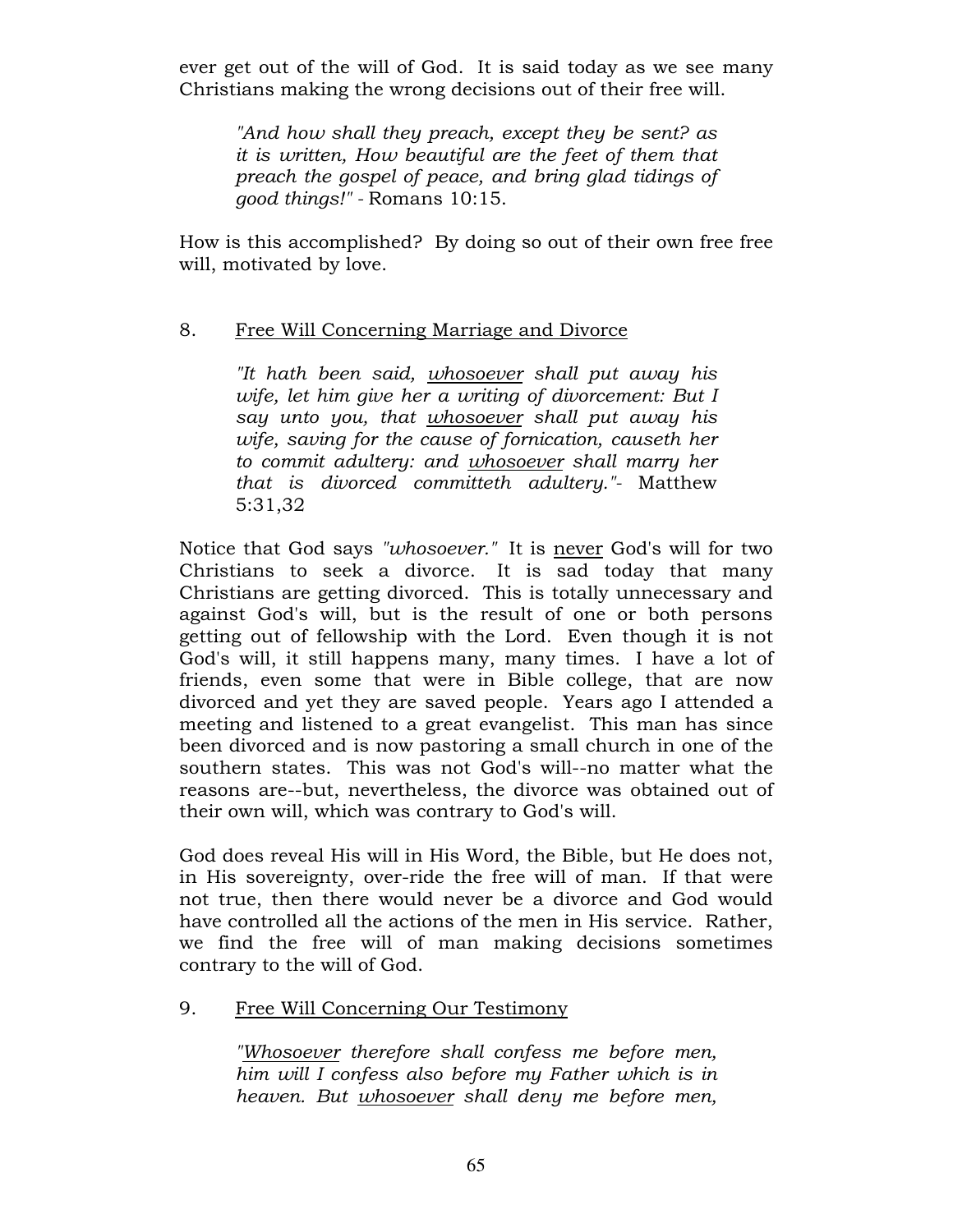him will I also deny before my Father which is in heaven." - Matthew 10:32,33.

If we begin with the first part of Chapter 10, we find that the disciples were told to go out as Christ had chosen them and given them their instructions.

He states in Verse 22:

"And ye shall be hated of all men for my name's sake, but he that endureth to the end shall be saved."

Therefore, if they endured to the end of their ministry they would be saved alive. We find that they were protected until God was through with their ministry. In Verse 30:

"But the very hairs of your head are all numbered."

Now we come on down to Verses 32 and 33:

"Whosoever therefore shall confess me before men, him will I confess also before my Father which is in heaven, but whosoever shall deny me before men, him will I also deny before my Father which is in heaven."

Here, again, we find that they had a free choice. Christ goes on to tell them in Verses 35 and 40 that they are going to have trouble with their own households. But they have a choice. Will they yield to some of their relatives? He also tells them in Verse 36:

"And a man's foes shall be they of his own household."

In other words, if you love your father and mother more than me, then you are not worthy to be my disciple. So, they had a choice to make. Many today have the same problem and the same instructions apply.

There are many that are out of the ministry because the wife would not let go of her mother and father. Or the husband would not let go of his mother and father. I remember one Catholic man I led to the Lord and later performed his wedding. His parents were staunch Roman Catholics and did everything imaginable to break up his marriage and get him out of our church. It came to the point where he finally had to tell them, "Don't come to my home anymore and I will not be back to see you because I am getting tired of you trying to take away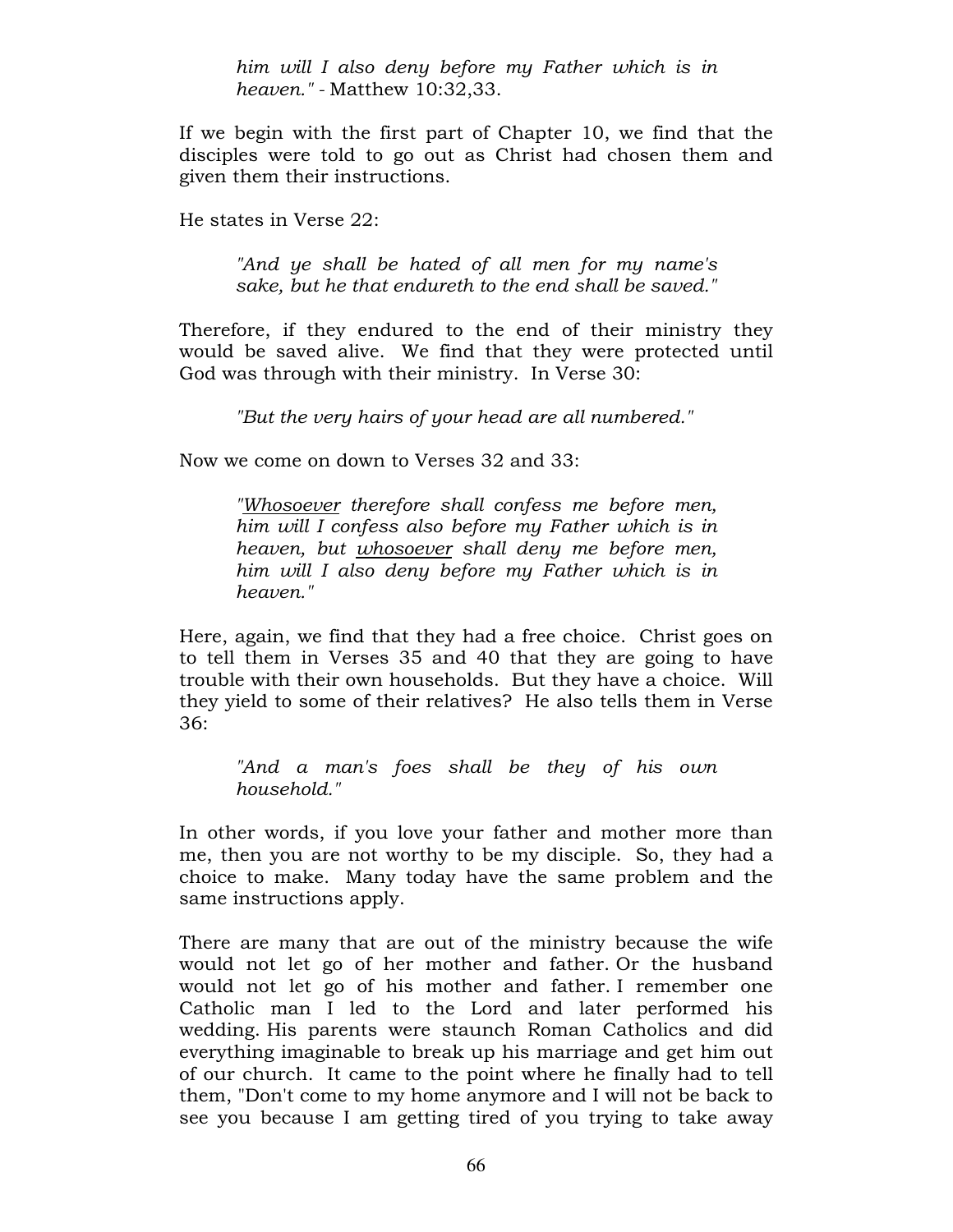from me what I have in Jesus Christ!" You see--he had a choice. He could have yielded to the influence and listened to his mother and father. But he did not--the choice was his. The conviction of the Holy Spirit will always be at work. But it never impedes over the free will of man.

Notice in Verse 32:

"...if you will confess me."

And in Verse 33:

"...if you deny me."

You see--the choice is ours. We can be a witness for Christ or we can deny Christ before men. Christ assures them that He will confess to the Father their faithfulness or unfaithfulness and they will be judged by their decision. We stand responsible for the decisions we make.

10. Matthew 16:25

"For whosoever will save his life shall lose it: and whosoever will lose his life for my sake shall find it."

Notice the "whosoever." It is your choice. These Verses in context are speaking about our service to Christ, as we have a choice. If you save your life for yourself, then you will lose--or forfeit--what rewards you could have had in Christ by using your life for Him. And then He goes on to say:

"And 'whosoever' shall lose his life for my sake, shall find it."

When your life is hid in Christ, you will find out what living is really all about. This is when put the Lord Jesus Christ first in your life. The point we are making is--"whosoever" is your choice. If you save your life for yourself, you are going to reap the results. I you allow your life to be used for Christ, then you will also reap the rewards in Heaven as well as a satisfying life down here.

If man has no free will, then why did Christ give two alternatives? We thank God for giving us a free will. The Lord wants us to serve Him out of love, "because He first loved us," not because we are robots with no will of our own.

11. A Right Attitude.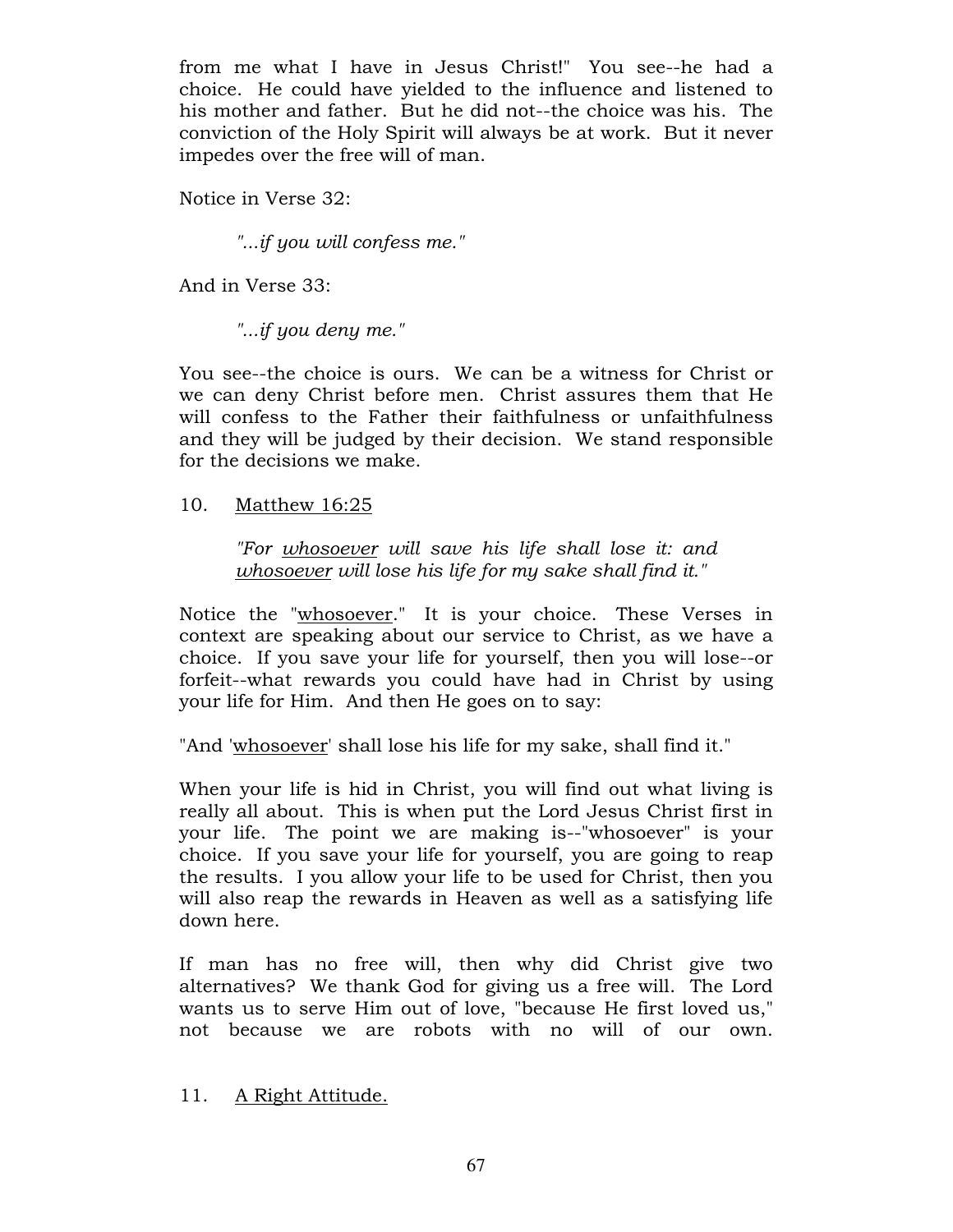"And whosoever shall exalt himself shall be ahead; and he that shall humble himself shall be exalted." Matthew 23:12

Again we are told that we have the right to make our own choice. Here centers one of the main problems in churches as well as individual lives today. Sometimes you will find in a church someone trying to "play the role" of pastor or occupy the position "ex officio." They are the church's "bully" and seem to want everyone to look upon them as the "big cheese" of the church. These are they who are filled with pride. They are the Dystrophies' of the church (3 John 9,10).

God says that He will exalt those who humble themselves. God loves a humble person. The person who many times will avoid an argument. That person is not trying to "show off" in the church, but realizes they are what they are by the grace of God.

Notice--the choice is ours. "Whosoever" will humble himself, God will exalt. Christians do have a choice as to how they are going to act concerning their pride. "Whosoever" tells us that we have the right to make that choice ourselves. Allow me to ask you what is your attitude toward your position in the church? What is your attitude toward your pastor, toward other people and toward yourself? Have you tried to exalt yourself? Have you humbled yourself, realizing you are what you are by the grace of God?

I would not want to be a machine with God controlling my mind so that I would not have a free will to use as God created it. It is very clear that we stand responsible for our own actions and behavior, whether we exalt ourselves or humble ourselves in the sight of God.

12. Our Christian Walk.

"But whoso keepeth his word, in him verily is the love of God perfected: hereby know we that we are in him." - 1 John 2:5.

This is speaking about how a Christian should act. Now Verse 6:

"He that saith he abideth in him ought himself also so to walk, even as he walked."

As a Christian, we can say one thing and do another--depending upon what kind of life we choose to live. "Whoso keepeth His word." The "whoso" here is your choice! We have a right to keep His word, and if we do, God says: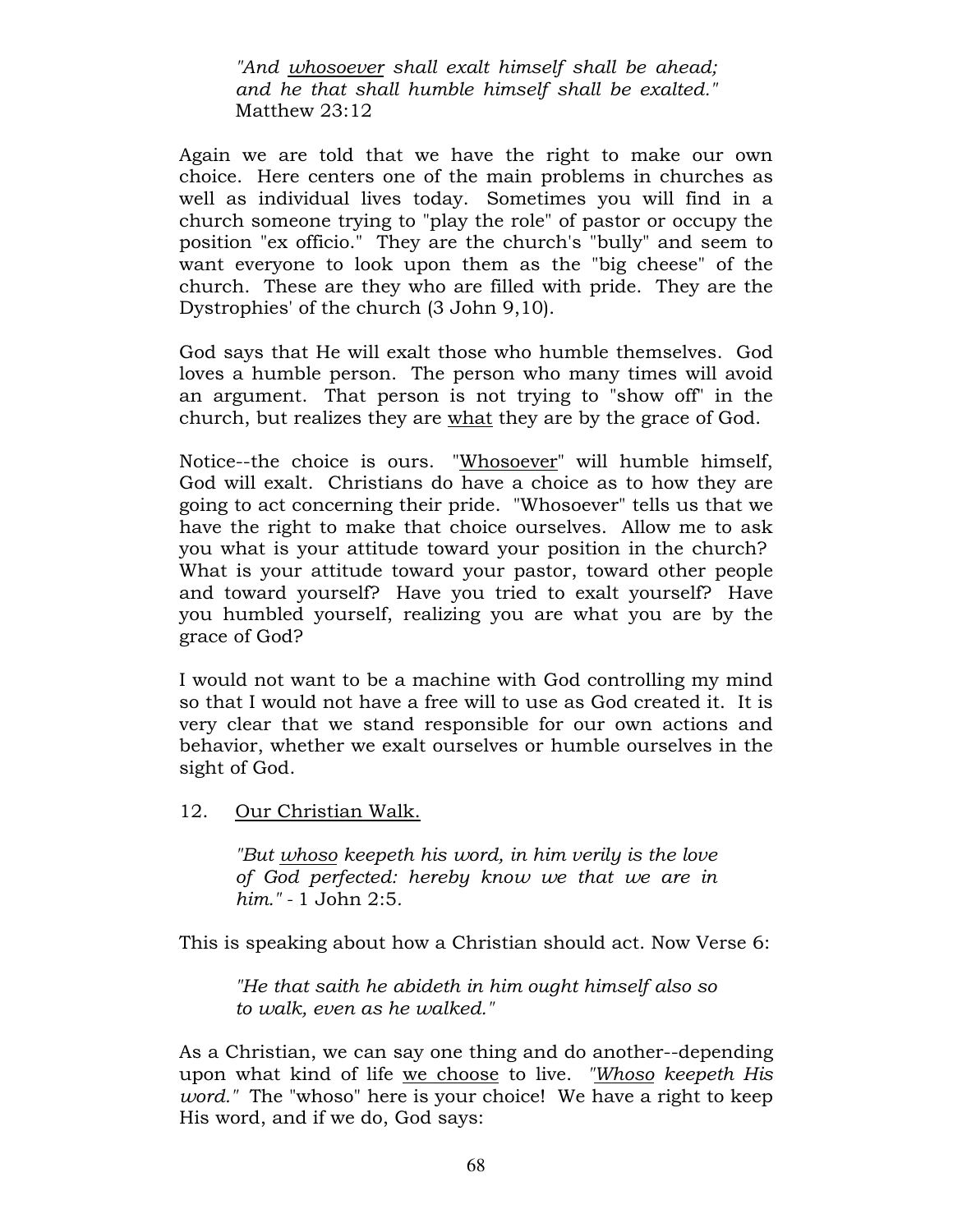"...In him verily is the love of God perfected. Hereby know we that we are in him."

When we have that kind of fellowship, walking that kind of life, it is tremendous to have that assurance that it is being accomplished by our yielding to the conviction of the Holy Spirit, as directed by the Word of God. The choice is ours!

Notice again in Verse 6:

"He that saith he abideth in him ought himself also so to walk, even as he walked."

The word "ought" shows obligation, indebtedness, duty and the free will to obey or disobey God's will. Contrast the word "ought" here with the word "shall" in Romans 14:10-12, where Christians "shall" (with no choice) give account of themselves at the Judgment Seat of Christ. For the doctrine of election to be true, God should have used the word "shall" instead of ought" in 1 John 2:6. Either God is confused or those who endorse the doctrine of election are--the choice is yours.

#### 13. Obedience.

"Whosoever committeth sin transgresseth also the law: for sin is the transgression of the law." - 1 John  $3:4$ 

Notice, again, that it is our choice. We are grateful for those "whosoever's" that serve the Lord! But there are also the "whosoever's" who do not serve the Lord. Nevertheless, the right of choice is extended to each and every person. We thank God for those who have chosen to yield their bodies as a living sacrifice to God. Those that are serving. But they are doing so out of their own free will that God has given them.

In Verse 6 we have the same thing:

"Whosoever abideth in Him sinneth not: whosoever sinneth hath not seen Him, neither know Him."

Notice the choice. "Whosoever abideth in him." If you abide in Him, you are not sinning when you are yielding yourself a living sacrifice unto God, which is our reasonable service (Romans 12:1,2). It is God's will that we live that kind of Christian life, but not always does the Christian yield to God's will. God never imposes His will by taking away the free will that He has graciously given to every person. As we said, God desires His Children to serve Him out of love "because He first loved us."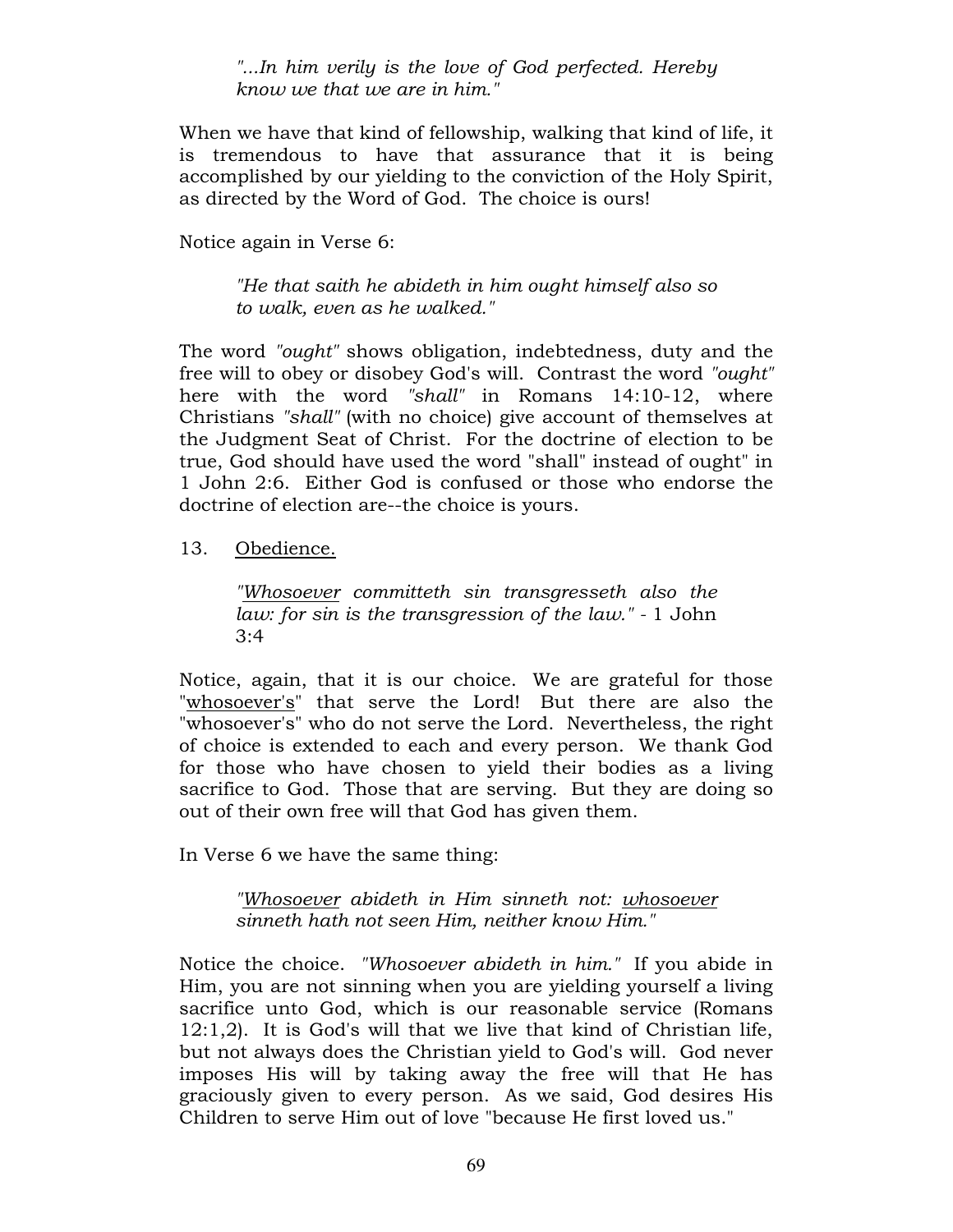### 14. The Lord's Supper

"Wherefore whosoever shall eat this bread, and drink this cup of the Lord, unworthily, shall be guilty of the body and blood of the Lord." - 1 Corinthians 11:27

Here we find the Lord extends to the Christian the choice of examining himself. Again, notice the whosoever in this Verse. Then in Verse 28:

"But let a man examine himself..."

God gives the right to every Christian to determine what condition they are in and what their motives are for partaking of the Lord's Supper. The decision is ours. God had instructed the Apostle Paul through the Holy Spirit to write and instruct those at Corinth concerning the reason that judgment had been brought upon some of these Christians. The record is found in Verses 29 and 32:

"For he that eateth and drinketh unworthily, eateth and drinketh damnation to himself, not discerning the Lord's body."

The word "damnation" is the Greek word "krima" and it means "judgment" not "damnation to Hell." In other words, when they partook of the Lord's Supper unworthily they drank to themselves judgment. Verse 30 explains the judgment that was rendered:

"For this cause many are weak and sickly among you, and many sleep."

In other words, many have died. This was the Lord's chastening for the way they had partaken of the Lord's Supper. The admonition is given in Verses 31 and 32:

"For if we would judge ourselves, we should not be judged. But when we are judged, we are chastened of the Lord, that we should not be condemned with the world."

One of the reasons that initiated this chastening was their preparation of a "love feast" prior to the Lord's Supper. They would call together all the dignitaries and the "big shots" and actually get themselves drunk! They would stuff themselves with food, use the vomitoriums, then re-eat, making a mockery out of the Lord's Supper. This is made clear from 1 Corinthians 11:20-22: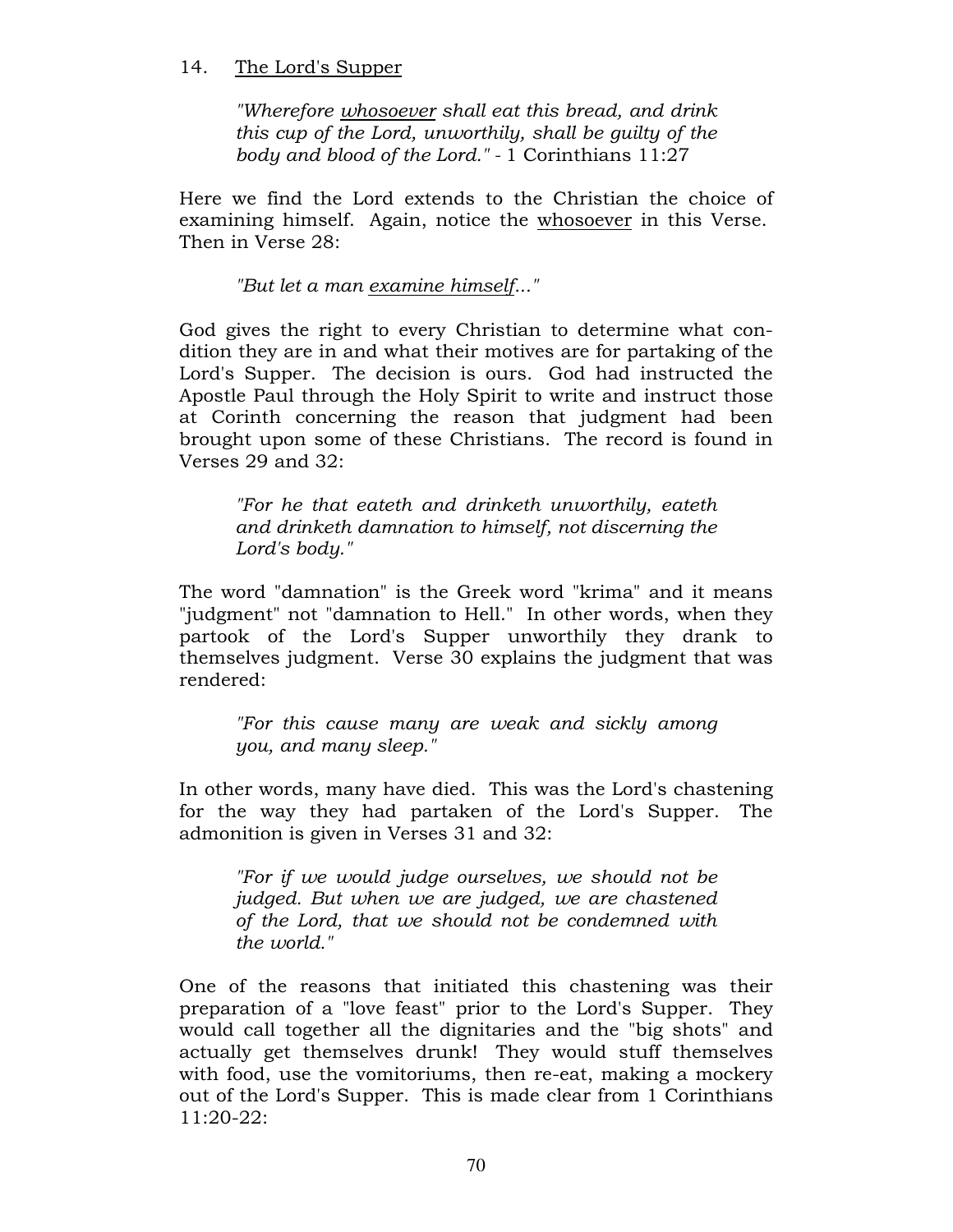"When ye come together therefore into one place, this is not to eat the Lord's Supper. For in eating every one taketh before his own supper: and one is hungry, and another is drunken. What? have ye not houses to eat and to drink in? or despise ye the church of God, and shame them that have not? What shall I say to you? shall I praise you in this? I praise you not."

Then God tells them to judge in themselves to eliminate God's judgment and chastening. Again, the reason many of them died and were sick, physically, was because of God's chastening.

Notice man's free will in these Verses. Verse 31:

"...if we would judge ourselves."

Then in Verse 28:

"...let a man examine himself,"

Also in Verse 27:

"Whosoever shall eat of this bread and drink of this cup of the Lord unworthily."

The choice is entirely left to the individual Christian as to how and in what manner he partakes of the Lord's Supper. Each Christian is held responsible for their actions by the Lord. The Holy Spirit within us will always convict us to do the right thing. It is the Spirit that convicts of sin, righteousness and judgment and the Holy Spirit always seeks for us to yield to the will of God. It is God's will but our choice whether we use our mind and lives for Jesus Christ, that we may be found "unto the praise of His glory at his returning." If election to service is true, then how could these Christians resist God's will in doing what they did?

15. Civil Obedience.

"Let every soul be subject unto the higher powers. For there is no power but of God: the powers that be are ordained of God. Whosoever therefore resisteth the power, resisteth the ordinance of God: and they that resist shall receive to themselves damnation." - Romans 13:1,2.

The Lord goes on to instruct us in Verse 4 that the judge is:

"...a minister of God to thee for good."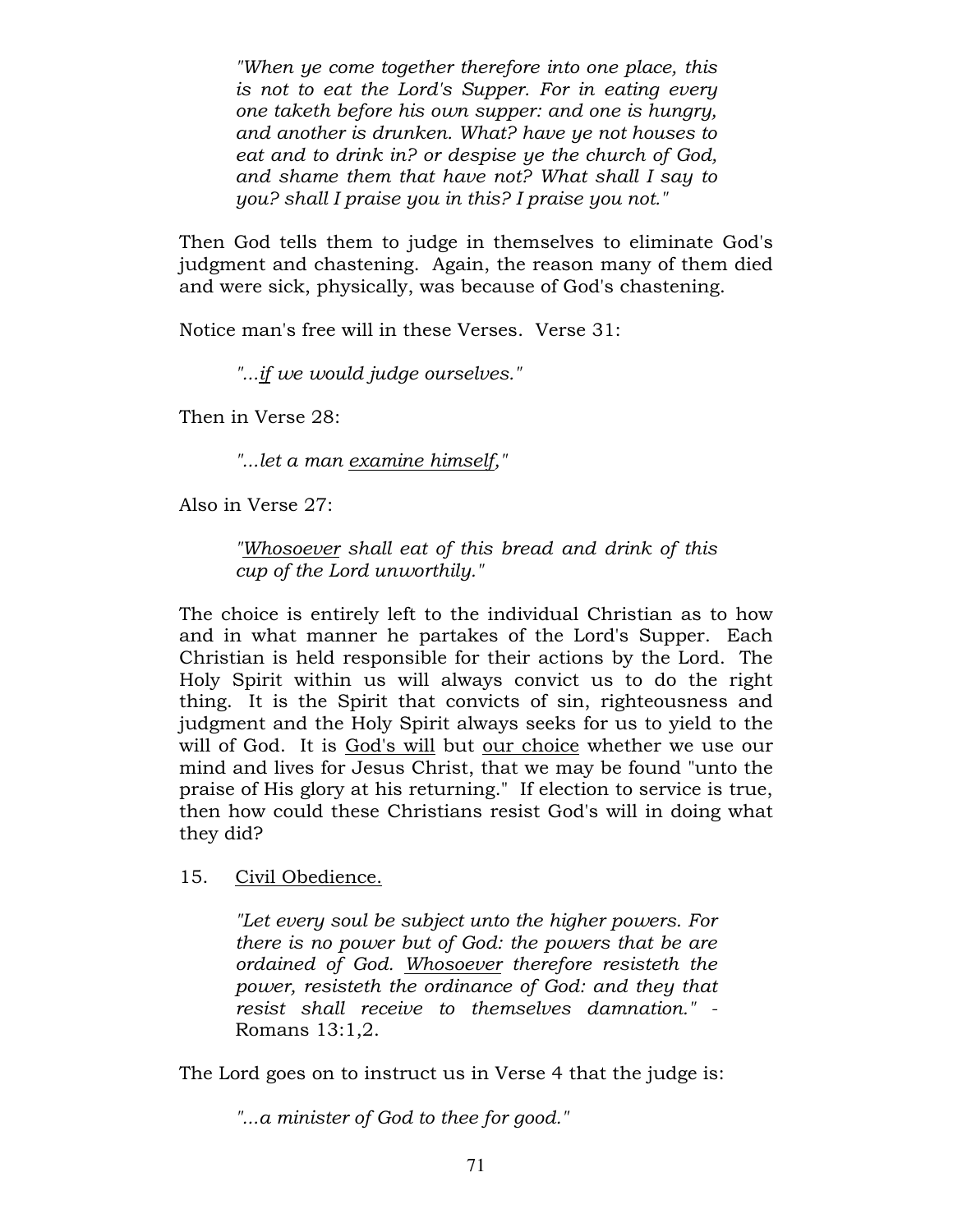Notice that the Lord extends the choice to us in Verse 2:

"Whosoever therefore resisteth the power..."

Those who do resist the power are actually resisting God, because these powers are ordained of God. The "whosoever" tells us that God does not impose His sovereign will over the free will of the Christian. Do you know any Christian who has not broken some law of the land? Of course, you do not. If election were true, then no Christian would ever break any law or do anything wrong because they would be unable to resist the will of God. It is God's will that we obey the civil laws of our land as a testimony for Him, but God never makes us do that. You see, God rewards the Christian for his obedience.

If a Christian did not have a free will, then God would be rewarding Himself.

16. Elijah.

"But he himself went a day's journey into the wilderness, and came and sat down under a juniper tree: and he requested for himself that he might die; and said, it is enough; now, O LORD, take away my life; for I am not better than my fathers." - 1 Kings 19:4.

You may recall the story concerning Elijah--how that God had chosen him to be His servant. At one point in Elijah's life, he felt sorry for himself and chose rather to pout under the juniper tree, instead of going ahead and serving the Lord. God had to deal with him concerning this. There are times in every one of our lives when God may be directing us to do a certain task, but we fail to respond immediately. We must recognize and admit that not every Christian is obedient to the will of God. The reason--we have a free choice. The cause of disobedience is the old nature. The point is, Elijah reacted against God because of his own free will. Did God direct Elijah to ask Him to take his life? Of course not!

Notice in Romans 11:1, 2:

"I beseech (beg) you therefore, brethren, by the mercies of God, that ye present your bodies a living sacrifice, holy, acceptable unto God, which is your reasonable service. And be not conformed to this world: but be ye transformed by the renewing of your mind, that ye may prove what is that good, and acceptable, and perfect, will of God."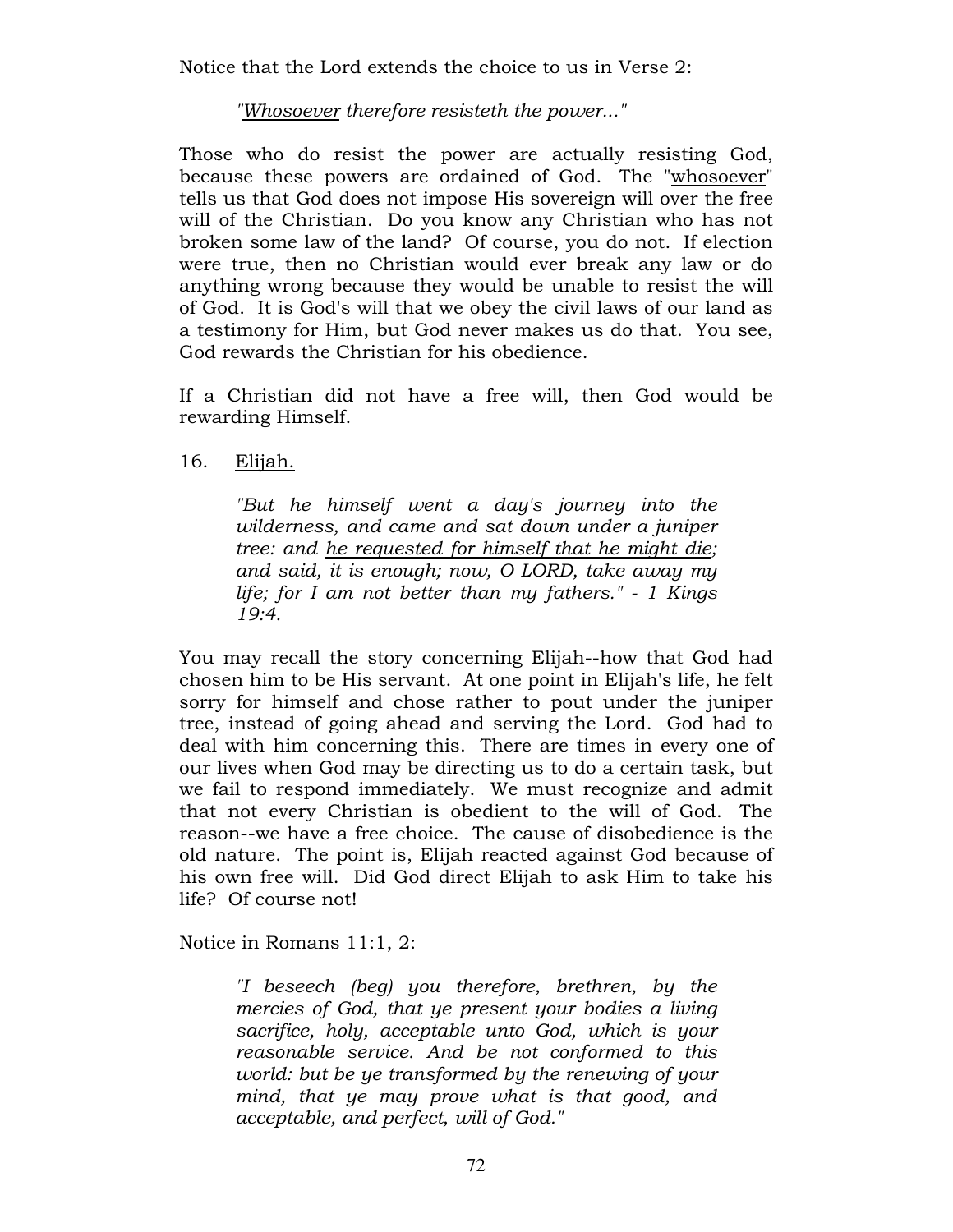Why have these Verses in the Bible if the Christian has no free will to disobey?

# 17. Peter

"And Peter remembered the word of Jesus, which said unto him, Before the cock crow, thou shalt deny me thrice. And he went out, and wept bitterly." - Matthew 26:75.

It was not God's will that Peter deny Christ three times. It is not God's will that any of us should deny Christ. Peter's three denials of Christ are recorded in Matthew 26:69-75. You see, Peter possessed a free will to confess Christ or to deny Him. Allow me to ask you, as a Christian, have you ever denied Christ by failing to witness to someone when the opportunity was there?

Later on, our Lord gave Peter an opportunity to confess Him three times. The record is found in John 21:15-17. At one time Peter chose to deny Christ, later on Peter chose to confess Christ. Peter possessed a free will, just as you and I. Notice in Romans 6:16:

"Know ye not, that to whom ye yield yourselves servants to obey, his servants ye are to whom ye obey; whether of sin unto death, or of obedience unto righteousness?"

We, as Christians, can be spiritually alive or spiritually dead, depending upon whom we yield ourselves to.

# 18. Daniel

"But Daniel purposed in his heart that he would not defile himself with the portion of the king's meat, nor with the wine which he drunk: therefore he requested of the prince of the eunuchs that he might not defile himself." - Daniel 1:8

You see, Daniel made his own decision that he would not be defiled by the meat from the king's table. God did not elect him to do that or choose him to do that with no free will of his own. Of course, it was God's will that he live a separated life, but again, God did not over-ride Daniel's right to make that decision for himself.

19. Contentious Christians.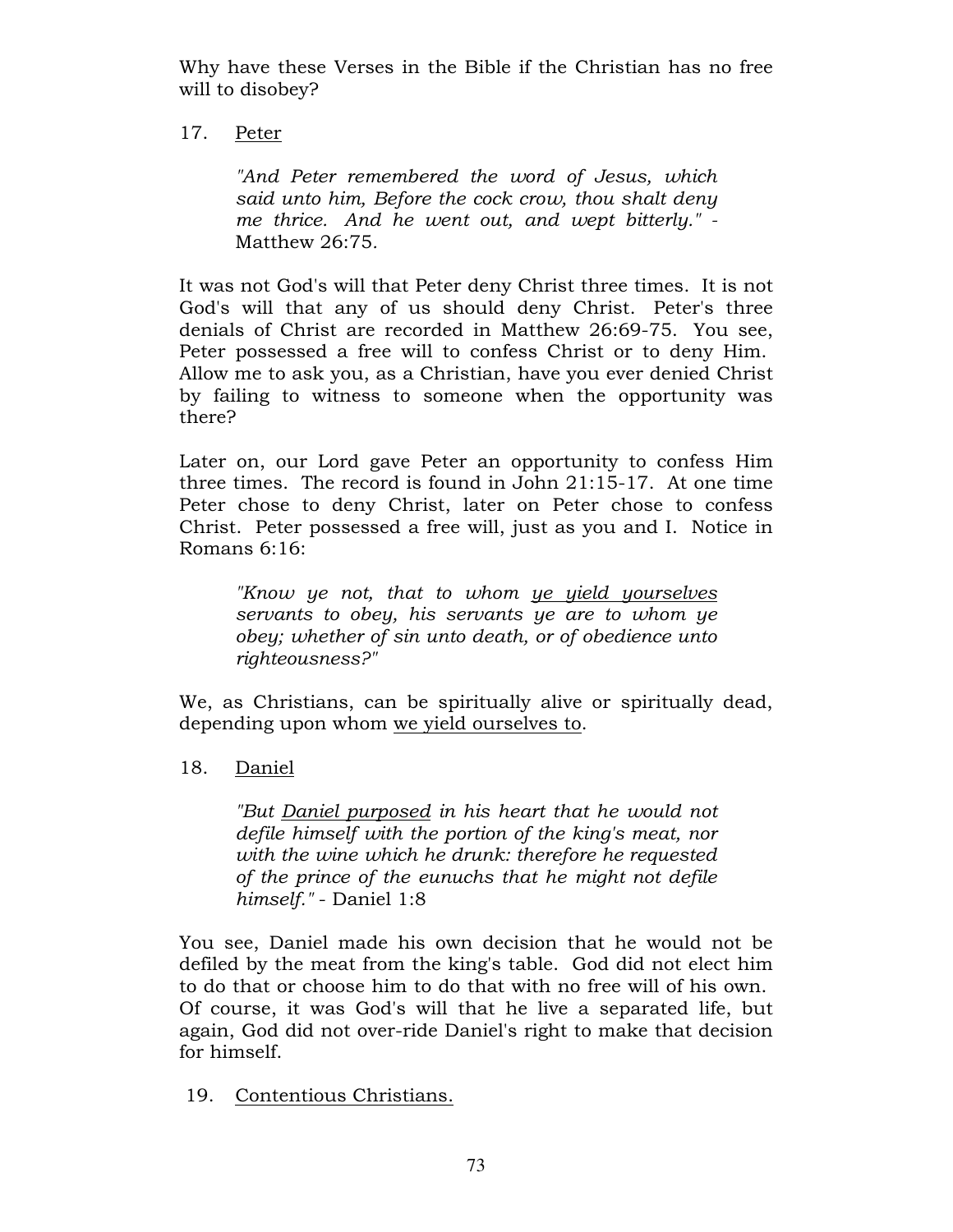"For it hath been declared unto me of you, my brethren, by them which are of the house of Chloe, that there are contentions among you. Now this I say, that every one of you saith, I am of Paul; and I of Apollos; and I of Cephas; and I of Christ."- 1 Corinthians 1:11,12

Was it God's will that there were contentions among the Christians, as they were choosing up sides and following different men? The answer is--No, that was not God's will. If election means they will always do God's will, then they would not have done this out of their own free will.

As one would study the whole book of 1st Corinthians, we find out the various things that these Christians were doing were very, very "un-Christian-like" in conduct. They were the most carnal church in all the world at that time. However, it was not God's will that they remain carnal. It was God's will that they grow up to be spiritual Christians, not little babies in Christ. This is what Paul spoke about in chapter 3, Verse 1:

"And I, brethren, could not speak unto you as unto spiritual, but as unto carnal, even as unto babes in Christ."

How could those at Corinth be unspiritual if it was God's will that they be spiritual, if they had no free will of their own? In 1st Corinthians 1:2 we find that these Christians were...

"...sanctified in Christ Jesus..."

...yet they had not grown enough to live a practical sanctification or separation unto God. The free will of man stands out as God did not withdraw their right of decision. He will deal with us in chastening because He loves us too much to allow us to continue in disobedience. The choice is ours and we must stand responsible!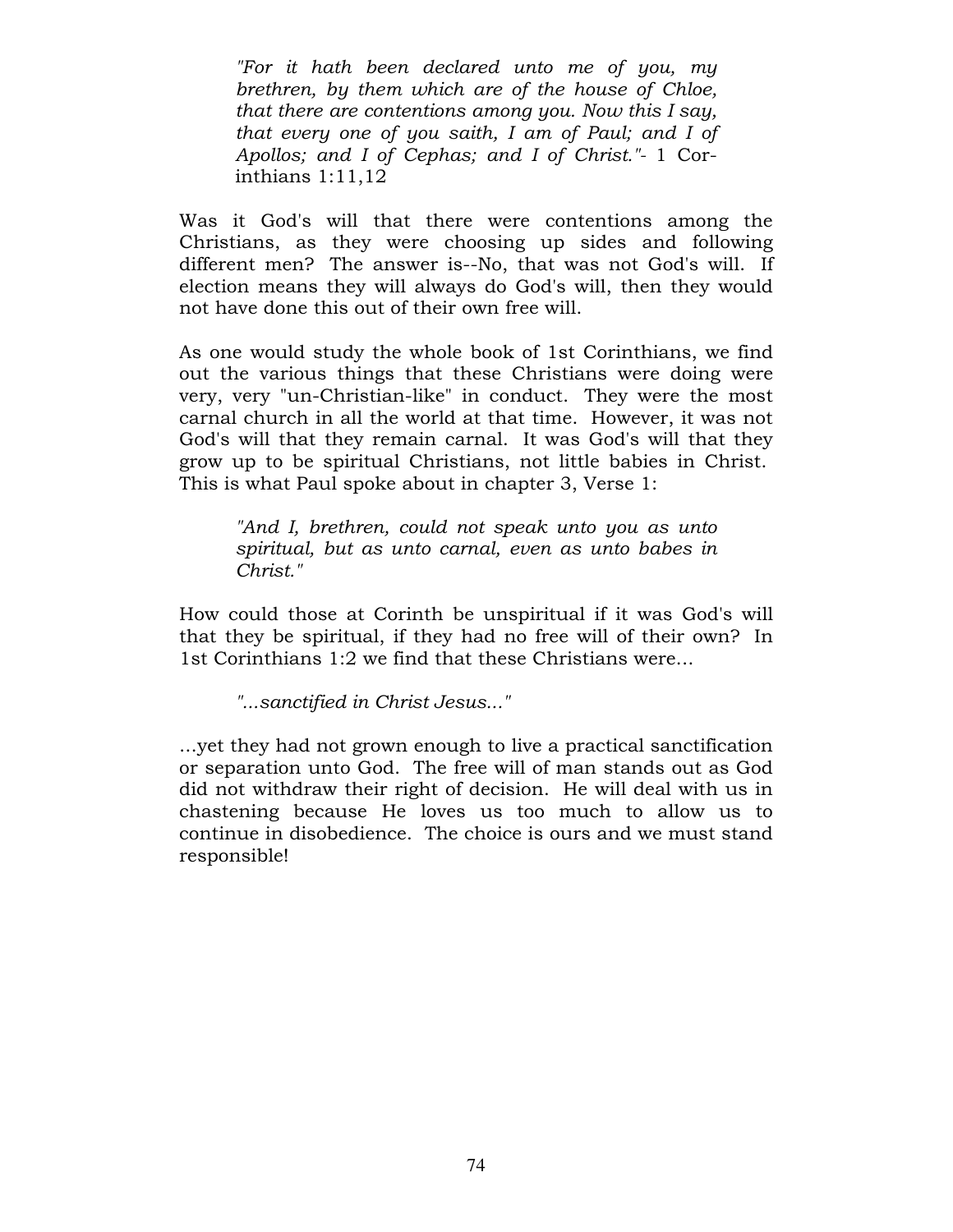### 20. Jeremiah.

"Then the word of the Lord came unto me, saying, Before I formed tee in the belly I knew thee; and before thou camest forth out of the womb I sanctified thee, and I ordained thee a prophet unto the nations." - Jeremiah 1:4,5.

God said that He knew Jeremiah while he was yet in is mother's womb, and that He had chosen him for service. This is God's will for the prophet, Jeremiah, and it does reveal the will of God. It is true that God revealed His will for Jeremiah before he was ever born. It now becomes Jeremiahs choice whether he will yield to God's will or not (Read all of Psalms 139, especially noticing Verses 13 and 16 concerning God's omniscience about every individual before they are born). Jeremiah, like many of us, tried to excuse himself from God's calling. Notice in Jeremiah 1:6:

### "Then said I, Ah, Lord GOD! behold, I cannot speak: for I am a child."

If election to service were true, then Jeremiah would have automatically been jubilant and excited over hearing about God's will for him. But such was not the case at first. Many Christians, like Jeremiah, change their mind and go on to serve the Lord. But we also find that many do not, which is sad and tragic! As His children, God wants ALL of us to serve Him. If election were true, over-riding the free will of man, then all Christians would automatically want to serve Christ and there would never be any need for chastening!

21. A Personal Friend.

While in Bible college and in our Senior year, a good friend of mine possessed "straight A's" in school. When the day of our final exams arrived, my friend did not show up. He left school and did not take his final exams; therefore, he did not graduate. Was this God's will for him? Absolutely not! God wanted him to finish the course, as Paul has stated in Acts 20:24:

"But none of these things move me, neither count I my life dear unto myself, so that I might finish my course with joy, and the ministry, which I have received of the Lord Jesus, to testify the gospel of the grace of God."

The glorious part about this story is that my friend came back to school after time, completing his final exams and graduated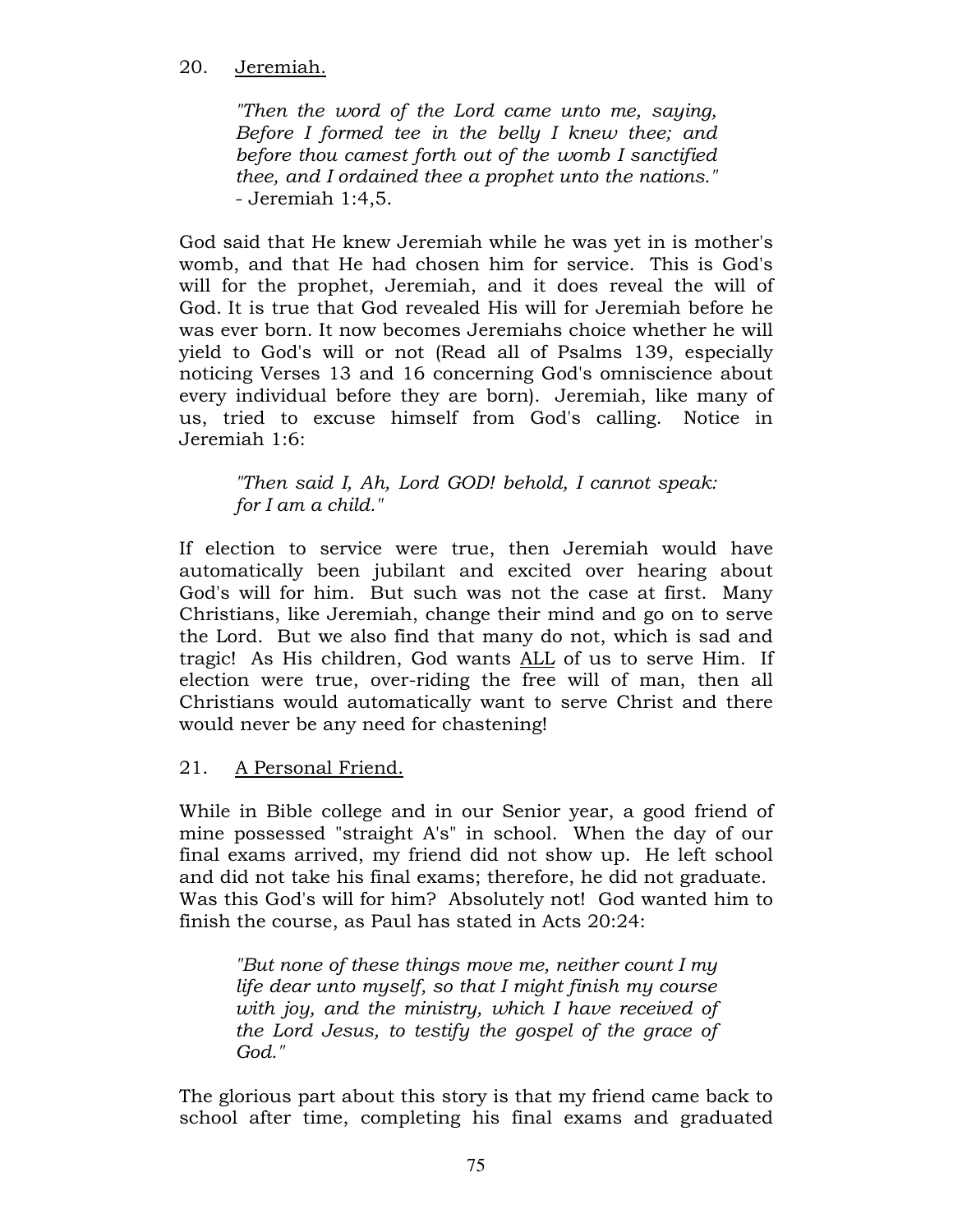from college. He is now a missionary in Argentina, doing a great work for the Lord. Was that God's will that he dropped out of school? I think not! Did God direct him to drop out? Absolutely not! Being close to my friend while going through college, I am aware of the circumstances that brought this about. God allowed him to make his choice, later, to reconsider and finish the calling God had for him. We do thank God for His patience with us as He directs us by His Word and conviction of the Holy Spirit--always allowing us our free will to serve Him. God wants you to serve Him out of love--not because we are some machine with no free will at all. My friend was responsible for the decisions he made. I am grateful he finally made the right decision to finish the course and answer the calling of God.

#### 22. Pastor Younce

When I first trusted Christ as Savior, I knew that I was doing things God did not want me to do. Drinking and other things were not God's will for my life after I was saved, but for a year I still did a lot of those things. I knew that I was saved and that I still possessed eternal life because it was not predicated upon my good works. When I was saved, God never rescinded my free will. It was God's will and through the conviction of the Holy Spirit and influence of other Christians, my life began to change. Later, I dedicated my life to Christ and went ahead and followed the leading of the Lord, going to Bible college and getting prepared for the ministry. But remember, this was my choice. God did not make me do it. I could have resisted If I had wanted to, and at times there was much opposition against fulfilling God's will for my life. I had difficult decisions to make but I chose to go ahead and put the Lord first in that respect. But I did not have to. Again, God did not take away my free will or my right to make that choice. God did His part, as far as convicting and leading, but it was then up to me to decide if I would yield to God's will or reject it.

Should I seek to please men and stay on the job I had with security, or seek to please the Lord and quit that job to enter Bible school? Again, I thank God that He did not make me a robot but allowed me to choose to serve Him out of love. My free will was not over-ridden by the Lord. I was allowed to make that choice and I thank God for that. You and I must stand responsible for the decisions we make because of the free will that God has given us.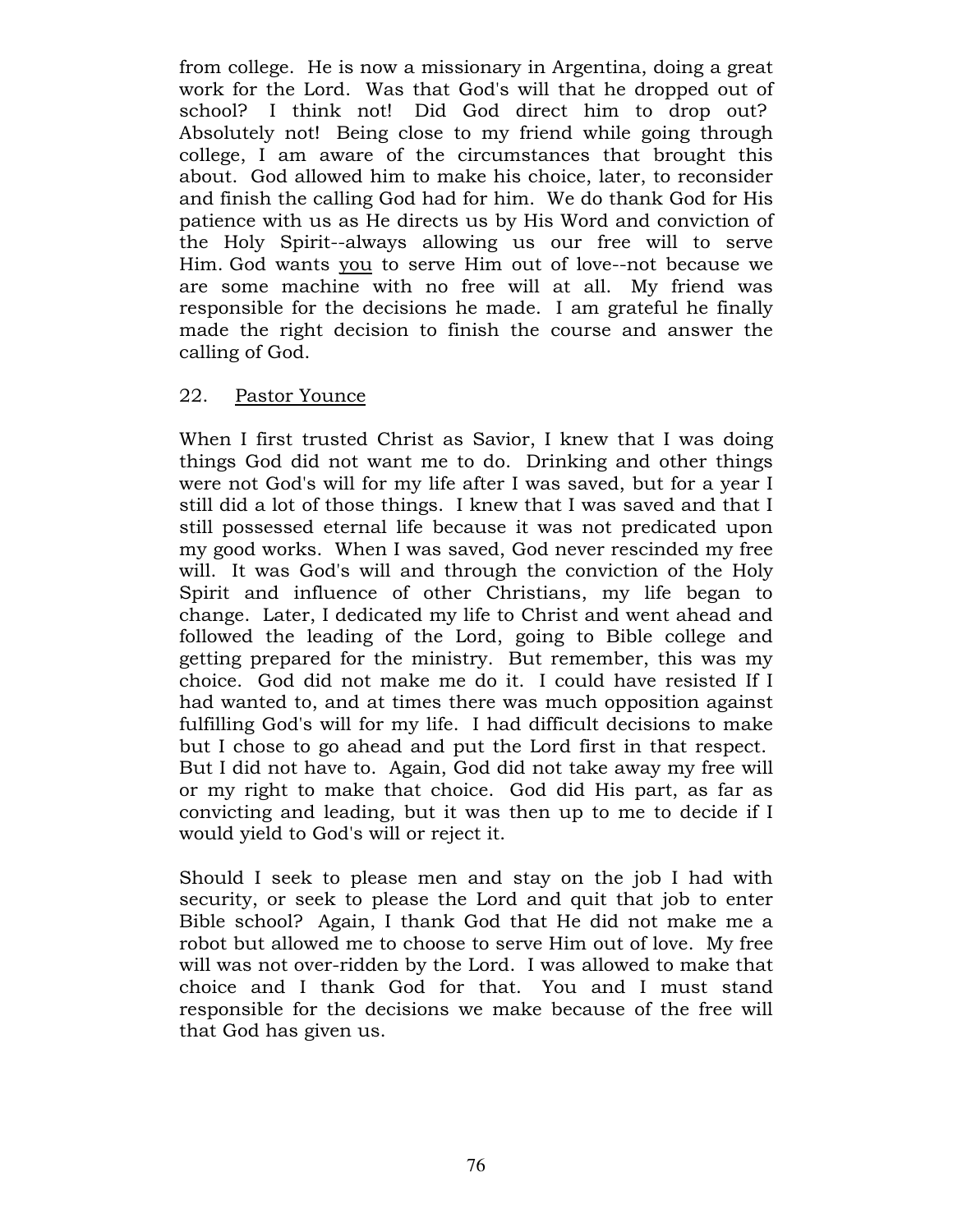### 23. Israel

"Brethren, my heart's desire and prayer to God for Israel is, that they might be saved." - Romans 10:1

Paul's will corresponded with God's will that all Israel be saved. This corresponds with many other portions of the Word of God where He is "not willing any should perish but that all should come to repentance." If election to salvation were true, then every Jewish person would be saved because they would have no free will to reject God's call by the Gospel. Yet, we find that not all Israel is saved. Each individual Jewish person has a free will to receive or reject Christ. If election were true, then no Jewish person would ever be lost. Here, again, surfaces the free will of man.

# 24. "All" Means "All!"

"All we like sheep have gone astray; we have turned every one to his own way; and the Lord hath laid on him the iniquity of us  $all.$ " - Isaiah 53:6.

If the doctrine of election to salvation is true, then we would have to conclude that this verse is an outright lie! This Verse explicitly declares two facts: One is that we have all sinned and gone astray, the second is God has allowed Christ to pay for the sins of everyone. One man has rightly said, "If we want to know how to be saved as it includes everyone, you go in at the first all and come out at the last all, and you have been saved." You see, no one is excluded. All the sheep have gone astray; therefore, God Laid upon Christ the iniquity of us all. Why would Christ pay the penalty for the sins of all if all could not be saved? There is no basis for God to choose or reject anyone other than their acceptance or rejection of Christ.

God's character never changes. God is Holy, God is Righteous and God loves the whole world--even while we were sinners. Notice in Romans 5:8...

"But God commendeth his love toward us, in that, while we were sinners, Christ died for us."

The Lord's will is for all to be saved as we are all sinners. Revelation 22:17 limits no one :

"And whosoever will, let him take of the water of life freely."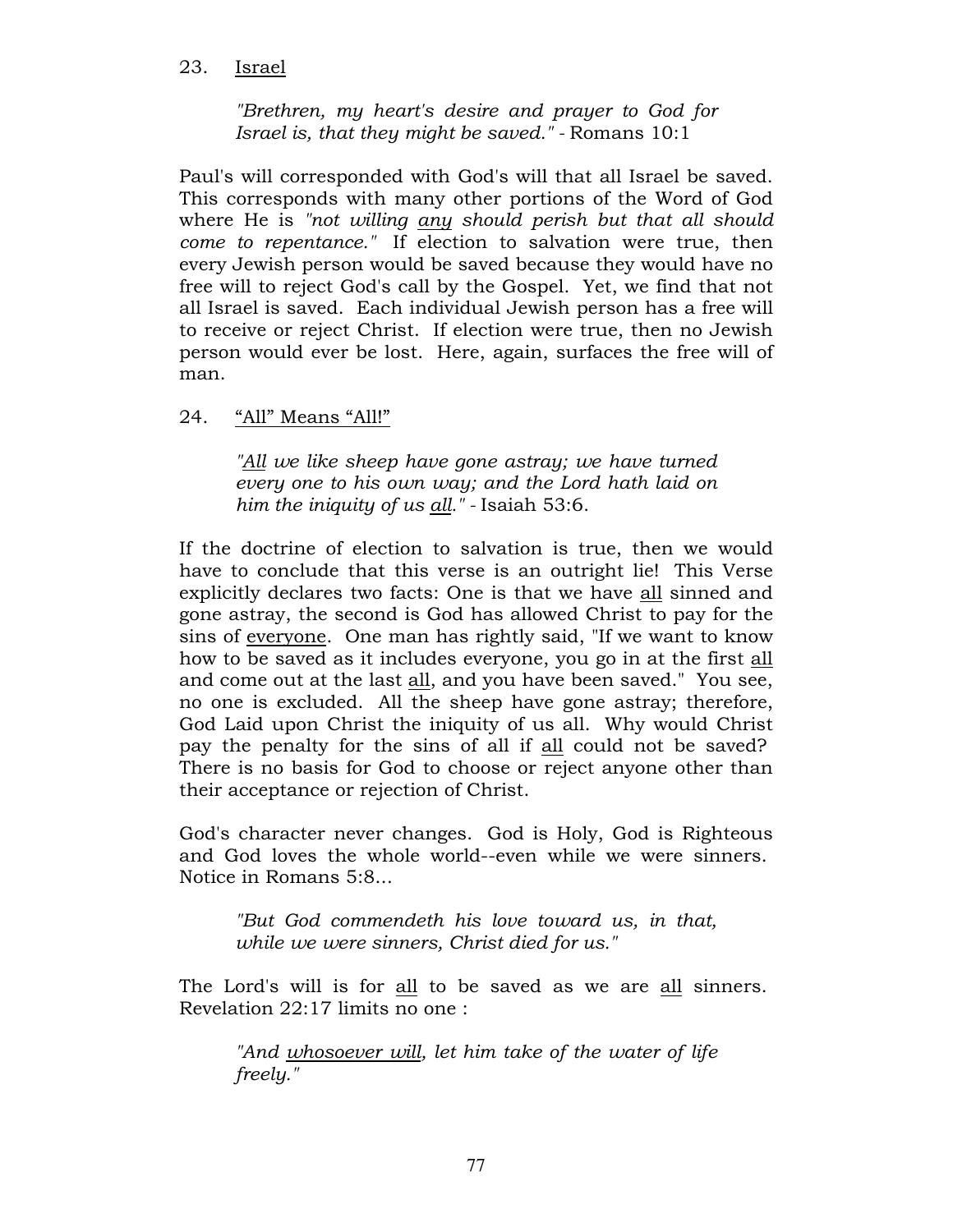#### 25. Christ Is The Light.

"In him was life; and the life was the light of men." "That was the true Light, which lighteth every man that cometh into the world." - John 1:4,9

The doctrine of election is contrary to God's will as seen in these Verses. The light of the Lord Jesus Christ lights every man that is born into the world. Notice in Verse 7:

"The same come for a witness, to bear witness of the light, that all men through him might believe."

This is God's will. Every man born possesses the illumination that there is a Divine Creator. This corresponds perfectly with other portions of the Word of God such as Romans 1:19,20:

"Because that which may be known of God is manifest in them; for God hath shewed it unto them. For the invisible things of him from the creation of the world are clearly seen, being understood by the things that are made, even his eternal power and Godhead; so that they are without excuse."

Man has a God-given sense when he is born to know there is a Creator, so that no man can claim excuse. Verse 20 tells us that man has the knowledge of a Divine Creator by the things he can see--the stars, the sky, the moon, and the things that no man could create or set in order. This is attested to also by Isaiah 45:6...

"That they may know from the rising of the sun, and from the west, that there is none beside me. I am the LORD, and there is none else."

Why would God instill this knowledge in everyone if it was not God's will for everyone to acknowledge Him, and be saved?

An example of this was a man by the name of Cornelius. We find his story recorded in Acts 10. Cornelius was a man who had desire to know God but did not know Christ. He was a lost man, yet he had a desire to know the Creator. No one had told him about the Lord Jesus Christ. Where did he get the knowledge that there was a God? Acts 10:1 tells us that:

"There was a certain man in Caesarea called Cornelius, a centurion of the band called the Italian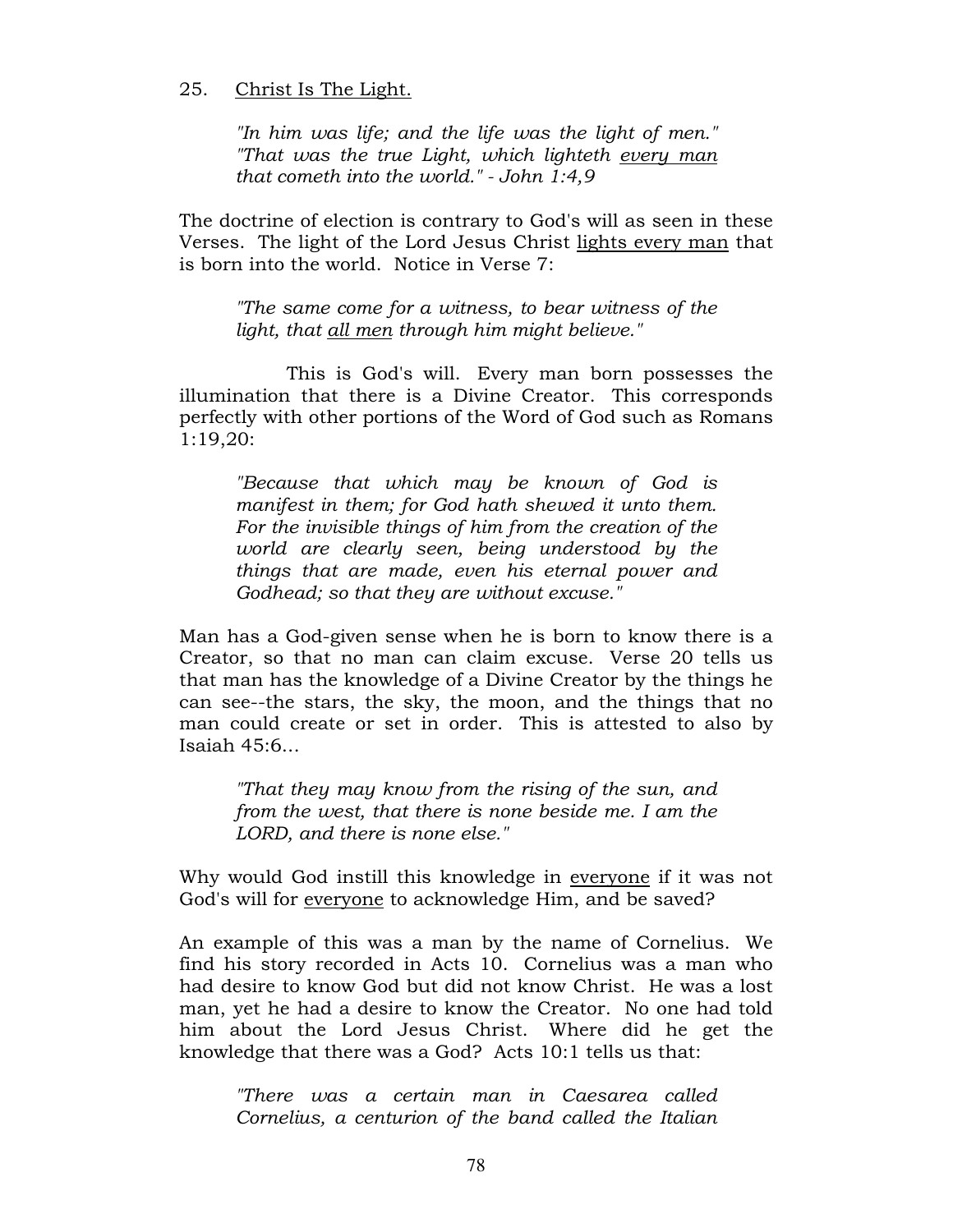band. He was a devout man, and one that feared God with all of his house, which gave much alms to the people, and prayed to God alway."

If you were a neighbor to Cornelius at that time, you would have concluded that he was saved, but he was not. Cornelius was sincere in his worshipping of God but he did not have the truth concerning Christ for eternal life. We find in Chapter 11, Verse 14, that God had arranged for Peter to meet with Cornelius and tell him how to be saved:

"Who shall tell thee (Cornelius) words, whereby thou and all thy house shall be saved."

This was God's responsibility and He fulfilled it by sending Peter. When any person has a desire to know the will of God, it then becomes God's responsibility to see that that person hears the Gospel. Cornelius is proof that Romans 1:18 and 19 are true.

There are also many who do not have a desire to know the truth. It then becomes our responsibility to take the Gospel to them, even when they are not interested in God. We are to persuade them and compel them to come in. Paul reasoned with the Jews in the synagogues many times on his missionary journeys.

Many people do not have a desire to be saved because of a misconception that salvation has to be worked for. Many have come to know Christ as Savior after they have heard the truth of the Gospel that we are saved by grace through faith and not by works (Ephesians 2:8,9). You see, it is God's will that all would be saved. Romans 1:19,20 remind us that God has manifested in every person the knowledge that there is a God. In John 1:9, this light is in every man that is born in the world. Notice again in Verse 7:

"The same come for a witness, to bear witness of the light, that all men through him might believe."

These Scriptures reveal to us God's perfect will. The doctrine of election is in sharp contrast--not in harmony with the will of God and man's free will.

26. Sin--The Condemnation

"For since by man came death, by man came also the resurrection of the dead. For as in Adam all die, even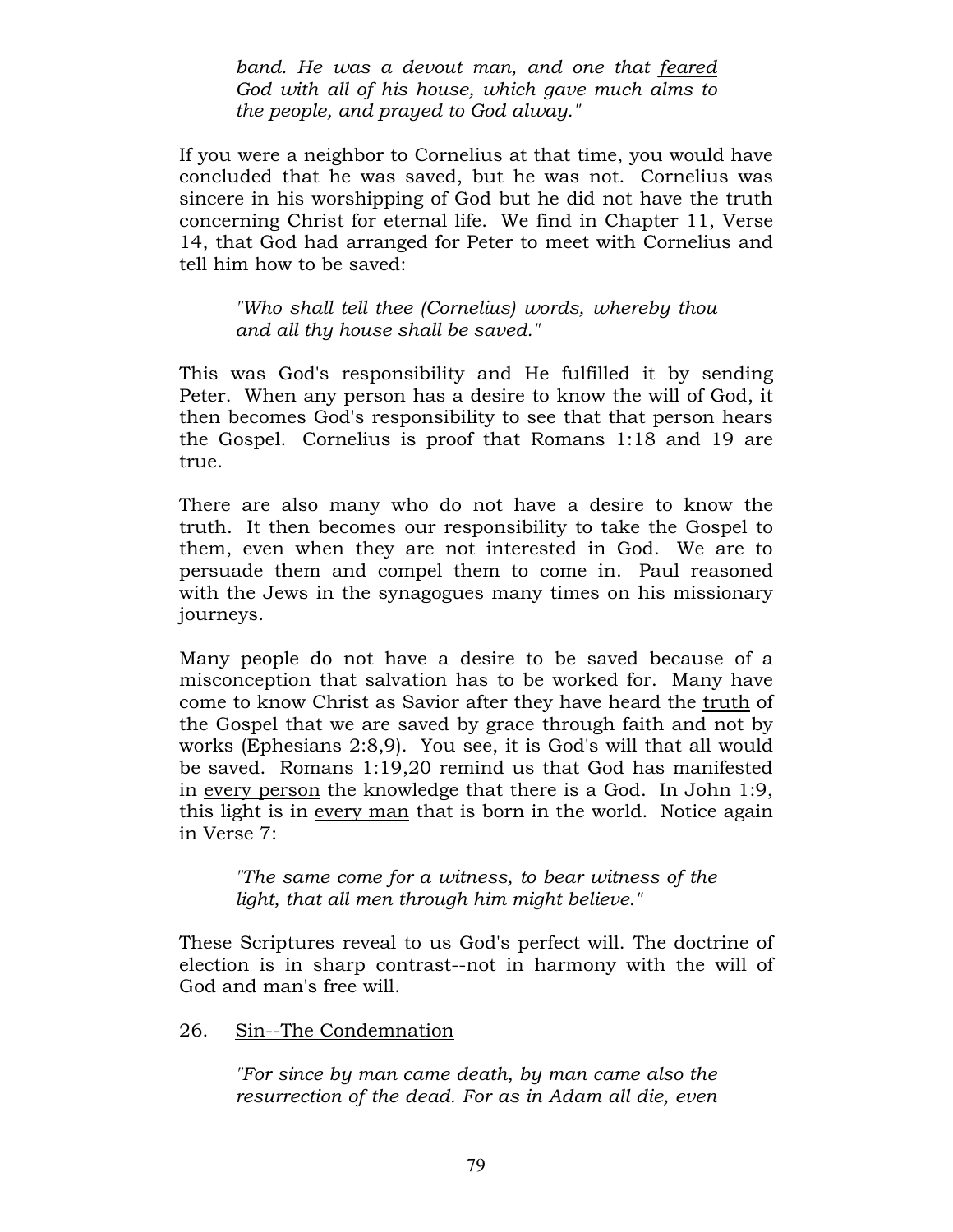so in Christ shall all be made alive." - 1 Corinthians 15:21, 22

The common denominator for all mankind is sin. If God elects some to be saved, and not others, on what basis does God do this? All through the Bible, beginning with Adam, we find that God deals with man according to his sin. God deals with the lost concerning the only sin that He will not forgive and that is the sin of unbelief. Concerning the Christian, God deals with him according to the sin he has in his life after he is saved.

Let us go back to the book of Genesis and examine the record concerning the free will of Adam and Eve. In Genesis 2:15-17 we are told:

"And the LORD God took the man, and put him into the garden of Eden to dress it and to keep it. And the Lord God commanded the man, saying, Of every tree of the garden thou mayest freely eat: But of the tree of the knowledge of good and evil, thou shalt not eat of it: for in the day that thou eatest thereof thou shalt surely die."

At the point when man was created he was not spiritually dead. He was in an untested state concerning the commandment of God. We find no judgment pronounced upon Adam until he purposely, of his own free will, chose to disobey God. God is no respecter of persons. He dealt with Adam and his free will of choice as He does with every offspring of Adam clear on down to you and me. "For as in Adam all die." From the time Adam was created until he disobeyed God, he did not possess a fallen nature. He did possess a nature created of God such as no other person has ever had. When he sinned, that fallen nature was passed to every person thereafter. God had known by His foreknowledge that Adam would disobey Him, but He gave Adam the free will to make that decision himself.

It is important to remember that man's destiny of Heaven or Hell is determined by his sin. If a person chooses to pay for his own sin in Hell, God will honor his decision. If one chooses to go to Heaven, then he has the right by trusting God's payment for his sin, which is Christ. But the choice is his. Since everyone has inherited the old sin nature from Adam, God has concluded in Romans 3:23:

"For all have sinned, and come short of the glory of God."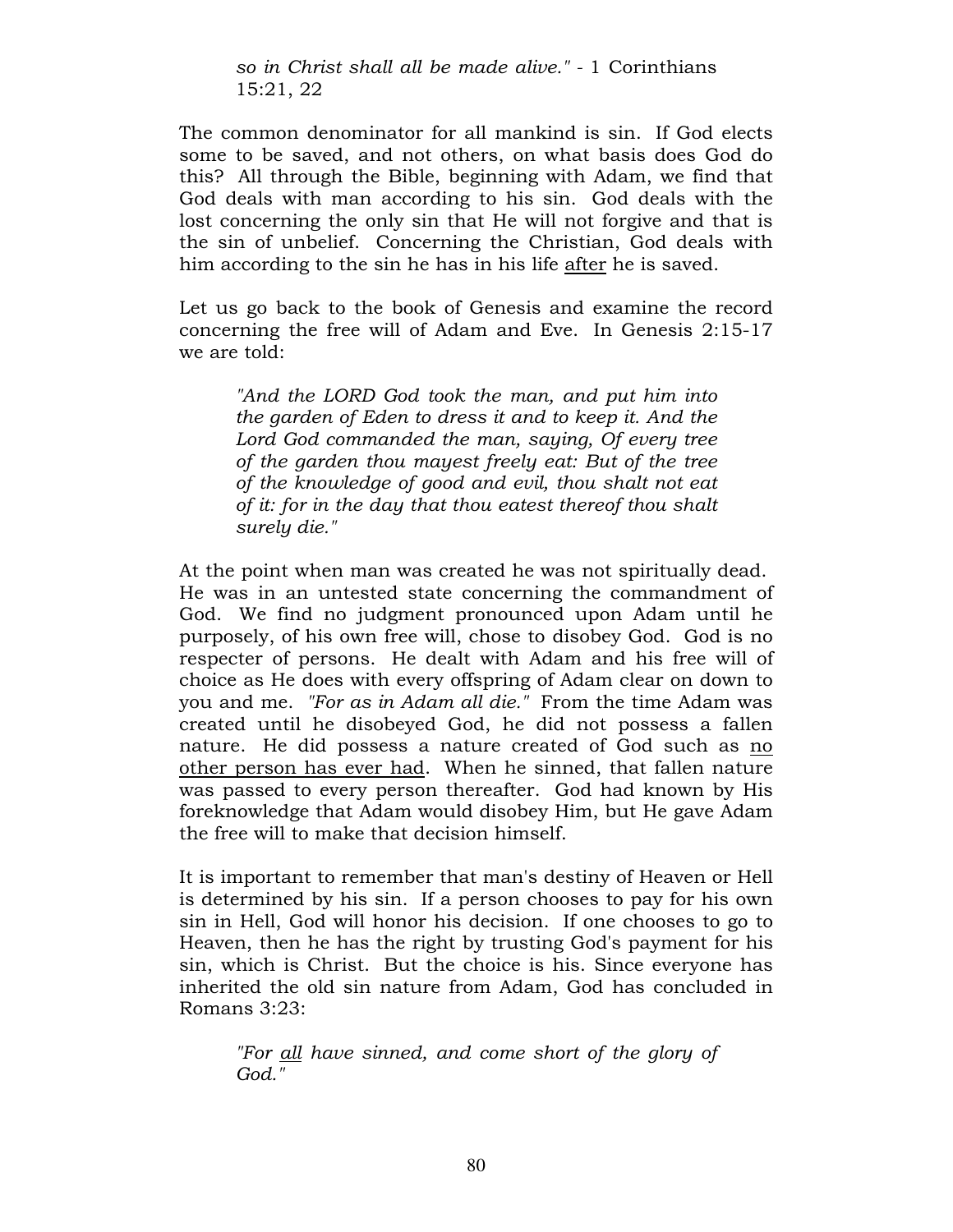In other words, we do not become a sinner because we sin--we sin because we are born a sinner! Therefore, we fall short of being as righteous as God Himself.

God deals with all mankind on the basis of sin. In Romans 6:23 God has concluded that "the wages of sin is death." This is why every person born into this world is in a condemned state. Notice in John 3:17:

"For God sent not his Son into the world to condemn the world; but that the world through him might be saved."

We are all condemned because of sin. Notice carefully that justification for eternal life would then be on the basis of God dealing with the sin problem and not because of anything else. When Christ came into the world, the world was already condemned. He did not come to condemn it. But now we see the will of God revealed when He states "that the world through him might be saved." God sent Christ to pay for the sins of the world; therefore, any person who wishes may come to Christ and be saved.

God leaves no shroud of darkness surrounding His purpose and His will concerning man. God very simply tells us why we are condemned and how we can be justified through our faith in Christ. If God would elect some to be saved, and not others, He would then be a respecter of persons and would contradict His own word as found in Acts 10:34:

"Then Peter opened his mouth, and said, Of a truth I perceive that God is no respecter of persons."

I would like to continue along on this same line of thought. Notice Jesus' Words in John 14:6:

"...I am the way, the truth, and the life: no man cometh unto the Father, but by me."

In Romans 3:9-12 we find out the indictment of man concerning sin, as this is the basis for God's dealings with mankind. Notice Verses 9 to 11:

"What then? are we better than they? No, in no wise: for we have before proved both Jews and Gentiles, that they are all under sin. As it is written, There is none righteous, no, not one: There is none that understandeth, there is none that seeketh after God."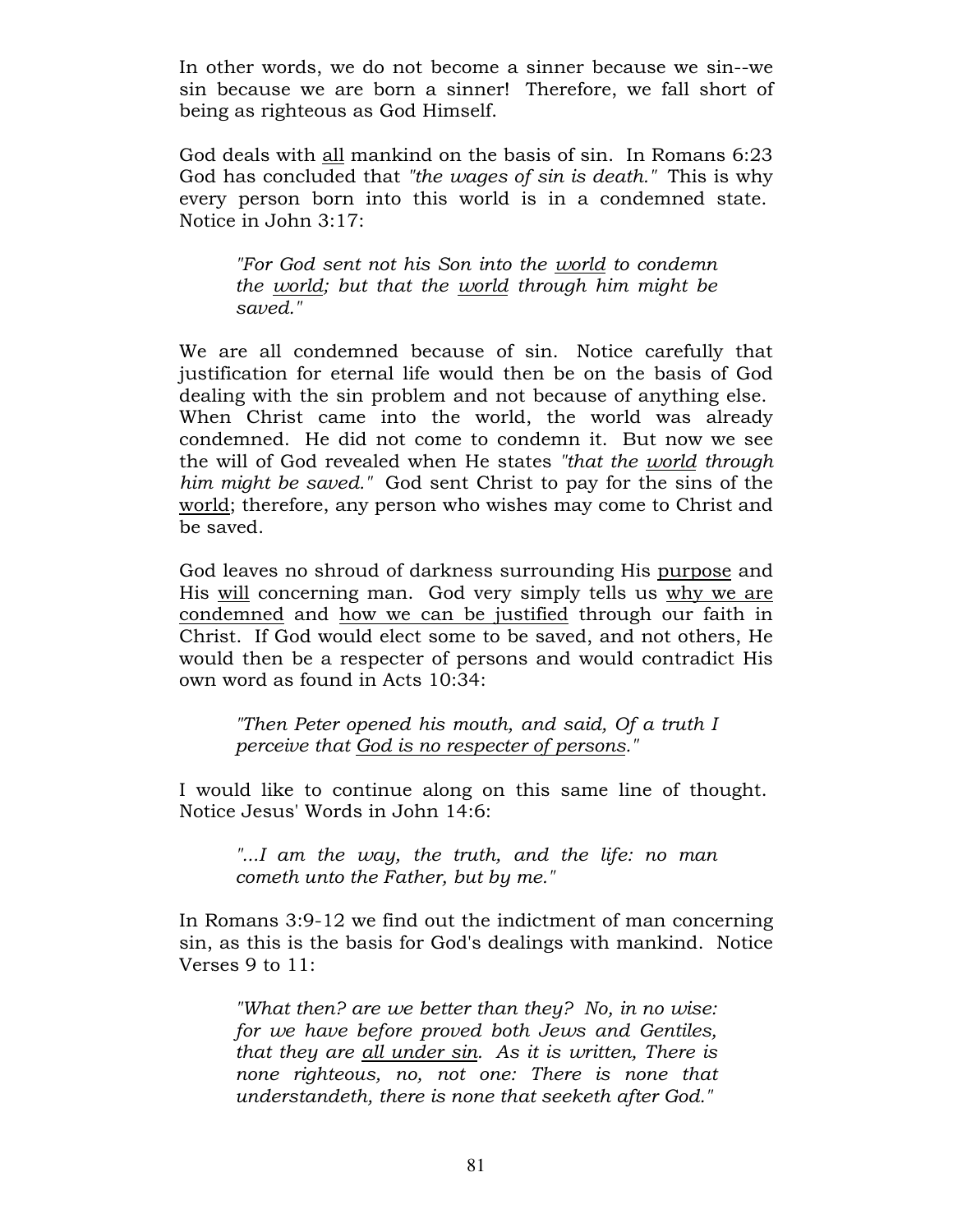Now in Verse 12:

"They are all gone out of the way, they are together become unprofitable; there is none that doeth good, no, not one."

Notice again Romans 3:23:

"For all have sinned, and come short of the glory of God."

Now we would like for you to look at Romans 5:12...

"Wherefore as by one man sin entered into the world, and death by sin; and so death passed upon all men, for that all have sinned."

Let us look in the Old Testament at the book of Isaiah in 64:6...

"But we are all as an unclean thing, and all our righteousness are as filthy rags; and we all do fade a leaf; and and our iniquities, like the wind, have taken us away."

Ecclesiastes 7:20 is in perfect harmony with these Verses:

"For there is not a just man upon earth, that doeth good, and sinneth not."

Psalms 51:5 speaks concerning David:

"Behold, I was shapen in iniquity; and in sin did my mother conceive me."

In 2 Chronicles 6:36 we are told that...

"If they sin against thee, (for there is <u>no man which</u> sinneth not)."

26a. Sin--The Invitation.

It is very important to remember that God deals with all of mankind according to his sin. Notice the invitation that God gives to all mankind as recorded in Isaiah 55:1:

"Ho, every one that thirsteth, come ye to the waters, and he that hath no money; come ye, buy, and eat, yea, come buy wine and milk without money and without price."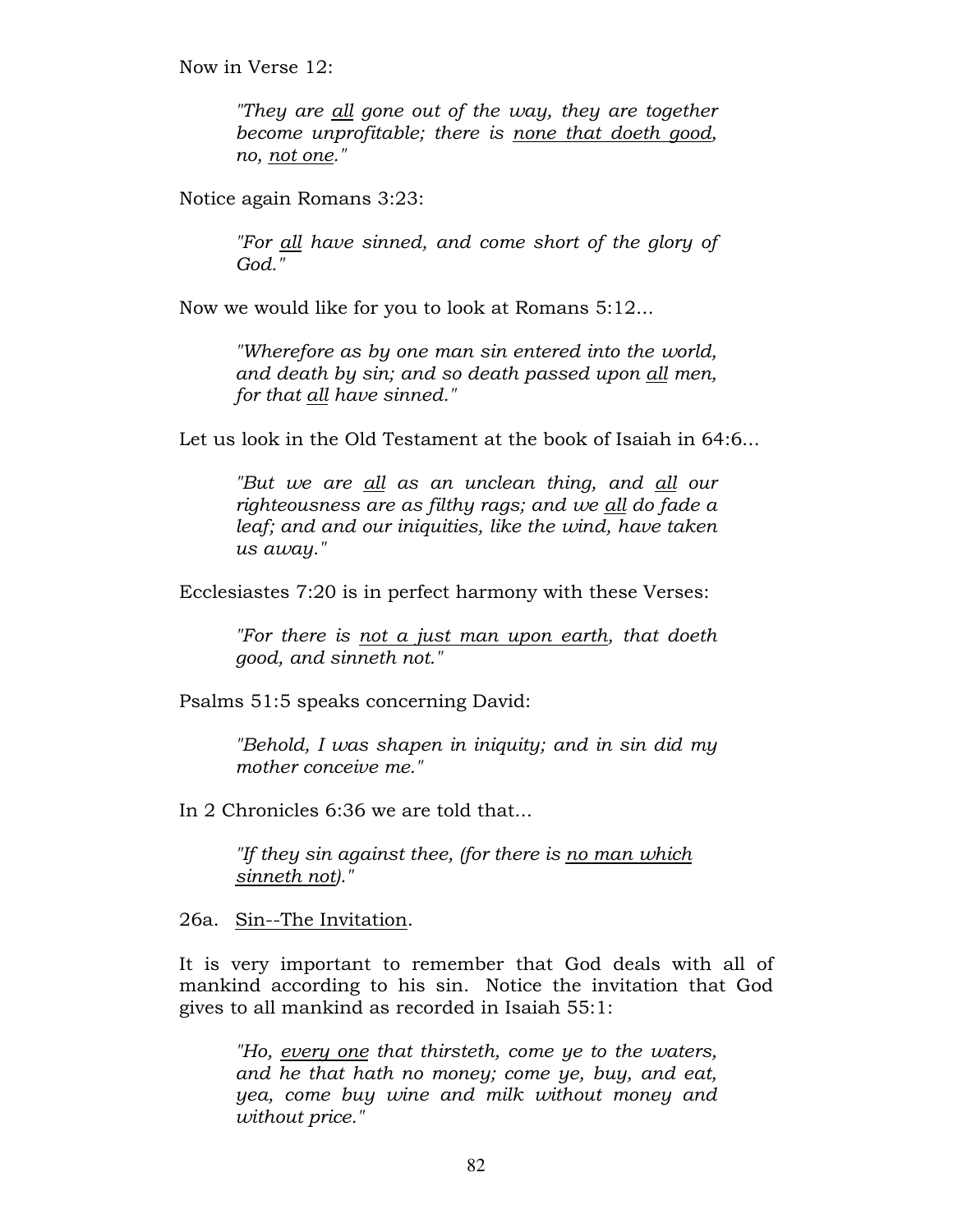Here we are told that God's invitation is extended to everyone. Now let us go to the New Testament in John 1:29:

"The next day John seeth Jesus coming unto him, and saith, Behold the Lamb of God, which taketh away the sin of the world."

In John 16:8,9 we are told:

"And when he is come, he will reprove the world of sin, and of righteousness, and of judgment: Of sin, because they believe not on me."

The word ''reprove'' would be better translated ''convict.'' The Holy Spirit will convict how many? The world. If every person could not be saved, because they were not elected to be saved, then why would the Holy Spirit waste His time convicting those who could not be saved, because they were not elected? Do you begin to see how contradictory this doctrine of election to salvation is to the Word of God?

Some who endorse election have become very subtle in their endorsement of this doctrine. They seek to appease everyone by their "fence straddling" position. They claim that they do not believe in a limited atonement. They state that God does elect some to be saved, but on the other hand, God did not elect the others to be lost. Those who hold to that position do nothing more than "talk out of both sides of their mouth--which amounts to a big bunch of double-talk!"

When I was in high school a large number of boys went out for the basketball team. After try-outs the coach chose certain boys to remain on the team and cut others. You see, the coach chose to elect certain ones to remain on the team and chose to cut the others. If election to salvation is true, the same principle applies. If God elected some to go to Heaven--then I don't care how you ''slice it or cut it''--the others were elected to go to Hell! Those who endorse this "fence-straddling" position do endorse a limited atonement, they just do not want the title. This is like saying, "I lie--but do not call me a liar," or "I cheat--but do not call me a cheater." Or a person claiming not to believe the Bible but still not wanting to be called an Atheist or Agnostic.

Those who adhere to the doctrine of election to salvation do believe in a limited atonement--whether they claim the title or not!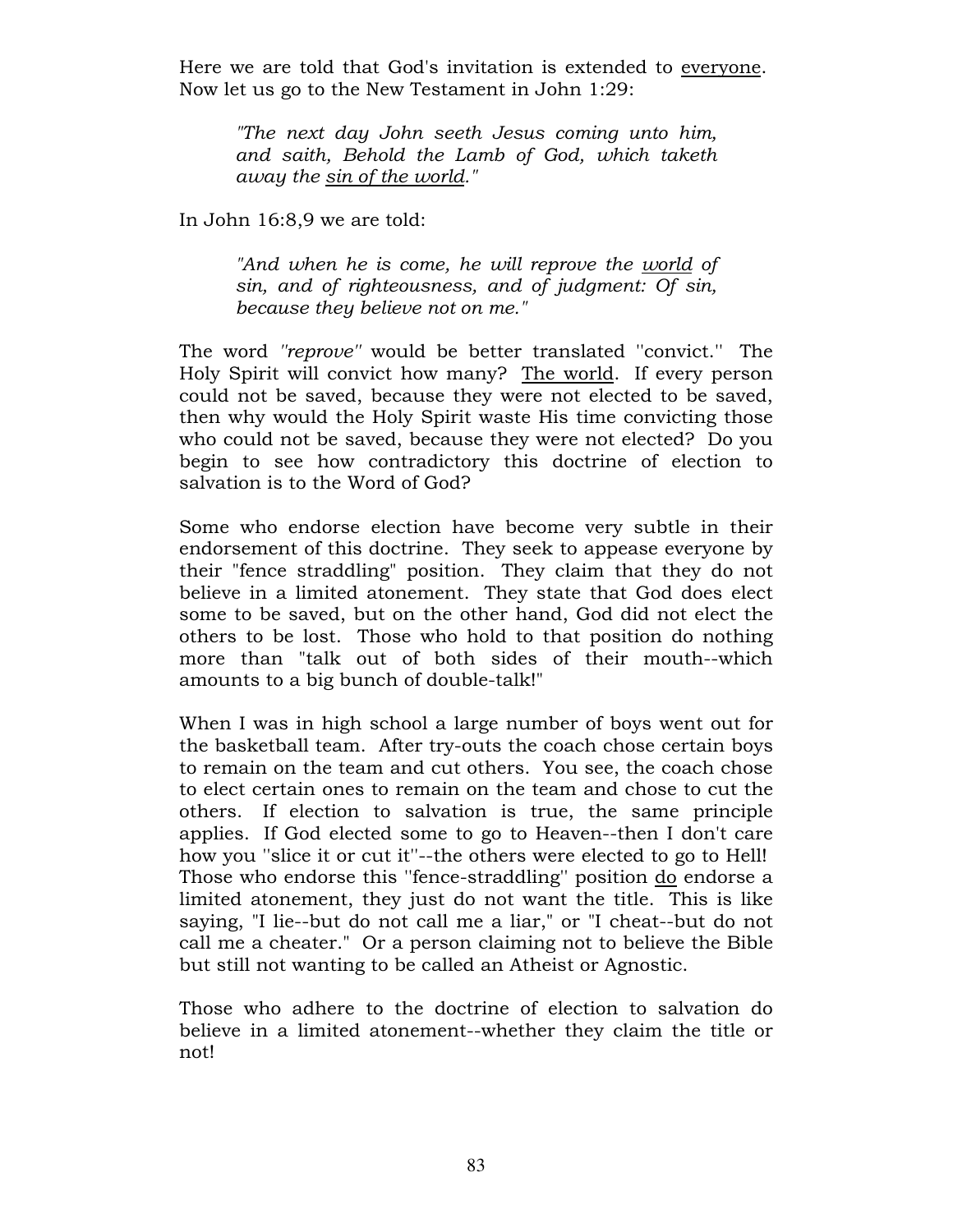## 27. Hell

"Then shall he say also unto them on the left hand, Depart from me, ye cursed, into everlasting fire, prepared for the devil and his angels." - Matthew 25:41

God did not prepare Hell for mankind as it was never God's will that man should sin. Hell was originally prepared for the devil and his angels. This reveals to us that man had a free will and a free choice. Adam and Eve, the progenitors of the human race, chose willfully to disobey God, which they did. God did not elect them to do that. It was of their own volition to choose or reject the will of God. So it is with everyone to choose or reject God's payment for their sin, the Lord Jesus Christ. Everyone stands responsible for their own decision.

# 28. The Twelve Spies Sent To Canaan

We find the record in Numbers 13. God had promised the land of Canaan to the children of Israel in Verse 2. Twelve spies were sent into Canaan and returned with their report. Two men, Caleb and Joshua, gave an encouraging report and stated in Verse 30:

"...Let us go up at once, and possess it..."

The other Ten gave a negative report of discouragement in Verse  $31:$ 

"...We be not able to go up against the people; for they are stronger than we."

The Ten went against God's will because of their lack of faith. If they were elected to serve with no free will, they would never have gone against God's will. Either God elected them to go against His own will or they chose to oppose God's will. Would one dare place the blame on God for their disobedience or should we hold the Ten responsible for their own choice? This author's verdict is: God is innocent--the ten spies are guilty!

# 29. Israel's Murmuring

Israel was about to rebel by refusing to enter Canaan and claim it as their possession. They were persuaded by the negative report of the ten spies. Caleb and Joshua pleaded with them in Verse 9: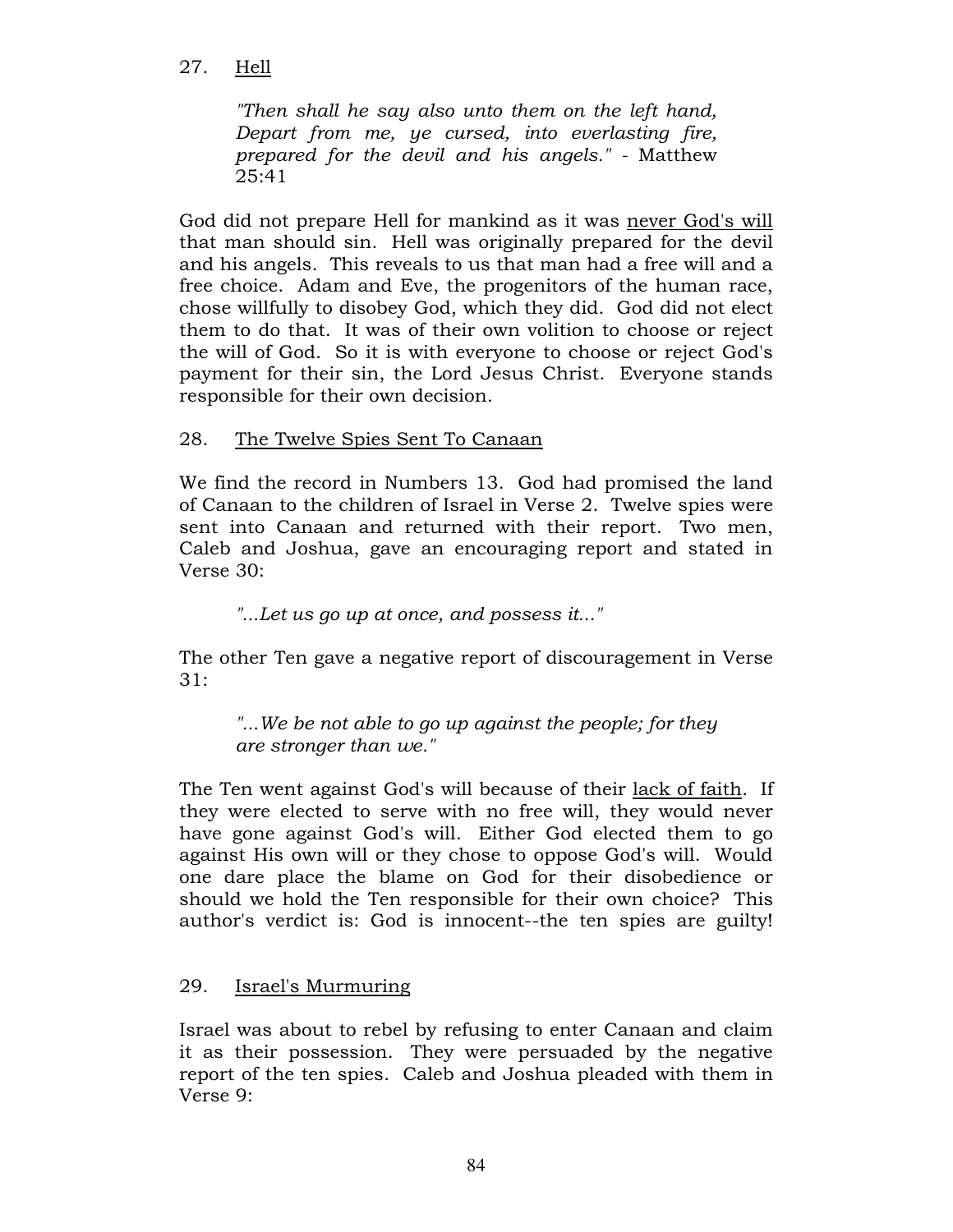"Only rebel not ye against the LORD, neither fear ye the people of the land; for they are bread for us; their defense is departed from them, and the LORD is with us: fear them not."

Why plead with them to rebel not if they had no free will to rebel with? Here, again, man stands responsible for his decisions by his own free will and choice.

There are thousands of examples that could be added. This section contains only the tip of the iceberg; but, I feel, enough to stimulate one's thinking.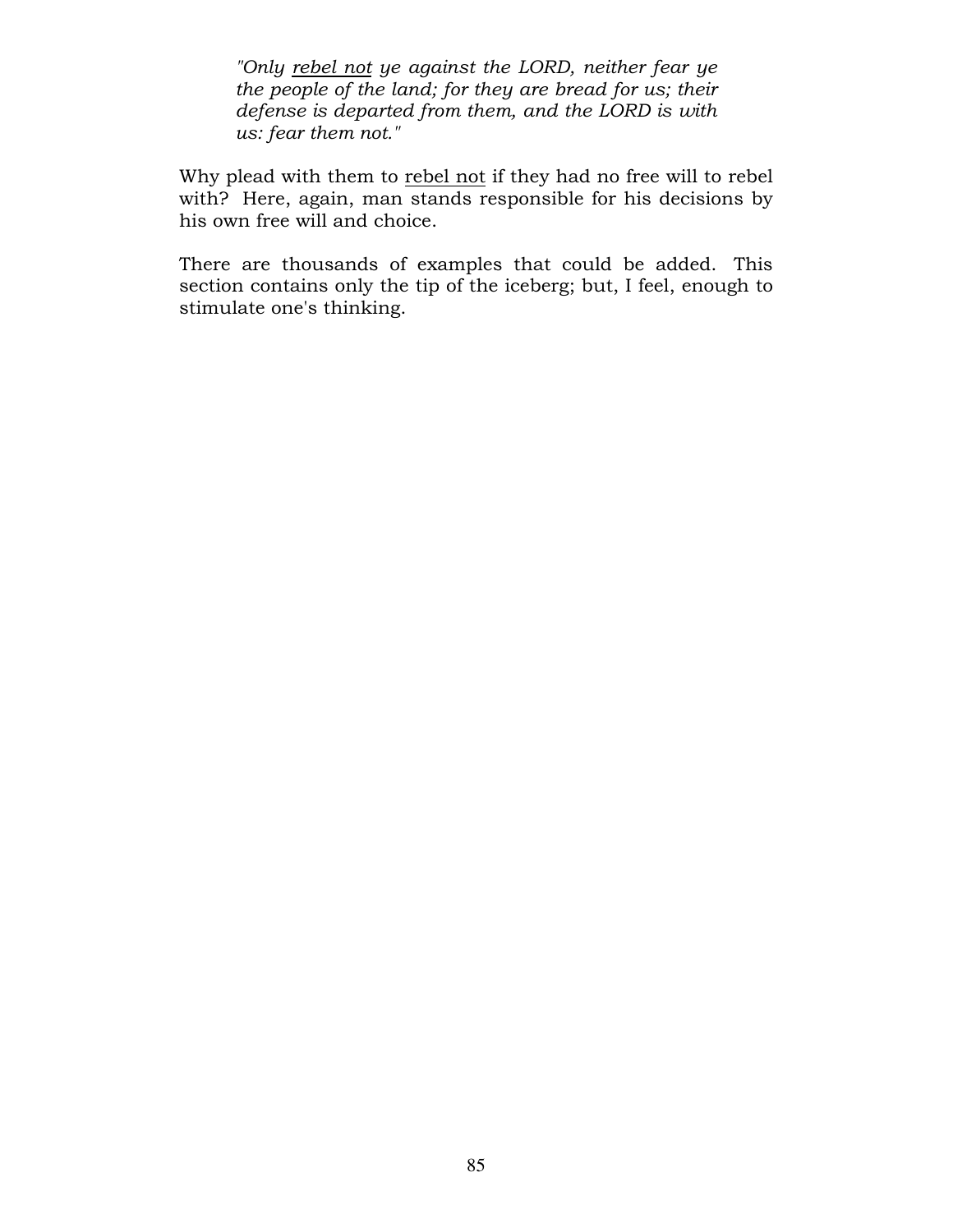### CHAPTER THREE

### IV. EXHIBITING VERSES ENDORSING MAN'S FREE WILL

## 1. Robot's Have No Free Will

If God had elected certain people to be saved and to serve with no free will, then all of the saved would be like robots. They would be programmed, with no thinking ability of their own. In Genesis 1:27 we are told:

"So God created man in his own image, in the image of God created he him; male and female created he them."

This is not not referring to God's physical image, as God is spirit; but, rather, to one's personality, mind, will, emotions, intellect and etc. If God created certain people with no free will- then God had no free will, as they were created in the image of God!

God wants us to love Him because He first loves us. How could God be satisfied with a love He, Himself, had to program into those whom He elected to save. This kind of love would be artificial--not real. God's will is that we love Him out of our free will that he gave us.

### 2. Is God Unrighteous?

Can God Be just and righteous in electing some to be saved and not others? The answer is NO! Notice in Romans 3:26:

"To declare, I say, at this time his righteousness: that he might be just, and the justifier of him which believeth in Jesus."

God could not be just and righteous if He elected some for salvation, and not others. You see, the "doctrine of election" makes God unjust and unrighteous; but the free will of man exalts His justice and righteousness, because anyone can be saved if they so choose.

### 3. Is God Guilty Of Sinning Against His Own Word?

God is not a respecter of persons. The Lord wills that we follow His example and not be a respecter of persons, which is sin. In James 2:9 we are told: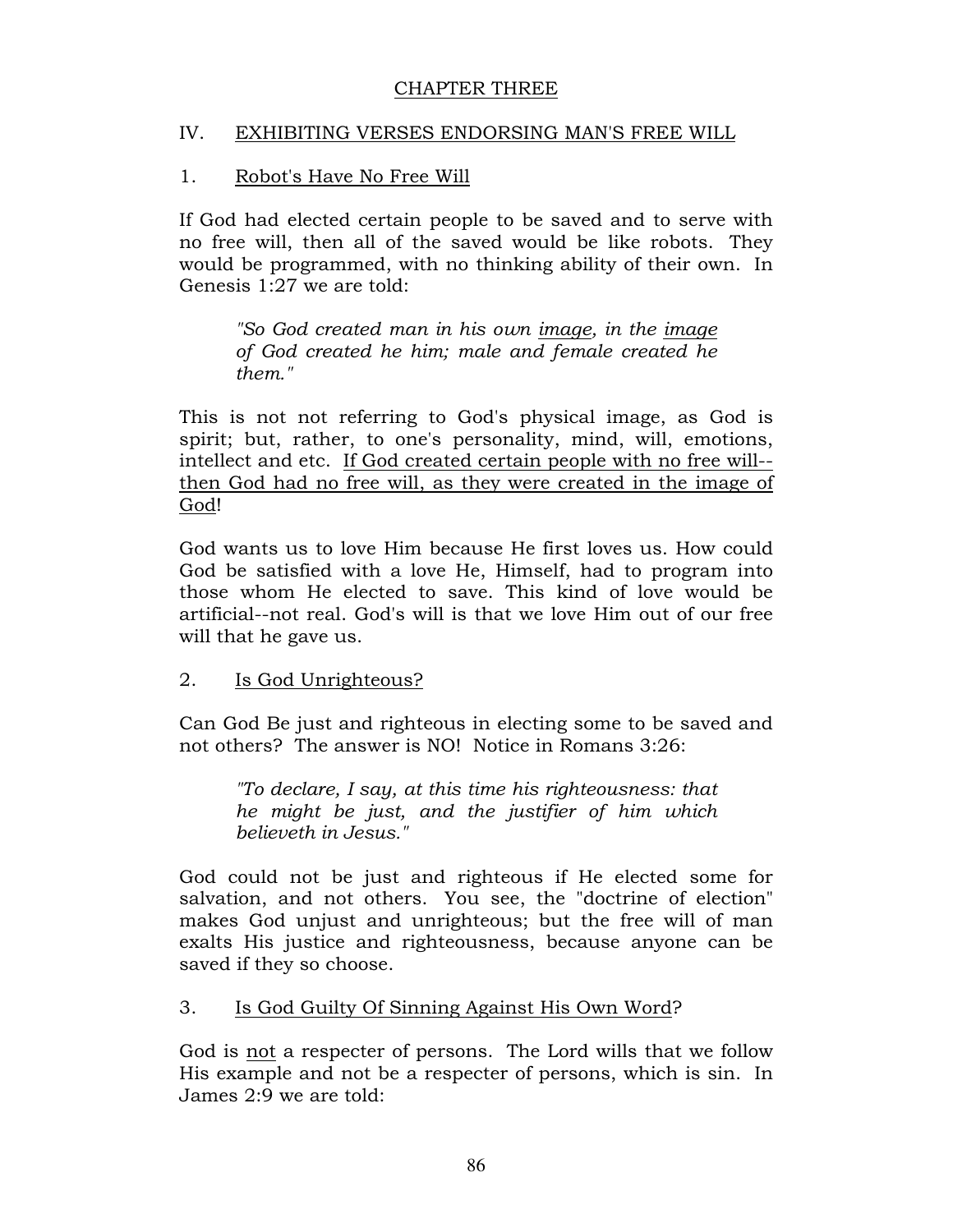"But if ye have respect of persons, ye commit sin, and are convinced of the law as transgressors."

God loves humanity with a greater love (Greek, agape) than we can ever experience until we are saved. Then we have the divine nature (2 Peter 1:4) implanted within us. Many times it is hard, naturally, to love a person with their bad habits, attitudes, insults and etc. This can only be done through the Holy Spirit which enables us to love that person in spite of their character, the way God loved us before we were saved.

Since God expects us not to have respect of persons, it would discredit the character of God for Him to elect some to be saved and reject others. Since it would be sin for us to show partiality, then God would be guilty of the same if election were true. In other words, God would be instructing us not to do something and then be guilty of doing it Himself. How absurd! Notice Peter's words in Acts 10:34:

"Then Peter opened his mouth, and said, Of a truth I perceive that God is no respecter of persons."

It now becomes your choice, either to believe God's Word--or election predicated upon the philosophy of men (Psalm 118:8).

# 4. God's Will For The Abundant Life.

"The thief cometh not, but for to steal, and to kill, and to destroy; I am come that they might have life, and that they might have it more abundantly." - John 10:10.

Since it is God's will that the Christian have an abundant life, then why would God wait until some people are much older before saving them? If God has already predetermined and elected some to be saved, then why would He not do it at a very young age? That way they could enjoy being a Christian all of their life instead of maybe the last few years of their life.

In other words, why would God allow a person to waste his life when he could be using it for the Lord if he was saved at an early age? Many drunkards have been saved and still carry the results of that sin with cirrhosis of the liver. Many homes have been broken up because of the parents practicing sin in their lives. Yet, many of these people are saved after one or two divorces. If they were elected to be saved anyway, why would God not have spared them all of this heartache by saving them at an early age? Remember, in John 10:10 it was God's will that we have life and have it abundantly. The "doctrine of election"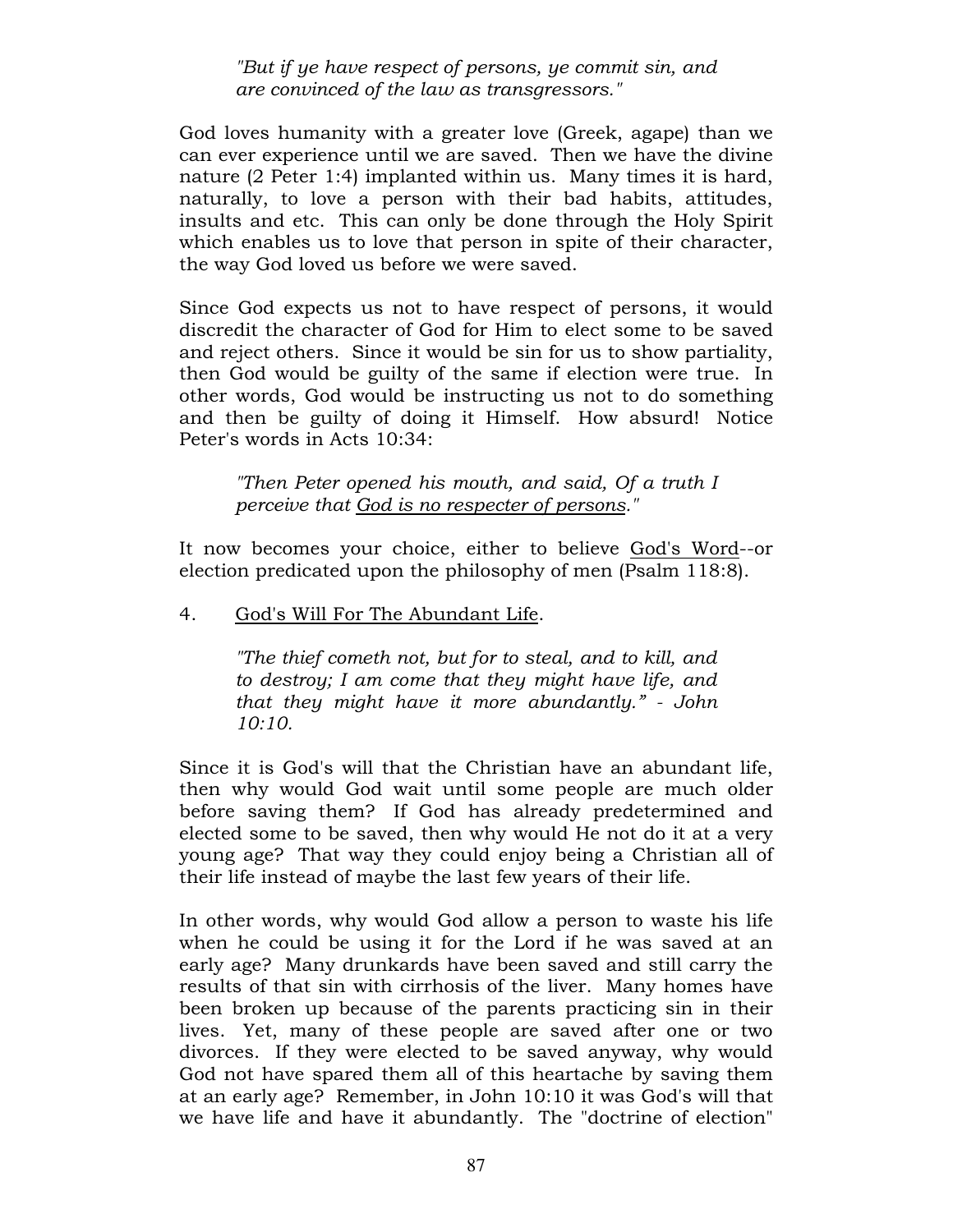fades into oblivion when examined under the light of God's Word. The Word of God is like a refiner's fire. In the steel mills, extreme heat is used to melt the steel so the impurities will come to the surface. In like manner, the Word of God is a refiner's fire which brings to the surface the impurities of this false doctrine.

# 5. John 3:15-18

"That whosoever believeth in him should not perish, but have eternal life. For God so loved the world, that he gave His only begotten Son, that whosoever believeth in him should not perish, but have everlasting life. For God sent not his Son into the world to condemn the world; but that the world through him might be saved. He that believeth on him is not condemned: but he that believeth not is condemned already, because he has not believed in the name of the only begotten Son of God."

The word "world" reveals God's will that all be saved. The word "whosoever" is the opportunity for every man to be saved.

The whole context of these Verses are that a person is guilty and condemned because they, themselves, choose not to believe in the same of the only begotten Son of God. These Scriptures are very simple and easy to understand, showing us the will of God and the responsibility of man. Any man can be saved. It is God's will that all be saved, but the choice is entirely up to the discretion of the individual.

6. John 4:13-14

"Jesus answered and said unto her, whosoever drinketh of this water shall thirst again: But whosoever drinketh of the water that I shall give him shall never thirst; but the water that I shall give him shall be in him a well of water springing up into everlasting life."

Those who endorse election to salvation seem to overlook the word "whosoever.'' The election people very subtly emphasize two statements that appear in Verse 14:

# "I shall give him..."

They claim this endorses God's choosing or electing some to be saved. They claim only those who are saved to whom Christ gives this water. This is the error they make by extracting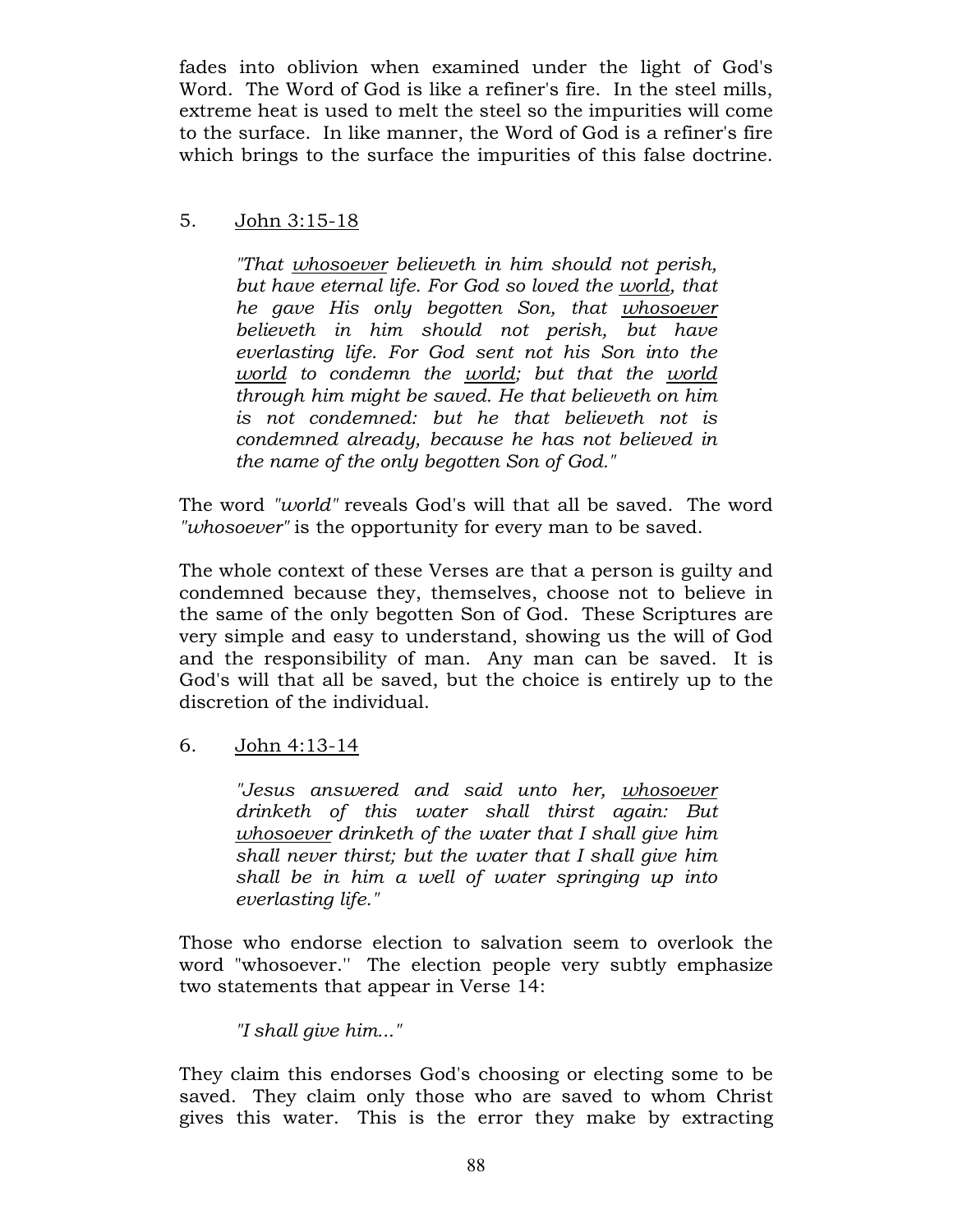certain phrases and not adhering to the whole Verse. You will notice that Christ offers the living water, but does not make a person drink. You see, Christ offers the water to anyone, but only those who choose to drink of it will have everlasting life. Verse 15 makes this perfectly clear:

"The woman saith unto him, Sir, give me this water, that I thirst not, neither come hither to draw."

The woman wanted what Christ had to offer. Here Christ is using literal water, metaphorically, concerning His Word. Maybe you are reading this book and have a thirst for everlasting life? You may, right now, put your trust in Jesus Christ--believing that He died on the cross to pay for your sins. In so doing, you have drunk of the water that Christ offered, by faith, which insures you of receiving God's promise of everlasting life.

7. John 4:41-42

"And many more believed because of his own word; And said unto the woman, Now we believe, not because of thy saying: for we have heard him ourselves, and know that this is indeed the Christ, the Saviour of the world."

Our first question is--"If election were true, why did not all of the people believe on Christ after hearing the testimony of the Samaritan woman?" Notice in Verse 39:

"And many of the Samaritans of that city believed on him for the saying of the woman, which testified, He told me that all ever I did."

There were many who believed on Christ because of the Samaritan woman's testimony. In Verses 41 and 42 we are told that many believed when they heard Christ himself, but would not believe just by hearing the woman's testimony. If they were elected to be saved, then why would they not believe the testimony of the Samaritan woman? The election people state that "whom God had elected possessed irresistible grace"; therefore, how could they have resisted the testimony of the Samaritan woman if they were elected to be saved?

One may reason that, "Well, they were not saved because they would only believe if they heard Christ himself." If that line of reasoning were true, then no one would be saved today because Christ is not here personally, Himself. But in Romans 10:17 the Word of God tells us that: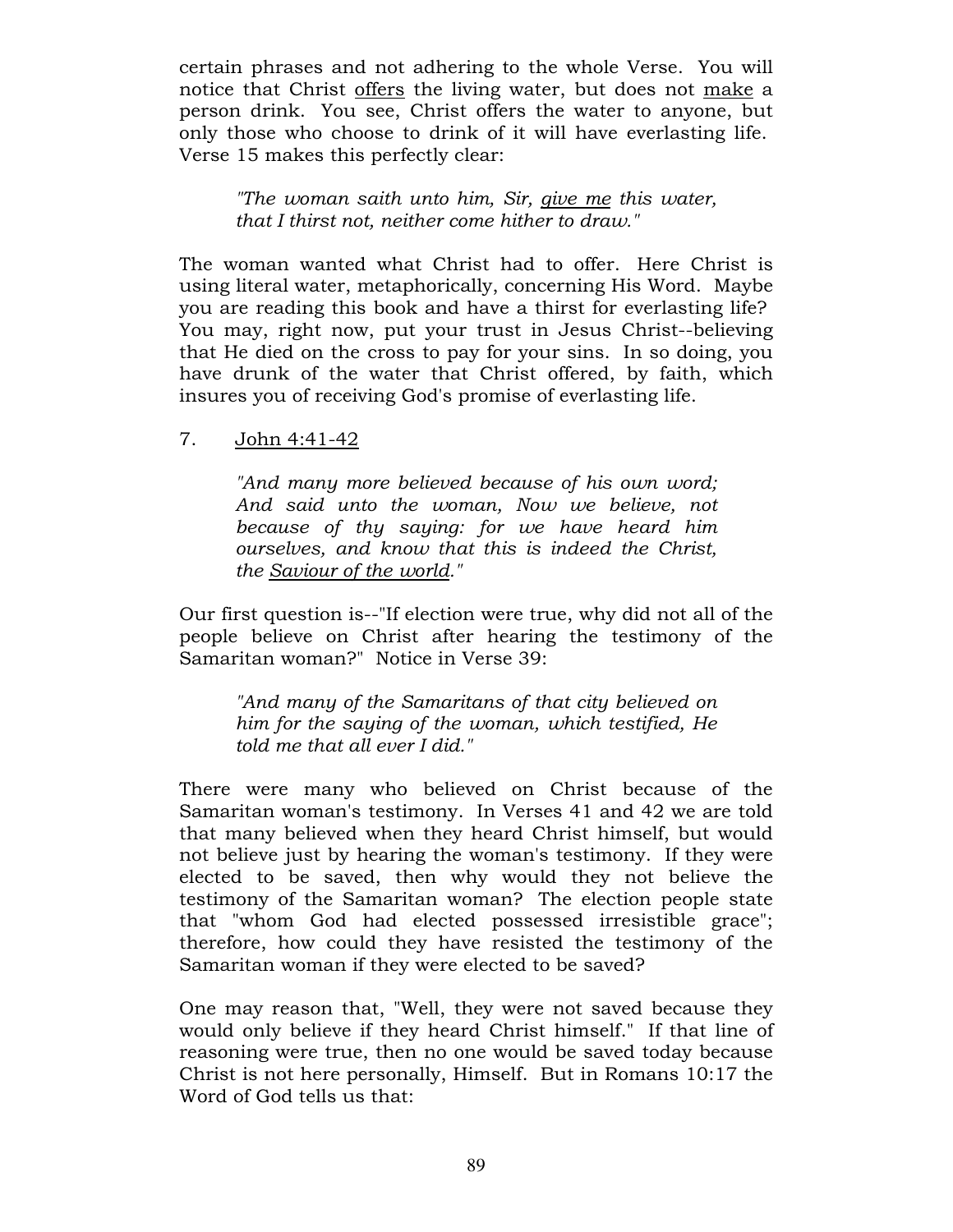"...faith cometh by hearing, and hearing by the word of God."

If election to salvation were true, then all that heard the testimony of the Samaritan woman would have been unable to resist that word and would have believed. But such is not the case.

The second point of interest is found in Verse 42:

"...for we have heard him ourselves, and know that this is indeed the Christ, the Saviour of the world."

It does not say "Saviour of the elect" but "Saviour of the world." It is God's will that all be saved. If God elected some to be saved, and not others, He would be going against His own will- which would be impossible.

8. John 5:23

"That all men should honour the Son, even as they honour the Father. He that honoureth not the Son honoureth not the Father which hath sent him."

Since it is God's will that all should honor Christ, He would be going against His own will if He chose some to be saved and not others. In Verse 24 the Verse is given to all:

"Verily, verily, I say unto you, he that heareth my word, and believeth on him that sent me, hath everlasting life, and shall not come into condemnation; but is passed from death unto life."

In Verse 24, "he hath" is equivalent and complimentary to the "all men" in Verse 23. These Verses deal another death-blow to the philosophy of election for salvation.

9. John 6:51

"I am the living bread which came down from heaven: if any man eat of this bread, he shall live forever: and the bread that I will give is my flesh, which I will give for the life of the world."

It does not take a theologian to understand that Christ invites "any man" to believe on Him, and that He gave His life for the world! This verse is just another nail sealing the lid of the coffin which contains the heretical doctrine of election.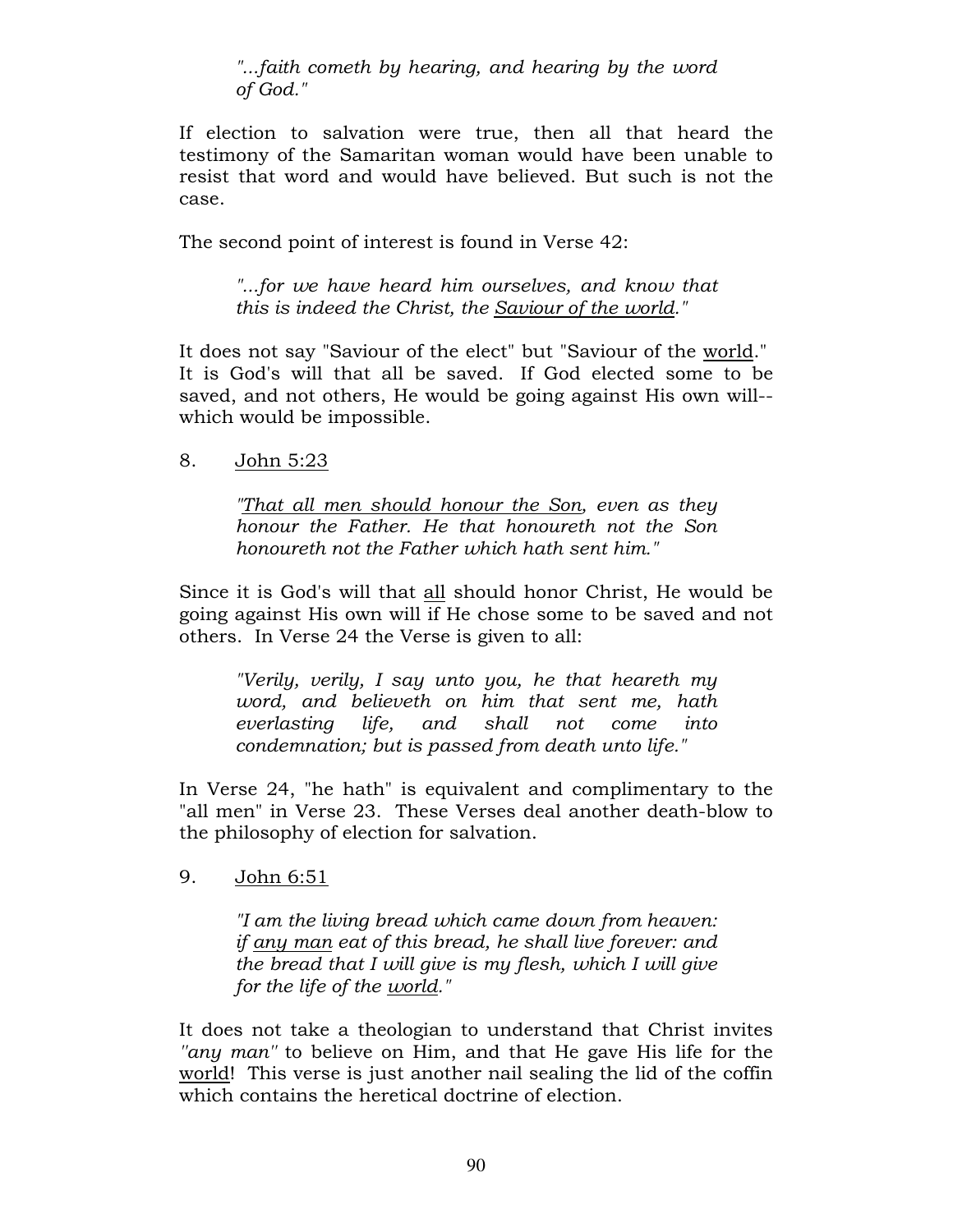Let us look at Verse 54 which is complimentary to Verse 51:

"Whoso eateth my flesh, and drinketh my blood, hath eternal life: and I will raise him up at the last day."

You see, when Scripture agrees with Scripture, there is not even the slightest crack where false doctrine can seep through! This is why it is so important for Christians to study their Bibles and not just sit in church on Sunday mornings listening to a sermon and never opening the pages of God's Word.

### 10. John 8:24.

"I said therefore unto you, that ye shall die in your sins: for if ye believe not that I am He, ye shall die in your sins."

Notice the words "if ye believe not." These words show us that a person has a free will and choice. "If ye" (your choice) eliminates "elected" (someone with no choice). Here, again, is illuminated the free will of man.

# 11. John 11:25, 26.

"Jesus said unto her, I am the resurrection, and the life: he that believeth in me, though he were dead, yet shall he live: And whosoever liveth and believeth in me shall never die. Believest thou this?"

The "whosoever" in Verse 26 is equivalent to "he that" in Verse 25. These Verses reveal to us that man's free will and responsibility stand erect on the solid foundation of God's Word as election crumbles on the stands of philosophy.

12. John 12:46-48.

"I am come a light into the world, that whosoever believeth on me should not abide in darkness. And if any man here my words, and believe not, I judge him not: for I came not to judge the world, but to save the world. He that rejecteth me, and receiveth not my words, hath one that judgeth him: the word that I have spoken, the same shall judge him in the last day."

These verses reveal the will of God, which is to save the world. The free will of man is clearly seen in God's invitation to "whosoever." God's will was clearly stated when the Bible said that Christ came to "save the world."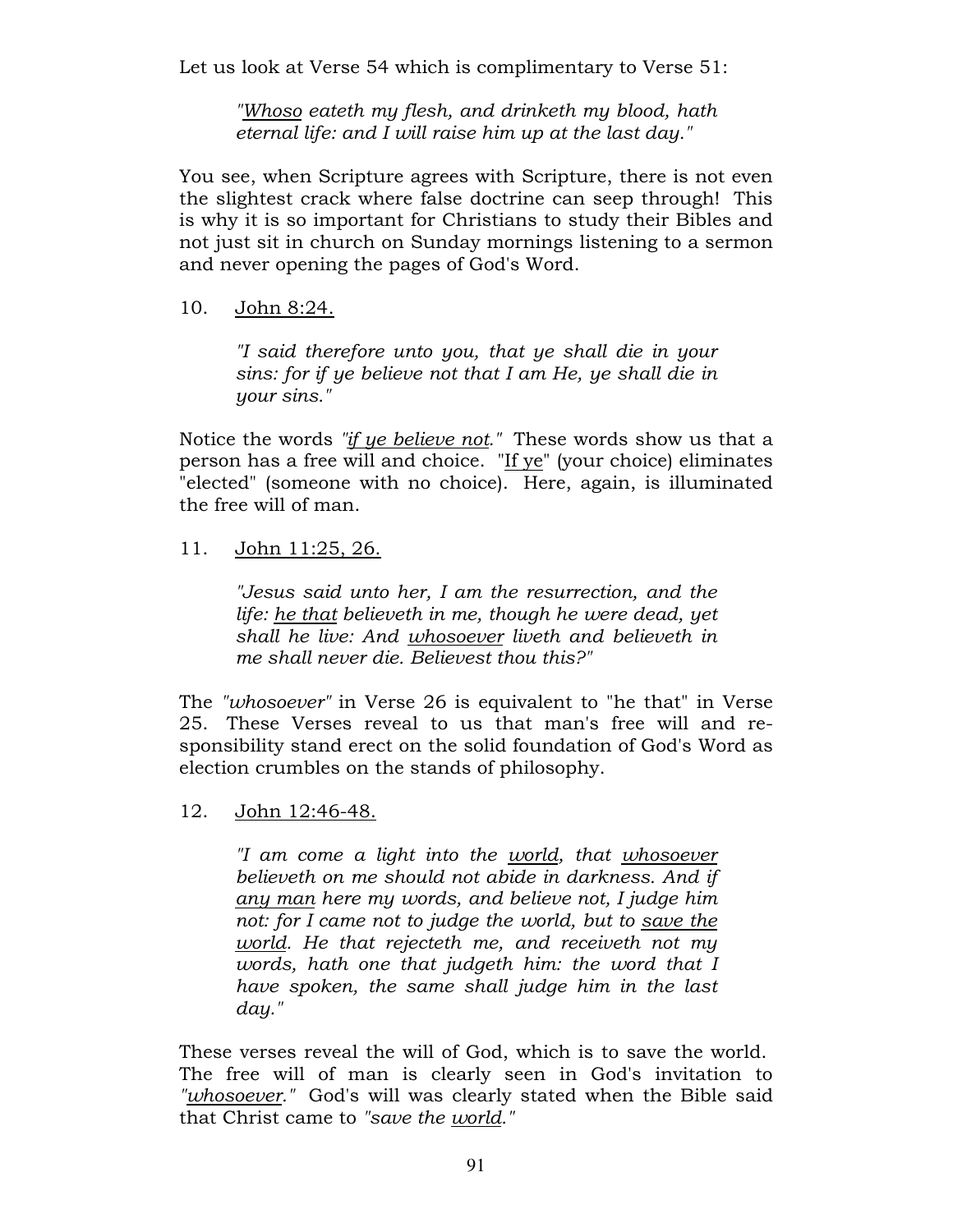If election to salvation were true, here is the dilemma we would find as we compare election philosophy with these Verses. Let us analyze the situation. God wants to save the world. The Word of God is given which will judge a person if they reject it. God would then, purposely, hinder and restrict a person from believing the Word He gave them. Then He would, further, judge that person worthy of Hell with the same Word he restricted them from believing. Why? Because they were not elected for salvation!

We are then told that we cannot understand this! I might confirm, at this point, that this is absolutely true. The reason we cannot understand is because it is understandably untrue! One cannot understand something that God is accused of which God did not do. This is the result of twisting and turning the Word of God to make it fit their doctrine, instead of taking the clear teaching of God's Word that states "He came to light every person in the world." Verse 47 states that He came to "save the world." Therefore, the reasoning of the predestinationalist would be totally against the Word, character and righteousness of God.

13. Acts 2:21

"And it shall come to pass that whosoever shall call on the name of the Lord shall be saved."

"Whosoever" means anyone who wishes to do so. The same invitation appears in two other places, Joel 2:32 and Romans 10:13. As we continue in Acts 2, we find out that Peter was speaking to the Jews on the Day of Pentecost and in Verse 22 we are told:

"Ye men of Israel, hear these words; Jesus and Nazareth, a man approved of God among you by miracles and wonders and signs, which God did by him in the midst of you, as ye yourselves also know: him, being delivered by the determinate counsel and foreknowledge of God, ye have taken, and by wicked hands have crucified and slain."

How could God say they had "wicked hands" when He predestinated them to do what they did? If that were true, then it would be God Himself who had wicked hands!

Here we can see the folly of predestination. Keep in mind that Peter is addressing those Jews on the day of Pentecost who had rejected Christ and yet, in Verse 21, he advises this same group: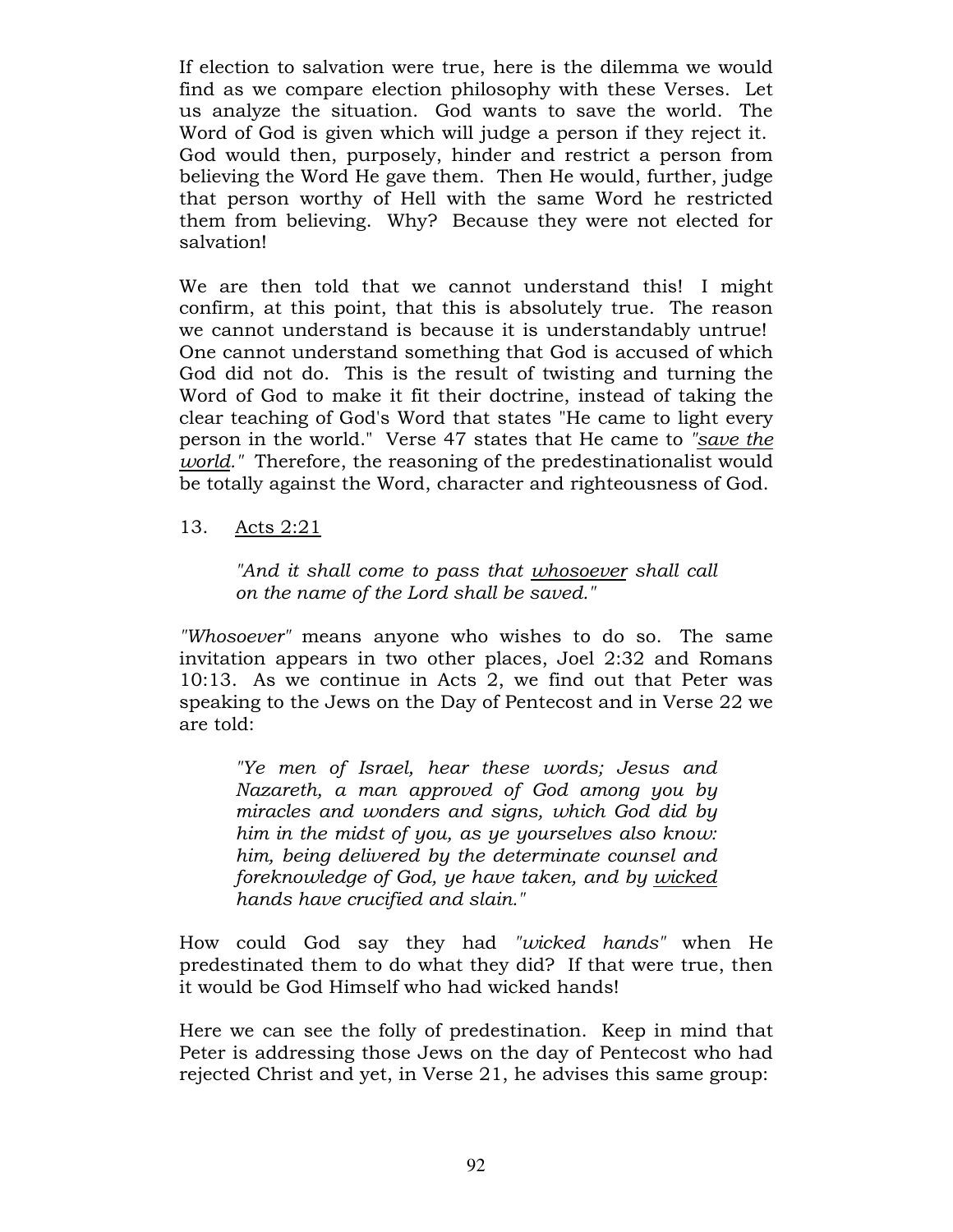"And it shall come to pass that whosoever shall call on the name of the Lord shall be saved."

Even though they had crucified Christ over a month-and-a-half previously, they could still be saved--they could still change their minds and believe on the Lord Jesus Christ and be saved.

As we look at Acts 2:41, we find there were about 3,000 who put their trust in Christ after hearing Peter preach.

"Then they that gladly received his word were baptized: and the same day there were added unto them about three thousand souls."

Our point is simply this, if God had predestinated them to be saved--then why were they not saved when they heard Christ, Himself, preaching? Why, after all the evidence that was given to them by signs and miracles, would they not have believed that Christ was their Messiah--especially if they were predestinated to do so. In other words, they could have resisted the grace that Christ offered to them, which was--Himself, as payment for their sins. You see, they had all the proof that anyone would ever need by the miracles that were done, as Peter reminds them in Verse 22 of this chapter. If they were elected to be saved, then why were they not saved when hearing Christ, Himself. No, one can easily see that election to salvation is not a Biblical doctrine; but, rather a sectarian philosophy.

14. Acts 17:30.

"And the times of this ignorance God winked at: but now commandeth all men everywhere to repent" (Change your mind).

God commands <u>all men</u>, everywhere to change their minds and come to Christ by faith. Now notice Verse 31:

"Because he hath appointed a day, in the which He will judge the world in righteousness by the man whom he hath ordained; whereof he hath given assurance unto all men, in that he hath raised him from the dead."

My question is, "Why would God give assurance unto all men if all men could not be saved?" The reason He gives assurance unto all men that Christ has risen from the dead is because of God's will in Verse 30 that "...all men" repent." Notice in Verse 31 that God will judge the world in righteousness. How could God be a righteous judge if He elected some to be saved and not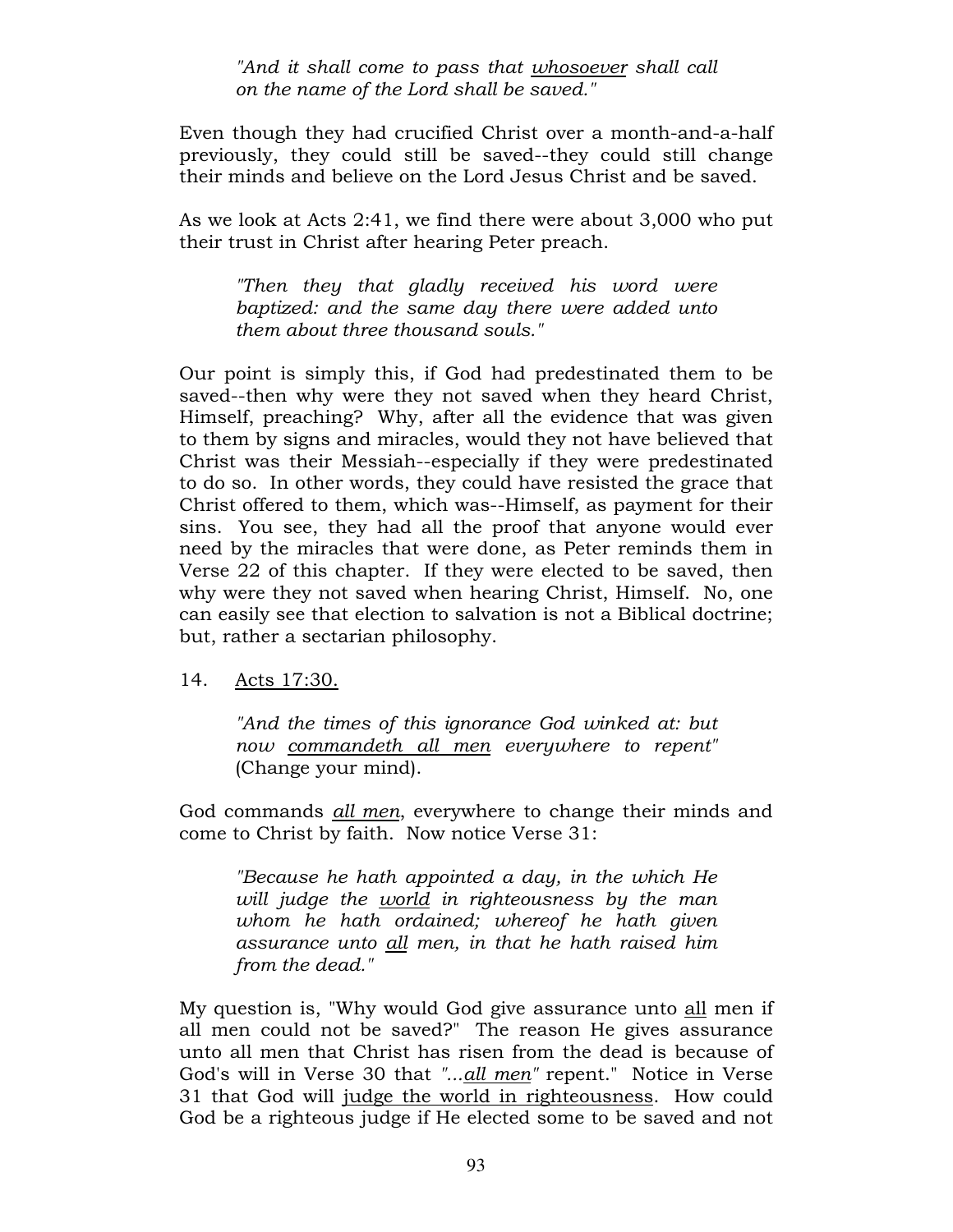others? He would, then, become unrighteous! God's will is clearly revealed so that everyone can understand. It is the philosophical reasoning of the predestinationalists that becomes obscure, not the Word of God.

### 15. Galatians 5:4

"Christ is become of no effect unto you, whosoever of you are justified by the law; ye are fallen from grace."

There were those in Galatia who were trying to be justified by circumcision and the keeping of the law. Notice in Verse 2:

"Behold, I Paul say unto you, that if ye be circumcised, Christ shall profit you nothing."

This was their choice, but it was not God's will. Again, the "whosoever" in Verse 4 stands out. It was their will. They had chosen to be justified by the law rather than being justified through Jesus Christ. John 14:6 tells us there is only one way to God and that is through Christ:

"Jesus saith unto him, I am the way, the truth, and the life: no man cometh unto the Father, but by me."

When you sweep away all of the debris from the cult religions, you will see a self-righteous, works salvation coming to the surface. The "whosoever" in Verse 4 reveals that it is the free will of any individual to be justified by grace or by works. God holds each person responsible for the decisions they make.

If election were true and God overpowers the free will of man, then it would have been useless to have Galatians 5:1 in the Bible.

"Stand fast therefore in the liberty wherewith Christ hath made us free, and be not entangled again with the yoke of bondage."

If we have no free will, then it would have been needless to ask the Christian to "stand fast" and to "be not entangled again." If election were true, they would have never had a will to do so.

16. Matthew 24:14

"And this gospel of the kingdom shall be preached in all the world for a witness to all nations; and then shall the end come."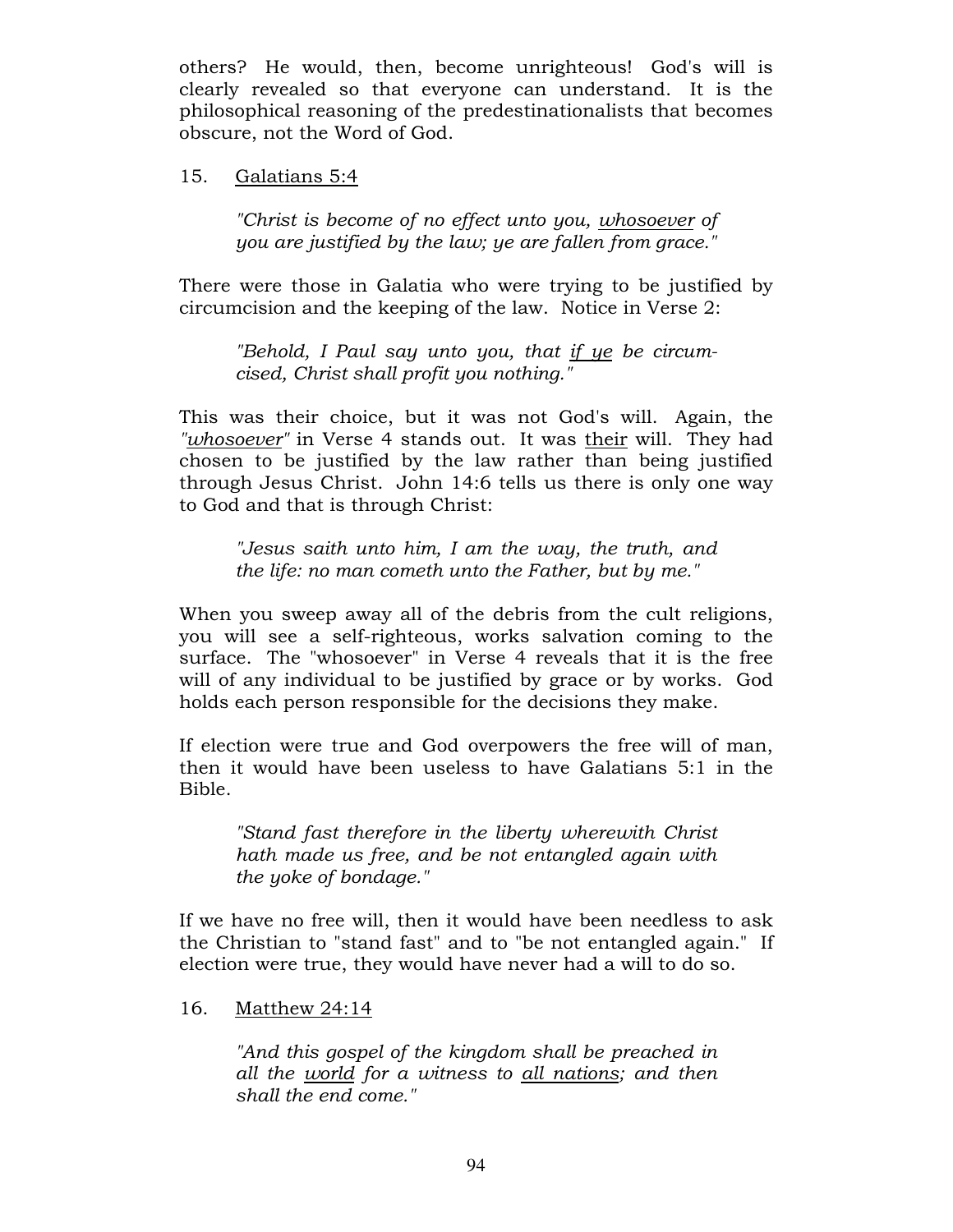This Scripture is in reference to the 7-Year Tribulation Period in which, again, the whole world will be reached with the Gospel. Even by the end of the first century, the gospel had been preached to the whole world (Read Romans 1:8, Romans 10:18, and Colossians 1:6,23). You will find from Genesis to Revelation that God's will is for everyone to be saved. That is the reason for the Gospel being taken to the world.

## 17. Matthew 11:28, 29

"Come unto me, all ye that labour and are heavy laden, and I will give you rest. Take my yoke upon you, and learn of me; for I am meek and lowly of heart: and ye shall find rest unto your souls."

This is for salvation that the invitation is universal. This is the purpose of the Holy Spirit--to convict the world of sin, righteousness and judgment. Any student of the Bible recognizes that Verse 28 is speaking about salvation and Verse 29 is speaking concerning our service to the Lord. The invitation is to everyone, and we thank God for that. Since everyone is invited, everyone has a right to accept or reject Christ. Again, the free will of man is brought forth.

# 18. 1 Timothy 4:10

"For therefore we both labour and suffer reproach, because we trust in the living God, who is the Saviour of all men, specially of those that believe. These things command and teach."

Here we see that Christ is the Savior of "all men," especially of those that believe, He died for the sins of the world and He wants to be the Savior of every person born. He is only the Savior, specifically and personally, to those who choose Him by their own free will. Again, we are grateful to God that His will is "that none should perish, but that all should repent (i.e. change their mind)." The forgiveness of sins will only be appropriated to those who accept Him as their Savior. These Scriptures are so clear and specific that an explanation is hardly needed. Since God's will is to be the Savior of all men, a person would have no one to blame but themselves if they die, and spend eternity in Hell. That person would have to go against God's will and reject Him out of their own free will.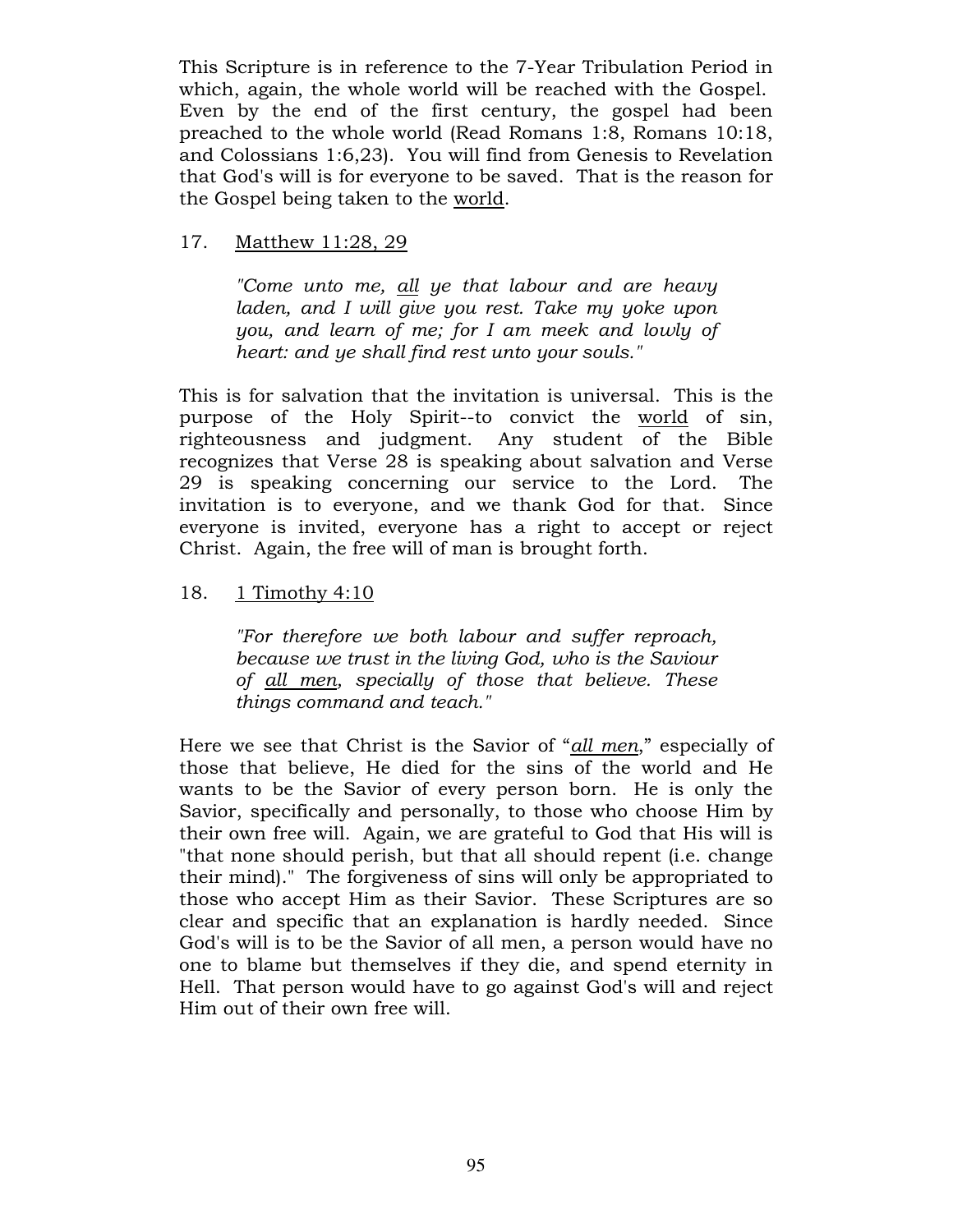## 19. Hebrews 2:9

"But we see Jesus, who was made a little lower than the angels for the suffering of death, crowned with glory and honour; that he by the grace of God should taste death for every man."

Here is another Verse in support of man's free will and declaring God's will. What can be added to "Christ tasted death for every man?" Please do not ask me to believe Christ contradicted Himself by tasting death for every man and then electing only some to believe!

Those that support predestination concerning salvation actually accuse God of not loving all of mankind, even though it is never admitted. It is hard to imagine anyone trying to accuse God of electing some to go to Heaven but not others, then saying "We just cannot understand it." Of course they cannot! It is simply not true.

20. 1 Timothy 2:5,6

"For there is one God, and one mediator between God and men, the man Christ Jesus; Who gave himself a ransom for all, to be testified in due time."

This Scripture is perfectly clear, stating that Christ paid the price for sin for everyone. If someone was predestinated for Hell, why would God send His Son, Christ, to be ransom for those who were predestinated to Hell? This, of course, does not make sense. God proved His love by giving Christ as a ransom for all. Each one of us now stands responsible for the choice we make because of the free will God has given to each of us.

21. 2nd Peter 3:9

"The Lord is not slack concerning his promise, as some men count slackness; but is longsuffering to usward, not willing that any perish, but that all should come to repentance" (i.e. A change of mind).

Those who endorse predestination and election to salvation will have to accuse God of lying in this Verse. Yet God is so clear and precise in His teachings that there is no excuse for a misunderstanding. These Verses reveal to us the direct mind and will of God concerning salvation. The predestinationalists say they believe this Verse, but the doctrine they endorse reveals otherwise. Instead of accepting the Word of God for what it says, they insert their meaning, their doctrine, and then justify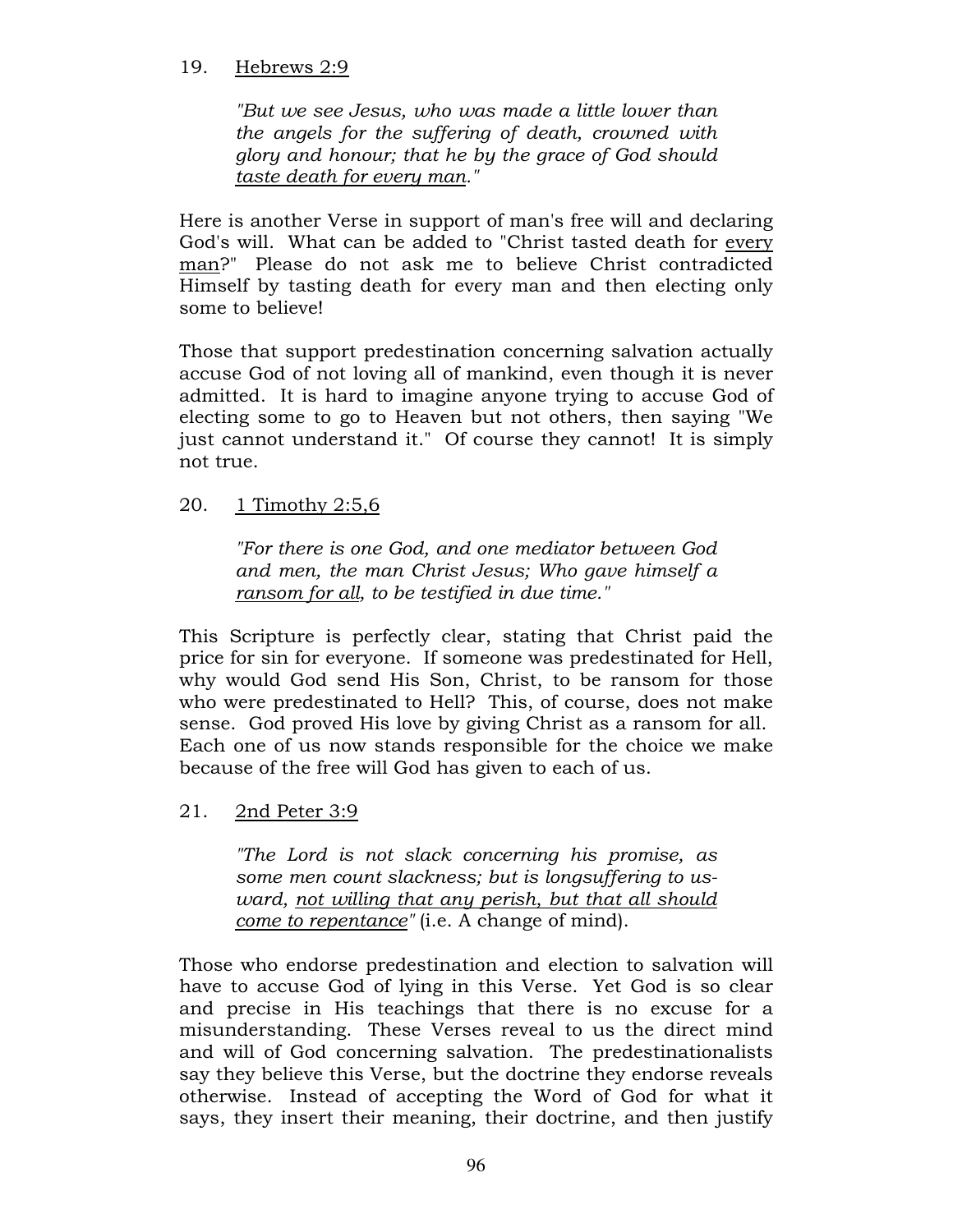it by declaring "We cannot understand the mind of God." This is the same double-talk that is used by cult religions.

For example, Jehovah's Witnesses say they believe that Jesus Christ is the Savior of the world. What they mean by what they say is entirely different from what the Scriptures teach. When they declare that they believe Jesus is the Savior of the world, they mean that He is a good man, not that He is God in human flesh. Therefore, He is the Savior of the world by the example He sets for us to follow. This double-talk is nothing more than following the example of Christ and by good works we can merit our salvation. Of course, this is contrary to the Word of God because no one will ever go to Heaven on their own righteousness. The point we want to make is, they make the same claims as we do, but their meaning is entirely different.

Predestinationalists say they believe these Verses, but their meaning is entirely foreign to the Word of God. Again, I want to emphasize that the doctrine of predestination for salvation is not some "mini-doctrine." It is a damnable doctrine because it attacks the will of God as clearly stated in His Word, it attacks the righteousness of God, it makes God a respecter of persons which is totally against God's Word. When God says in 2nd Peter 3:9 that He is "not willing that any should perish," that is exactly what God wants!

22. 1 Timothy 2:3,4

"For this is good and acceptable in the sight of God our Savior; who will have all men to be saved, and to come unto the knowledge of the truth."

The predestinationalists tell us they do not understand how God can say this and yet elect some to Heaven and not others to Hell. Not understanding is the result of not taking God at His Word. When a person takes a word such as "predestinate, elect, or choose," quotes it out of context, does not correlate it with other Scripture concerning the same subject, then mixes it together with humanistic reasoning and wisdom, you have produced a batch of philosophy that is impossible to understand. How easy it is to believe the Word of God that states His will is to "have all men to be saved."

23. 1 John 2:2

"And he is the propitiation (payment) for our sins: and not for ours only, but also for the sins of the whole world."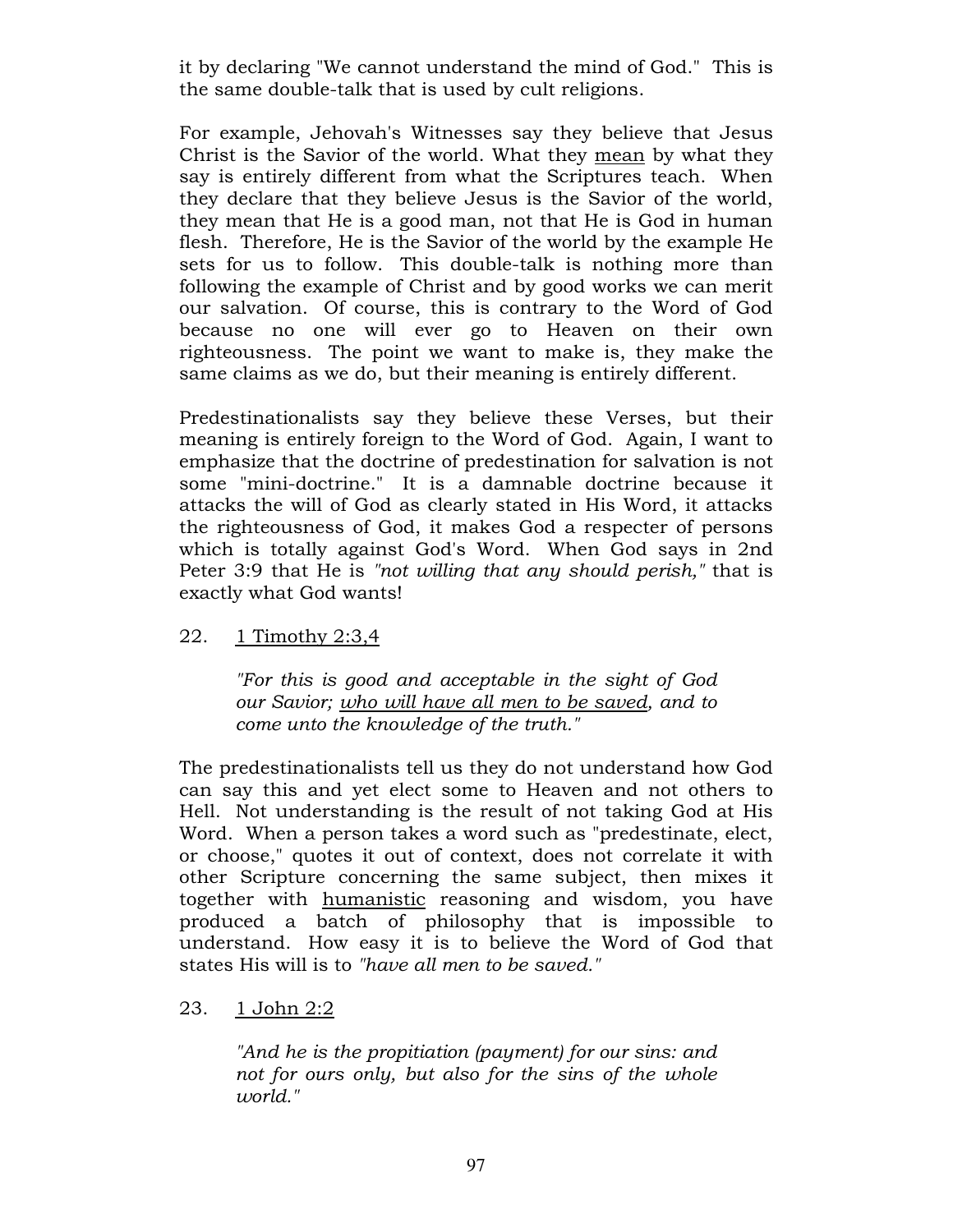Any person can be saved as the sins of everyone have been paid for by the death of Christ on Calvary. God has extended to man the free will and right to choose his own destiny. Therefore, he stands totally responsible for his acceptance or rejection of the Lord Jesus Christ.

## 24. 1 John 5:1

"Whosoever believeth that Jesus is the Christ is born of God."

"Whosoever" reveals the free will of all mankind. Did God make a mistake? Should He have written "the elect that believeth?" Is the doctrine of election in error, or is God?

# 25. 2 John 9

"Whosoever transgresseth, and abideth not in the doctrine of Christ, hath not God. He hath abideth in the doctrine of Christ, he hath both the Father and the Son."

Here, again, we have projected to us the right of man to transgress "and abideth not in the doctrine of Christ. A person has the right to abide or abide not in the doctrine of Christ--this is that person's free will. God has given man a free will to accept or reject Him. The "whosoever" in 1st John 5:1 is a person's right and free will to accept or reject Christ.

### 26. Hebrews 10:26

"For it we sin willfully after that we have received the knowledge of the truth, there remaineth no more sacrifice for sins."

The point of this Verse is--that we sin willfully. It is our choice. If election to salvation were true, how can one sin willfully? If one were elected to salvation and elected to serve Christ, then it would be impossible for him to sin willfully. If election to salvation were true, we would have to do what we were elected to do. This would be against the whole character and purpose of God for His children, as well as the lost. Since we sin willfully, of our own record, we must bear our own responsibility before God for our decisions.

# 27. Revelation 22:17-19

"And the Spirit and the bride say, come. And let him that heareth say, come. And let him that is athirst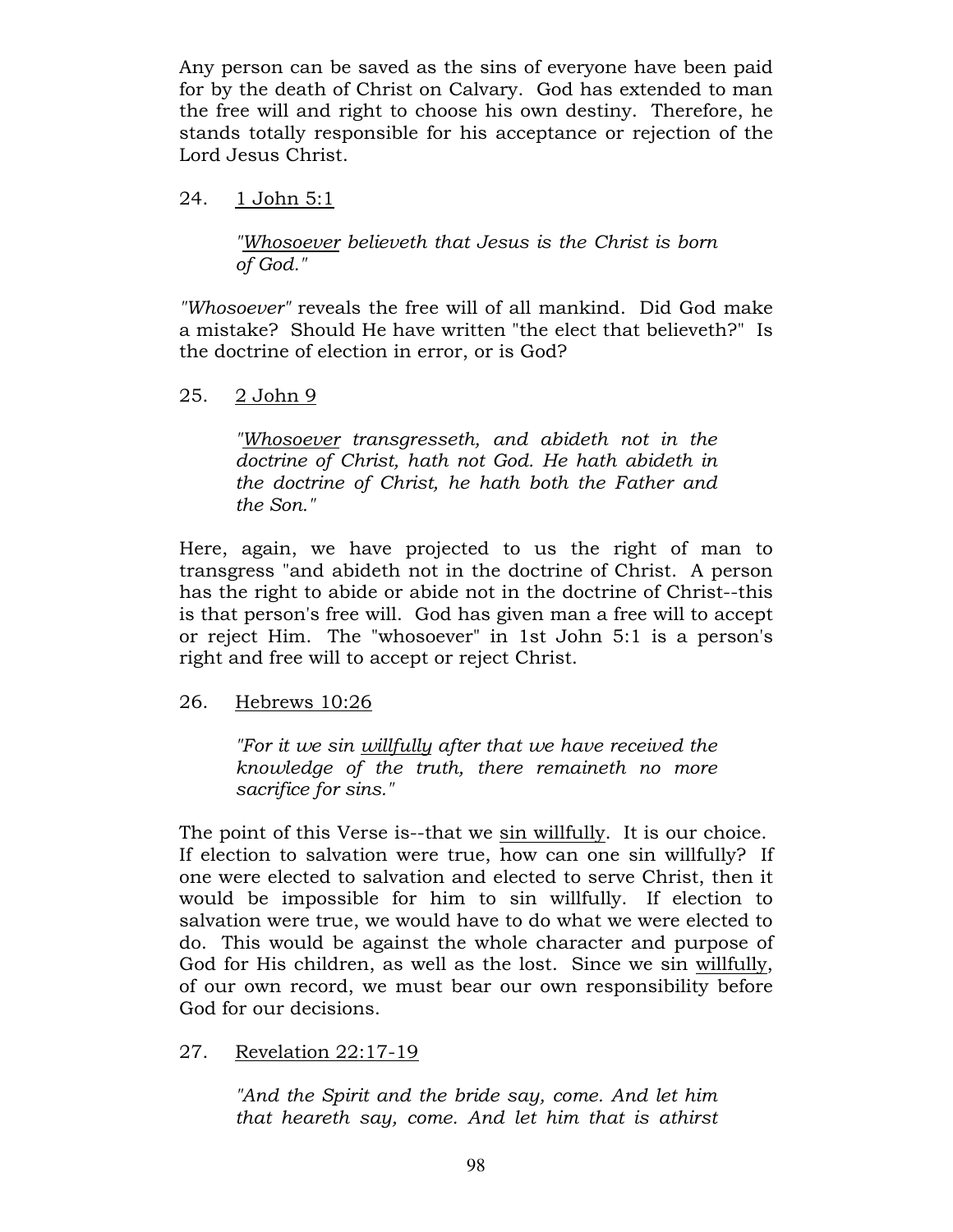come. And whosoever will, let him take of the water of life freely. For I testify unto every man that heareth the words of the prophecy of this book, If any man shall add unto these things, God shall add unto him the plagues that are written in this book: And if any man shall take away from the words of the book of this prophecy, God shall take away his part out of the book of life, and out of the holy city, and from the things which are written in this book."

In Verse 17 the free will of man stands out. "Whosoever will may take of the water of life freely." Then God testifies to every man what will happen to any man who takes away from His Word. This, of course, places the responsibility upon any man. Then in Verse 19, "If any man shall take away from the words of the book of this prophecy", and He states what will happen. The point I am stressing is, it is man's free will and God emphasizes that all the way through His Word.

Let me give an example of what one can do with Scripture if they follow the same pattern of interpretation as the predestinationalists. They "lasso" one Scripture and tie it up whenever they come to the words "elect, choosing, foreknowledge, and predestination. Then they saddle their "hobby-horse" and use it to over-ride the free will of man. They disregard all other Scripture which invites all men to be saved.

Here is the same extreme to which you could go with other portions of God's Word. In Acts 27:31 we are told:

"Paul said to the centurion and to the soldiers, except these abide in the ship, ye cannot be saved."

Taken alone, this would mean that we would all have to abide in a ship somewhere on order to be saved. I know that sounds absolutely ridiculous, and in reality, it is. But in the same sense, that is exactly how predestinationalists build their doctrine. They yank one Scripture out that has the word "elect, foreknowledge, or choosing" without applying it in the context or correlating it with other Scripture. All false doctrine is built upon this same procedure. We are told in 2 Timothy 2:15:

"Study to shew thyself approved unto God, a workman that needeth not to be ashamed, rightly dividing the word of truth."

That means being honest with God's Word. Correct interpretation, evaluation and doctrine is a result of relating all Scriptures that pertain to a certain subject, person, or doctrine.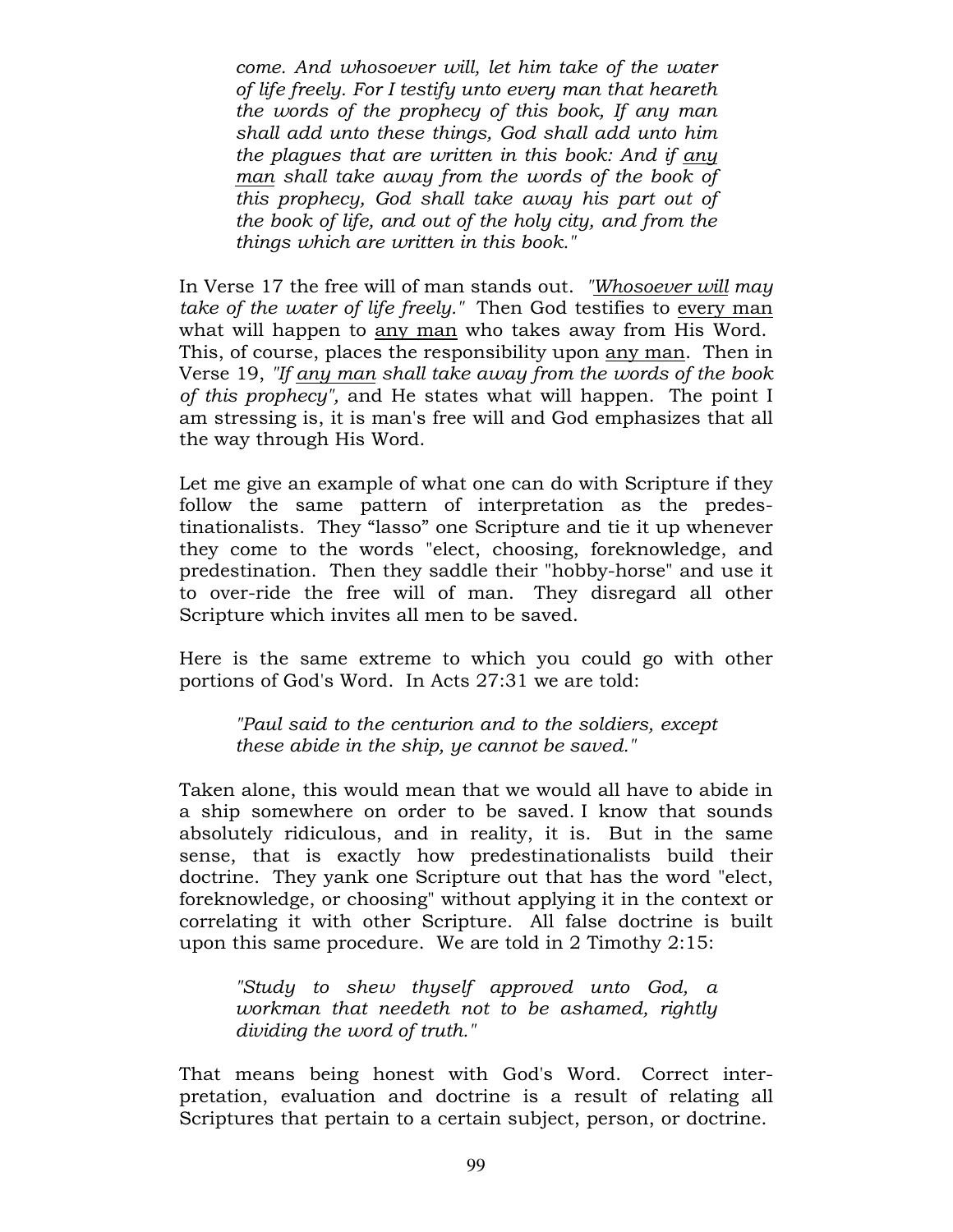When those Verses complement each other and totally agree, then you have the correct interpretation and doctrine.

You see, God is not divided nor does He contradict Himself. Only men contradict themselves. This is done when they attempt to build a doctrine upon a particular Scripture or word that is in direct contrast to other portions of Scriptures.

Are you aware that the Bible says "There is no God?" This is recorded in Psalms 14:1. But that is only part of the Verse, not all of the Verse. The entire Verse reads "The fool hath said in his heart, there is no God. They are corrupt, they have done abominable works, there is none that doeth good." Do you see what men can do by only using part of God's word and not all of it. You will always come out with the right doctrine when all Scriptures agree concerning a certain subject, as the mind of God is not confused, nor contradictory.

# 28. Galatians 1:13,14

"For ye have heard of my conversation in time past in the Jews' religion, how that beyond measure I persecuted the church of God, and wasted it: And profited in the Jews' religion above many of my equals in mine own nation, being more exceedingly zealous of the traditions of my fathers."

Notice Acts 8:1 concerning Saul in reference to the death of Stephen:

"And Saul was consenting unto his death. And at that time there was a great persecution against the church which was at Jerusalem; and they were all scattered abroad throughout the regions of Judaea and Samaria, except the apostles."

If God had elected Paul to be saved--so that he had no choice of his own--then why would He not bring Paul to a knowledge of Christ prior to the time of his participation in the persecution and killing of many, many Christians? How many Christians Paul killed, we do not know. It could have been hundreds and hundreds that Paul not only persecuted and wasted, but actually slaughtered and murdered. Would the predestinationalists tell me that God allowed him to do this when He had already elected him to be saved? If Paul had been elected to salvation, could not God have saved Paul prior to this and Paul could have been winning souls to Christ instead of killing Christians? Again, we find that "election to salvation" is against the will of God."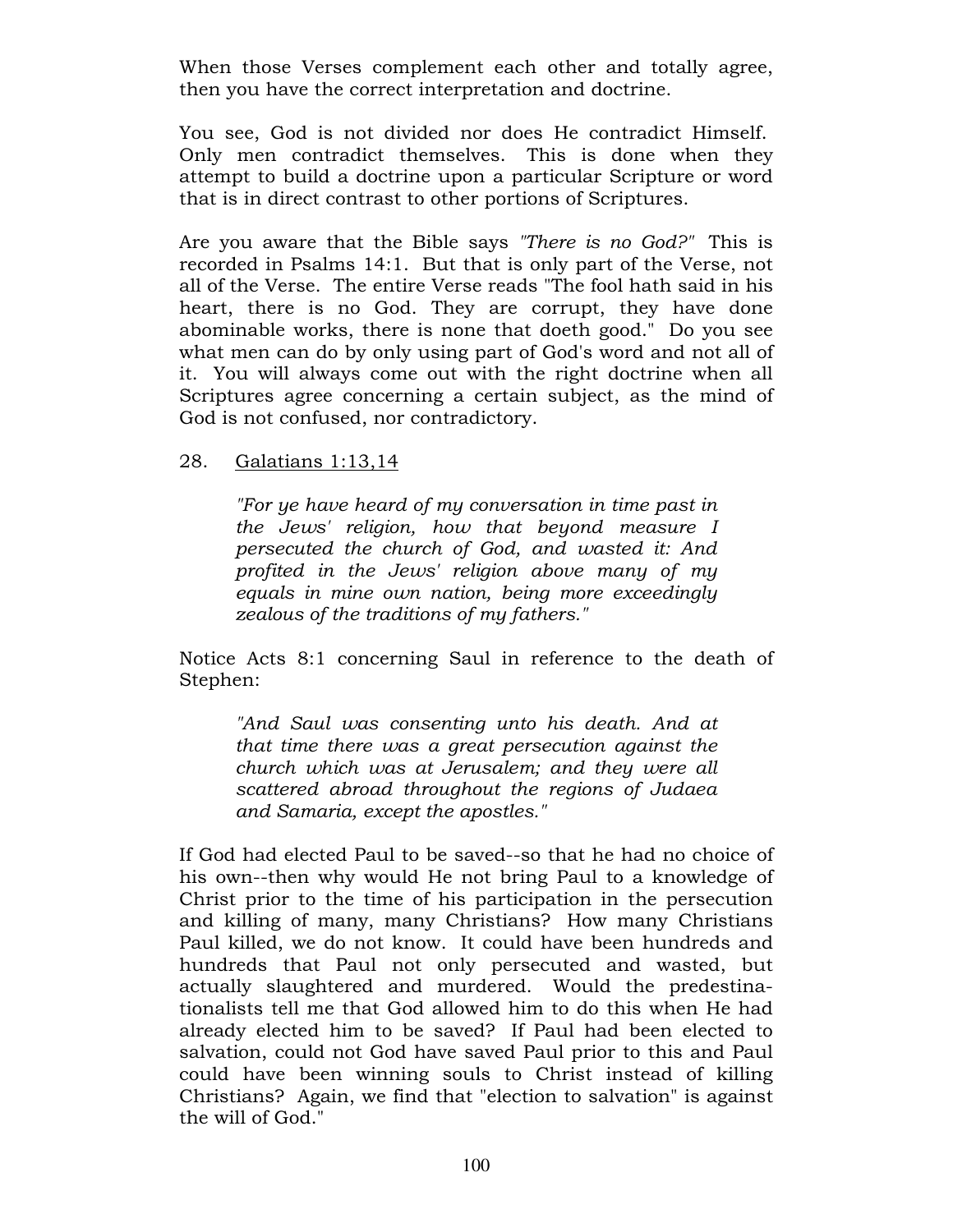# 29. 1 John, Chapter 1, Man's Free Will Illuminated

Any student of the Bible recognizes the difference between sonship and fellowship (being obedient to the Lord after we are saved). 1st John 1 is dealing with the believer's fellowship with Christ and other Christians. Notice his free will.

- 1. Free Will to Lie: Verse 6 "If we say that we have fellowship with him, and walk in darkness, we lie, and do not tell the truth."
- 2. Free Will to Obey: Verse 7 "But if we walk in the light (obedience) ...we have fellowship one with another..."
- 3. Free Will to Deceive Ourselves: Verse 8 "If we say we have no sin, we deceive ourselves, and the truth is not in  $\mathit{us.}''$
- 4. Free Will to Confess: Verse 9 "If we confess our sin, he is faithful and just to forgive us our sins..."
- 5. Free Will to deny We Have Sinned: Verse 10 "If we say that we have not sinned, we make him a liar, and his word is not in us."

These verses stress the believer's free will. "If we" is used four times, and "But if" is used once. If election were true, then the possibility would never exist for a Christian to lie (Verse 6), deceive themselves (Verse 8), or make God a liar (Verse 10). In Verse 9, "If we confess our sin" would seem a bit confusing. According to Nettleton on page 22, "His saved ones serve Him." If Christians are elected to serve with no free will to do otherwise, where did the sin they are confessing in Verse 9 come from? The confusion either lies with God or with Nettleton--you choose!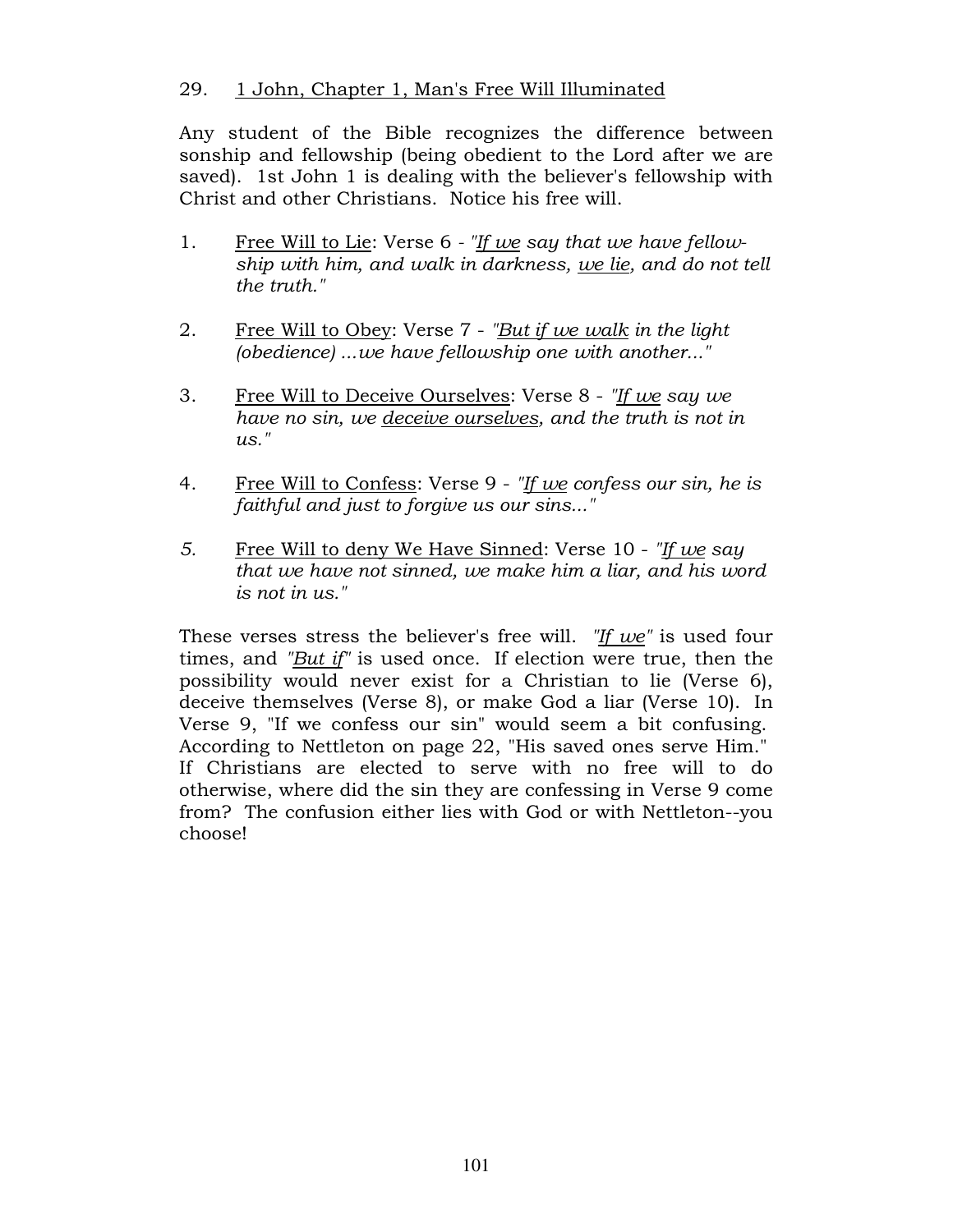## CHAPTER FOUR

# V. EXPOSING NETTLETON'S STATEMENTS AND PHILOSOPHY

# Answering Statements By Those Who Endorse Election

Mr. Nettleton, in endorsing election, asks me to believe his terminology instead of God's. This is a little hard to comprehend, since the same author keeps suggesting that we must stand on the Scriptures and let the Bible speak for Itself. Here is what he says on page 21 (Chosen to Salvation):

"For the purpose of clarity, let us use the term 'foreseen faith'. Since the word 'foreknowledge' is an ambiguous word in the theological realm."

After supplying his own terminology, because to him ''foreknowledge" is an ambiguous word, he takes it upon himself to give us his definition of ''foreknowledge'' on the same page (21). His statement is:

"The word 'foreknowledge' means fullness of knowledge which indicates intimacy of relationship. 'Foreknowledge' therefore is the knowing of personal relationship rather than the knowing of facts. Study Acts 2:23, Romans 8:29 and Romans 11:2. Be careful before you interpret 'foreknowledge' as mere familiarity with facts."

It is amazing to me that Mr. Nettleton attests that foreknowledge is an unclear word in the theological realm but he, himself, has the true insight to define the word for us.

In the Expository Dictionary of New Testament Words by W.E. Vine, "foreknowledge'' is the Greek verb "prognosko.'' ''Pro'' is "before," "gnosko" is "to know" and is used only of divine knowledge. It is, very simply, one of God's attributes--His omniscience. That is, He knows everything that is going to happen before it happens! For one to state that ''foreknowledge'' is the knowing of personal relationship rather than the knowing of facts, is a subtle attempt to extract and emphasize a part of God's omniscience so it can fit a particular doctrine. No, God's omniscience cannot be divided, for He knows the facts concerning what is going to happen in the future--concerning everything.

Since God is dealing with people on His earth, His foreknowledge is not limited to only knowing who will believe in Christ; but,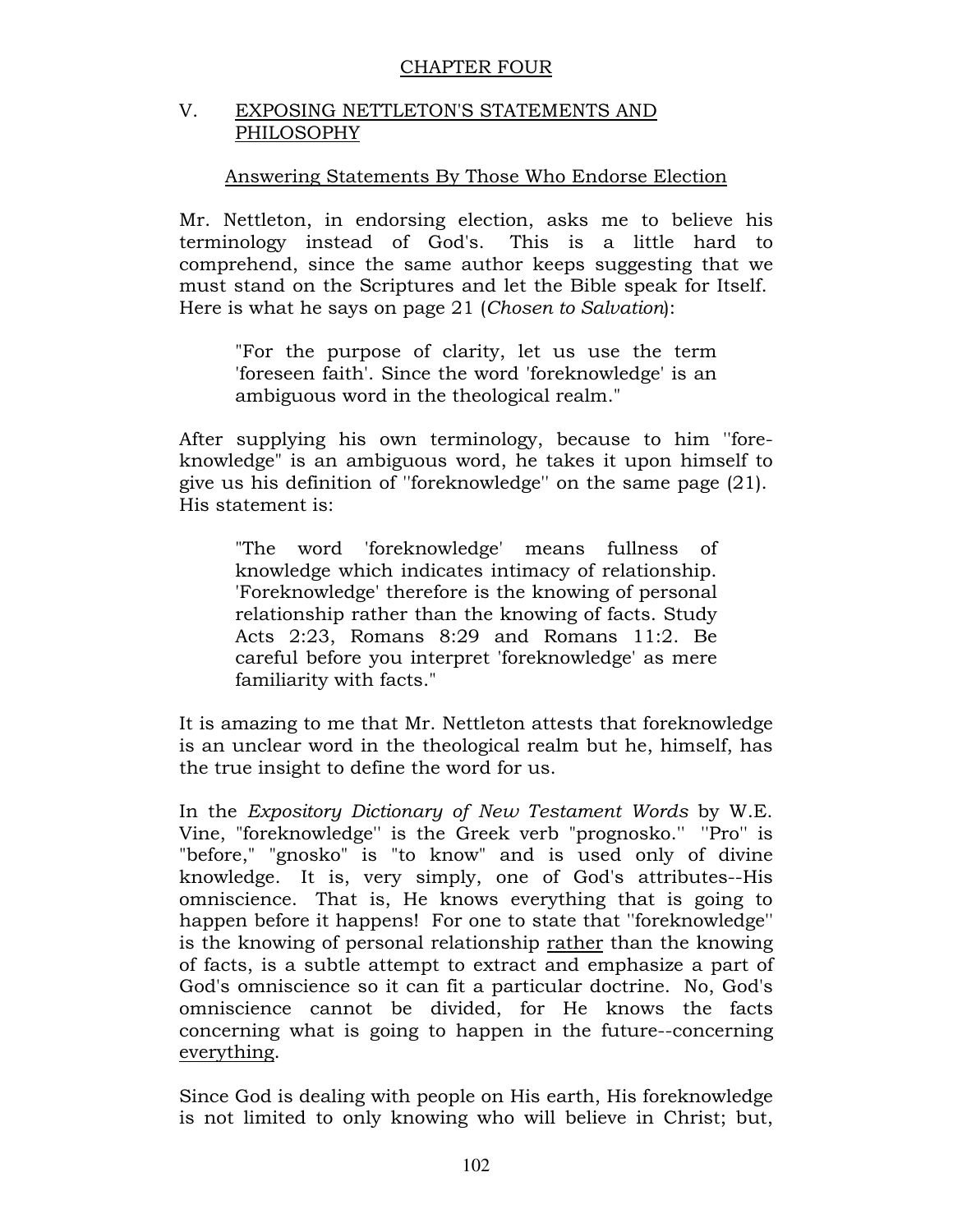indeed, knowing every fact about every person's life. The above statement that foreknowledge was pertaining to personal relationship rather than the facts was the author's foundation to his readers as he prepared them for his next step in influencing them towards election to salvation. The next step being (page 23):

"The fact stands that God planned to save certain individuals, planned the means of faith..."

This statement indicates to me that God will even give you the faith to believe with, so that your salvation is attributed to the sovereign election of God and you have no free will of your own. We challenge this philosophy with the Word of God as given in 2 Peter 3:9:

"The Lord is not slack concerning his promise, as some men count slackness; but is longsuffering to usward, not willing that any should perish, but that all should come to repentance."

I am told that I should accept God's election by faith since God did not see fit to tell me why He chose some and rejected others. I am glad that it is man that asks me to accept this philosophy instead of God, because the God I know is not a God of confusion! My God has explained:

1. What He Did.

"For God so loved the world, that he gave his only begotten Son, that whosoever believeth in him should not perish, but have everlasting life." - John 3:16

2. Why He Did It.

"But God commendeth his love toward us, in that, while we were yet sinners, Christ died for us." - Romans 5:8

3. Where I Stand.

"For all have sinned, and come short of the glory of God." - Romans 3:23

4. What I Can Do.

"And brought them out, and said, Sirs, what must I do to be saved? And they said, Believe on the Lord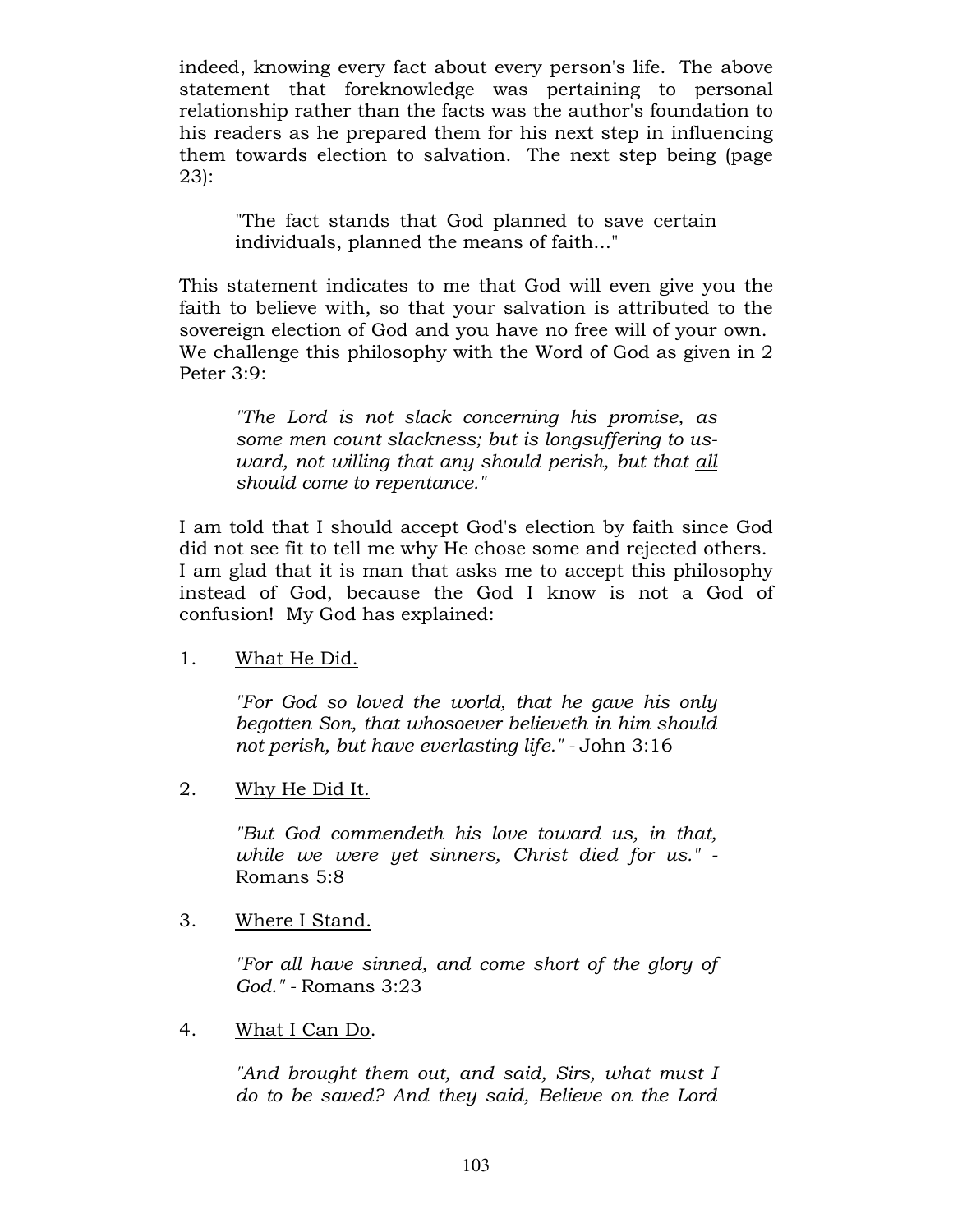Jesus Christ, and thou shalt be saved, and thy house." - Acts 16:30, 31

Yes, anyone can be saved. A man told me once that this man's whole house was saved because they were elected to be saved. Of course, the Word of God does not say that. Notice Verse 32 of Acts 16:

"And they spoke unto him the word of the Lord, and to all that were in his house."

You will notice that they all heard the Word of God. Romans 10:17 tells us that:

"...Faith cometh by hearing and hearing by the word of God."

Now notice Acts 16:34:

"And when he had brought them into his house, he set meat before them, and rejoiced, believing in God WITH all his house."

No one was elected to be saved, but everyone in that house that heard the Word of God chose to believe on the Lord Jesus Christ. I know many families where the " whole house" is saved. Mine is one example. Not all at the same time, but they are now all saved and, for that, I am thankful! I know many, many families where everyone in the family is saved. Because a whole family is saved does not mean they were elected to be saved. It does mean that everyone in the family chose, out of their own their own free will, to put their trust in the Lord Jesus Christ.

Yes, one can easily reconcile the sovereignty of God, the foreknowledge of God and the free will of man. The sovereignty of God meaning that God is independent of anyone else. God can do anything He wishes to do EXCEPT contradict Himself, lie, be unfaithful to His Word, etc. For His veracity is at stake. The whole character of God would be in jeopardy if God elected some to be saved, and not others, after stating in John 3:16 that:

"For God so loved the WORLD...that WHOSOEVER believeth in him should not perish, but have everlasting life."

God does not say one thing and do another, or He would be a liar! In Titus 1:2 we are reminded that, "God cannot lie." In Hebrews 6:18 we find that it is impossible for God to lie. When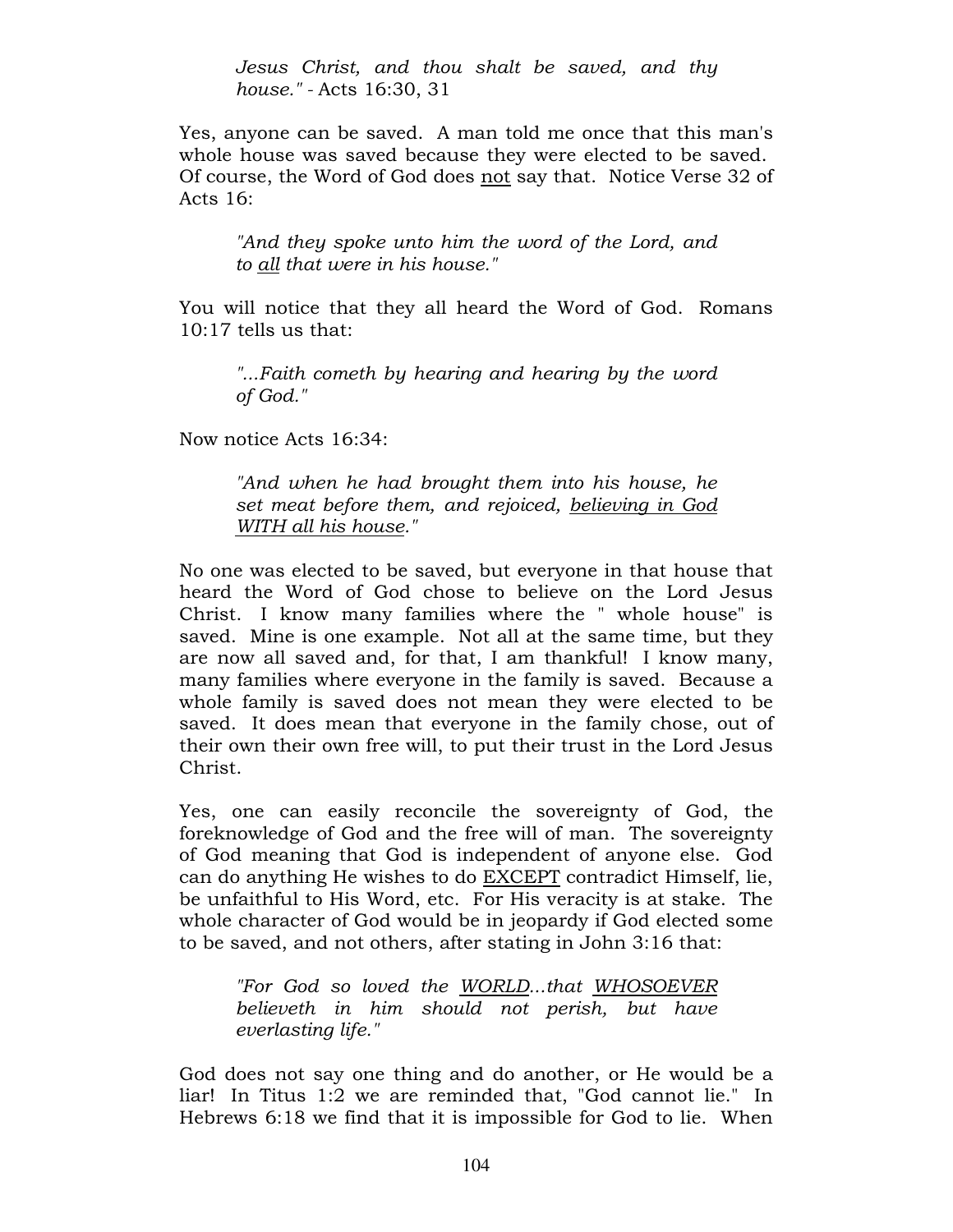comparing the doctrine of election to salvation with the Word of God, we find it is contrary to every aspect of the character of God, the nature of God, the holiness and veracity of God. I choose to anchor my faith in God's Word, "Let God be true but every man a liar" (Romans 3:4).

You see, foreknowledge does not include the element of choosing or electing certain ones to be saved; therefore, it does not impede the free will of man. God has fulfilled His responsibility as far as paying for the sins of the world. He will continue to convict with the Holy Spirit, but, ultimately, our destiny lies within our own hands. The price has been paid. It is our choice whether we will accept it or reject it. We are totally responsible for our own destinies as God's will is that none should perish.

# Statements By Nettleton Examined And Answered

The following statements are taken from Mr. Nettleton's book entitled "Chosen to Salvation." We have selected a few statements, paragraphs and verses which Mr. Nettleton uses to support his position on the doctrine of election. What is most interesting and worthy of examination are the Verses--or pieces of Verses--that are used in support of his position. We are going to look at these Verses in their context and determine if they have been properly applied.

# 1. Wrong Application

On pages 13 and 14 of Nettleton's book he states:

"There are two things man will never understand this side of Heaven: how God could elect to save some sinners and not others, and how He could make man responsible for his faith and unbelief. Our minds are too small and too perverted by sin. Our knowledge is so limited, not only because God has revealed only a limited amount of truth; but also because we have not availed ourselves of all that has been revealed. We are not prejudiced in favor of ourselves as men. We are prone to pattern God after ourselves. We create God in our own image and likeness. God rebukes our thoughts as He says, '...Thou thoughtest that I was altogether such an one as thyself...' (Psalms 50:21)."

Psalm 50:21 is used by Nettleton as a little slap to Christians who would dare to oppose his position on election, therefore questioning God's judgment. He states that "God rebukes our thoughts." The plural pronoun "our" would be representative of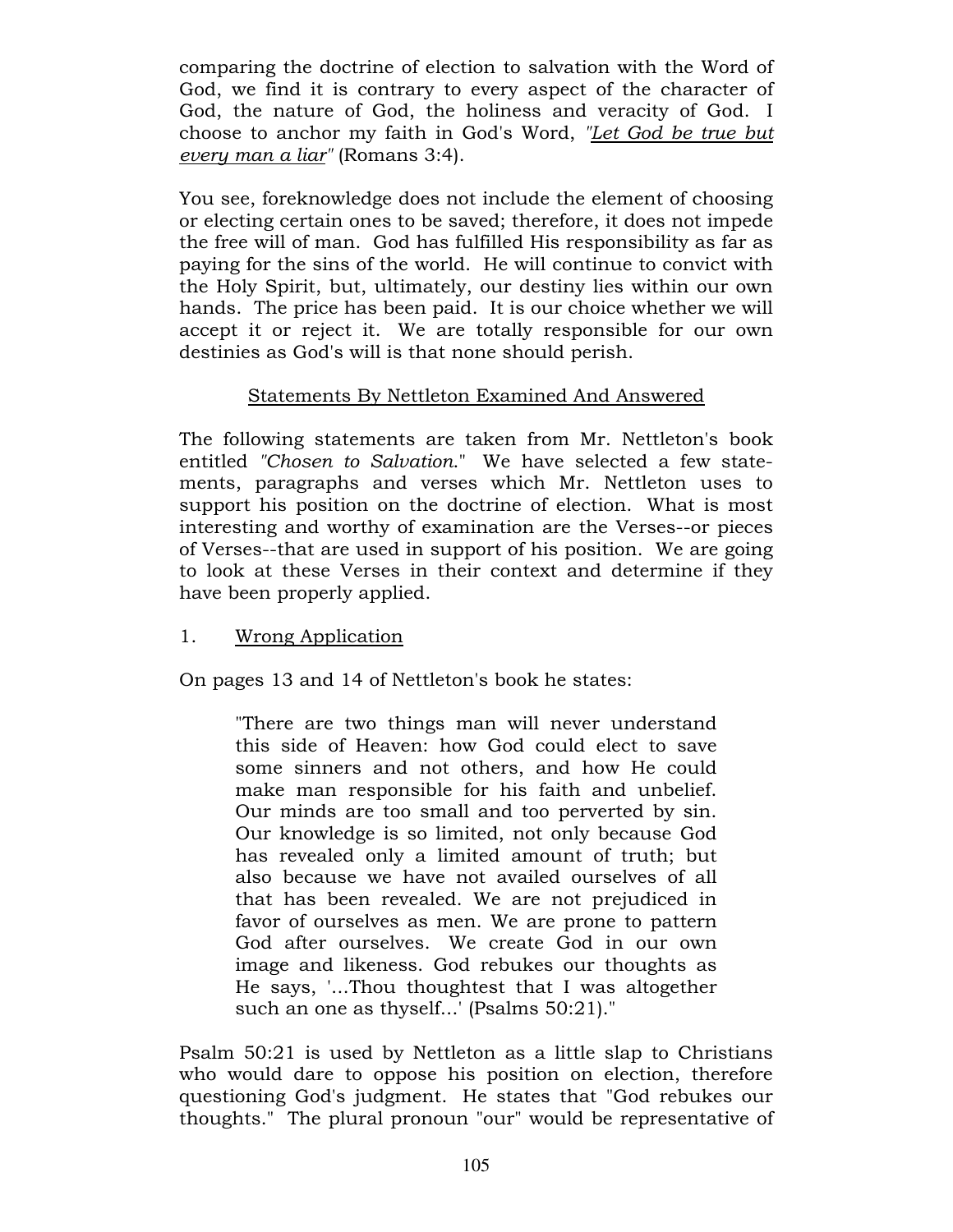himself, or any other Christian. It is important to recognize whom he applies this Verse to, for he applies it to Christians who question God's judgment. It becomes apparent that this is Nettleton's "whipping lash" upon any person who would disagree with his philosophy of election to salvation.

In examining Psalm 50, two things become apparent:

- 1. The fact that Nettleton took one line and quoted it, out of an entire Verse.
- 2. In examining the context, these Verses are speaking about the mind and thinking of the lost, not the saved--as Nettleton uses it.

Now let us examine the context with Verses 16 and 20:

"But unto the wicked God saith, what hast thou to do to declare my statues, or that thou shouldest take my covenant in thy mouth? Seeing thou hatest instruction, and castest my words behind thee. When thou sawest a thief, then thou consentest with him, and hast been partaker with adulterers. Thou givest thy mouth to evil, and thy tongue frameth deceit. Thou sittest and speakest against thy brother; thou slanderest thine own mother's son."

Now let us go to Verse 21 where Mr. Nettleton extracts one line- let us examine the whole Verse:

"These things hast thou done, and I kept silence; thou thoughtest that I was altogether such as one as thyself: (They reduced God to humanity.) and set them in order before thine eyes."

Notice Verse 22:

"Now consider this, ye that forget God, lest I tear you in pieces, and there be none to deliver."

These verses reveal that God is speaking to the wicked. He, then, reveals what they are thinking concerning Him! Nettleton applies their reasoning toward God as being our reasoning--if we disagree with the doctrine of election. This is unbelievable! In other words, if one disagrees with Mr. Nettleton's, they are one of the wicked because they are thinking just like those in Psalm 50:16-22.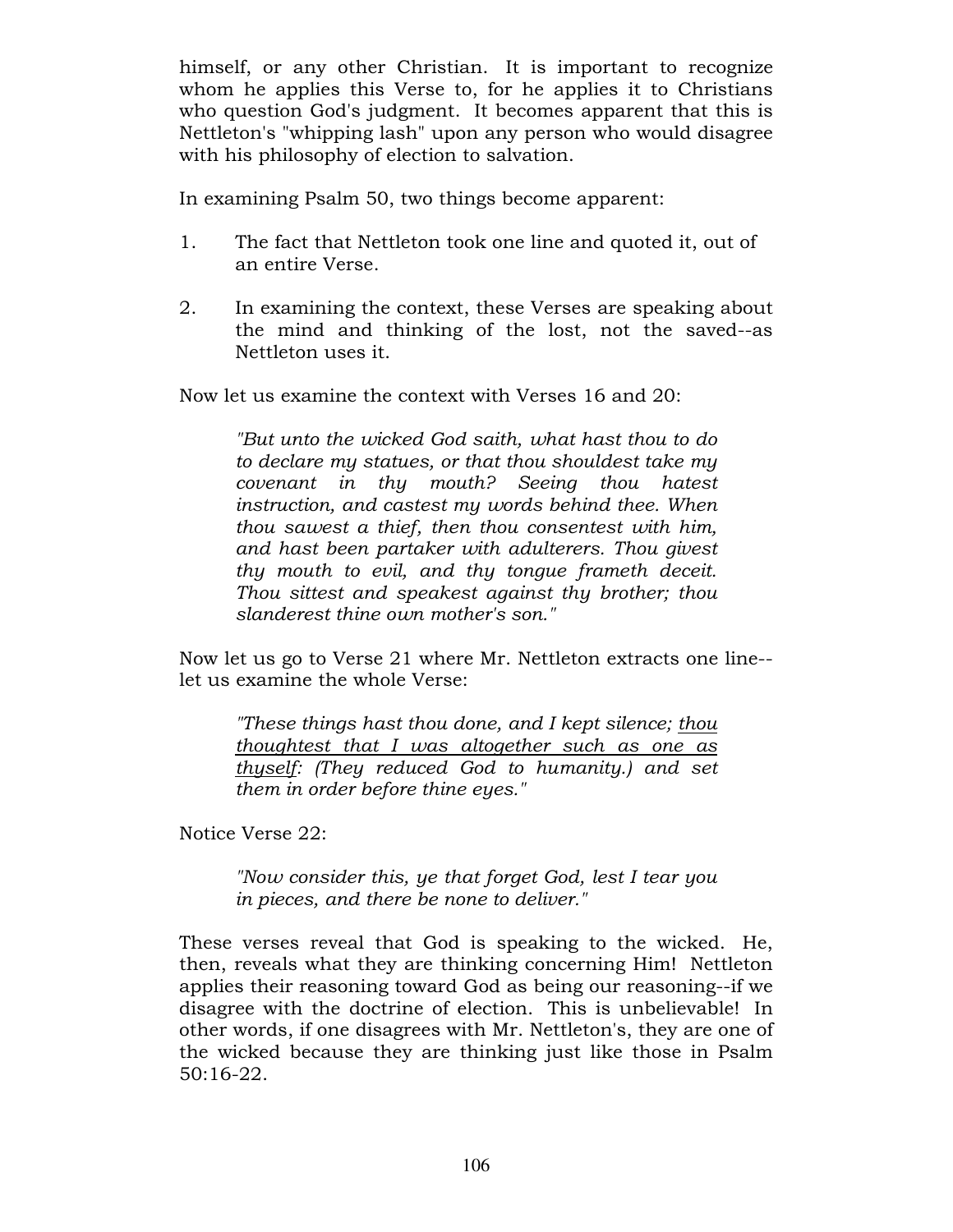In summary, Mr. Nettleton has taken a piece of Scripture as a mental "whipping lash" with reverse psychology to slap any who dare to disagree with his man-made doctrine of election. I hope you can begin to see how important it is to take Scripture in its context. One can construct any doctrine they wish by quoting little pieces of Scripture, phrases out of Verses, to endorse their own philosophy.

In 2 Timothy 2:15 we are reminded to:

"Study to shew thyself approved unto God, a workman that needeth not to be ashamed, rightly dividing the word of truth."

Rightly dividing the Word of God does not mean putting it on he chopping block and grabbing whatever piece I can to support my ideas.

# 2. Uncertainty of Scripture

On page 34 of his book, Mr. Nettleton makes a very interesting statement. I quote:

"While it may not be logical to insist that all the Verses cited prove the doctrine of election, yet surely the conclusion should be drawn that the doctrine of election is taught in the Bible."

This statement seems to me to be kind of contradictory. Why would Nettleton use certain Scriptures (in an attempt to support the doctrine of election) after just making the statement:

"While it may not be logical to insist that all the verses cited prove the doctrine of election..."

My question is, "Why, then, did he use these verses, tying them in as weight to endorse his doctrine of election, if they do not necessarily prove that doctrine? As dogmatically as Nettleton writes concerning his position on election, I would think that he would use Scriptures that would be unquestionable, even to his own mind. But such is not the case. It is hard to imagine that one would use Scripture to support a major doctrine and then turn around and say, "I am not sure if all these Scriptures support it or not." Can one imagine the confusion in which the reader is left?

We know that: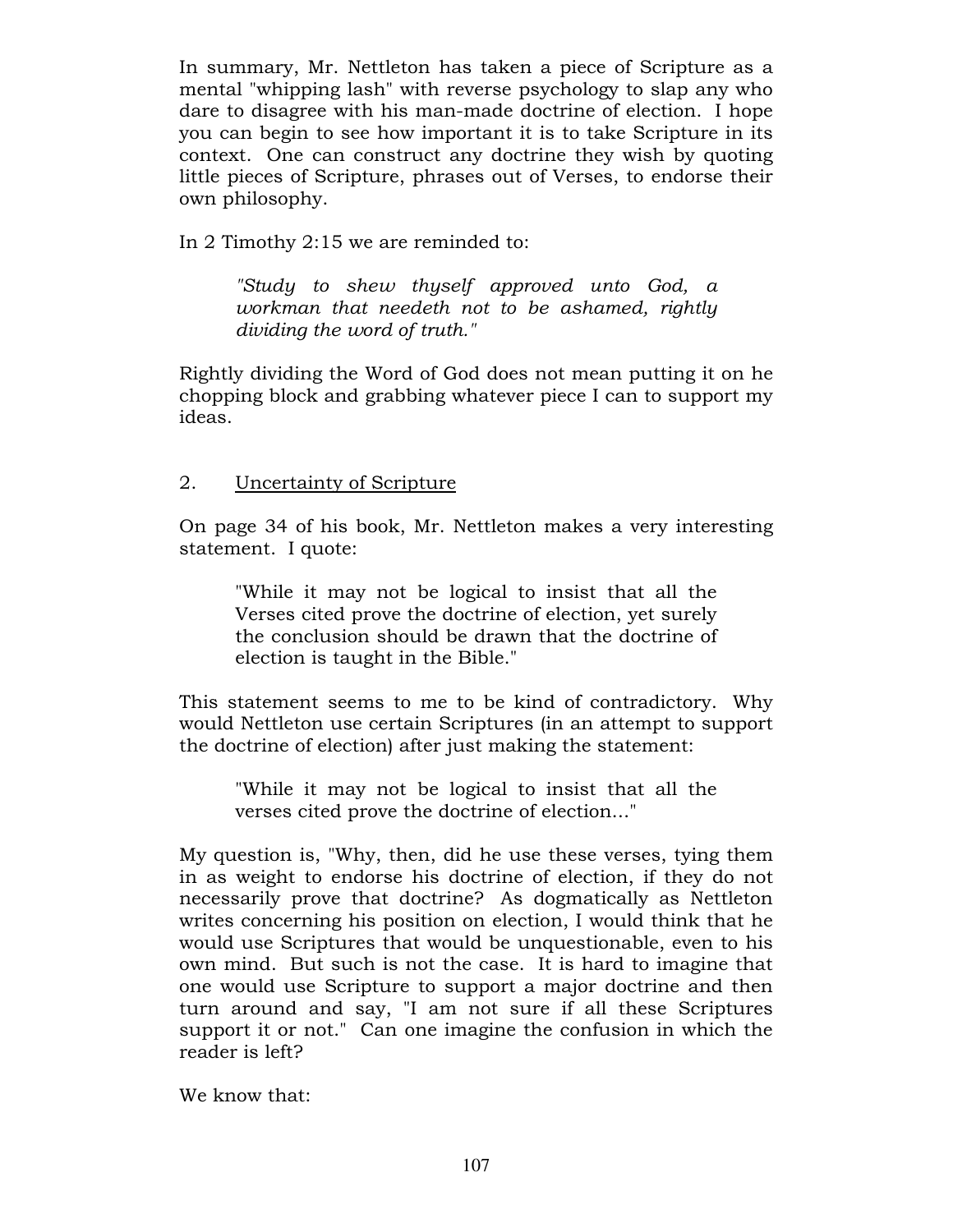"All scripture is given by inspiration of God, and is profitable for doctrine, for reproof , for correction, for instruction in righteousness." - 2 Timothy 3:16

Since all Scripture is given by the inspiration of God, His Word in one place cannot contradict His Word in another place. With the proper interpretation and Bible study, the above statement by Mr. Nettleton would become unnecessary.

## 3. Reading into the Scriptures

In Nettleton's book, on page 161, he quotes Acts 18:9-11 and then gives his assessment of what the Verses teach:

"Then spake the Lord to Paul in the night by a vision, be not afraid, but speak, and hold not thy peace: For I am with thee, and no man shall set on thee to hurt thee: for I have much people in this city. And he continued there a year and six months, teaching the Word of God among them." - Acts 18:9-11

Here are Nettleton's words concerning these Verses:

"It was predetermined that Paul would have success in Corinth. God assured him that he had much people there. Did this dull the edge of Paul's evangelism? Not at all. The opposite being true. Being assured God had chosen many to salvation, Paul set out to reap the harvest."

The error that Nettleton makes is in saying that, "God had chosen many to salvation." In re-reading these Scriptures, I do not find Nettleton's words in these verses anywhere. In God's foreknowledge, He knows everyone who is going to be saved. But never does God choose those to be saved, over-riding their free will. Notice in Verses 12 and 13:

"And when Gallio was the deputy of Achaia, the Jews made insurrection with one accord against Paul, and brought him to the judgment seat. Saying, this fellow persuadeth men to worship God contrary to the law."

Notice the words "persuaded men to worship God." You see, the Jews accused Paul of persuading men to worship God. Why would Paul have to persuade men to worship God if they were already elected to do so? Nettleton says God has chosen some to salvation, but the Scriptures he quoted do not say that. Psalms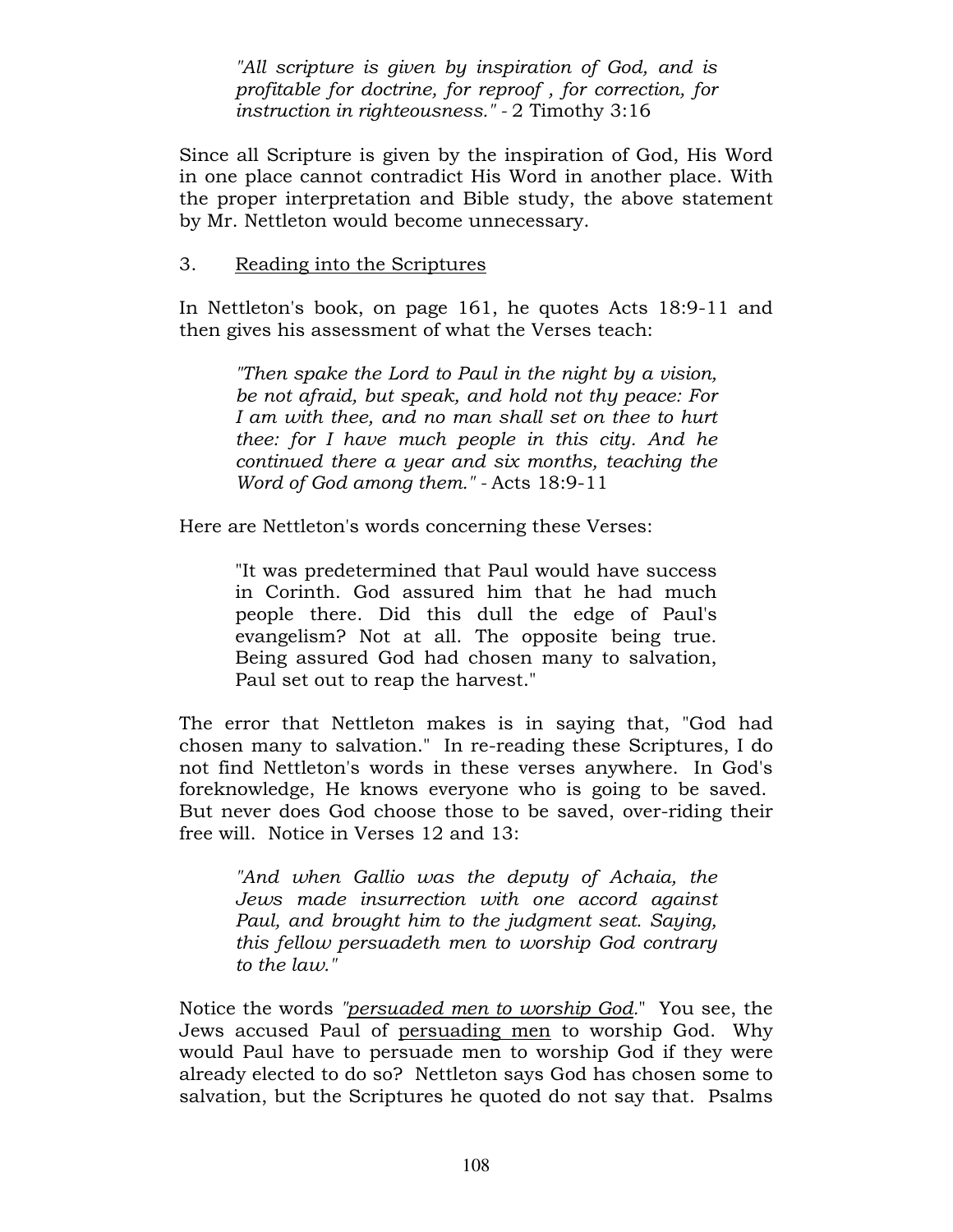118:8 is a constant reminder to the sincere Bible student who seeks the truth of God's Word.

God, in his omniscience, knew that there would be people saved in that city. In Verse 9 the Lord spoke to Paul at night by a vision. Today, the Lord does not speak to us in visions, but speaks to us by His Word. In Isaiah 55:11 we are told:

"So shall my word be that goeth forth out of my mouth: it shall not return unto me void, but it shall accomplish that which I please, and it shall prosper in the thing whereto I sent it."

In the New Testament we are instructed in 2 Timothy 4:2,3:

"Preach the word; be instant in season, out of season; reprove, rebuke, exhort with all longsuffering and doctrine. For the time will come when they will not endure sound doctrine; but after their own lusts shall they heap to themselves teachers, having itching ears."

Our commandment is to "Preach the word." People will be saved by hearing the Word of God preached, just as there will be people who reject it. Nevertheless, we are assured by the Word of God that it will not return void. Our command is to tell everyone the good news of Jesus Christ. God's will is revealed in Mark 16:15...

"And he said unto them, go ye into all the world, and preach the gospel to every creature."

Those endorsing election would reason away this Verse by saying that we are to witness to every creature since we do not know whom God has chosen to be saved. That kind of reasoning disintegrates in light of God's answer to such foolishness as recorded in 1 Timothy 2:3,4:

"For this is good and acceptable in the of God our Saviour: Who will have all men to be saved, and to come unto the knowledge of the truth."

I choose to agree with God's Word and will, that He would have "all men" to be saved. What about you? For election to salvation to be true, God would have to go against His own will. Unthinkable!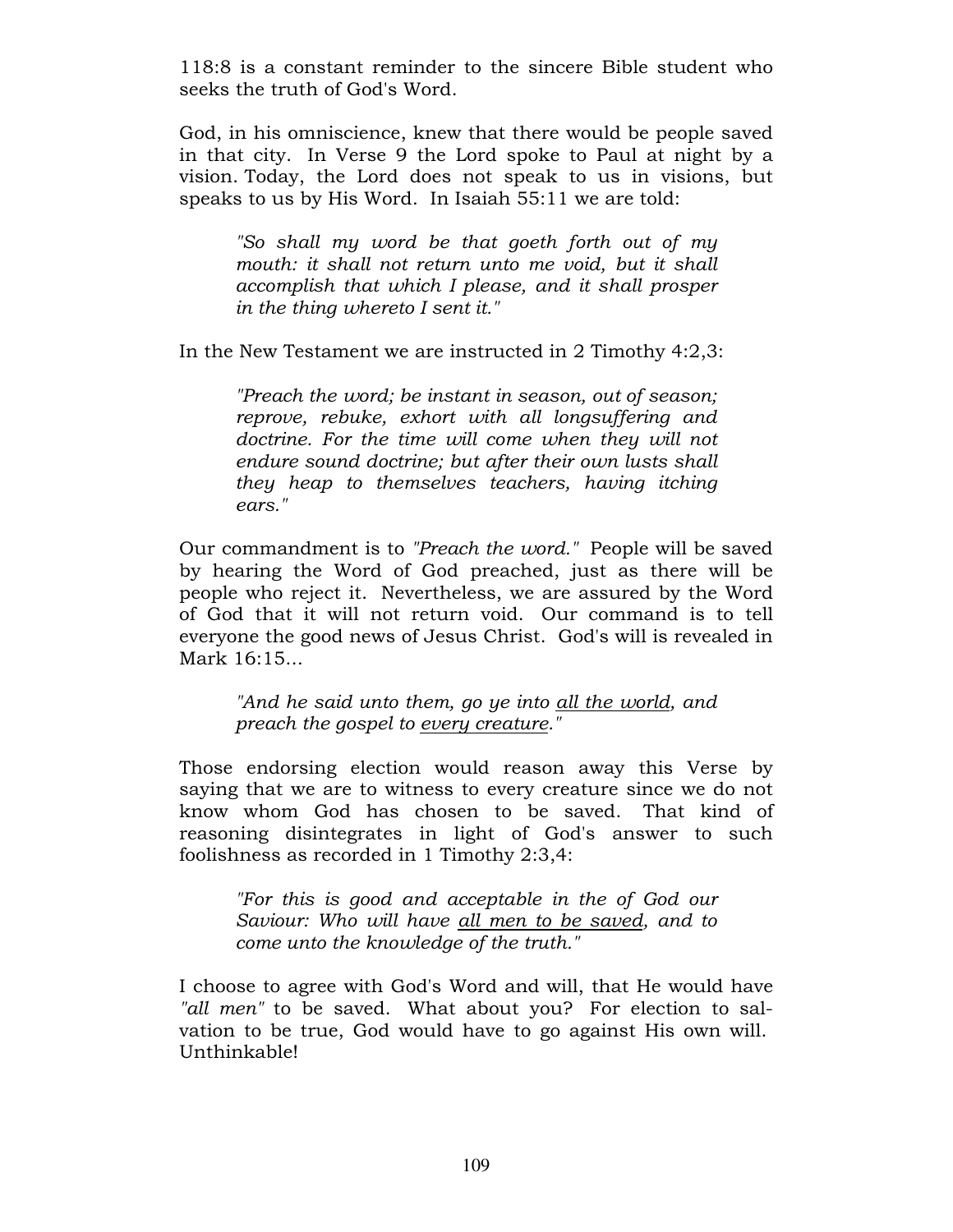# 4. Human Reasoning and Double-Talk

I would like to quote two paragraphs by Mr. Nettleton from page 162 of his book. These reveal the confusion which results from endorsing Chosen to Salvation:

"There is a great danger of depending on self, on human wisdom and human ability, but 'salvation is of the Lord' and we must depend upon the reproving (convicting) work of the Spirit of God. Since God has chosen some to be saved, He will carry out His plan. He will, by His Spirit, do a work of grace in hearts. God will do it. We as earthen vessels will give him the glory. Dependence on God makes man dependent on prayer. We appropriate power and wisdom from heaven for our task. It is still wise to plead with God for souls."

Keep in mind that what we have just quoted are Nettleton's words, not God's. Since, Nettleton says, God has chosen some to be saved and He will carry out His plan; then, turn around and tell me it is wise to plead with God for souls--may I ask, why? Since God's mind is supposedly already made up, why would it do any good to plead with God for someone else to be saved? Would I be pleading with God to change His mind? If so, then the doctrine of election would not be true. Therefore, God's election before the foundation of the world could be changed by my pleading at his present time. To put it bluntly, this is just plain, old-fashioned double-talk which only leads a Christian into the arena of confusion! Can you see how this doctrine crumbles under the Light of the Word of God.

On one hand, if God has elected certain ones to be saved and that cannot be altered--why would Nettleton tell me that it is always wise to plead for souls? This would be ridiculous! On the other hand, if God's election can be altered, then it evidently depends on the free will of man to choose or reject Christ. Either way you go, the doctrine of election for salvation is excluded and the free will of man is illuminated.

# 5. An Un-Wise Evangelist

May I quote Mr. Nettleton's words on page 162 on his book:

"A wise evangelist once said, 'I believe more in pleading with God for men than I do in pleading with men for God.' One does not exclude the other. We must still plead with men."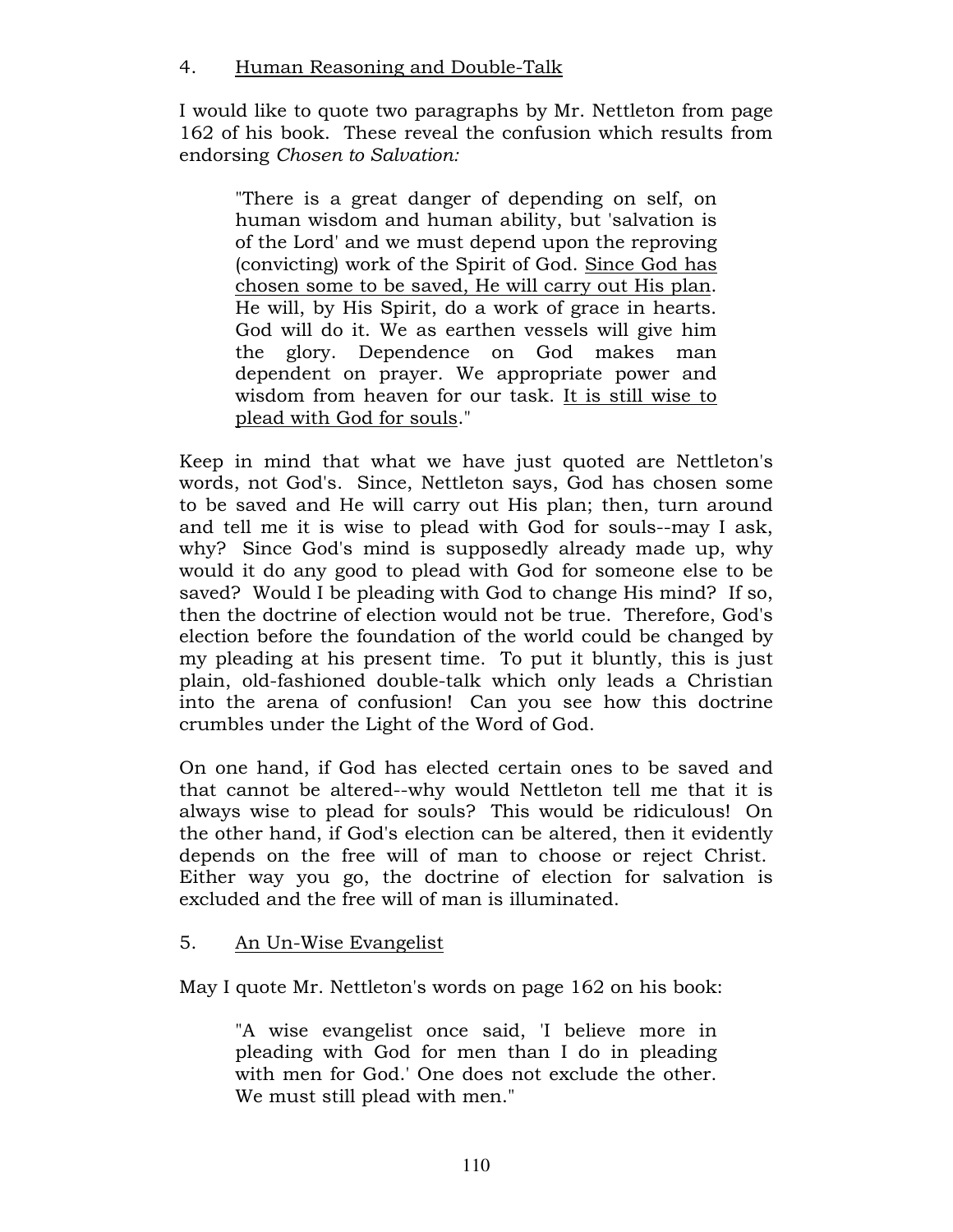The quote from a "wise evangelist" is, first all, not Biblical. It is just another "cute cliché." A line of double-talk which is illogical because it has no Biblical foundation whatsoever. In fact, it is contrary to the Word of God. Notice in Luke 14:23...

"And the lord said unto the servant, go out into the highways and hedges, and compel them to come in, that my house may be filled."

We now have a free will to make a decision as to who is wise, the evangelist or the Lord in Luke 14:23. Whoever this evangelist was, he must never have read the book of Acts. For in doing so, one would find the Apostle Paul continually reasoning with the Jews in the synagogues and pleading with men wherever he went to put their trust in Christ. This so-called "wise evangelist" would be wise to reverse his statement and align his thinking with God's Word. There is nothing complicated or mysterious about the Word of God or the will of God. The "doctrine of election to salvation" is contrary to both.

There is nothing complicated about the foreknowledge and omniscience of God. He knows the end from beginning. He knows everything about everything. He knows who is going to be saved and who is not going to be saved. He never infringes His foreknowledge upon the free will of man.

Can one reconcile the sovereignty of God and the free will of man? Absolutely! As long as one does not take the sovereignty of God and make God contradict Himself. Can God do whatever He wants to do? The answer--"No, He cannot!" For example, we are told in Genesis 9:15...

"And I will remember my covenant, which is between me and you and every living creature of all flesh; and the waters shall no more become a flood to destroy all flesh."

You see, God can never destroy the earth by water again. There are many things God cannot do because He has limited Himself by stating that He would not do them. God does not come back, years later, and contradict Himself. If God elected some to be saved, He definitely would have contradicted Himself when He tells us in 2 Peter 3:9 "...not willing that any should perish, but that all should come to repentance."

Some try to reconcile the sovereignty of God and the free will of man by taking the "middle road." This is what Nettleton does. He does not deny that we are to take the Gospel to every creature, but attempts to go right down the middle of the road,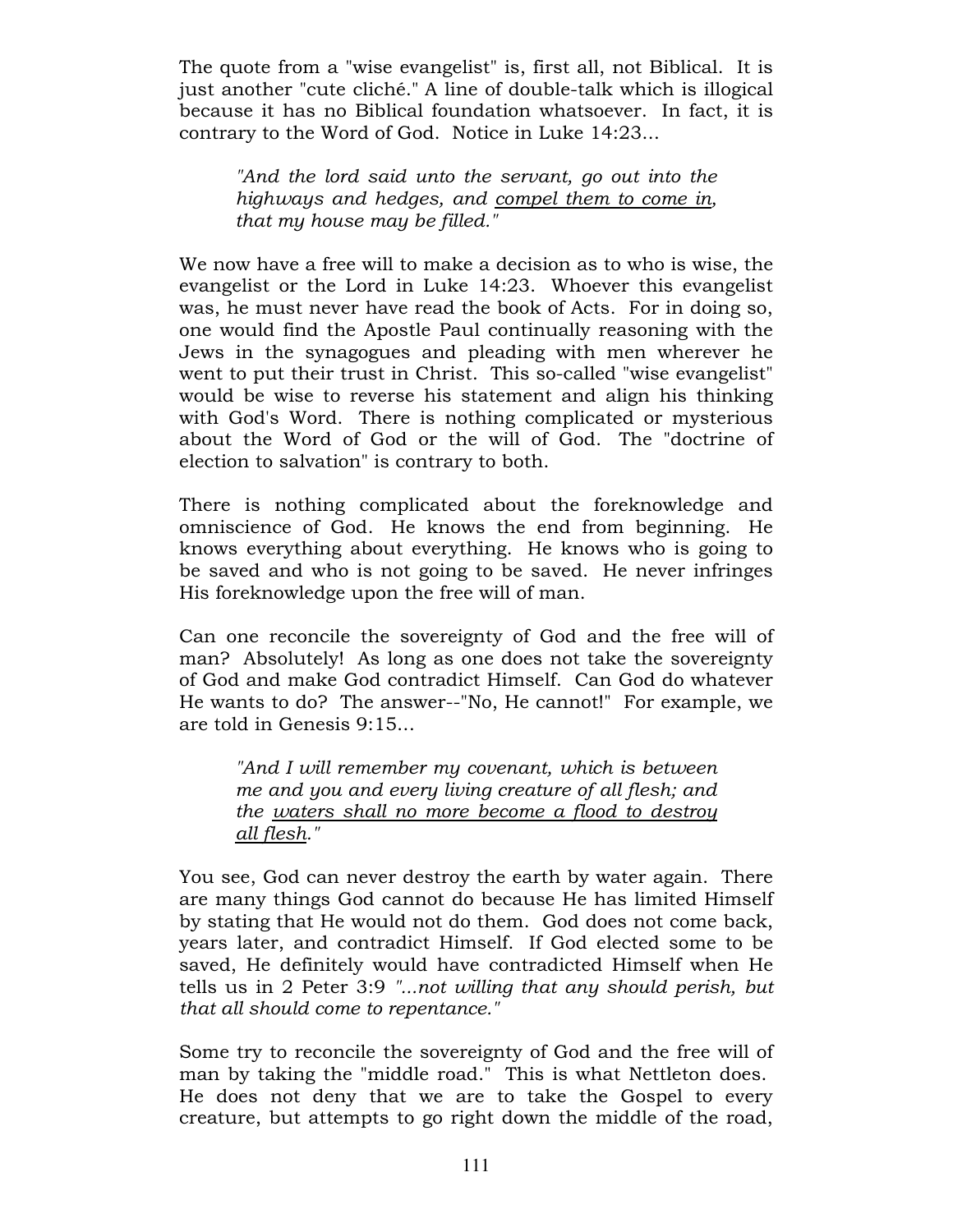"straddling the fence," in an attempt to reconcile the doctrine of election with the free will of man. Nettleton asserts that what we cannot understand about God's election:

"We must take it by faith" (page 14).

If we do not, then we are bringing God down to our level. As Nettleton states on page 14:

"We are prone to pattern God after ourselves. We create God in our image and likeness."

This is his philosophy. Then we are slapped in the face with the accusation that God is not pleased with us for doing that--or as he states: "God rebukes our thoughts." One must remember that these are Nettleton's words, not God's.

In short, Nettleton mixes bits and pieces of Scripture with a cup of philosophy as his foundation for "election to salvation." The Word of God disintegrates man-made doctrine built upon the sands of human wisdom instead of His Word.

# 6. Nettleton's Psychology

A bit of philosophy by Dr. Nettleton is found on page 142 of his book. I would like to quote two paragraphs for analyzation:

"Some will reason that if God did not elect all, He did not love all. One might as well reason that if God doesn't save all, God doesn't love all. Our system of doctrine should not depend on that which some men call steps of logic, but on clear statements of the Bible which supersede human reasoning."

The only trouble with this reasoning is, the logic that Nettleton uses is really logic against himself. When he says that, "Some will reason that if God did not elect all, He did not love all," that is entirely true. This is good reasoning. When you believe that God elected some to be saved and not others, it is the most logical thing in the world that God did not love the others. Remember, this logical conclusion is in reference to a false doctrine.

Nettleton attempts to discredit any logical conclusion that would discredit his endorsement of election. If God elected to save some and not others, then it logically can be concluded that "If God doesn't save all, God doesn't love all." Nettleton says this kind of logic is faulty because it is based on human reasoning.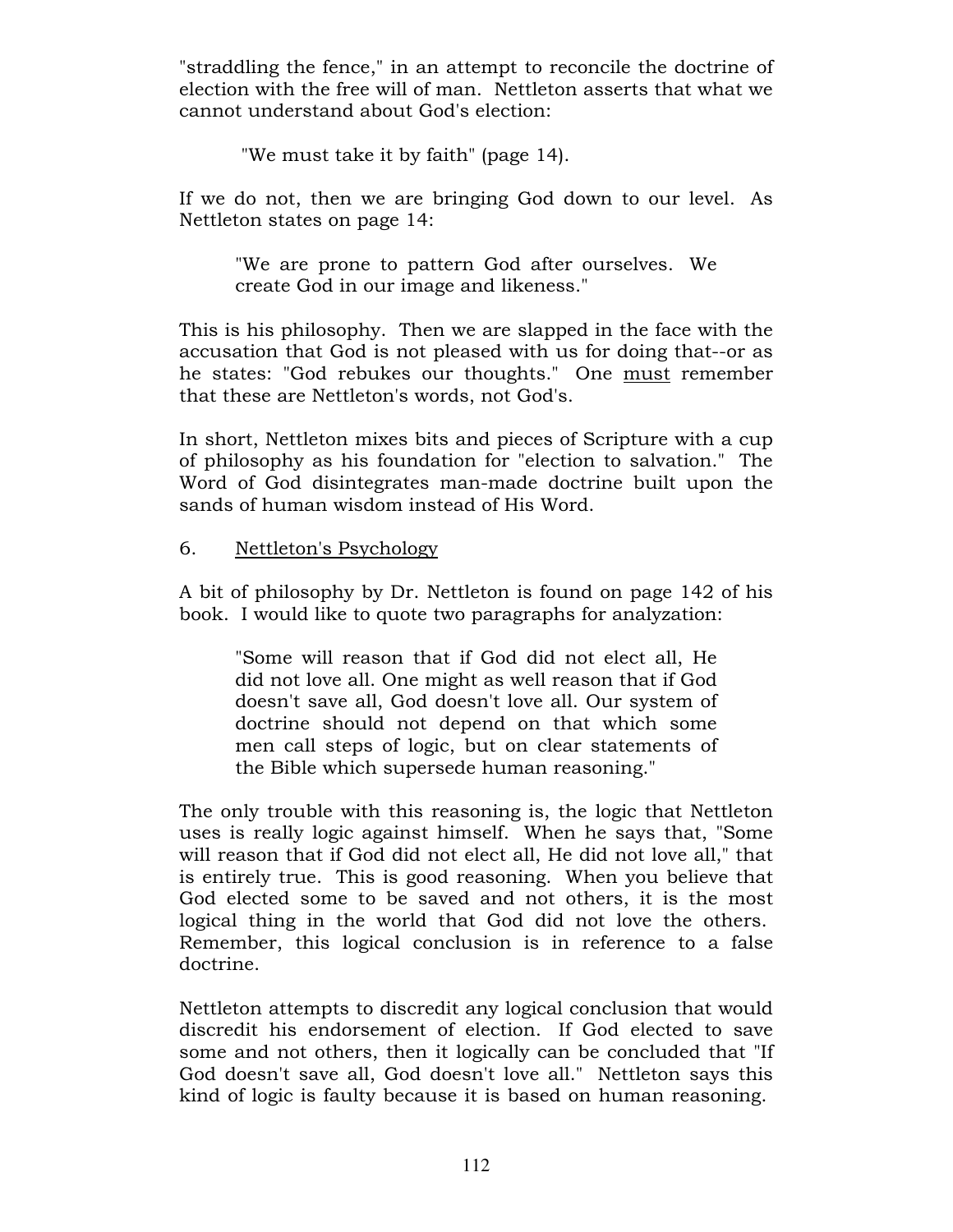The problem lies not in faulty logic; but, rather, in the faulty doctrine of election.

Carrying Nettleton's philosophy to a conclusion--it would not be logical to believe God's Word because it refutes his doctrine of "election to salvation." God's simple Word incorporates excellent reasoning and good logic. For ''His love for all" is proven by His "invitation to all" to be saved. Notice in John 3:16,17:

"For God so loved the world, that he gave his only begotten Son, that whosoever believeth in him should not perish, but have everlasting life. For God sent not His Son into the world to condemn the world; but that the world through him might be saved."

Someone has rightly said, "When common sense makes good sense, seek no other sense." These two Verses reveal to us that God loves everyone in the world, and His desire is that everyone might be saved. He also informs us that whosoever believeth in Him should not perish, but have everlasting life. It is God's will that everyone be saved, but it is their free will to except or reject Him. These clear statements reveal God's love, purpose and will do not supersede human reasoning and are in perfect accordance with rational reasoning and logic.

# 7. No Peace If You Disagree With Nettleton

Mr. Nettleton states that there can be no peace of mind to those who resist his position of election, therefore, resisting the Word of God. Here are his words from page 160 of his book:

"Yet the word of God mentions it (being chosen to salvation) many times, and there can be no peace of mind when the word of God is resisted." [parenthesis and emphasis mine]

In reiterating his position he further states:

"God reminds us that He was at work behind the scenes, planning it all before the world began: 'As many as were ordained to eternal life believed' (Acts 13:48). That settles it."

(For our coverage of Acts 13:48, see pages 22 and 23). I am then assured by Nettleton that I can have peace if I submit and believe as he does. His words on page 160: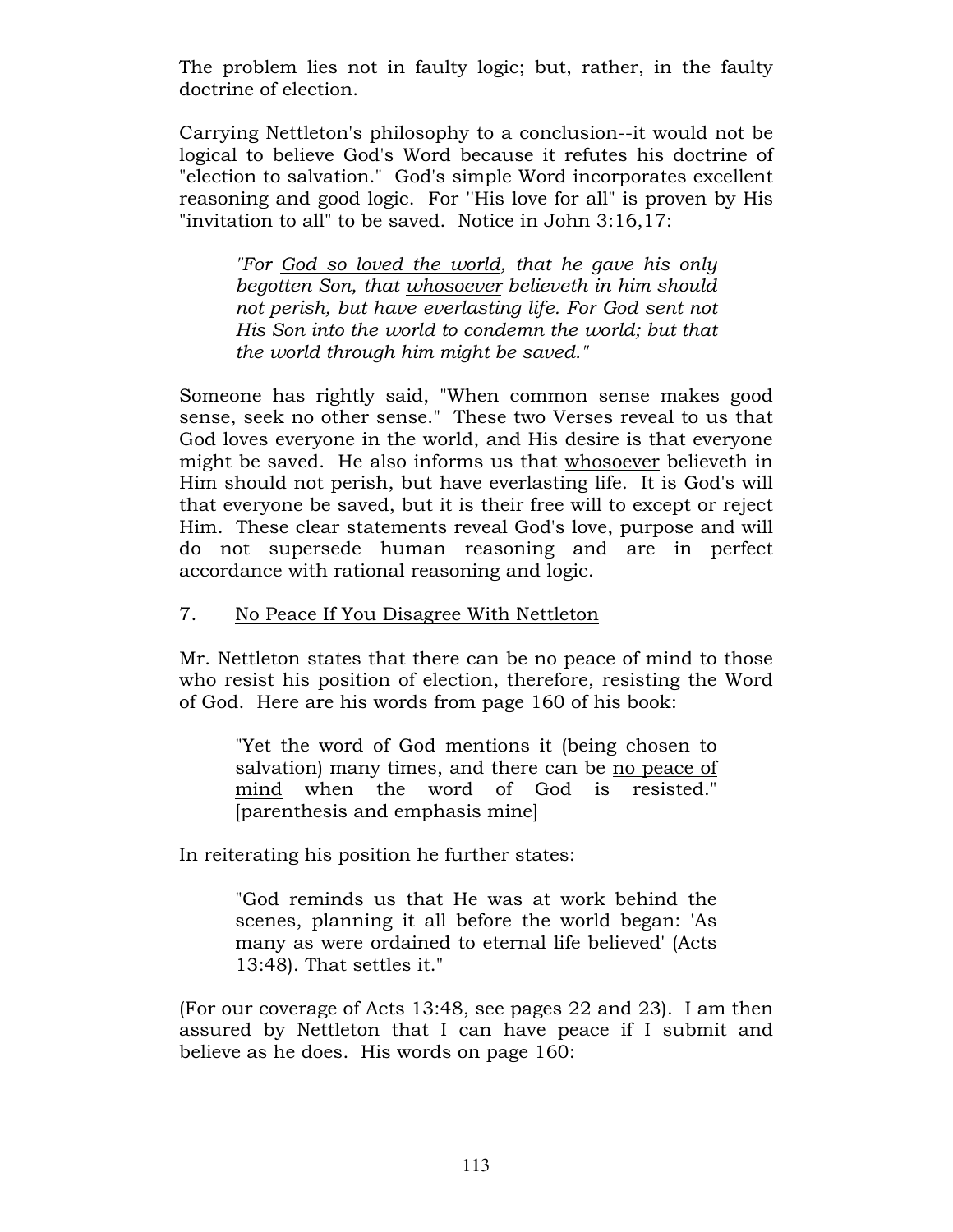"When the struggle is over, even though the mind can by no means grasp it all, there is peace in believing."

Here, again, his accusations are asserted and not God's Word. I would like to know how Nettleton obtained the omniscience to know the mind and accuse those who oppose his position of being void of this so-called peace! In other words, the great Bible teachers, preachers and Christians who oppose "Chosen to Salvation" will never experience the peace of those who endorse it. For one to make an accusation such as this is, to say the very least, unbelievable! I hardly think I would have taken the time to answer Mr. Nettleton's book if I did not have a peace in doing so.

One could incorporate Nettleton's philosophy and use it in reverse, i.e., we hope he will see his error in election and then he can experience the peace we enjoy!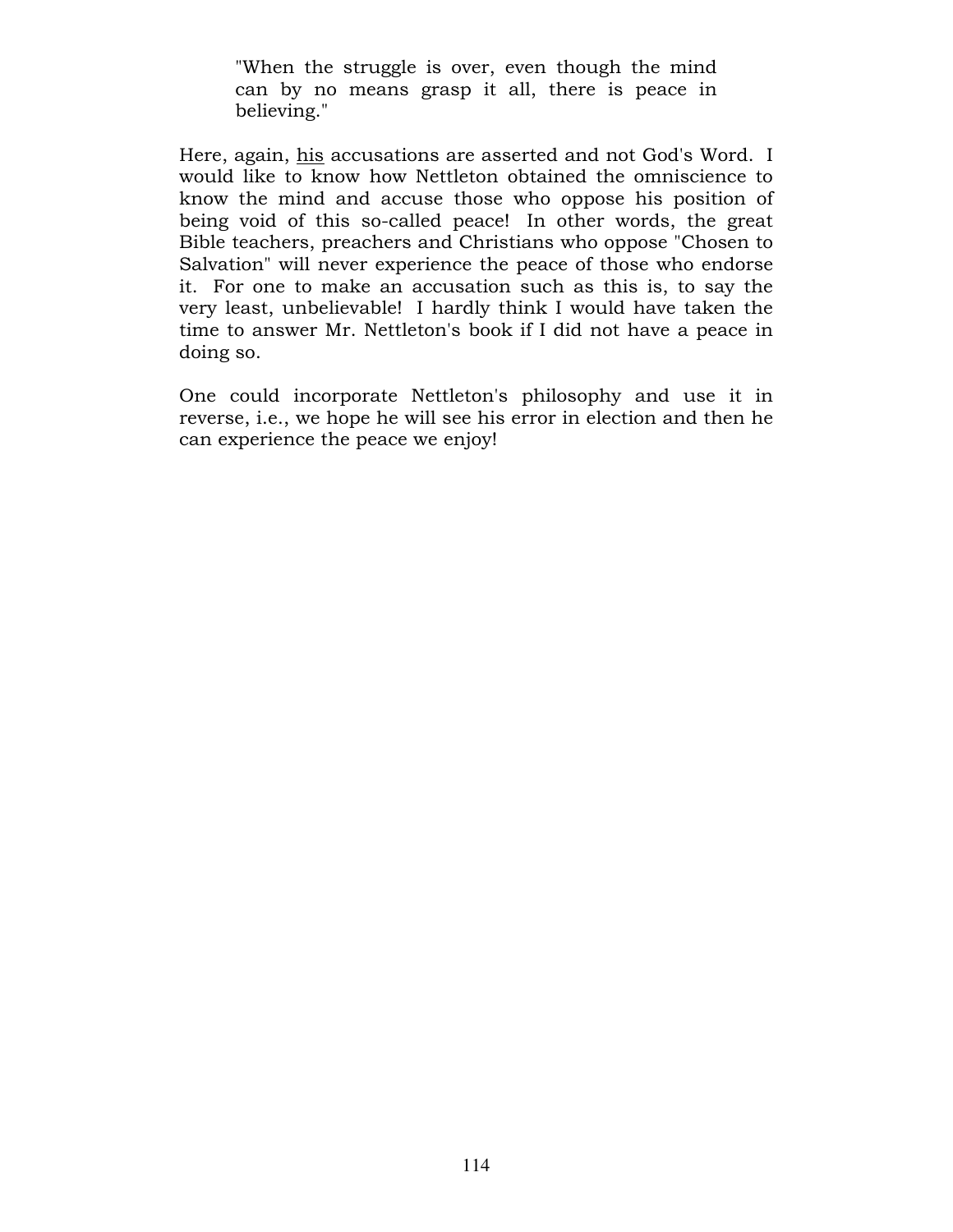# CHAPTER FIVE

## VI. EXPLAINING PREDESTINATION AND FOREKNOWLEDGE

The word "predestination" comes from the Greek verb "proorizo." It means, according to Vine's Expository Words on the Greek New Testament, to "mark out beforehand, to determine before, foreordain." In essence, "predestination" means that something has been predicted by God and it must and will come to pass. The word "predestinate" as translated in the KJV is found only twice; that being in Romans 8:29 and 30. "Predestinated" is found only twice and that is in Ephesians; once in Ephesians 1:5 and once in 1:11. These two words do not appear in the Old Testament. We shall examine who is predestinated, what event is predestinated and when it will take place.

## A. Ephesians 1:5

Let us begin with Ephesians 1:5...

"Having predestinated us unto the adoption of children by Jesus Christ to Himself, according to the good pleasure of his will."

Notice who is predestinated. It can only be one of two groups: the saved or the lost. Paul identifies the children of God as the object of being predestinated, "Having predestinated us (plural pronoun)." This is Paul and every saved person. God did not predestinate anyone to be saved, but this teaches He predestinated something for those who are already saved.

What did God predestinate for the Christian? The Scriptures are pure and simple. The Christian is predestinated unto the adoption of children (Greek, HUIOTHESIA, meaning sonship). When we trust Christ as our Savior, we become His children:

"But as many as received him, to them gave he power to become the sons (Greek, TEKNON, meaning-a child.) of God, even to them that believeth on his name." - John 1:12

We are positioned in Heaven as a son now, but we do not come to the realization of our son ship until the Rapture.

The Jewish Bar Mitzvah may aid in understanding adoption and sonship. Bar Mitzvah means "a son of the commandments, or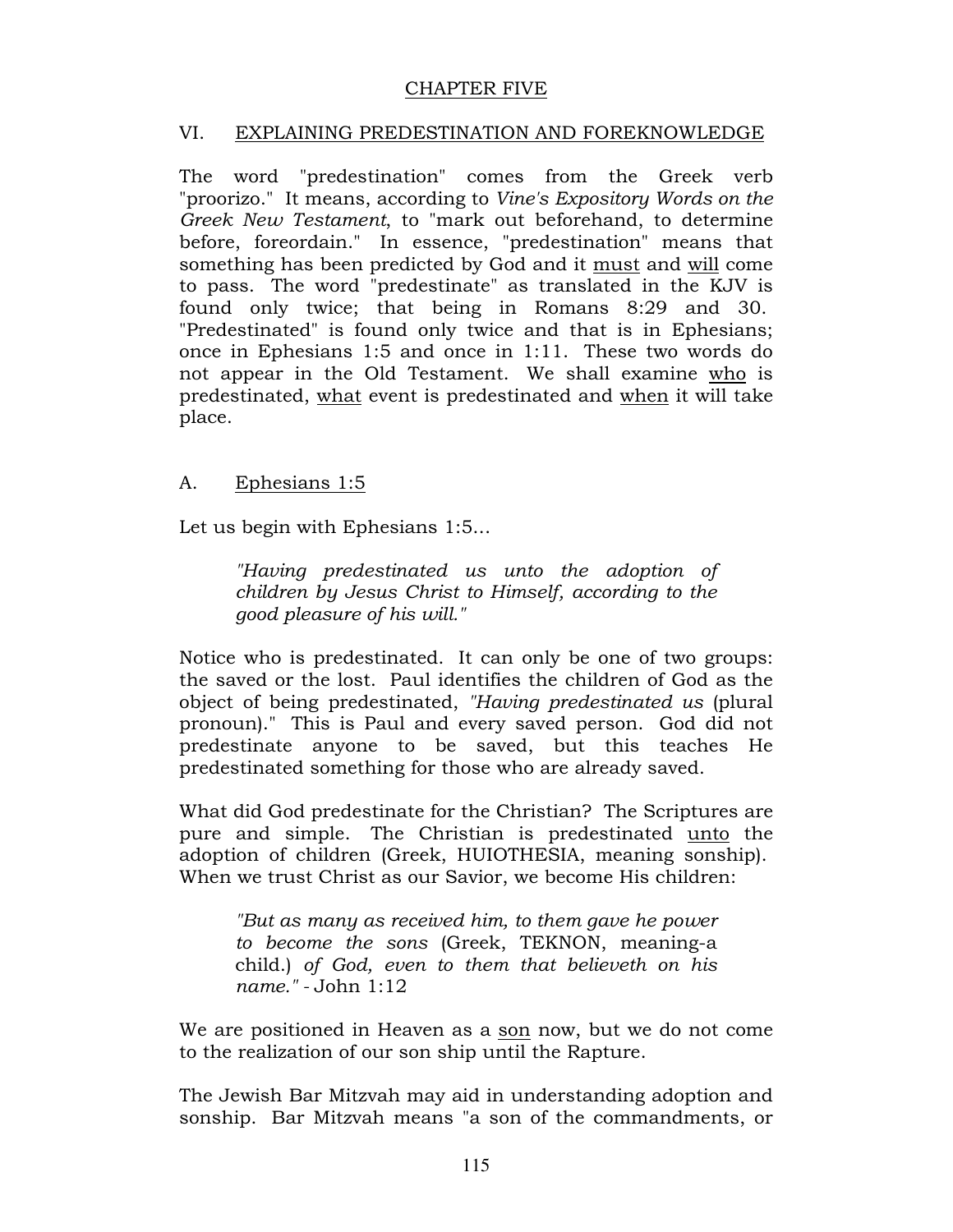the placing of a son." When a Jewish boy reaches the age of 13, he is then considered as a adult. He is expected to accept adult religious responsibilities. It is a joyful occasion accompanied by gifts from friends and family. He is no longer considered a child, but an adult son.

The word "adoption" is from the Greek word "huiothesia" from "huios", meaning "a son" and "thesis" "a placing." Therefore... "the placing of a son." Just as a Jewish boy is placed as an adult son on the day he reaches 13, we Christians also experience our sonship when we are placed in Heaven at the day of the Rapture. This is when we have our physical bodies redeemed for a new glorified body. It could be no clearer than stated in Romans 8:23:

"And not only they, but ourselves also, which have the first fruits of the spirit, even we ourselves groan within ourselves, WAITING FOR THE ADOPTION, TO WIT, THE REDEMPTION OF OUR BODY."

In summary:

1. WHO: Negative: Nowhere are the lost said to be predestinated to be saved.

Positive: The saved are predestinated to receive something.

- 2. WHAT: The Adoption. Romans 8:23, "the adoption, to wit, the redemption of our body."
- 3. WHEN: At the Rapture. 1st Thessalonians 4:17, 1 Corinthians 15:50-54.
- B. Ephesians 1:11,12.

"In whom also we have obtained an inheritance, being predestinated according to the purpose of him who worketh all things after the counsel of his own will: that we should be to the praise of his glory, who first trusted in Christ."

Notice the use of the word " $we$ ", a plural pronoun. Paul is including himself and all Christians. They have obtained an inheritance. This identifies those who are predestinated for something as being already saved. We can see in Verse 12 what the Christian is predestinated to receive.

What is predestinated is according to the Lord's purpose. He will also bring it to pass "after the counsel of his own will." "His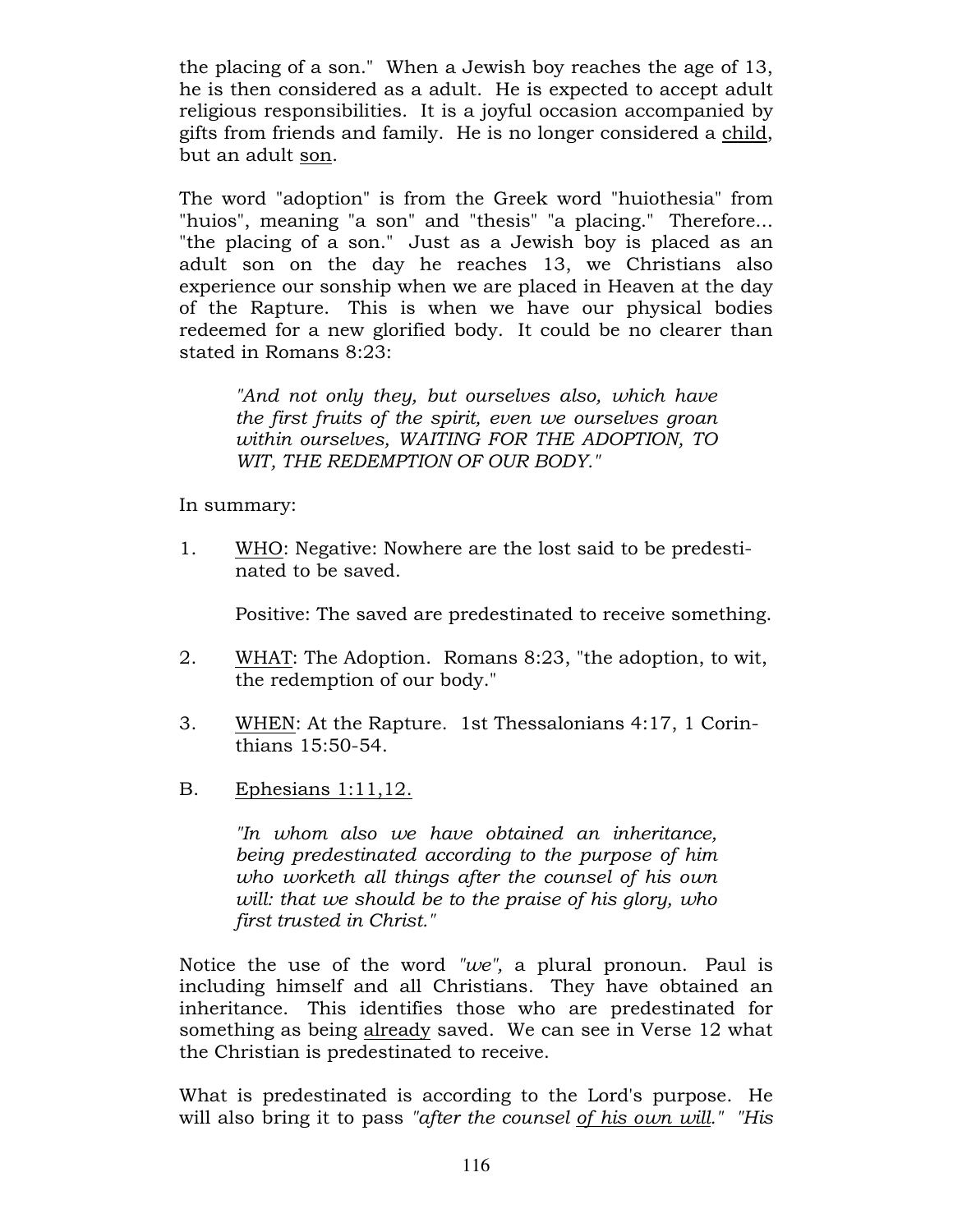own will" lets us know that God does not leave what He predestinated to be brought to pass by the volition or faithfulness of man. Therefore, we can rest assured... what God predestinated will come to pass!

In summary: The saved are the recipients of being predestinated. It was God's purpose to do so and He will bring it to pass Himself. We are told in Verse 12 what is predestinated:

"That we (Christians) should be to the praise of his glory, who first trusted in Christ."

At first glance one may think this means it is God's will that every Christian should lead a separated life, which would be to the praise of His glory. This is certainly God's will for every believer (Romans 12:1,2). However, this cannot be the meaning of this verse, if taken in context, as the fulfillment of what was predestinated. If this were true, then it has not come to pass in every Christian's life. Remember, what God predestinates will, without expectation, come to pass. The reason being, every Christian is the recipient of what is predestinated. Not every Christian leads a separated life. In fact, some Christians never lead a separate life from the time they are saved until they leave this earth!

To what is this referring? It has reference to the event of the Rapture when, without expectation, every Christian will be to the praise of His glory. The Bridegroom (Christ) is looking in expectation for His Bride (the Church). The Church (every believer) is looking for the Bridegroom to return and so shall we ever be with the Lord. This meeting is the fulfillment of what Christ predestinated for every believer. Remember--what is predestinated must come to pass.

If "to the praise of his glory" meant leading a separated life, it may not come to pass, for all Christians are not yielding their lives to God's will. Christ never leaves what He predestinates to be fulfilled by the volition of man. By the determined will and power of God, the Rapture will fulfill every qualifying aspect of His predestination, "that we should be to the praise of His glory."

# C. Romans 8:29

"For whom he did foreknow, he also did predestinate to be conformed to the image of his Son, that he might be the firstborn among many brethren."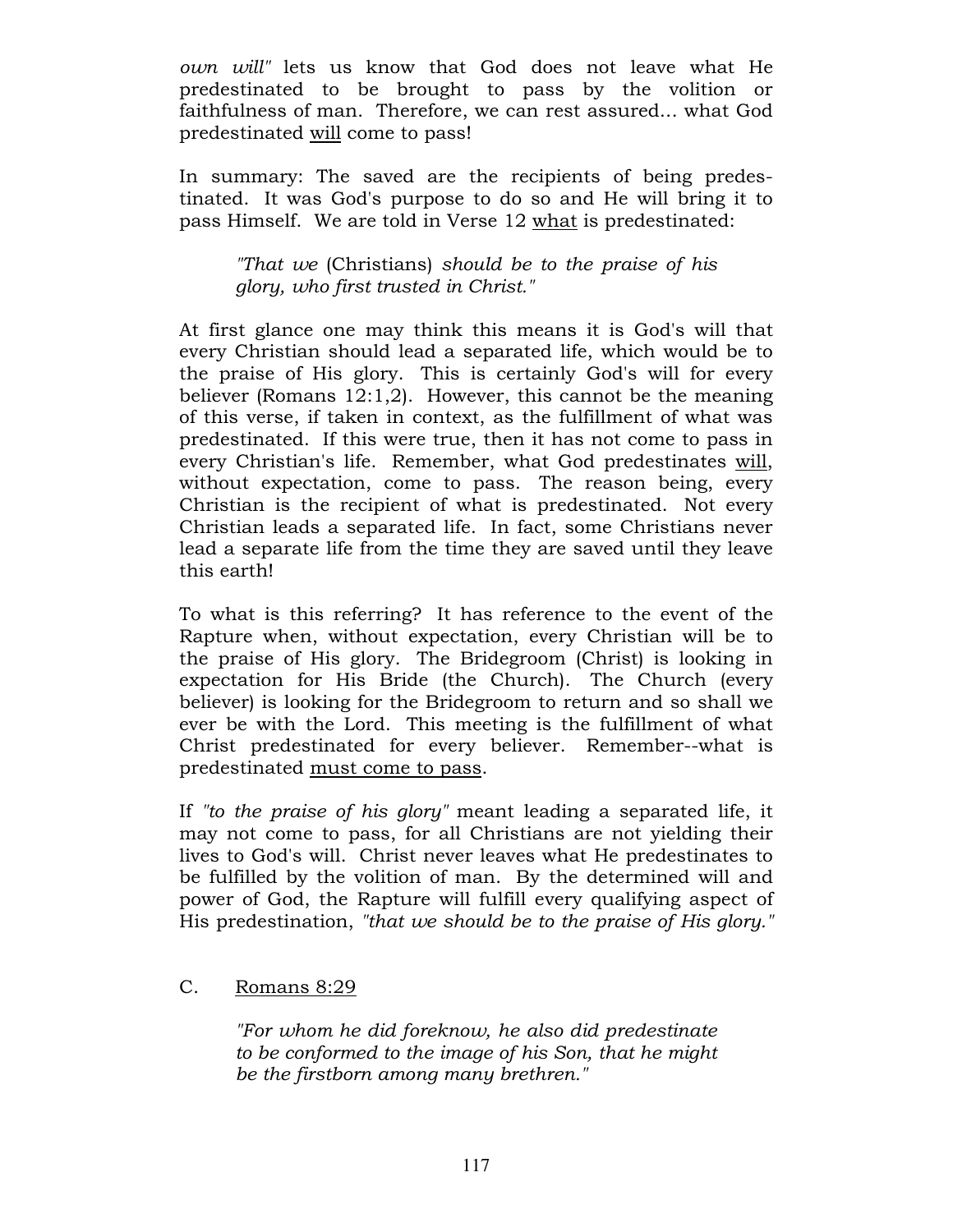The statement is heard many times, "You cannot reconcile the sovereignty of God and the free will of man." This is not true- one can understand both. The confusion exists when one does not properly understand the meaning of foreknowledge and predestination. Foreknowledge is an attribute of God's omniscience. Primarily, foreknowledge had to do with persons and places, and predestination is centered in God's purposes.

Foreknowledge contains one element, that is, knowing what is going to happen before it takes place. In relation to people and places, it does not contain the element of bringing it to pass or making it happen.

Predestination, on the other hand, is different from foreknowledge in that it contains two elements: One is the prediction (His omniscience) and the other is the act of God ( His omnipotence) to bring it to pass. The confusion begins when one inserts meanings into a word which it does not contain. Remember, keep these two words separated as to their meaning.

Foreknowledge has one element, that of foreknowing what is going to happen. Do not add any other meanings to this word, it contains one element only!

Predestination has two elements; one is predicting, the other fulfilling. Again, predestination is related to God's purposes, foreknowledge is related to persons and places.

In Verse 29 we are told:

"For whom he (Christ) did foreknow..."

This simply states that Christ knew ahead of time every person who would trust Him as their Savior. The word carries no other element which would impede the free will of a person to make their own choice. Every Christian who would be saved is foreknown of God. We also see that every Christian is going to be the recipient of what God is going to predestinate.

"For whom he did foreknow (every Christian) He also did predestinate."

He foreknew every person who would be saved. His purpose is seen in predestination as we are predestinated to what?

"To be conformed to the image of his son."

When will we be conformed to the image of God's Son? At the Rapture, of course!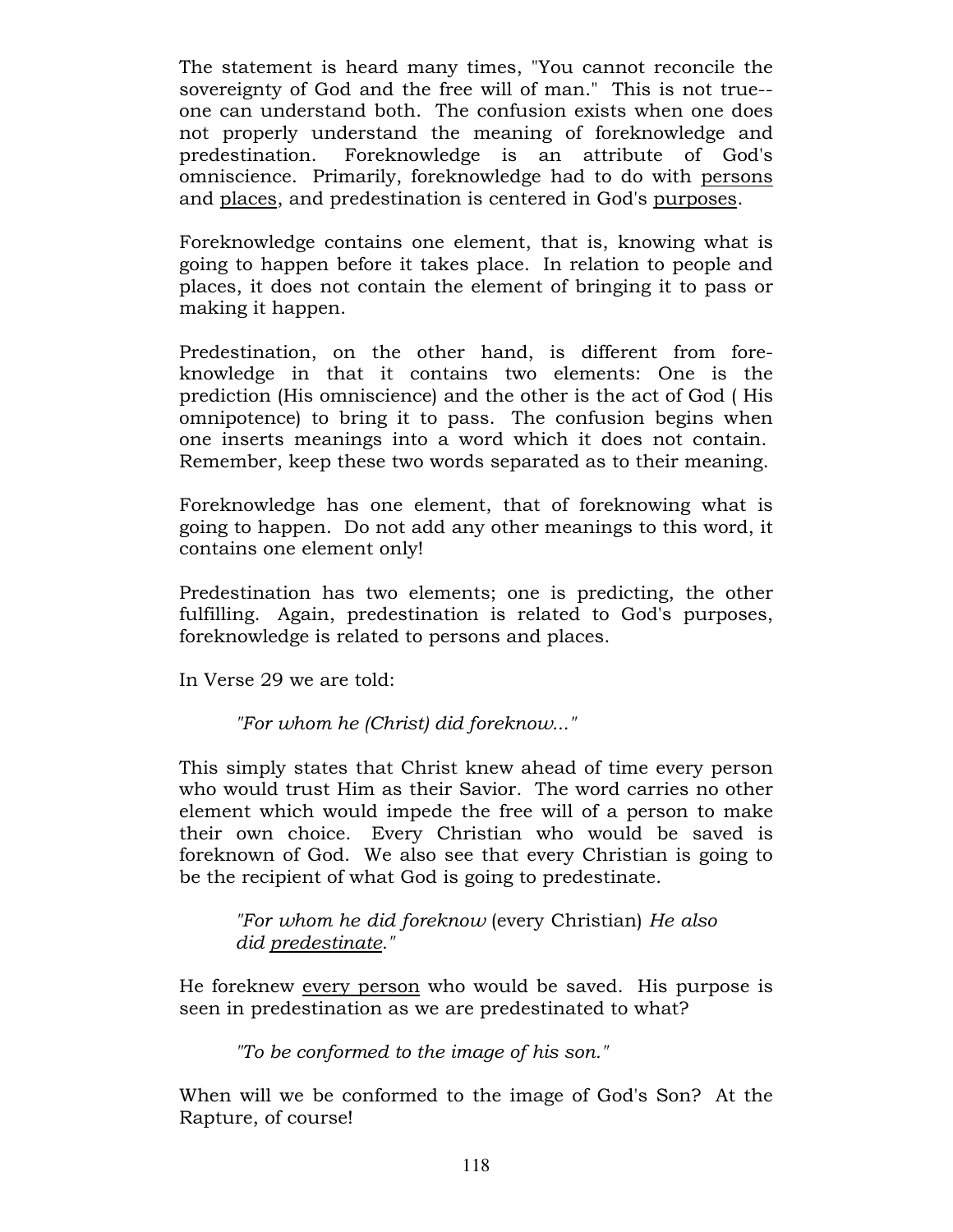In Philippians 3:20,21 we are told:

"For our conversation is in heaven; from whence also we look for the Saviour, the Lord Jesus Christ. Who shall change our vile body, that it may be fashioned like unto his glorious body."

This is being conformed to the image of His Son.

In 1st John 3:1 we read:

"Beloved, now are the sons (Greek, TEKNON, children) of God, and it doth not yet appear what we shall be; but we know that, when he shall appear (Rapture) , WE SHALL BE LIKE HIM; for we shall see him as he is."

Predestination becomes very clear if we do two things: One, take exactly what the Scripture says and believe it. Two, know the difference between foreknowledge and predestination and add no other elements of meaning to them. Foreknowledge has one element while predestination has two.

In summary: Verse 29 teaches the following according to predestination:

- 1. WHO: Only the saved are predestination, not the lost.
- 2. WHAT: Christians are predestinated at some future time to "be conformed to the image of His Son."
- 3. WHEN: At the Rapture. Philippians 3:20, 21, and 1 John 3:2.
- D. Romans 8:30

"Moreover whom He (Christ) did predestinate, them he also called: and whom he called, them he also justified: and whom he justified, them he also glorified."

 Let us briefly examine each aspect of this Verse as we observe the simplicity of God's Word.

"Moreover whom He did predestinate."

As we have found, those who are predestinated are only Christians, never the lost to be saved.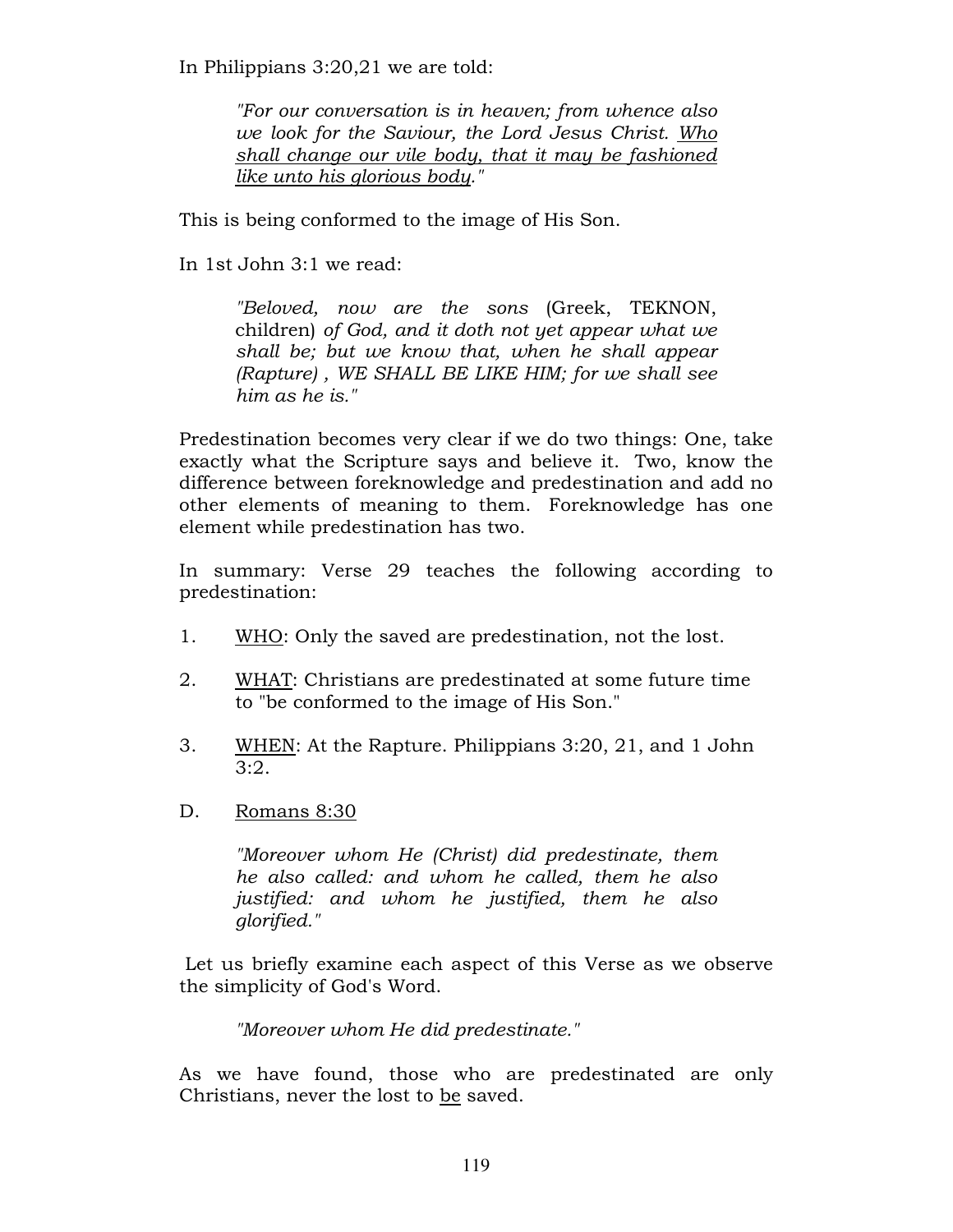"...them he also called..."

How are Christians called? In Romans 10:17 we are told that:

"So then faith cometh by hearing and hearing by the word of God."

And we are told in John 6:44:

"No man can come to me, except the father which hath sent me draw him."

This Verse is comparable to that of Romans 8:30. The phrases "them he also called" and "draw him" lead us to ask, "How then does God draw or call the lost?" In John 12:32 we have the answer:

"And I, if I (Christ) be lifted up from the earth, will draw all men unto me."

"All men" here does not mean "all men without exception," but "all men without distinction of race, creed, social standing, etc."

We are called or drawn by the Word of God which testifies of the resurrection and ascension of our Lord. So then, if "faith cometh by hearing and hearing by the Word of God," Christ will draw men by the hearing of the Word. This is the preaching of the Gospel:

"Moreover, brethren, I declare unto you the gospel which I preached unto you...how that Christ died for our sins according to the Scriptures; And that he was buried, and that he arose again the third day according to the Scriptures." - 1 Corinthians 15:1,3,4

Christ never calls us outside of His Word (Romans 10:17). The called are those who have established His Word by accepting Christ as their personal Savior.

"...them he also justified..."

All are declared righteous upon receiving Christ by faith. As it says in Romans 5:1, "Therefore, being justified (declared righteous) by faith, we have peace with God through our Lord Jesus Christ."

"...them he also glorified."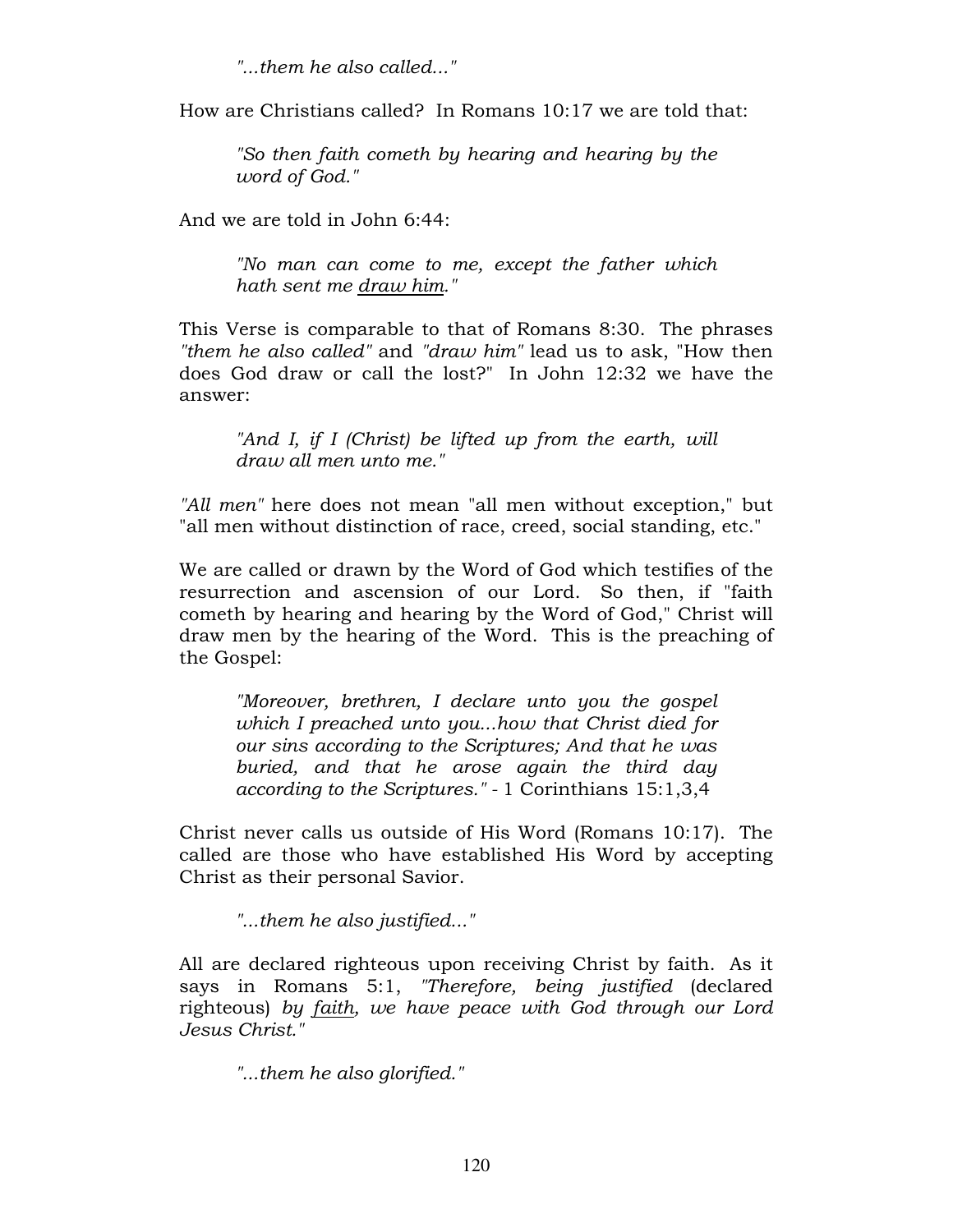Notice the use of past tense here. This is a positional truth. God looks upon Christians as though they were already in Heaven (Notice the past tense of Ephesians 2:6).

In summary: Romans 8:30 simply teaches that the ones who were the object of God's predestination were already saved. For "whom he did predestinate," these are the "called, justified, and glorified."

No one is ever predestinated to be saved. You must, personally, realize you have sinned and come short of the glory of God (Romans 3:23). God sent Christ to pay for our sin (2nd Corinthians 5:21) so we do not have to pay that debt ourselves in Hell. If one will only believe in (trust) Jesus Christ as his Savior, God will give him eternal life.

"These things have I written unto you that believe on the name of the Son of God; that ye may know that ye have eternal life, and that ye may believe on the name of the Son of God." - 1 John 5:13

It should be recognized that all of the Old Testament prophecies could be stated as being predestinated. Other words synonymous with "predestinate" would be "foretelling, prophecy, predicting and etc." For God to predict the future of people, places and nations, he would have to foreknow the future.

We are grateful to God for His precious Word. There are thousands of prophecies where synonymous words are used instead of "predestinate." I have limited our study only to the four places where the actual word appears in the Bible--due to its misuse. Expanding any further into prophecy would constitute a book, or books, on that great subject!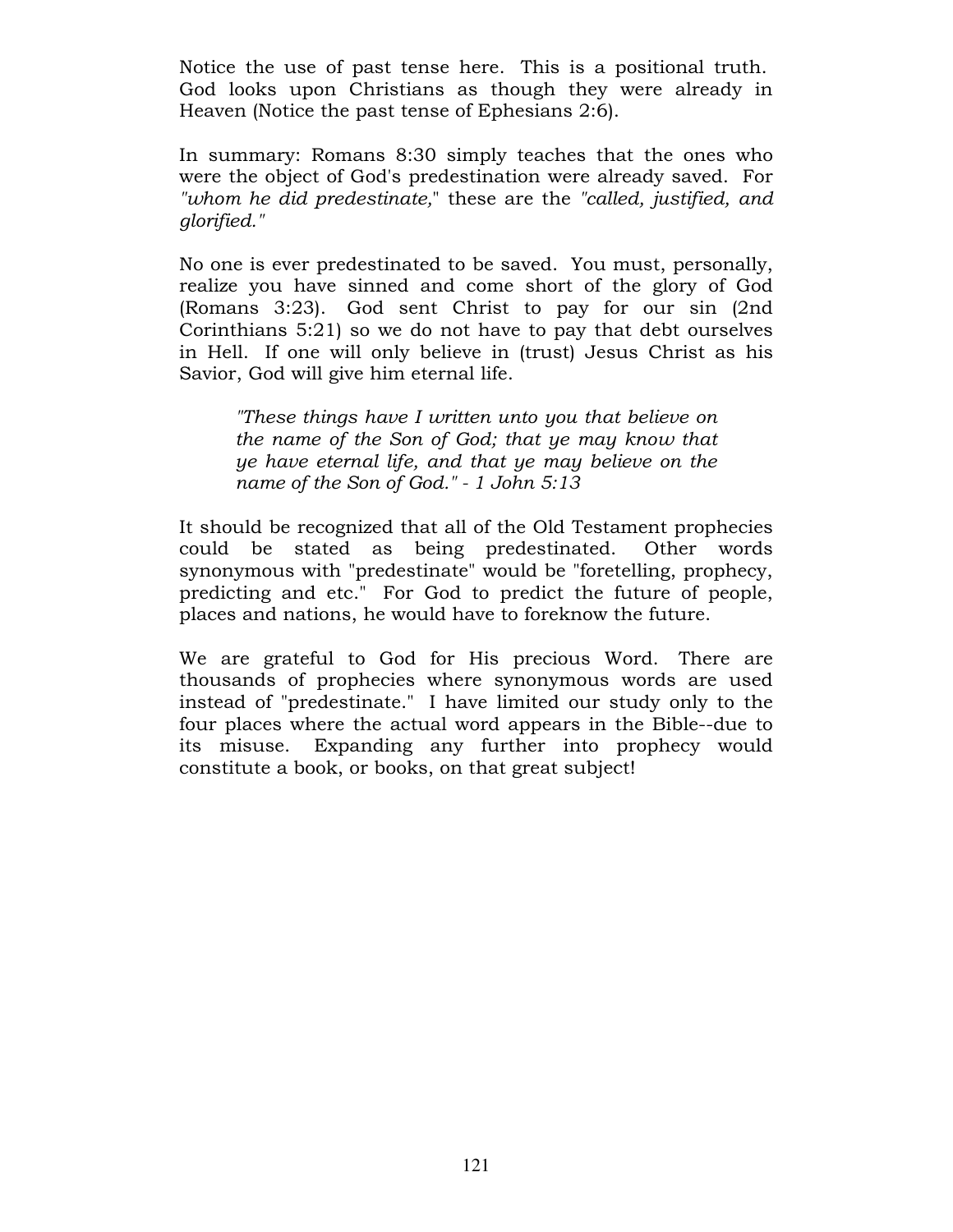## CHAPTER SIX

## VII. SUMMARY

As you have read through this book, I am sure you have noticed the repetition of some Verses. This was done, purposely, for emphasis. Verses that reveal God's will and man's free will should be gone over and memorized for ready use in opposition to this false doctrine. The more Scriptures you are familiar with, the more difficult it will be for Nettleton and others to extract bits and pieces of Scripture on which to build their doctrine of election.

The "doctrine of election to salvation" places Scripture in one place in direct opposition with Scripture in other places. For example, in 2 Peter 3:9 the Lord said He is...

"...not willing that any should perish, but that all should come to repentance (i.e., a change of mind)."

If it is not God's will that any should perish, then why did He fail to elect the ones who are going to perish? The election people will throw the contradiction they have created back on God so He can take full responsibility for the false doctrine they have manufactured. They tell us it is a deep doctrine, as we cannot understand God's mind! Nettleton's words on page 165 would seem to verify this:

"When we consider the doctrine of election, we are studying the deepest doctrinal matter of time and eternity. The very nature of God is facing us, and His ways 'past finding out.' "

Nettleton would have you believe that you cannot understand God's ways, yet God disagrees with Nettleton by revealing to us His ways. God has revealed that all mankind has sinned (Romans 3:23). God has revealed that the wages of sin is death (Romans 6:23). God has revealed that He loves the world (all sinners). God has revealed that Christ paid for the sins of the world. God has revealed that anyone (whosoever) may have eternal life (John 3:16). In conclusion, Nettleton's philosophy fades away as God's will surfaces and illuminates...

"Who will have all men to saved, and to come unto the knowledge of the truth."  $-1$  Timothy 2:4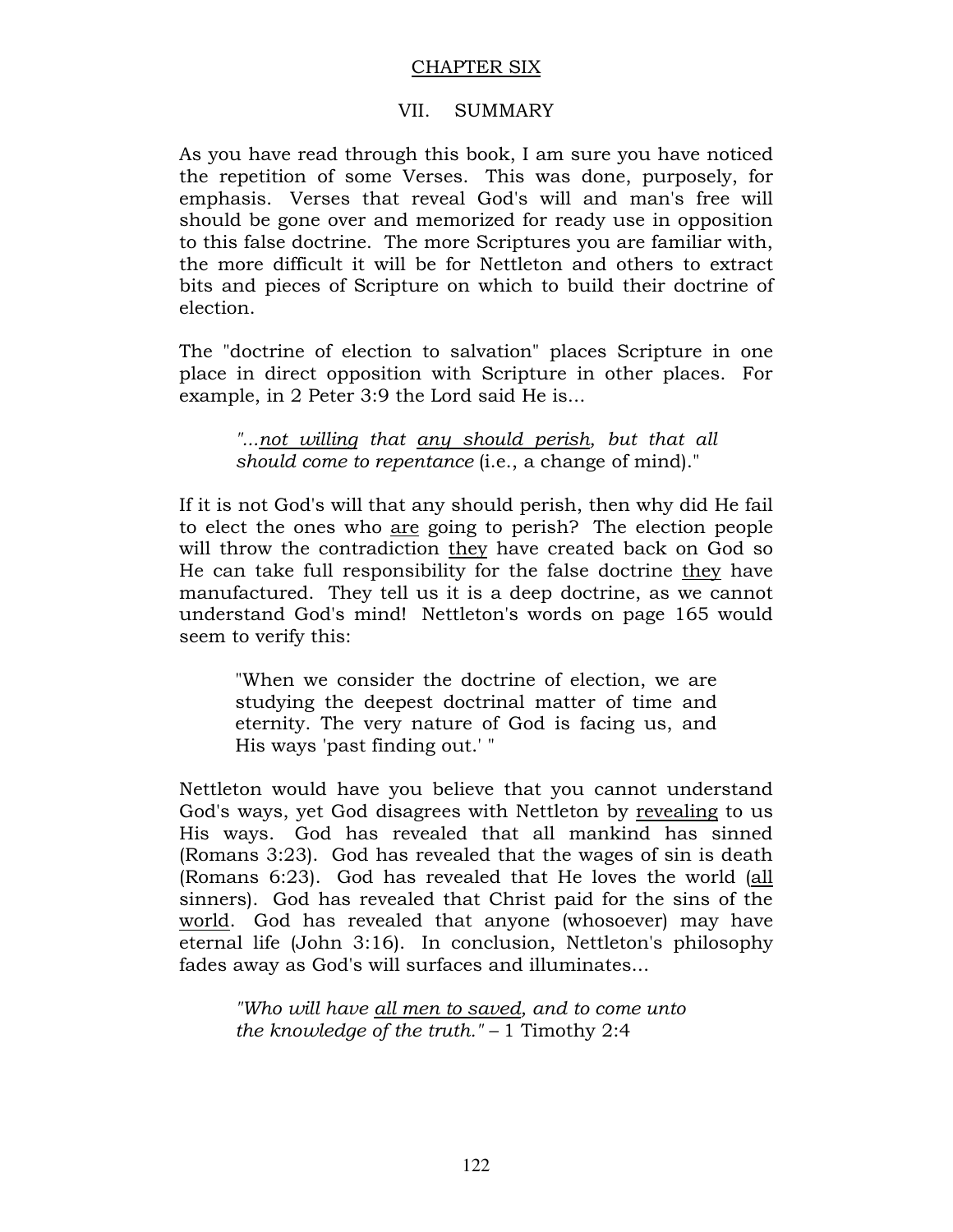Almost every book I have read endorsing election for salvation uses Roman, Chapter 9. Two verses almost universally quoted, in part or et al, are:

"...Jacob have I loved, but Esau have I hated." - Romans 9:13

"Therefore hath he mercy on whom he will have mercy, and whom he will he hardeneth." - Romans 9:18

Bear with me, briefly, as we will return to these two Verses shortly. Nettleton reveals that there is a division within the election camp. On page 20 of his book he states some endorsing election believe in a limited atonement; while he, himself, and the majority do not. In other words, they propose that Christ died for all; but chose only some to be saved. Most admit that Christ died for all because He loved all (the world). The same people who say this use Romans 9:13 and18 to endorse their doctrine of election.

Sometimes these people strain a gnat and swallow a camel! When election people say that God loves all and then grab Romans 9:13 that states "Esau have I hated," something is wrong. Remember, those endorsing election use this to support their doctrine. If God loves the world, how can it be reconciled that he hated Esau? How mixed up can one get? The verse they use (along with Verse 18) to support their doctrine actually refutes their false doctrine (For our coverage of Romans 9, see pages 32-39).

Two possibilities:

- 1. God became confused. He loved the world, but forgot about Esau, whom He hated. Impossible! Esau was included in God's loving the world.
- 2. Election advocates have obviously misused Romans 9:13 and 18, as it cannot be speaking of salvation or God contradicted Himself. All false doctrine is built upon misapplication of Scripture, extracted out of context. In their eagerness to support election they have misused Scripture which, in turn, has returned to haunt the guilty!

Whenever you read a book and you notice the author extracting bits and pieces of Scripture, continuously--beware! Stop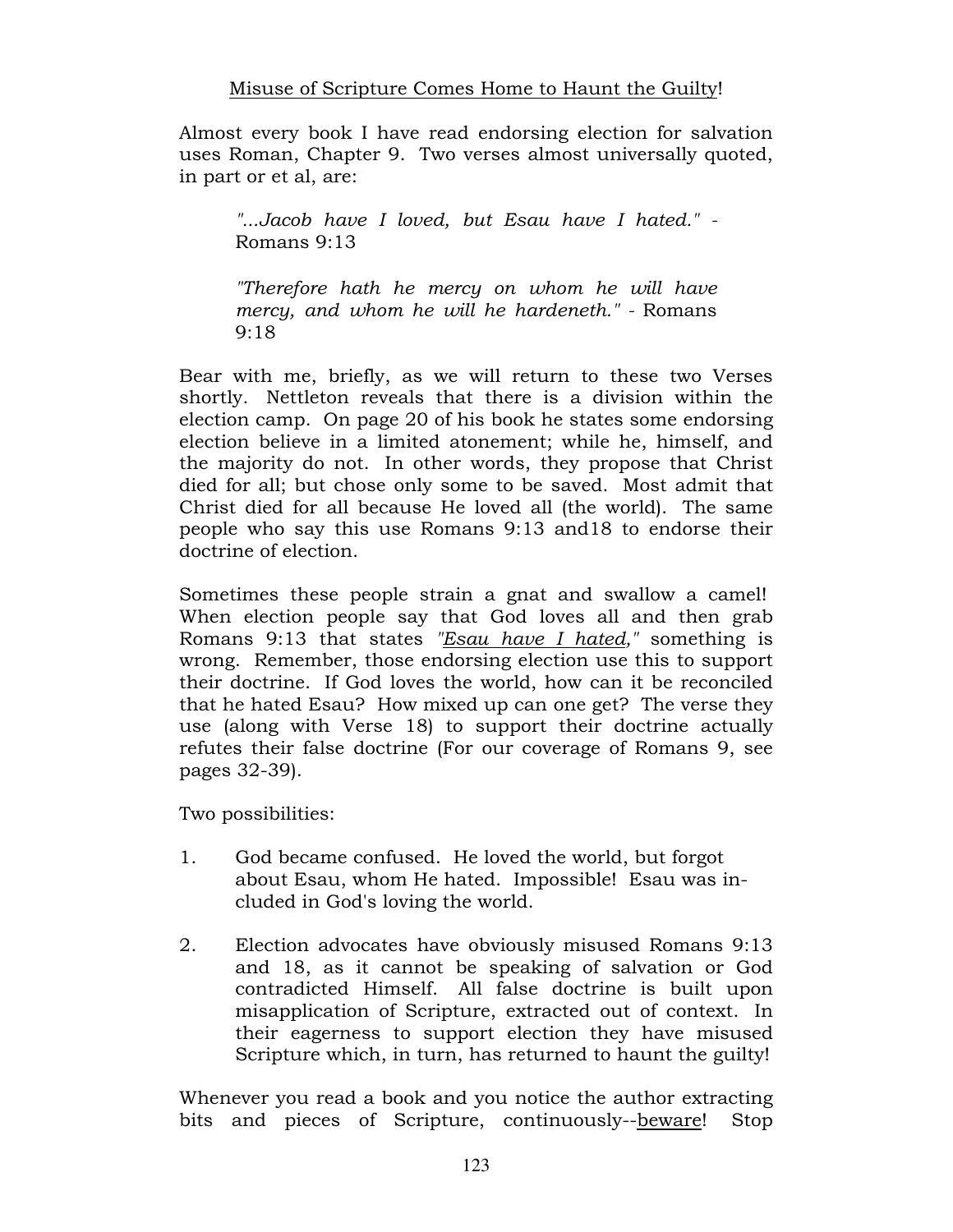immediately--go to the Bible and start examining the context. The above is only one simple illustration.

Beware! In his book Chosen to Salvation, Nettleton wastes no words in attacking those who oppose his position on election. In other words, those who would dare to speak out against him would be guilty of sin. Nettleton's words on page 15 are piercing!...

"Is it not a sin to cry out against a man who promotes the Bible doctrine of election? (Underline is mine).

One the next page (157), the last line of Nettleton's book, he states:

"God grants us wisdom. God gives us love and understanding."

On one page, anyone who disagrees with Nettleton has committed sin. On the very next page he is asking for wisdom, love and understanding. Maybe if he had asked for wisdom, love and understanding first, the rest of us who oppose his position could have escaped his verdict: guilty of sin!

# Nettleton's Doctrine of Election Promoted

On the back of Nettleton's book appears the following:

"Dr. Nettleton's writings include Sunday School Curriculum for Regular Baptist Press, and articles for the Baptist Bulletin."

After writing an entire book endorsing election, you can rest assured, Nettleton's teachings will surface in his Sunday School material. You have a choice to make--do you want your children taught the doctrine of election for salvation in Sunday School? Allow me to challenge you to recapitulate over your Sunday School material to see how much of Nettleton's teaching you can discover. You, then, have a choice--will you stand on your convictions equally as strong as Nettleton does? May we always be comforted by God's Word when speaking out against false doctrine.

"So that we may boldly say, The Lord is my helper, and I will not fear what man shall do unto me." - Hebrews 13:6

We are now faced with a decision: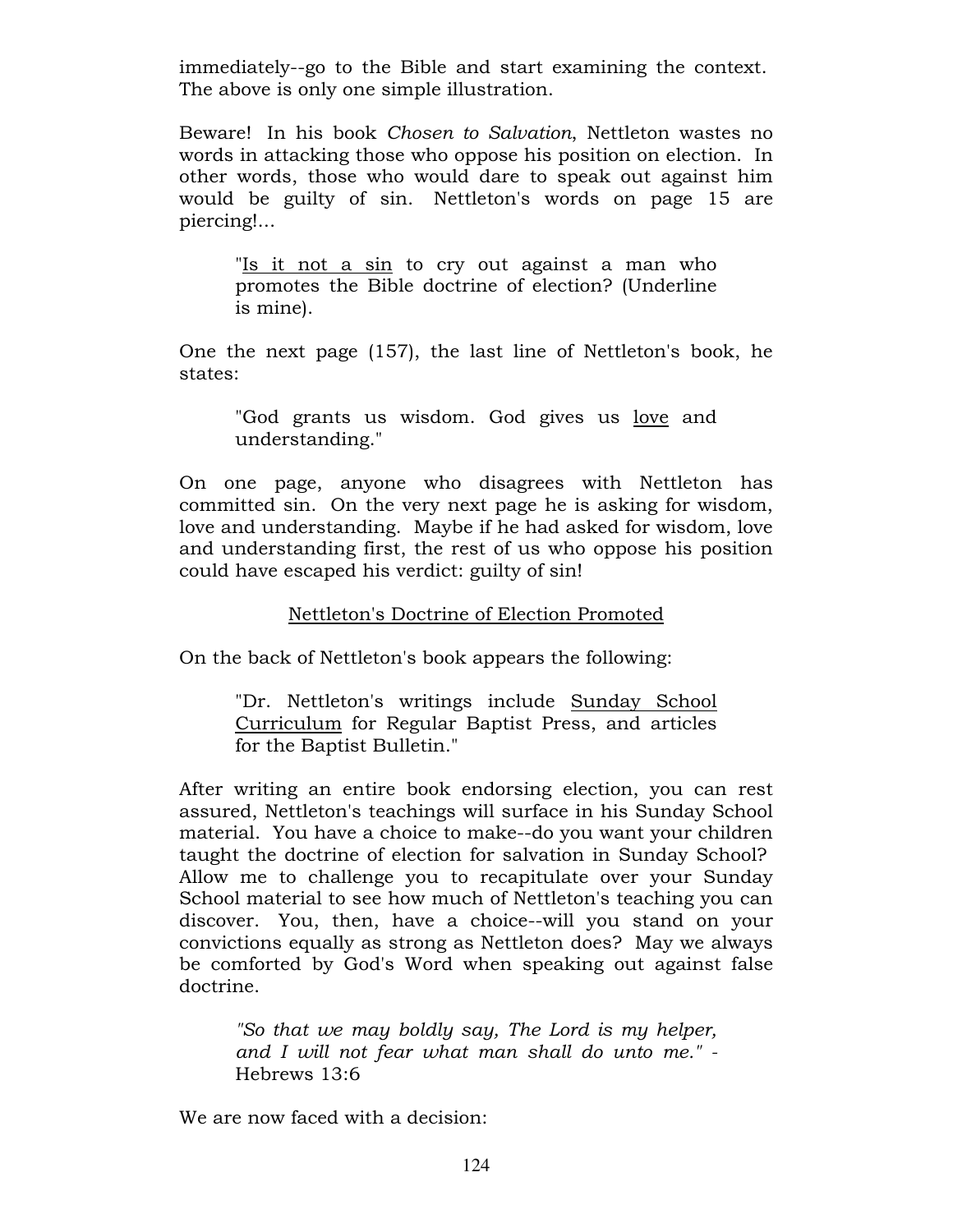"For do I now persuade men, or God? or do I seek to please men? for if I yet pleased men, I should not be the servant of Christ."

How sad when we talk about our teenagers and the peer pressure they face; but bow ourselves to the peer pressure of organizations and fellowships. God gave us a free will and we are held fully responsible for the decisions we make (Psalms 118:8 and Proverbs 30:6).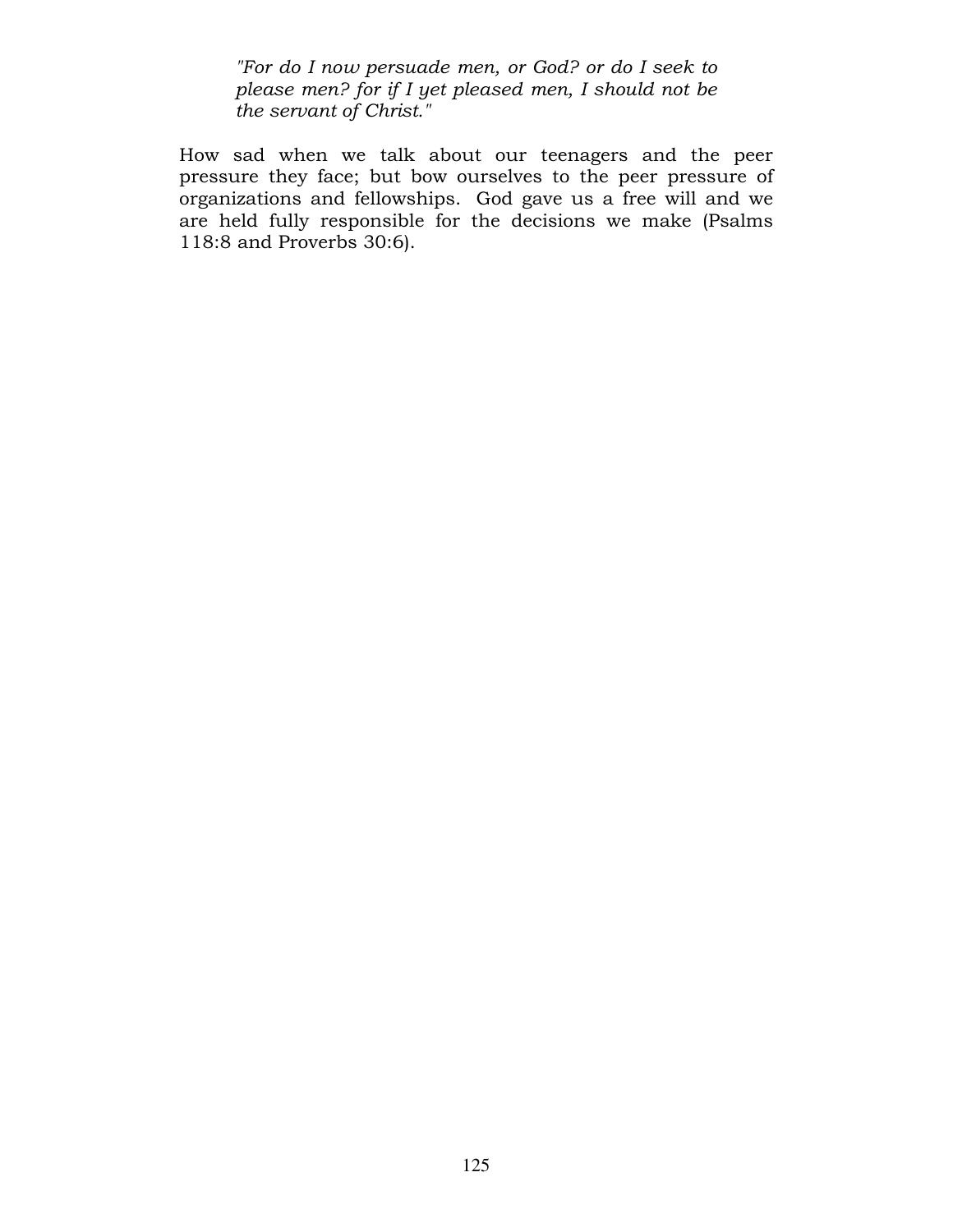#### SCRIPTURE INDEX

#### Genesis

1:27, p. 86 2:15–17, p. 80 9:15, p. 111 13:8,9, p. 13:10, p. 60 13:11, p. 59 14:12, p. 60 15:3,4, p. 36 19:1, p. 60 19:4, p. 60 19:5, p. 60 19:7, p. 60,61 19:8, p. 61 19:14, p. 61 21:1–5, p. 36 25:23, p. 36 26:34, p. 39 26:35, p. 39

### Exodus

3:10, p. 57 3:40, p. 4:21, p. 42 5:1,2, p. 41 5:8–11, p. 41 7:13, p. 43 8:5,12-15, p. 42 8:15, p. 41 18, p. 58 18:21, p. 58 18:24, p. 58 18:25, p. 59 33, p. 42 33:18, p. 40 33:19, p. 40 33:20, p. 40

### Numbers

13, p. 84 13:2, p. 84 13:9, p. 85 13:30, p. 84 13:31, p. 84

## 2 Samuel

12:14, p. 64

#### 1 Kings

8:16, p. 65 17:7, p. 2 17:9, pp. 2,3,6 17:17, p. 2 17:18, p. 2 17:22, p. 3 17:23, p. 3 17:24, pp. 3,6 19:4, p. 72

#### 2 Kings

5:1, p. 4 5:2, p. 4 5:3, p. 4 5:3–15, p. 4 5:7, p.4 5:9, p.5 5:10, p. 5 5:13, p. 5 5:14, p. 5 5:15, p. 6

#### 2 Chronicles

6:36, p. 82

#### Psalms

14:1, p. 100 50, p. 106 50:16–22, p. 106 50:21, pp. 105, 113 51:5, p. 82 75:6,7, pp. 41,45 118:8, pp. v, 13, 87, 116, 124 139:13,16 p. 76

### Proverbs

29:1, p. 43 30:6, p. 125 31:10, p. vi

### Ecclesiastes

7:20, p. 82 9:12, p. 43

#### Isaiah

8:20, p. v 45:6, p. 78 53:6, p. 77 55:1, p. 82 55:11, p. 109 64:6, p. 82

### Jeremiah

1:4,5, p. 75 1:5, p. viii 1:6, p. 75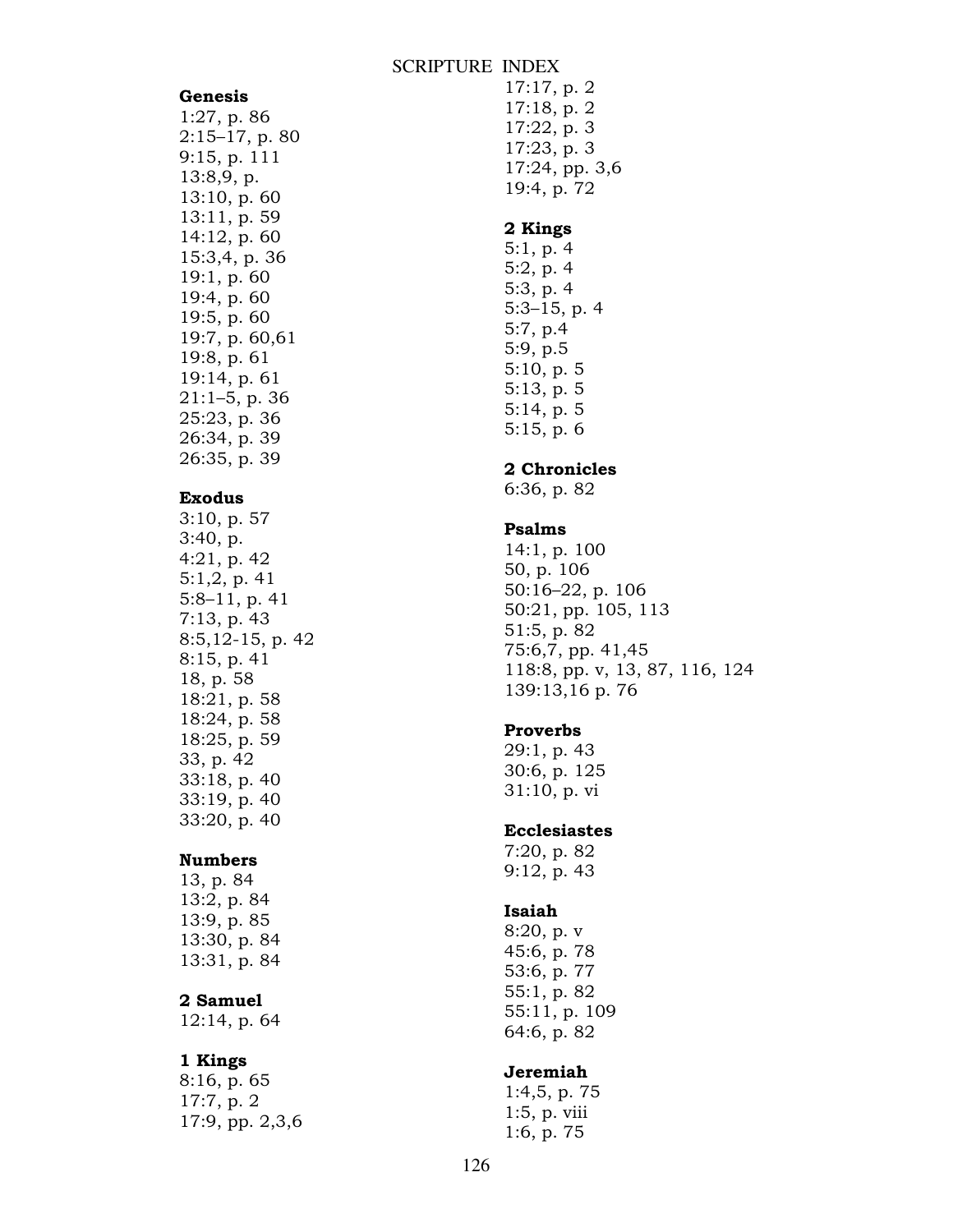#### SCRIPTURE INDEX

### Ezekiel

20:7,8, pp. 63,64

#### Daniel

1:8, p. 74 2:21, p. 41

# Joel

2:32, p. 93

## Malachi

1:1–3, p. 38

#### Matthew

5:31,32, p. 65 7:22–23, p. x 10:22,30, p. 67 10:32,33, p. 66 10:36, p. 67 11:28, 29, p. 95 13:10, p. 29 13:13,15, p. 29 16:25, p. 67 20:1,2, p. 7 20:7, p. 7 20:10, p. 7 20:16, p. 7 22, p. 13 22:1,2, p. 13 22:4, p. 13 22:5,9, p. 14 22:10, p. 14,15 22:12,13, p. 14 22:14, pp. 13,16 23, pp. viii, 27 23:12, p. 68 24:14, p. 94 25:41, p. 84 26:69–75, pp. ix, 73 26:75, p. 73

#### Mark

16:15, p. 109

### Luke

1:15, p. ix 1:16, p. viii 2:39–40, p. 6 4:14, p. 6 4:16, p. 6 4:23,24, p. 6 4:25–29, p. 1 4:27, p. 4

14:23, p. 111 16:14,15, p. 27 16:18, p. viii

#### John

1, p. 108 1:4,9, p. 78 1:7,12, p. 46 1:9, p. 79 1:12, pp. ix, 22, 115 1:29, p. 83 3, p. 37 3:1, p. 119 3:5, p. 34,35 3:15–18, p. 88 3:16, pp. vii, 23, 29, 37, 40, 103, 104, 122 3:16, 17, p. 113 3:17, pp. 23,25,80 3:18, p. 25 4:13–14, p. 88 4:15, p. 89 4:39, p. 89 4:41–42, p. 89 4:42, p. 48 4:44, p. 6 5:1, p. 120 5:15, p. 15 5:22, p. 49 5:23, pp. 28,90 6, p. 31 6:37, pp. 24, 34, 35 6:37,39, pp. 31,32,33 6:44, pp. 24,32,120 6:45, p. 24 6:51, pp. 34,90 6:65,66, pp. 33,36 8, p. 27 8:2,3, p. 27 8:24, pp. 27, 91 8:39–47, p. viii 8:45, p. 27 8:47, pp. 27,28 8:59, p. 27 10:6, p. 31 10:10, p. 87 10:26–28, p.28 10:31, p. 29 10:33,37,38, p. 29 11:25, p. 51 11:25,26, pp. 48,91 11:26, p. 29 12:32, pp. 11,24,33,34,47,120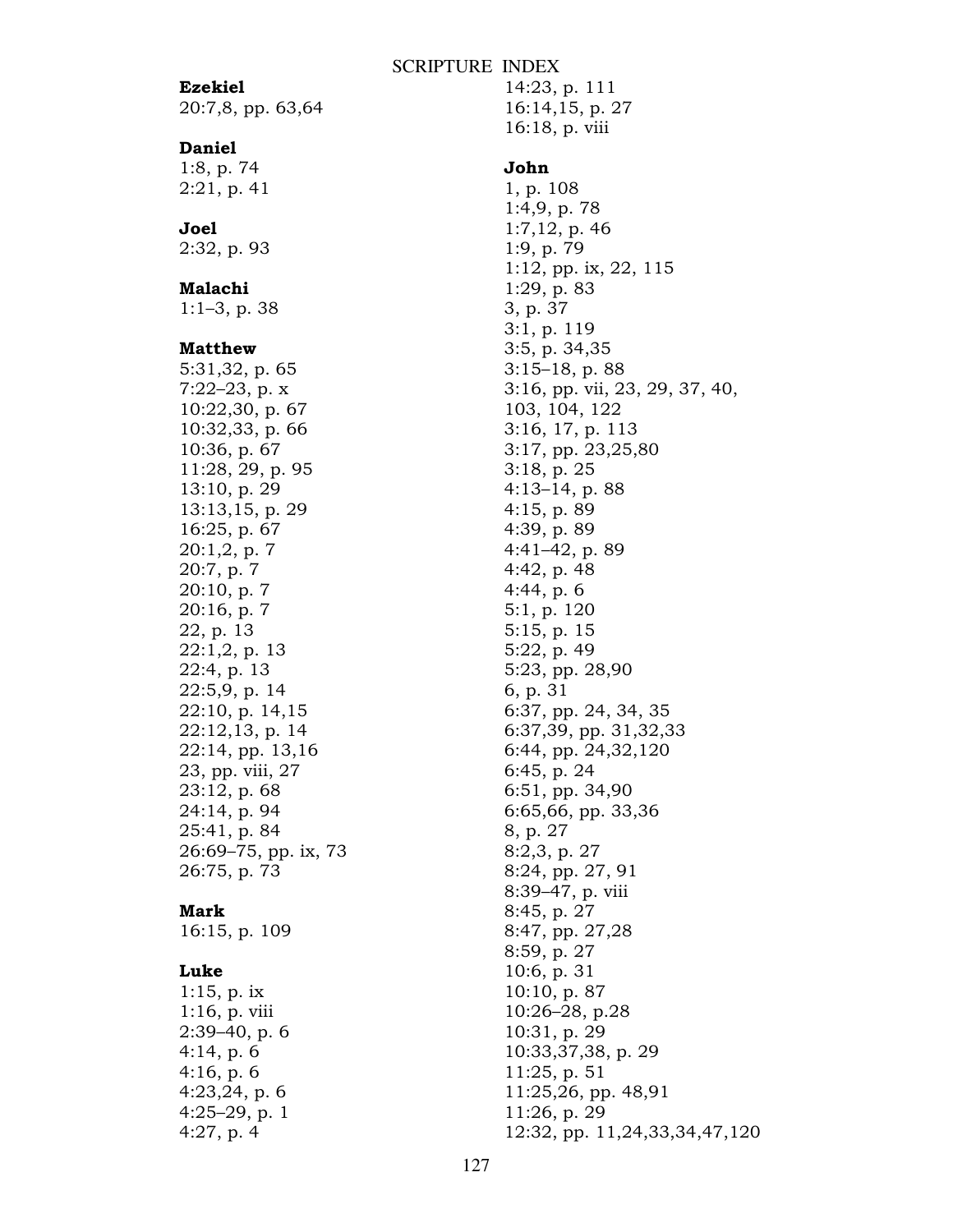12:46–48, p. 91 12:47, p. 26 14:6, pp. 11,80,94 15:3, p. 35 15:15, p. viii 16:6–11, p. 50 16:8,9, p. 83 17, p. 23 17:2,6,9,11,12, p. 23 17:2,6,9,11,12, 24, p. 22 21:15–17, p. 73 Acts 2, p. 92 2:21, p. 92 2:22, p. 92 2:23, p. 102 2:41, p. 93 7:25, p. 57 7:29–30, p. 57 8:1, p. 100 9, p. 21 9:15, pp. 16, 20, 21 9:16, p. 20 10, p. 78 10:1, p. 78 10:34, pp. 80,87 10:35, p. 16 10:41, pp. 17, 20 11:14, p. 79 13:48, pp. 25, 113, 122 15:2, p. 26 16, p. 104 16:30,31, p. 104 16:32, p. 104 16:34, p. 104 17:30, p. 93 18:9–11, p. 108 18:12,13, p. 108 20:24, p. 75 21, p. 19 21:15, p. 19 21:38,39, p. 19 22, p. 21 22:12–14, p. 19 22:14,15, pp. 19,20 27:31, p. 99

### Romans

1:1, p. 16 1:8, p. 95 1:18, p. 79 1:19,20, pp. 78,79

3:4, pp. 24, 105 3:9–12, p. 80 3:23, pp. 81, 82, 103, 121, 132 3:26, p. 86 5, p. 15 5:1, p. 120 5:8, pp. 77,103 5:12, p. 82 5:15, p. 15 5:18, p. 15 6:16, p. 73 6:23, pp. 86,122 7:14–25, p. x 8:23, p. 116 8:29, pp. 102,115,117 8:30, pp. 119,120,121 9, pp. 38,42,44,47,123 9:7–13, p. 36 9:13, pp. 39, 123 9:15, pp. 16,20,21 9:16, p. 20 9:17, p. 41 9:18, p. 123 9:22, p. 40 10:1, p. 77 10:13, p. 98 10:15, p. 65 10:17, pp. 12,24,59,89,104,120 10:18, p. 95 11:1, 2, p. 72 11:2, p. 102 12:1,2, pp. 69,115 13:1,2, p.71 14:10, p.62 14:10–12, p.73 16:3, p. 21 16:6, p. 20 16:7, p. 21 16:13, p. 20

## 1 Corinthians

1:2, pp. ix, 74 1:11,12, p. 74 2:4, p. 51 2:9, p. 2:10, p. 50 2:11, p. 51 2:12, p. 52 2:14, pp. 50, 52,53 3:1, p. 74 3:14, p. ix 11:20–22, p. 70 11:27, p. 70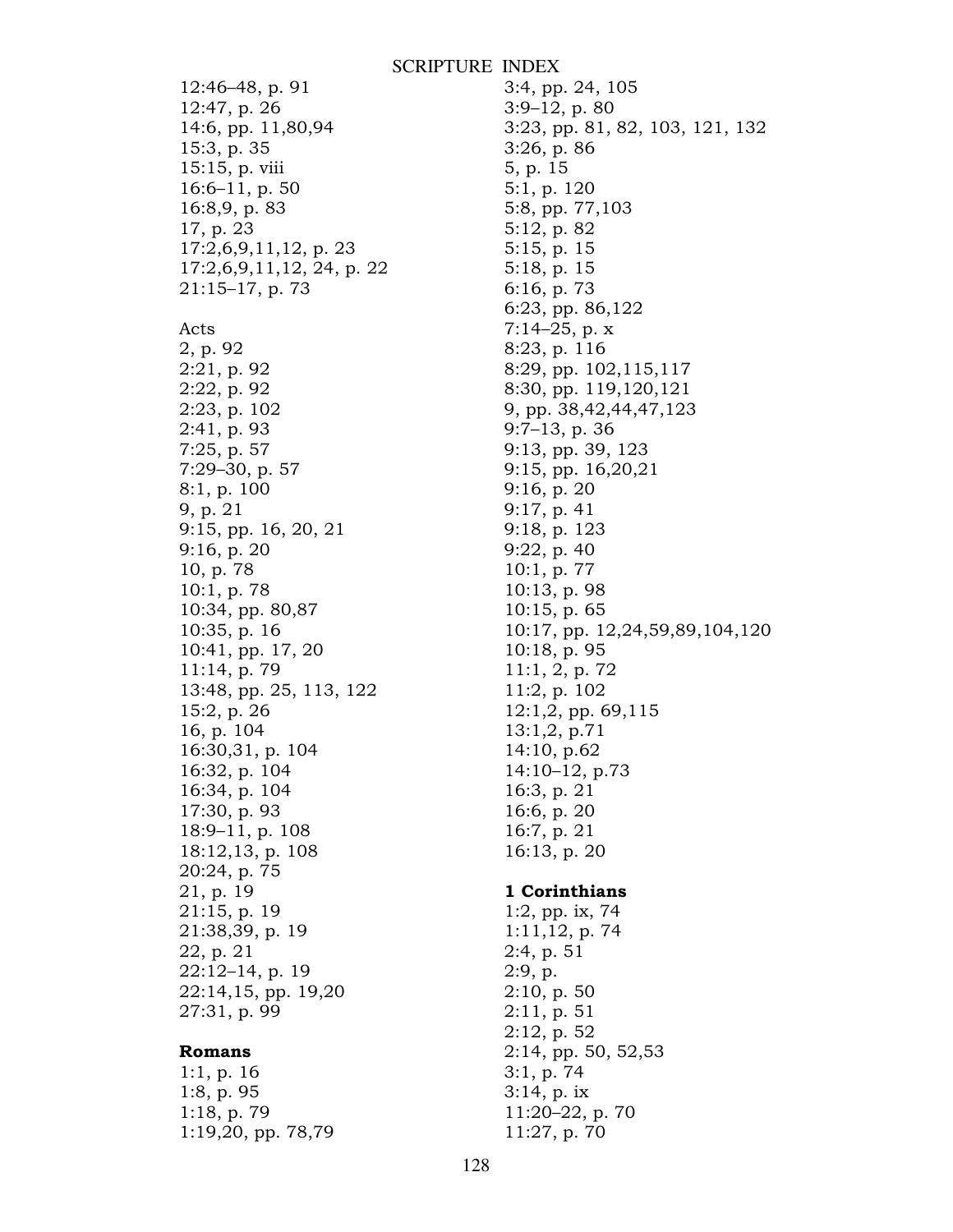### SCRIPTURE INDEX

11:28, p. 70 11:29, p. 70 11:30, p. 70 11:31, p. 70 11:32, p 70 12:6, p. 17 12:11, p. 17 12:12, p. 17 12:18, p. 17 15:1,3,4, p. 120 15:6, p. 17 15:21,22, p. 80 15:50-54, p. 116

### 2 Corinthians

5:10, p. 63 5:14, p. 31 5:21, p. 17 8:16, p. 21 8:17, p. 22 8:18, p. 22 8:19, pp. 21,22

## Galatians

1:13,14, p. 100 5:1, p. 94 5:2, p. 94 5:4, p. 94

### Ephesians

1:4, pp. 45,46,63 1:5, p. 115 1:11,12, p. 116 2:1, p. 50 2:6, p. 121 2:8,9, p. 79 2:8,9, pp. ix,46 2:10, pp. 46, 49 4:11,12, p. 64 5:26, p. 35

#### Philippians

3:20,21, p. 119

## Colossians

1:4, p. 53 1:6,23, p. 95 1:28, p. 53 3:12, pp. 52,53,54

#### 1 Thessalonians

1:4, pp. 53,54 1:7, p. 54

1:8, p. 54 4:17, p. 116

### 2 Thessalonians

2:4, p. 48 2:10, p. 48 2:11, p. 48 2:12, p. 48 2:13,14, p. 47

### 1 Timothy

2:3,4, pp. 97,109 2:4, p. 122 2:5,6, p. 96 4:1–3, p. viii 4:10, pp. 26,95

#### 2 Timothy

2:2, p. vi 2:4, p. 23 2:15, pp. vii,46,99,107 3:16, pp. 55,108 4:2,3, p. 109

#### Titus

1:2, p. 104 3:5, p. 14

## **Hebrews**

2:9, p. 96 6:18, p. 104 10:26, p. 98 11:6, p. 52 11:25–27, p. 57 12:5–8, p. ix 12:15, p. 39 12:16, p. 41 12:16,17, pp. 38,39 12:17, p. 38 13:6, p. 134

#### James

2:2, p. 49 2:3, p. 49 2:5, p. 48 2:6, p. 49 2:7, p. 49 2:9, p. 86

#### 1 Peter

1:2, p. 8 1:2,3, pp. 8,9 1:8, p. 9,10